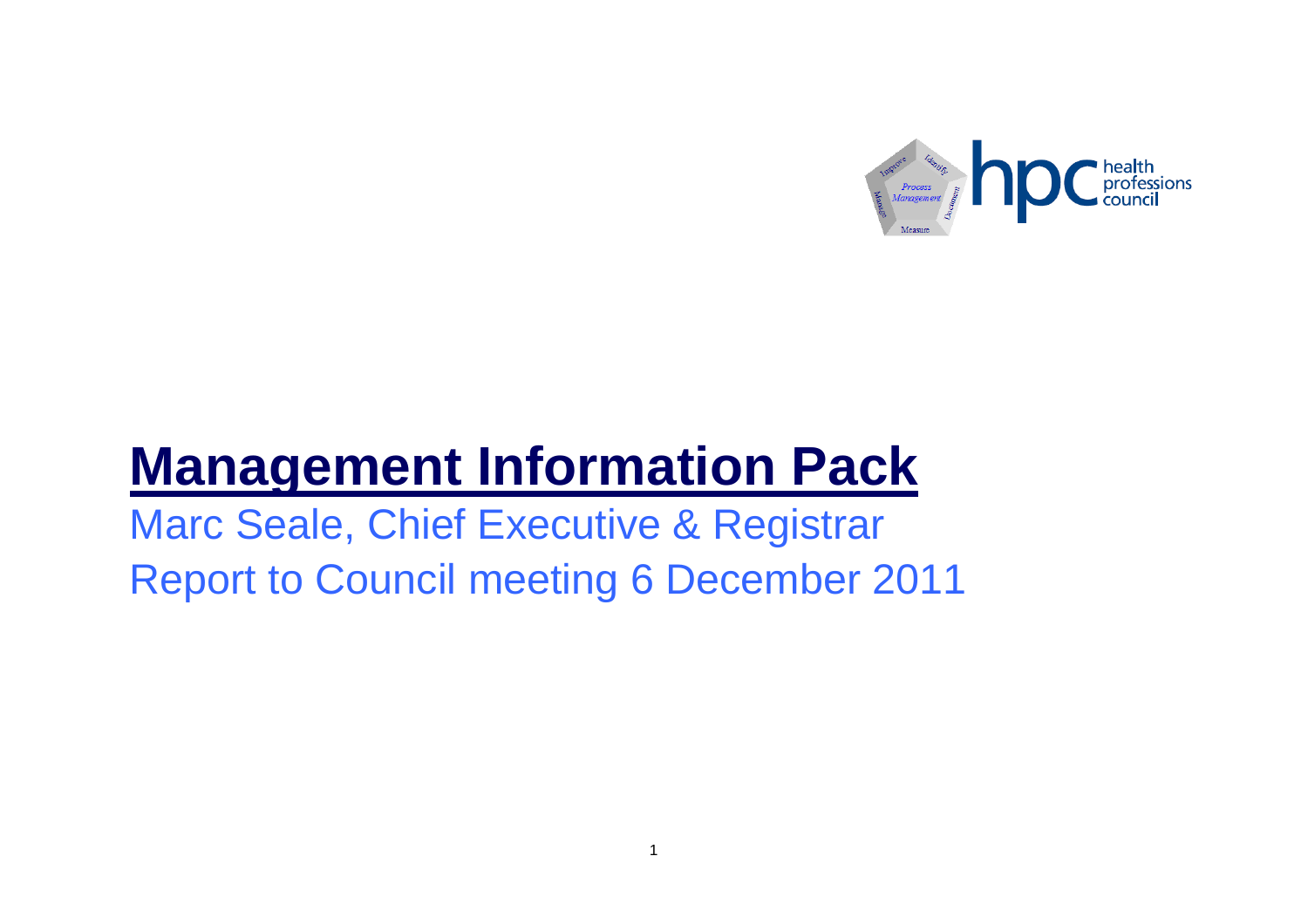# **Chief Executive's Report to Council meeting on 6 December 2011 Contents**

| <b>Department</b><br>Chief Executive - Mr M Seale | <b>Page</b><br>3 |
|---------------------------------------------------|------------------|
| Business process improvement - Mr R Dunn          | 4                |
| Communications - Ms J Ladds                       | 5                |
| Education - Ms A Gorringe                         | 8                |
| Facilities management - Mr S Hall                 | 10 <sup>1</sup>  |
| Finance - Mr G Butler                             | 11               |
| Fitness to practise – Ms K Johnson                | 13               |
| Human resources - Ms T Haskins                    | 17               |
| Information technology - Mr G Gaskins             | 19               |
| Partners - Ms H Graham                            | 22               |
| Policy and standards - Mr M Guthrie               | 23               |
| Registration - Mr R Houghton                      | 26               |
| Secretariat - Ms L Hart                           | 28               |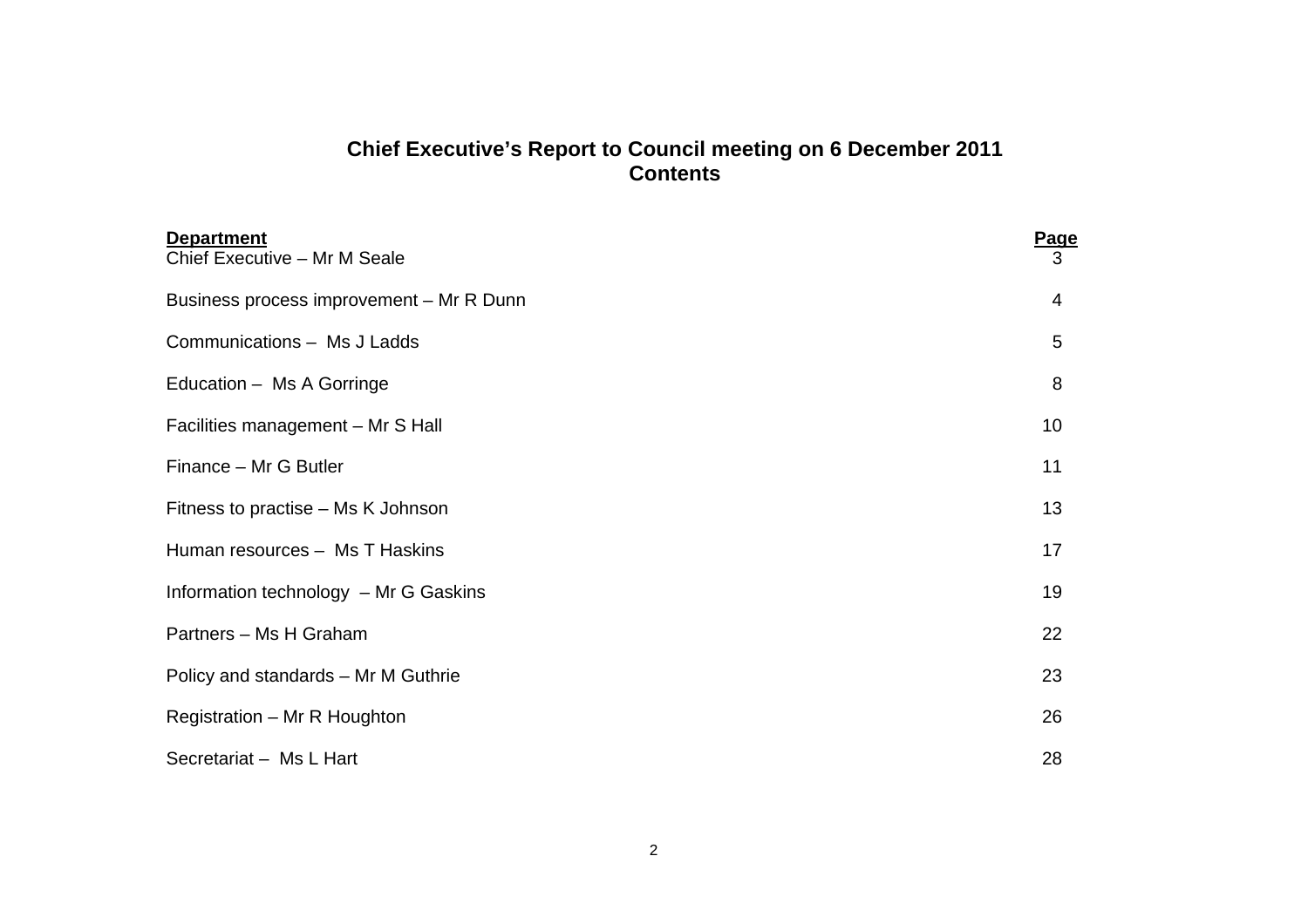|                                                            |               | <b>Chief Executive - Mr Marc Seale</b>           |              |
|------------------------------------------------------------|---------------|--------------------------------------------------|--------------|
| 1. Completed Meetings 1 September to 30 November 2011      |               | Centre for Health Service Economics and          | 10 Nov       |
| <b>CLEAR Annual Educational Conference</b>                 | $8 - 10$ Sept | Organisation + CHRE                              |              |
| EC Steering Group on European Professional Card            | 13 Sept       | European Herbal and Traditional Medicine         | 14 Nov       |
| Meet the HPC (Shetland)                                    | 19 Sept       | Practitioners Association + Department of Health |              |
| Meet the HPC (Orkney)                                      | 20 Sept       | Department of Health etc (re MSC)                | 21 Nov       |
| Social work regulators (CCW, GSCC, NISCC, SSSC)            | 23 Sept       | Social Work Reform Board                         | 22 Nov       |
| PhysioFirst                                                | 26 Sept       | <b>National Audit Office</b>                     | 23 Nov       |
| Jan Sobieraj, Department of Health                         | 27 Sept       | Project Board (re unlicensed herbal medicines)   | 24 Nov       |
| Project Board (re unlicensed herbal medicines)             | 29 Sept       | <b>Care Quality Commission</b>                   | 28 Nov       |
| <b>CARE Fertility Group</b>                                | 30 Sept       | College of Social Work launch event              | 29 Nov       |
| EU Single Market Forum (Krakow)                            | $3 - 4$ Oct   |                                                  |              |
| Lord Hunt                                                  | 5 Oct         | 2. Scheduled Meetings                            |              |
| <b>General Optical Council</b>                             | 5 Oct         | Meet the HPC (Pembroke)                          | 1 Dec        |
| <b>Baroness Northover</b>                                  | 6 Oct         | Visit to Department of Health, Hong Kong         | $8 - 12$ Dec |
| CHRE/regulators (re cost effectiveness and                 | 24 Oct        | <b>Chief Executives Steering Group</b>           | 15 Dec       |
| efficiency review)                                         |               | Professional Standards Programme Board           | 16 Dec       |
| Annual Regulation Event (Edinburgh)                        | $25 - 26$ Oct | Project Board (re unlicensed herbal medicines)   | 22 Dec       |
| Project Board (re unlicensed herbal medicines)             | 27 Oct        |                                                  |              |
| <b>British Psychological Society Professional Practice</b> | 28 Oct        |                                                  |              |
| <b>Board</b>                                               |               |                                                  |              |
| <b>BMA EU Forum</b>                                        | 28 Oct        |                                                  |              |
| Department of Health, Social Services and Public           | 31 Oct        |                                                  |              |
| Safety (NI)                                                |               |                                                  |              |
| Meet the HPC (Newry)                                       | 1 Nov         |                                                  |              |
| Northern Ireland Social Care Council                       | 2 Nov         |                                                  |              |
| <b>Chief Executives Steering Group</b>                     | 3 Nov         |                                                  |              |
| European Commission conference: Modernisation              | 7 Nov         |                                                  |              |
| of the Professional Qualifications Directive               |               |                                                  |              |
| Social Work Regulation Oversight Group                     | 8 Nov         |                                                  |              |
| <b>Scottish Government</b>                                 | 8 Nov         |                                                  |              |
| Social Work Education Participation                        | 8 Nov         |                                                  |              |
| <b>Allied Health Professions Summit</b>                    | 9 Nov         |                                                  |              |
| Ministry of Health, China                                  | 10 Nov        |                                                  |              |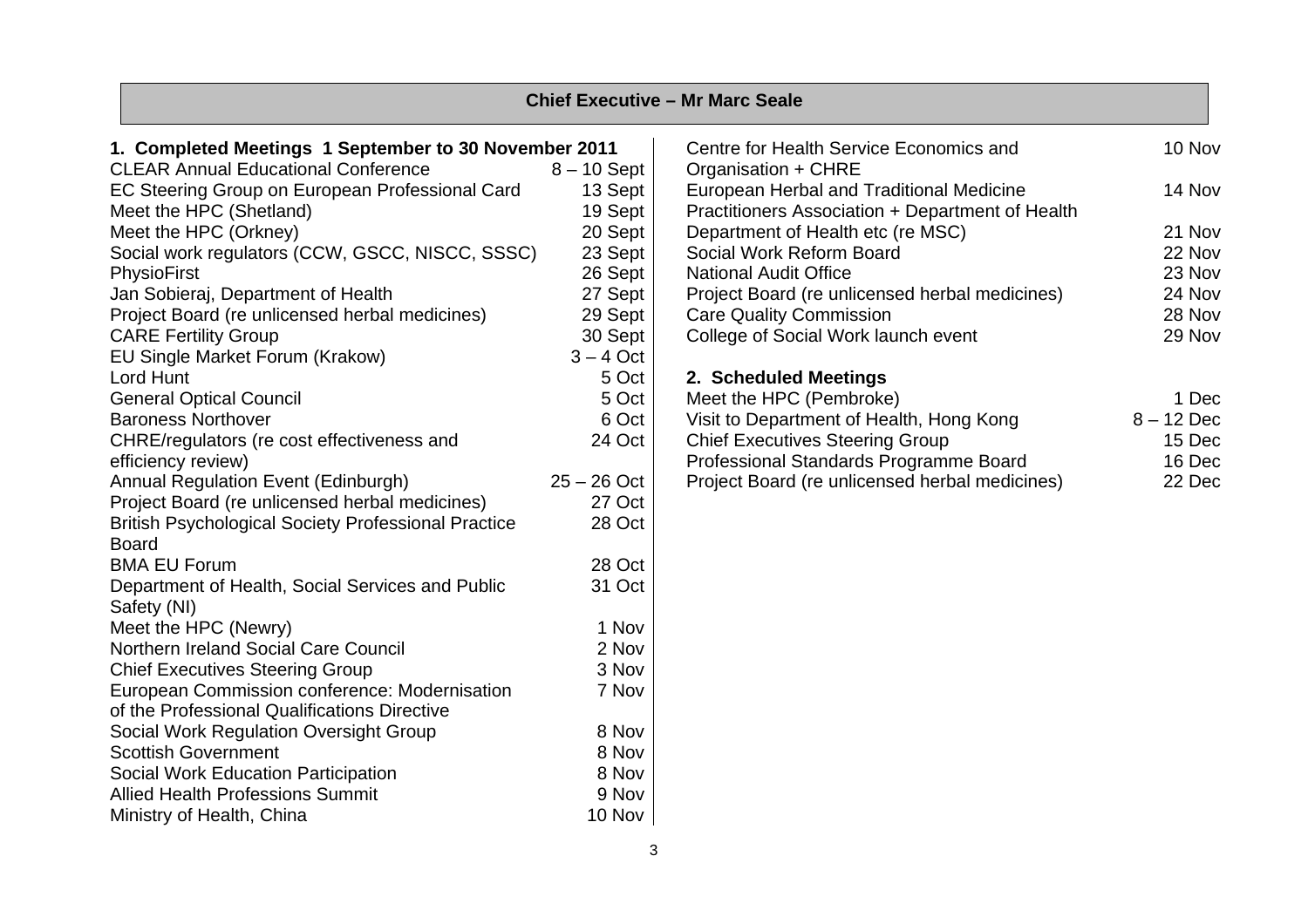# **1. Human Resources**

No changes to BPI.

# **2. Quality Management System (QMS) review meetings and internal audits**

The internal audit schedule for 2011 – 2012 is running. The Education Department has been audited, but their processes are being reviewed in light of the Education processes and systems project. Procurement/suppliers audit and HR were also examined.

## **3. QMS process updates**

Work plan processes have been reviewed, and an updated Project Re-prioritisation process rolled out. Enhancements to the QMS underlying processes are in progress, to reflect our more traditional external audit.

# **4. BSI External Audit**

BSI audited the Procurement function, Education processes, HR Staff Development and Training, and the Quality Management System on 4 October. The latest customer service report was examined. Again an intensive day's audit was carried out.

Document control, training records and management review processes are being enhanced following internal and external audits.

# **5. Business continuity**

There are no major changes other than monthly list updates. A minor business continuity exercise took place with the Communications team on the 17 October.

The Human Resources Department is offering influenza vaccinations to employees. This will improve our business continuity.

## **6. Information security management**

The full project documentation went to EMT for sign off at the end of October. Further policy documents (ISO27001 deliverables) are in preparation. Asset lists are in progress, with a view to determining specific risks and mitigations required.

# **7. Information & data management**

Ongoing work has been provided to quantify payment types relating to historic balances on NetRegulate. Queries prepared by Digital Steps are being run upon request.

All pre-April 2011 refunds required have been processed by the Finance Transactions section of the Finance Department. A process for ongoing refunds for lapsed registrants has been prepared.

# **8. Risk Register**

The Cross Department Team is looking at the possible effects of the London 2012 Olympic on day-to-day business operations.

Employee and key supplier mapping will be compared to published pinch points in the public transport networks and resolution planned where possible.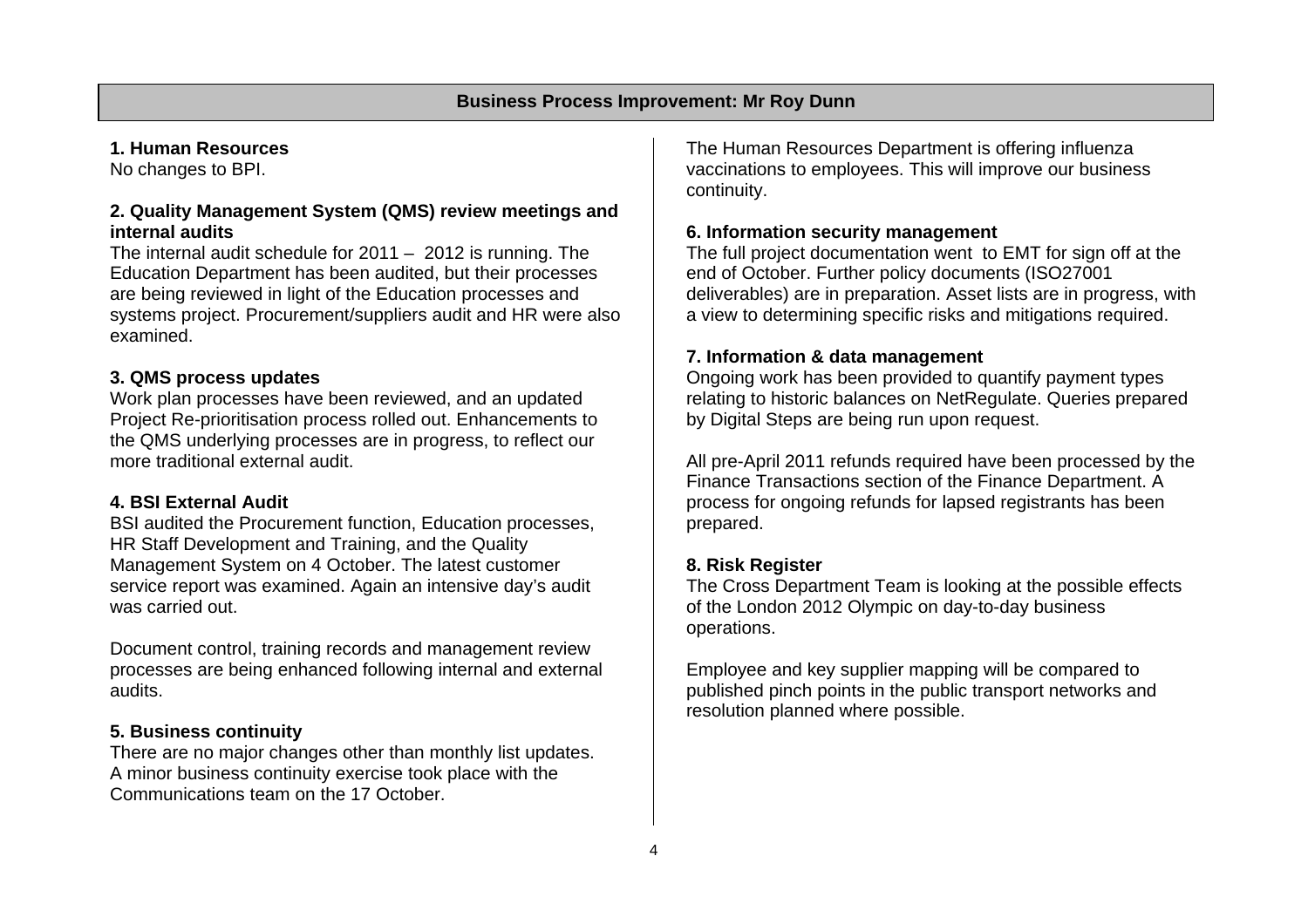# **Communications: Mrs Jacqueline Ladds**

**1. Engage with registrants to increase understanding of the benefits of regulation, the work of Council and what is required of them.** 

**Professional media**: 29 mentions. Topics include:

- appointment of two new registrant members to the Council;
- launch of two consultations on the draft standards of proficiency for social workers in England and the threshold level of qualification for entry to the Register;
- launch of the 'EasyRead' publication to enable greater accessibility to information on how to raise a concern;
- voluntary registers in relation to healthcare assistants; and
- iPhone app.

**Meet the HPC events:** 78 registrants attended Lerwick and Kirkwall (September). Newry (November) attracted 62 registrants.

**HPC In Focus**: October's edition included articles on renewals, CPD and the fitness to practise annual report 2011.

**Standards and guidance**: distributed during this period:

- Guidance on conduct and ethics for students (1,427)
- Standards of conduct, performance and ethics (1,034)
- CPD and your registration (545)
- Your guide to our standards for CPD (480)

**Exhibitions and conferences**: show partners at Naidex Glasgow (September) and Naidex South (October), stand and speaking slots on CPD, reached a total of over 800 delegates.

**Registration renewal:** professions renewing include clinical scientists, prosthetists / orthotists, speech and language therapists, occupational therapists and biomedical scientists:

- professional body meetings held;
- 6 articles for 8 publications submitted to professional media;
- news articles published on website and social media channels.
- **2. Extend engagement with service users through improved access to information about the HPC Waiting room distribution campaign**: 24,000 leaflets distributed to 1,200 pharmacies UK-wide, 180,000 leaflets sent to 6,000 GP surgeries with Welsh leaflets provided for locations in Wales.

**Radio broadcast campaign**: to raise awareness of the protected title 'physiotherapist'. 11 interviews conducted with Kelly Johnson, Director of FtP and Gary Lewin, Head of Physiotherapy, FA which were then syndicated to 95 radio stations with a potential audience reach of 30 million.

**Public information packs** 128 requested during September to November 2011. 1,000 leaflets included in delegate packs at Citizens Advice Bureaux annual conference (October).

**Exhibitions and conferences: attended Citizens Advice** Bureaux (CAB) conference (October, delegate). Members of the public also attend the Naidex shows (September and October). Older people campaign postcards included in the delegate packs of the National Care Forum Annual Conference (November).

**3. Undertake work to raise awareness and understanding of the need for the regulation of new professions for groups recommended by government**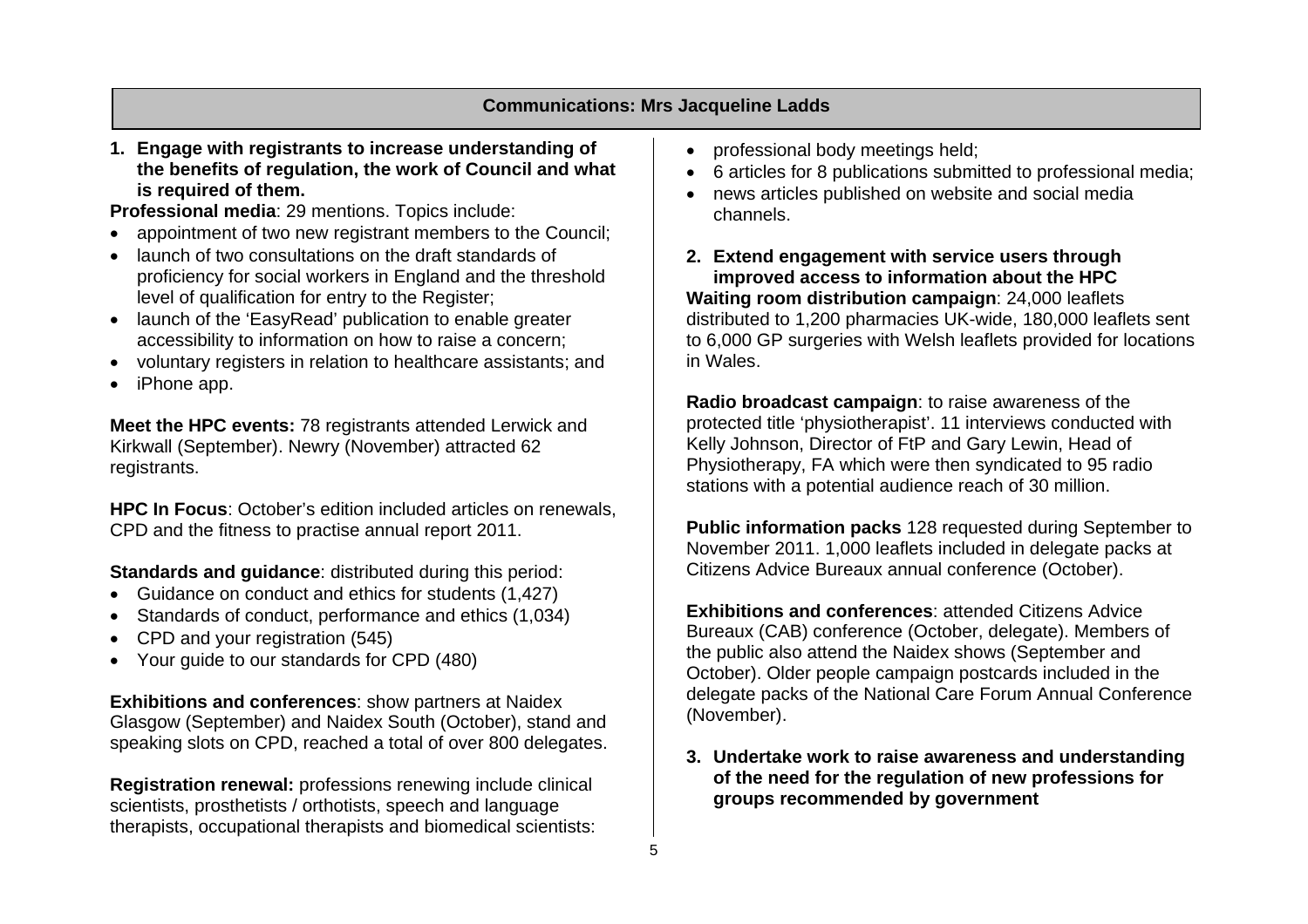**Media**: HPC blog piece published on standards of proficiency for social workers and information on the recruitment of social work partners published on the web and social media channels. 10 media articles published relating to social workers in England, topics include the transfer and consultations.

**Consultation:** press release issued to support student fitness to practise and registration consultation, information on social media channels, spotlight on website and intranet news item.

**Events**: joint GSCC/HPC stand/workshop at National Children and Adult Services conference (October) and Community Care Children and Families Conference (November). Joint GSCC/HPC workshop at Manchester Compass Jobs fair (November).

**Parliamentary briefing**: issued to 150 peers and Department of Health prior to second reading of the Bill in the Lords (October).

#### **4. Influence the regulatory agenda through ongoing dialogue and engagement with stakeholders**

**Westminster party political conferences**: fringe events, in conjunction with Help the Hospices, held at Lib Dem, Labour and Conservative conferences (September and October). More than 100 delegates attended with wide-ranging discussions on regulating the adult social care workforce.

**Stakeholder meetings**: attended NI Health Department in Belfast; opening of NMC Scotland offices (met Scottish Health Department and other regulators including the Scottish Social Services Council); and Modernisation of the Professional Qualifications Directive event hosted by the EU Commission.

**Party political conferences**: SNP party conference (October) stand and visits from Alex Salmond, First Minister and Nicola Sturgeon, Deputy First Minister and Minister for Health.

**Exhibitions and conferences:** fourth Scottish annual regulation conference (October), stand and presentation from the Chair.

#### **5. Maintain internal communications**

**Intranet news**: updated regularly with information on Registration and Partners updates, office moves, CSR working group, review of the profession-specific standards of proficiency, employee survey, Sky News statement and CAS elearning module launch.

**Intranet**: development work underway including improvements to the work database and news facility, and the addition of a noticeboard, micro news facility and media centre.

**HPC Update** (September and November) included articles on the employee survey, iPhone app and video, Education away day, SOPs and SETs consultations for social workers in England and new publications. The first electronic version was launched in November.

**All employee meetings**: held September and November with presentations on the profession-specific SOPS review and Adam Busby on the work of an ODP and CPD assessor.

#### **6. Increase awareness of HPC's role in regulation amongst all stakeholder audiences**

**Media coverage:** 120 mentions in relation to FtP outcomes across both national and regional media.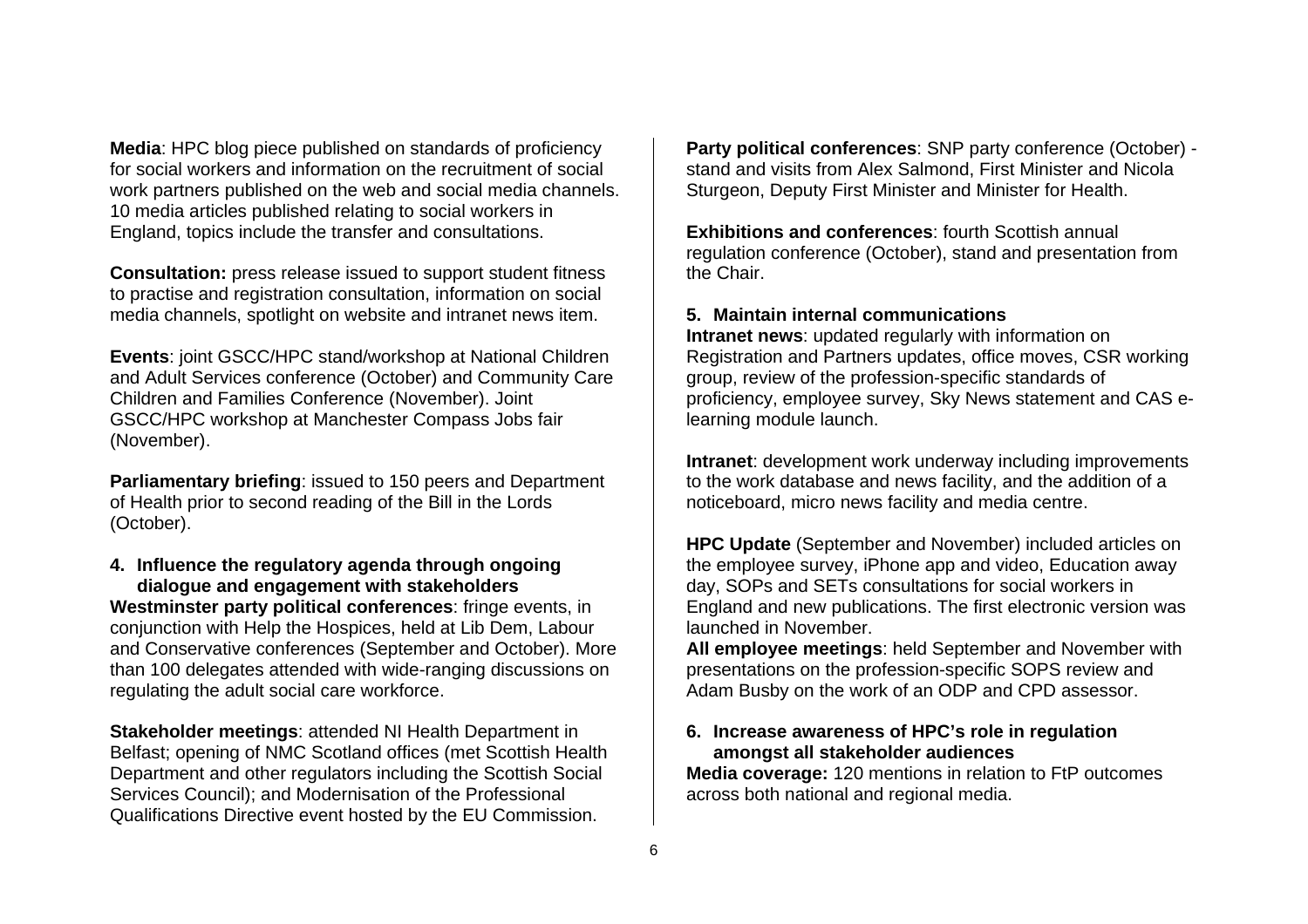**Media releases and statements**: issued on Welsh Language Scheme and the publication of 'Safety First: Mobility of Healthcare Professionals in the EU'. Statement issued to Sky News on their reporting of paramedic failures.

**Social media:** issued regular updates including consultation on student social work registration, events and party conferences.

**Employer events**: London and Cardiff (October) events full. Edinburgh and Belfast (November) attracted over 100 delegates.

**Web**: work underway to improve and develop the fitness to practise hearings section, approved programmes database, publications search facility, multiple registrant search and website security.

## **7. Provide communications expertise to other HPC departments**

**Publications**: published in this period:

- Education annual report 2010;
- Fitness to practise annual report 2011;
- Fitness to practise key information 2011 (new); and
- Professionalism in healthcare professionals.

**Projects**: developed 1) communications plan for the PCI DSS (telephone numbers) project and 2) the project plan and departmental representatives for the name change project.

**Events**: worked with the Education Department to provide event support and advice for seminars; and with the Policy and Standards Department to arrange a stakeholder event on professionalism (November).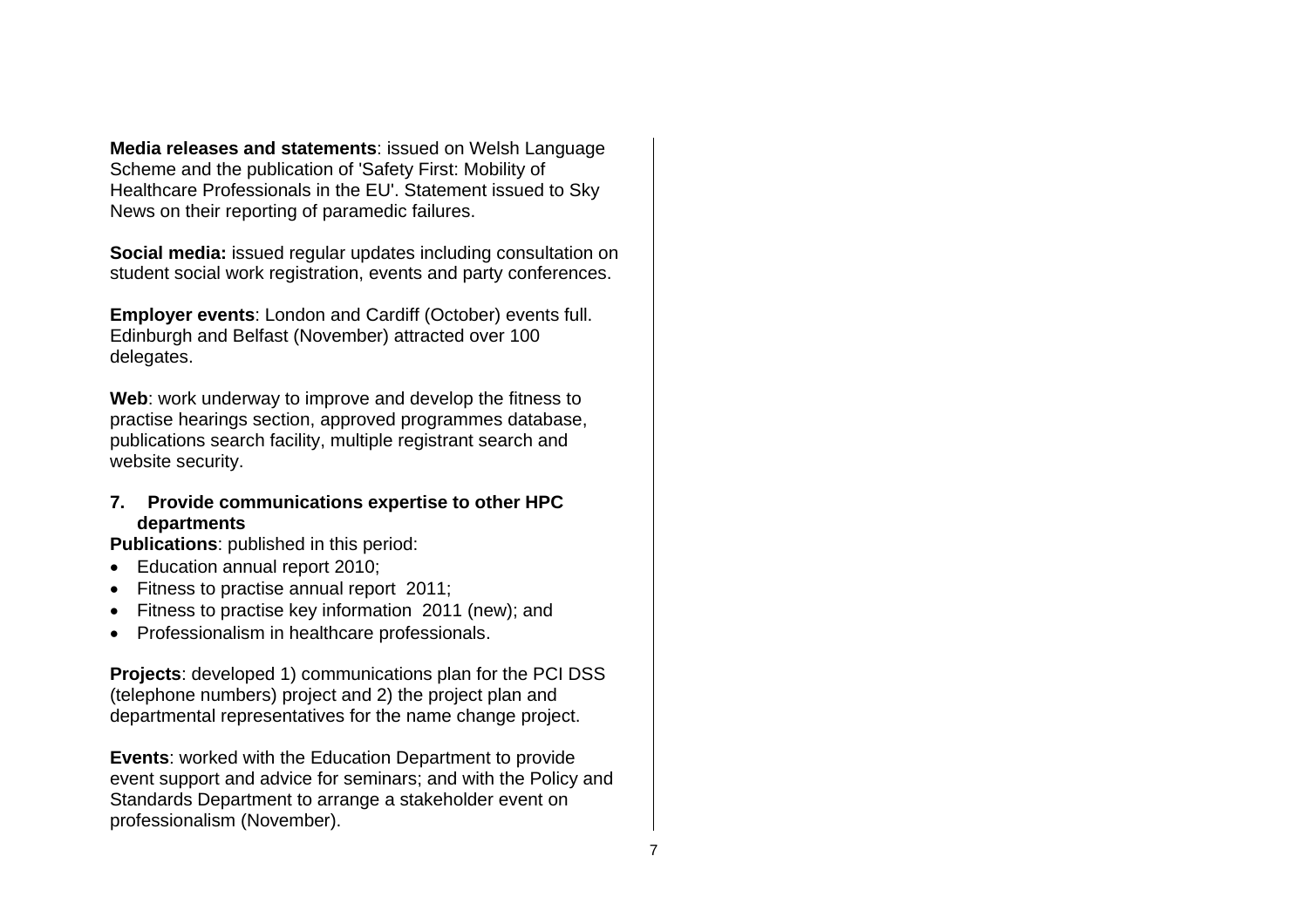# **1. Approval process**

The Department has spent the last couple of months organising and attending approval visits for the 2011 – 2012 academic year. The deadline for education providers wanting to arrange visits in 2011 – 2012 is December 2011. So far 66 visits across 86 programmes have been arranged between September 2011 – July 2012.

All of the required visits for practitioner psychologists and hearing aid dispensers which were due to be scheduled in the 2011 – 2012 academic year have now been confirmed.

# **2. Annual monitoring process**

The Department has spent the past few months scheduling annual monitoring for the 2011 – 2012 academic year, with first submissions received at the end of November. Plans for the assessment days are nearing completion with dates to be confirmed shortly. It is expected that the assessment days will fall at similar times to previous years, with the first assessment day due to take place at the end of February 2012.

The last submission deadline for the previous academic year was Wednesday 31 August 2011 and the only outstanding annual monitoring audit submission will go to the Education and Training Panel on 6 December, allowing the Department to close off annual monitoring for 2010 – 2011.

# **3. Major change process**

There has been a rise in the number of major change notifications received by the Department since September 2011, which coincides with the beginning of the academic year. Since the last report to Council on 22 September we have

received 41 new major change notifications, covering 35 programmes.

# **4. Complaints process**

The Department has received one new complaint since the last meeting of the Committee.

# **5. Partners**

Members of the Department have been involved in the recent recruitment of two new prosthetist/orthotist visitors with the Partners Department. There are now sufficient numbers of visitors across all professions. The Department has also been involved in the recruitment of social worker visitors. Following the application deadline of 14 October, the first round of interview dates were confirmed in November and December 2011.

The Department has also provided refresher training sessions for visitors between October – December 2011.

# **6. Social workers (England)**

Members of the Department continue to meet the General Social Care Council (GSCC) Social Work Education Group regularly to discuss the transfer of approved programmes and implementation of our approval and monitoring post-transfer. The Department has also contributed to GSCC communication activities with social worker stakeholders and education providers to clarity our system of regulation and the functions undertaken by the GSCC which will not be transferred to the HPC. Following the Department of Health's recent announcement that the GSCC's regulatory functions will transfer to the HPC at the end of July 2012,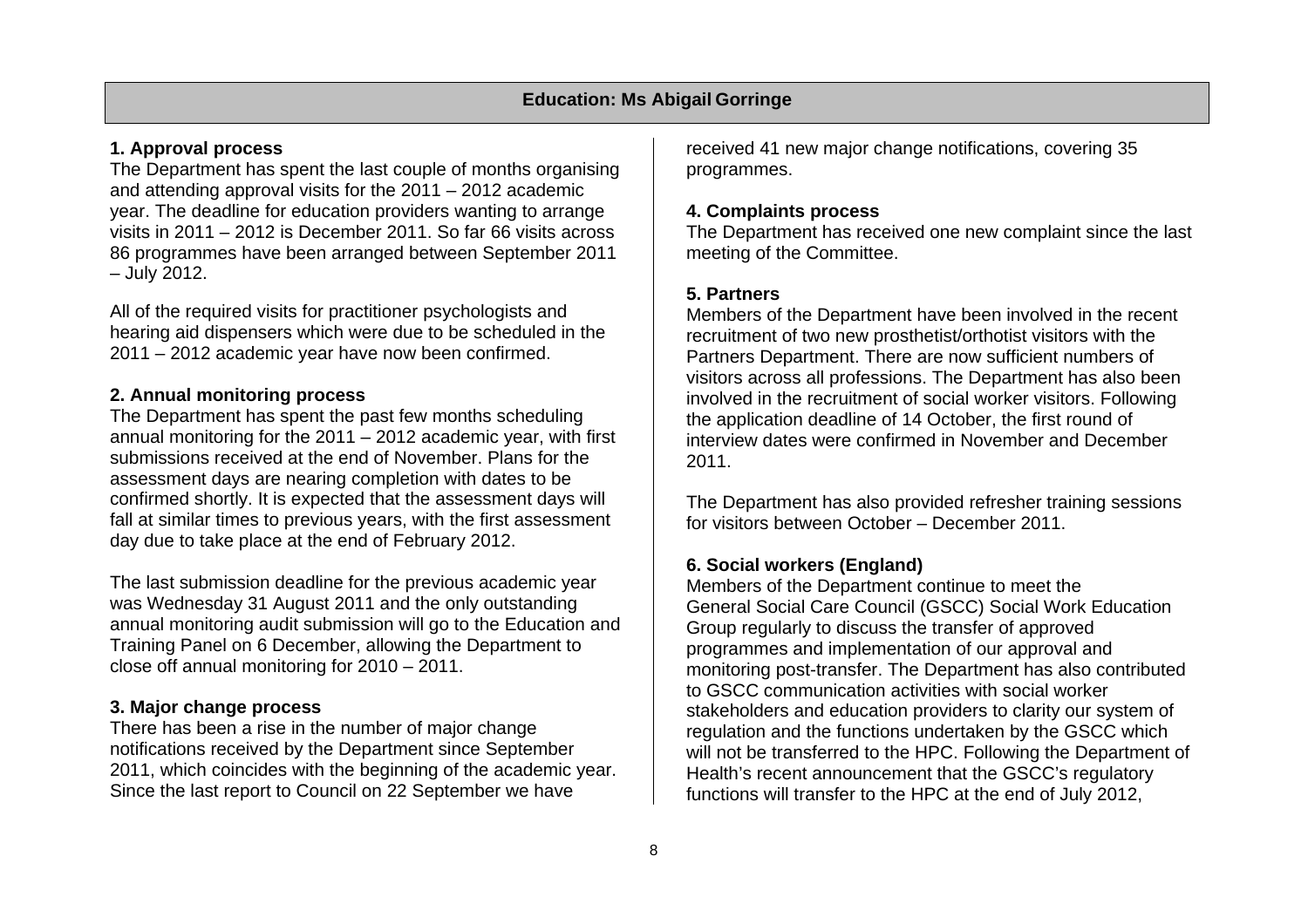associated activities for the Department have been rephrased accordingly.

Members of the Department have also joined the College of Social Work Education Advisory Implementation Group, which has been introduced to take forward the Social Work Reform Board recommendations on education.

## **7. Education provider seminars**

The Department has spent the last couple of months delivering the education provider seminars for 2011 – 2012. This year's seminars have focused on practice placements and include workshops to encourage a greater understanding of our practice placement standards of education and training, as well as a workshop to encourage debate and dissemination around professionalism research and placement education. This year's seminars were opened up to placement educators as well as programme leads and subsequently reached capacity within weeks of being advertised. The following table gives an indication of the reach of this year's seminars.

| Location       | Date             | <b>Attendee</b> |
|----------------|------------------|-----------------|
|                |                  | numbers         |
| Manchester     | 12 October 2011  | 29              |
| London         | 21 October 2011  | 29              |
| London         | 3 November 2011  | 30              |
| Cardiff        | 17 November 2011 | 30              |
| Edinburgh      | 23 November 2011 | 35              |
| <b>Belfast</b> | 8 December 2011  | 15              |

#### **8. Communication with education provider and stakeholders**

The eighth issue of the Education Update was distributed to education providers, visitors, professional body representatives

and other stakeholders in October 2011 and can be found on the HPC website at http://www.hpc-uk.org/education/update/.

Members of the Department met the following groups between September – December 2011:

- The Council for Healthcare Regulatory Excellence
- Department of Health Workforce Education and Development
- The General Social Care Council
- The College of Optometrists
- The College of Social Work
- UK Inter-Professional Group
- Quality Assurance Agency
- Higher Education Better Regulation Group (HEBRG)
- Academic Registrar's Council Subjects Allied to Medicine group
- The Centre for Health Service Economics and Organisation
- The Nursing and Midwifery Council
- Institute of Biomedical Science
- Association of Clinical Scientists
- The Education Inter-Regulatory Group
- The Higher Education Academy

# **9. Employees**

Lianne Rooney joined the Department in October and November to provide temporary administrative cover. Victoria Adenugba was made a permanent Education Officer in November, after a period of acting up. Interviews were held in November for a full-time Team Administrator and Education Administrator. Successful candidates are due to join the HPC in December 2011. This will take the permanent Department headcount to 15.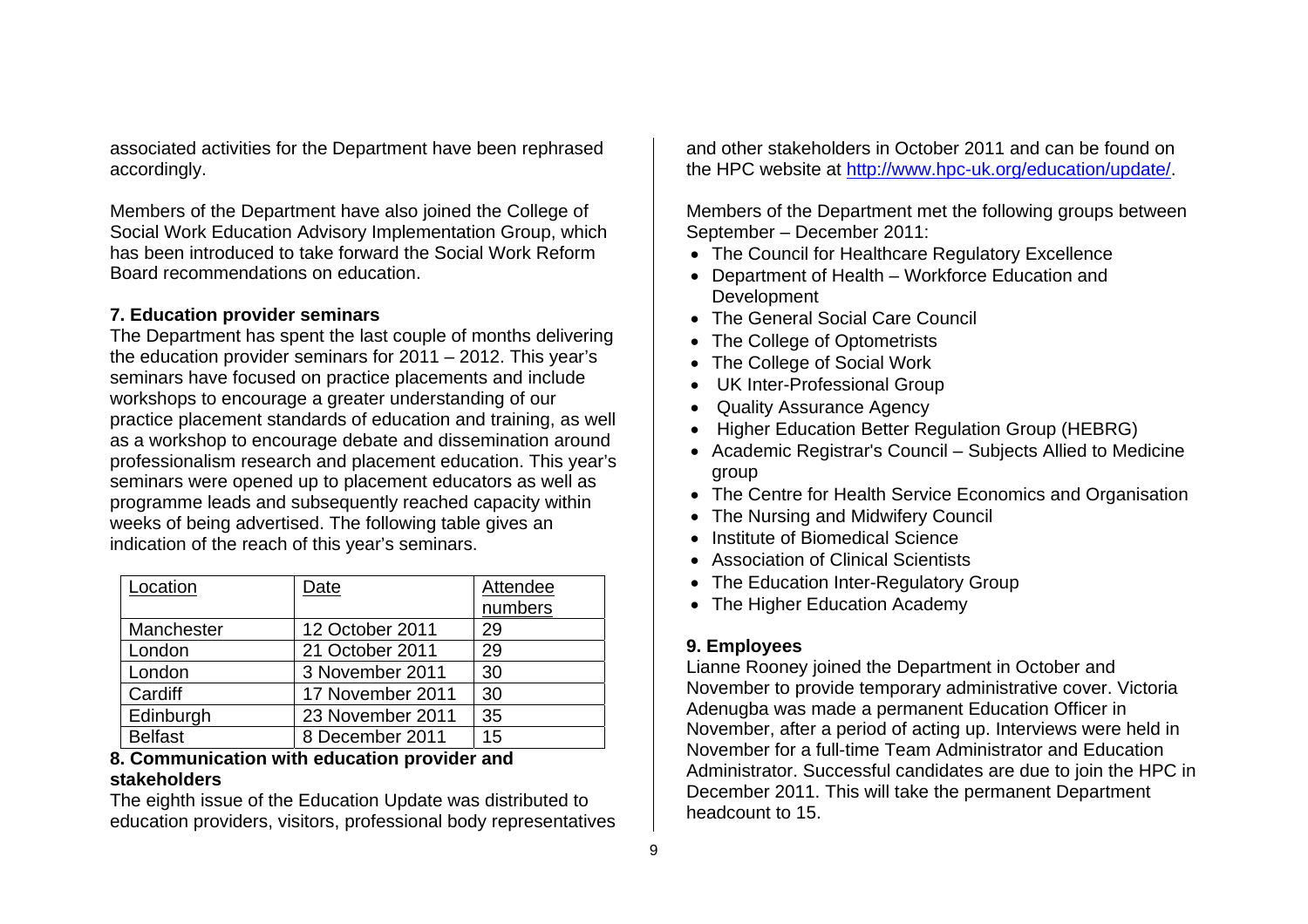# **1. Employees**

There are six permanent employees including the Facilities Manager. Services provided include reception, building maintenance, postroom, catering, health & safety and building project management.

# **2. 33 Stannary Street**

On the 28/29 October the Education, Operations and Partners Departments moved into 33 Stannary Street and were fully operational by midmorning of Monday 31 October. Further office moves took place for the Fitness to Practise Department and the Transactions team from Finance. This resulted in 48 employees being relocated which represents approximately 30% of the current compliment. The Mezzanine has now been designated as a waiting and lunch area for witnesses attending hearings.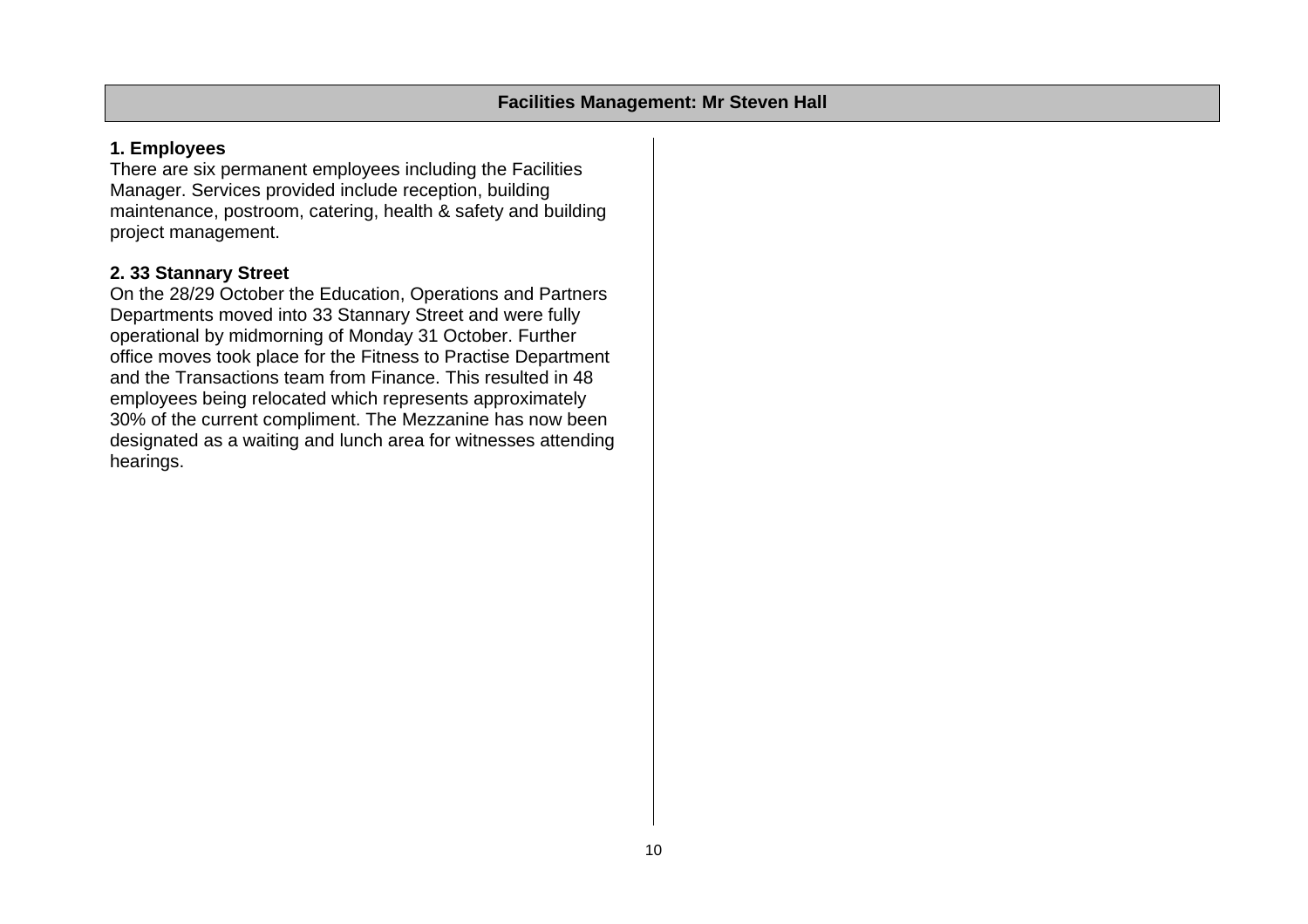|                                                                                                                                                                                                                                                                                                                                                                                                                           | <b>Finance: Mr Gary Butler</b>                                                                                                                                                                                                                                                                                                                             |
|---------------------------------------------------------------------------------------------------------------------------------------------------------------------------------------------------------------------------------------------------------------------------------------------------------------------------------------------------------------------------------------------------------------------------|------------------------------------------------------------------------------------------------------------------------------------------------------------------------------------------------------------------------------------------------------------------------------------------------------------------------------------------------------------|
| 1. General                                                                                                                                                                                                                                                                                                                                                                                                                | £0.5M invested in Barclays money market account, earning                                                                                                                                                                                                                                                                                                   |
| Since the last Council meeting, the Finance Department has<br>produced the management accounts up to September 2011.                                                                                                                                                                                                                                                                                                      | 0.76% (maturing mid-Nov),<br>£0.5m invested in Nat West Bond, earning 1.5% (maturing mid-                                                                                                                                                                                                                                                                  |
| 2. Supplier payments                                                                                                                                                                                                                                                                                                                                                                                                      | Dec),<br>£3.0M in Lloyds TSB money market account, earning 1.5%                                                                                                                                                                                                                                                                                            |
| At the end of September, 94.5% by value of the £328K creditor<br>payments were in the 30 days or less category.                                                                                                                                                                                                                                                                                                           | (maturing mid-Nov).<br>An additional £1.0M is invested in Nat West longterm deposit<br>account, earning 1.25% maturing March 2012.                                                                                                                                                                                                                         |
| 3. Fee adjustments and income receipts handling                                                                                                                                                                                                                                                                                                                                                                           |                                                                                                                                                                                                                                                                                                                                                            |
| At the end of September, there was no backlog in registrant<br>direct-debit cancellations and amendments. We had no backlog<br>on rejected payments/ refunds and no backlog on mid-cycle<br>lapsing of registrants. The banking of registrant cheques is up-                                                                                                                                                              | <b>6. Pensions</b><br>In October, there were 67 active members in the Friends<br>Provident.                                                                                                                                                                                                                                                                |
| to-date and there was no backlog on credit-card reconciliations.                                                                                                                                                                                                                                                                                                                                                          | Flexiplan pension scheme update: From 1 April 2011 a monthly<br>payment of £4,495.90 is being made as our contribution to the                                                                                                                                                                                                                              |
| 4. Income collection cycle<br>Direct-debit collections of registrants' fees (cover approximately<br>80% of registrants) are processed by the Finance Department,<br>with collections made two months in advance. Arts therapist,<br>biomedical scientist and ODP collections occurred in October.<br>Chiropodist-podiatrist, dietitian and HAD collections are<br>scheduled for November and December. Most of the income | funding deficit. In the update meeting for employers in<br>September, it was announced that due to the recent downturn<br>in the value of investments held on the stock exchange that the<br>monthly payments to continue. The shortfall was being<br>monitored and if the shortage reduced in the future there may<br>be an opportunity to stop payments. |
| comprises of renewal fees collection.<br>5. Funds under management<br>At the end of September 2011:                                                                                                                                                                                                                                                                                                                       | The CPSM pension scheme is now in the final stages of being<br>wound-up and is expected to be complete before the end of the<br>current financial year.                                                                                                                                                                                                    |

## **7. Employee training and employee levels**

There are eight full-time employees in the Department. Temporary employees are periodically hired to cover for employees on annual or sickleave and to help achieve Finance Department service level targets.

£2.6M invested in Lloyds instant access account, earning

£507k invested in the Nat West Special Interest-bearing

The following have been invested for longer periods at fixed

Account (SIBA), earning 0.50% per annum.

0.70%; and

rates: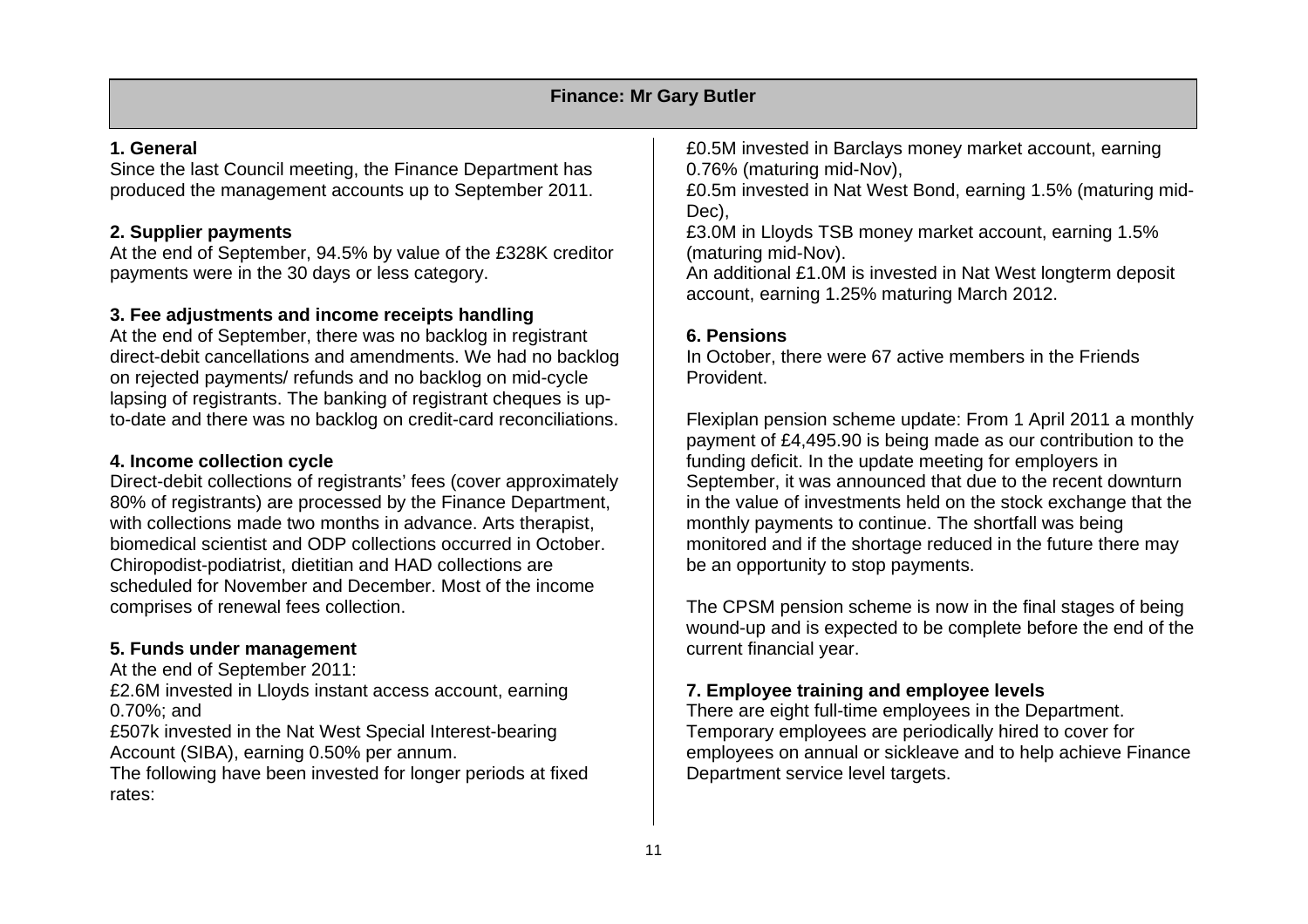## **8. Sage system support and development**

A new version of Sage is planned for next financial year together with PRS enhancements.

## **9. Significant Financial Projects/Issues (next few months)**

- Work continues to find a resolution to the Deferred Income issue with all refunds made up to the end of the last financial year.
- Mazars have begun work on the on-going differences and with their latest visit on 16 November.
- The Five Year Financial Plan is currently being worked on and is expected to be available for the November Finance and Resources Committee meeting.
- The six month reforecast will be started as soon as the September results are known and this is expected to be available for the November Finance and Resources Committee meeting.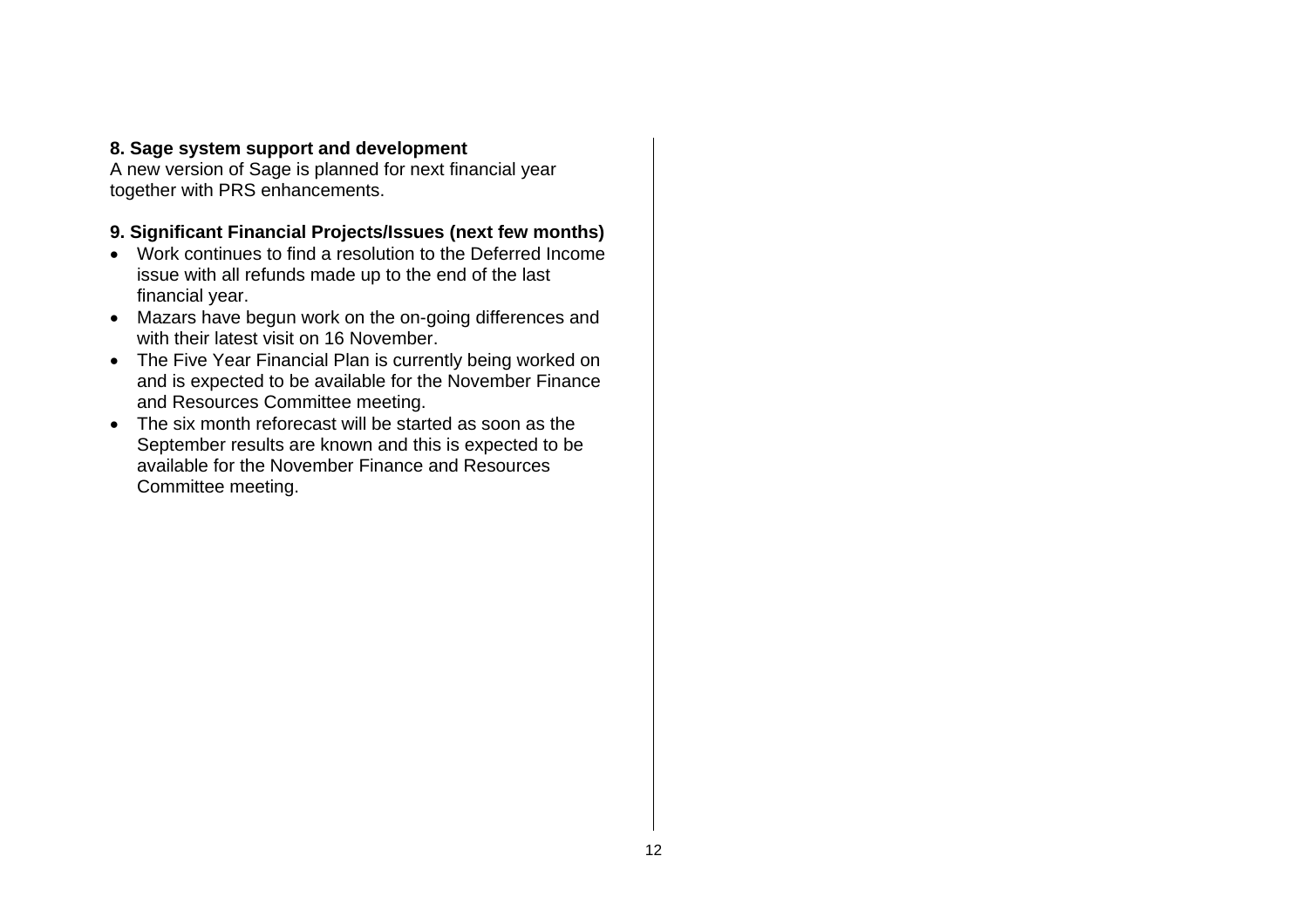## **Fitness to Practise: Ms Kelly Johnson**

#### **1. Case Information Number of allegations**

Between April and October 2011, 576 allegations/enquiries were received.

**Number of open cases pre-Investigating Committee panel**  At the end of October there were 487 open cases.

## **Length of time: considered at Investigating Committee**

For cases that have been considered at Investigating Committee panel between April 2011 and October 2011, the mean and median length of time was 7 and 5 months.

#### **Case to answer percentage**

Of the cases considered by an Investigating Committee panel between April and October 2011 the case to answer percentage was 44 per cent. Taking into consideration the number of cases closed without referral to an Investigating Committee, the percentage of cases referred to a final hearing in this period was 27 per cent.

#### **Number of cases awaiting hearing**

At the end of October 2011, there were 173 cases awaiting consideration by a final hearing panel.

# **Case considered**

287 cases were considered by panels of the Investigating Committee between April and October 2011. Panels are convened 7 times per month.

180 final hearing cases concluded between April and October 2011, with a further 135 review hearings and 95 interim order panels taking place.

#### **Interim orders**

28 interim orders have been applied for between April and October 2011. It takes a mean and median average of 17 and 16 days from the decision to apply for the interim order to the application hearing taking place.

# **High Court**

There are currently 3 outstanding high court appeals.

# **Length of time**

In effect, the process provides that the minimum length of time that it would take to conclude a case from receipt to conclusion of final hearing is 11 months. This comprises 3 months for a case to reach an Investigating Committee panel, 4 and 1/12 months for HPC to be notified that case is ready to be fixed at final hearing and the month to source availability to attend the hearing and the 3 month notice that is provided to the registrant. The Executive is in the process of reviewing the 4 1/12 period in which it should be notified of case as ready to fix.

# **Length of time: considered at final hearing**

Of the cases that concluded at final hearing between April 2011 and October 2011 the length of time taken for a case to conclude was a mean of 17 months and a median of 15 months, which compares to a mean and median of 15 and 14 months for 2010 – 2011. Issues that have impacted upon this figure are the increased complexity of cases dealt with in the period and the higher number than anticipated adjourned and part heard cases.

#### **Length of time: open to closure (all types)**

Of the cases that were closed between April and October 2011, the mean and median length of time was 9 and 7 months. The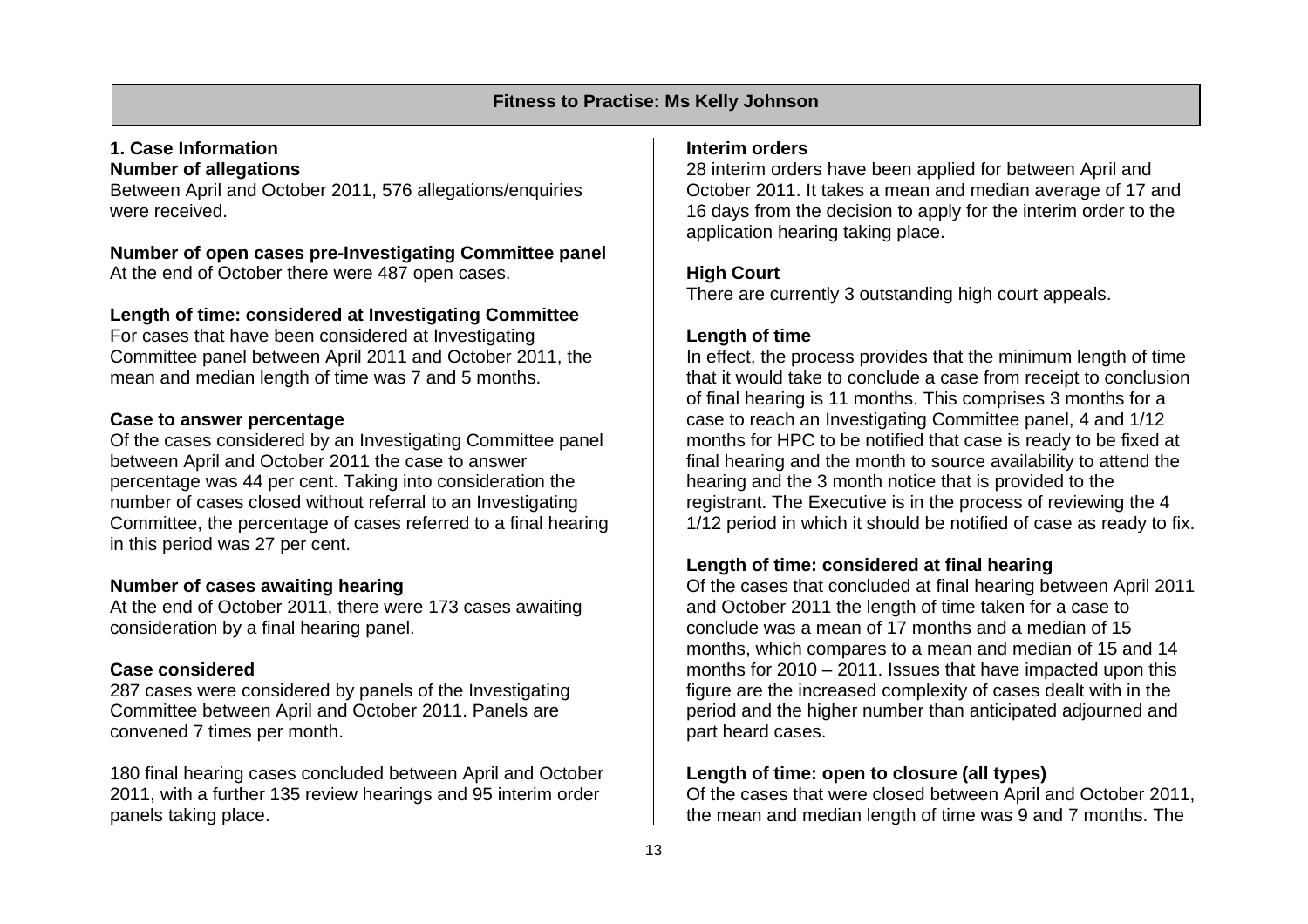closure types include those that were closed without consideration by a panel of the Investigating Committee because they did not meet the standard of acceptance, those that where a no case to answer decision was reached by a panel of the Investigating Committee and those which were closed by a final hearing panel.

| <b>Number of</b><br><b>Months</b> | <b>Number of</b><br>Cases | Percentage<br>of Cases | <b>Cumulative</b><br>Percentage |
|-----------------------------------|---------------------------|------------------------|---------------------------------|
| $0 - 4$                           | 187                       | 36                     | 36                              |
| $5-8$                             | 115                       | 22                     | 58                              |
| $9 - 12$                          | 65                        | 13                     | 71                              |
| $13 - 16$                         | 62                        | 12                     | 83                              |
| 17-20                             | 41                        | 8                      | 91                              |
| $21 - 24$                         | 25                        | 5                      | 96                              |
| $25 - 28$                         | 8                         | 2                      | 97                              |
| 29-32                             | 5                         | 1                      | 98                              |
| 33-36                             | 4                         | 1                      | 99                              |
| Over 36                           | 5                         |                        | 100                             |
| <b>Total</b>                      | 517                       | 100                    | 100                             |

This demonstrates that over 70 per cent of cases are concluded within a year of receipt.

#### **2. Forecasting and workload management**

A number of statistics are used to manage the work of the Department and the resources required to manage the Department efficient and effectively. Those statistics are demonstrated in the table below:

|                                                  | April - October<br>2011 (Actual) | Forecast<br><b>April 2011</b> | <b>Forecast</b><br>September 2011<br>(Year End) |
|--------------------------------------------------|----------------------------------|-------------------------------|-------------------------------------------------|
| <b>Number of Allegations</b>                     | 414                              | 791                           | 933                                             |
| Average Number of cases per CM<br>(pre ICP)      | 39                               | 38                            | 37                                              |
| <b>Case to Answer percentage</b>                 | 41                               | 53                            | 42                                              |
| Percentage of Cases referred to<br>final hearing | 20                               | 39                            | 27                                              |
| Number of cases awaiting hearing                 | 189                              | 210                           | 172                                             |
| Number of cases fixed for hearing                | 180                              | 440                           | 383                                             |
| <b>Costs Against budget**</b>                    | 3,267,000                        | 7.494.000                     | 7,58,900                                        |

It is important to recognise that one of the key indicators to the management of the FtP function is not in fact the number of open cases (particularly at the investigating stage of the process) as that is dependent on cases received but the timeliness of those cases through the process.

#### **Numbers of allegations**

It is now forecast that about 933 allegations/enquiries will be received over the course of the financial year**.** This includes cases that were previously dealt with as self-referrals through the health and character process. Resources have been reallocated from within the case management team to ensure that case managers continue to manage an average of about 38 pre-ICP cases per month. This allows cases to be chased in accordance with the operating guidance on this topic

#### **Referral to final hearing**

It is anticipated that the number of cases referred to final hearing will be circa 42 %. This takes into account the number of cases closed as they do not meet the standard of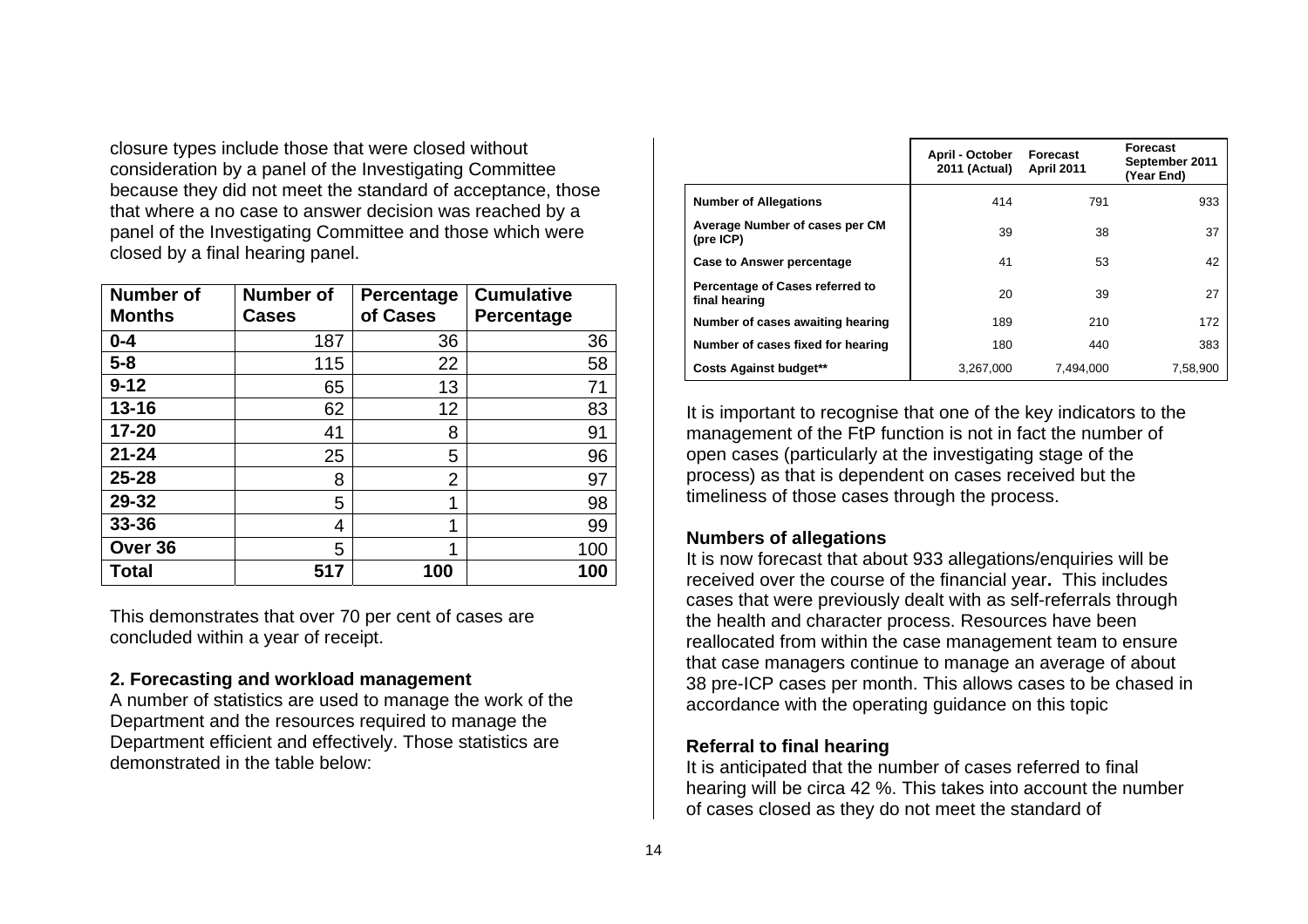acceptance and the number of cases closed because there is no case to answer.

#### **Number of open cases: Conduct and Competence Committee and Health Committee**

It is anticipated that by the end of the financial year, this figure will have reduced to circa 172. In order for that to occur, the number of cases that take place as expected will need to rise to 75 per cent of the total listed (currently 30 per cent of cases do not conclude as anticipated).

#### **3. Protection of title**

255 complaints about misuse of title were received between April and October 2011. At the end of October there were 30 open cases.

#### **4. Registration appeals**

Between April and October 2011, 30 new registration appeals were received. At the end of October there was a live case load of 24 cases.

#### **5. Health and character**

Between April and October 2011, 249 new Health and Character cases were received. At the end of October there was an open case load of 29 cases

#### **6. Meetings and other stakeholder events September 2011**

National Offender Management Service CLEAR Local Intelligence Network GSCC Unison

Care Councils IPSOS Mori Yorkshire Ambulance Service

## **October 2011**

CHRE Operational Excellence Workshop Australian Health Practitioner Regulation Agency Jenni Richards QC Ros Hayles, CHRE Law Commission GSCC – re FTP Seminars General Optical Council Law Commission Advisory Group Media Launch – Protection of Title Campaign Employer Event –London Employer Event – Cardiff GSCC Ministry of Justice.

# **7. Resources**

Brian James has joined the organisation as Head of Adjudication whilst Alison Abodarham is on maternity leave. Yinka Akinola has joined the Department on a short-term basis as a project officer.

Kabir Siddiqui (previously Hearings Officer) and Ifat Reader have been appointed as Case Managers. Patience Akintobi has joined the Department as a Hearings Officer.

#### **8. Partners**

Partner recruitment, training and reappointment is on-going with interviews for social worker panel members taking place in November.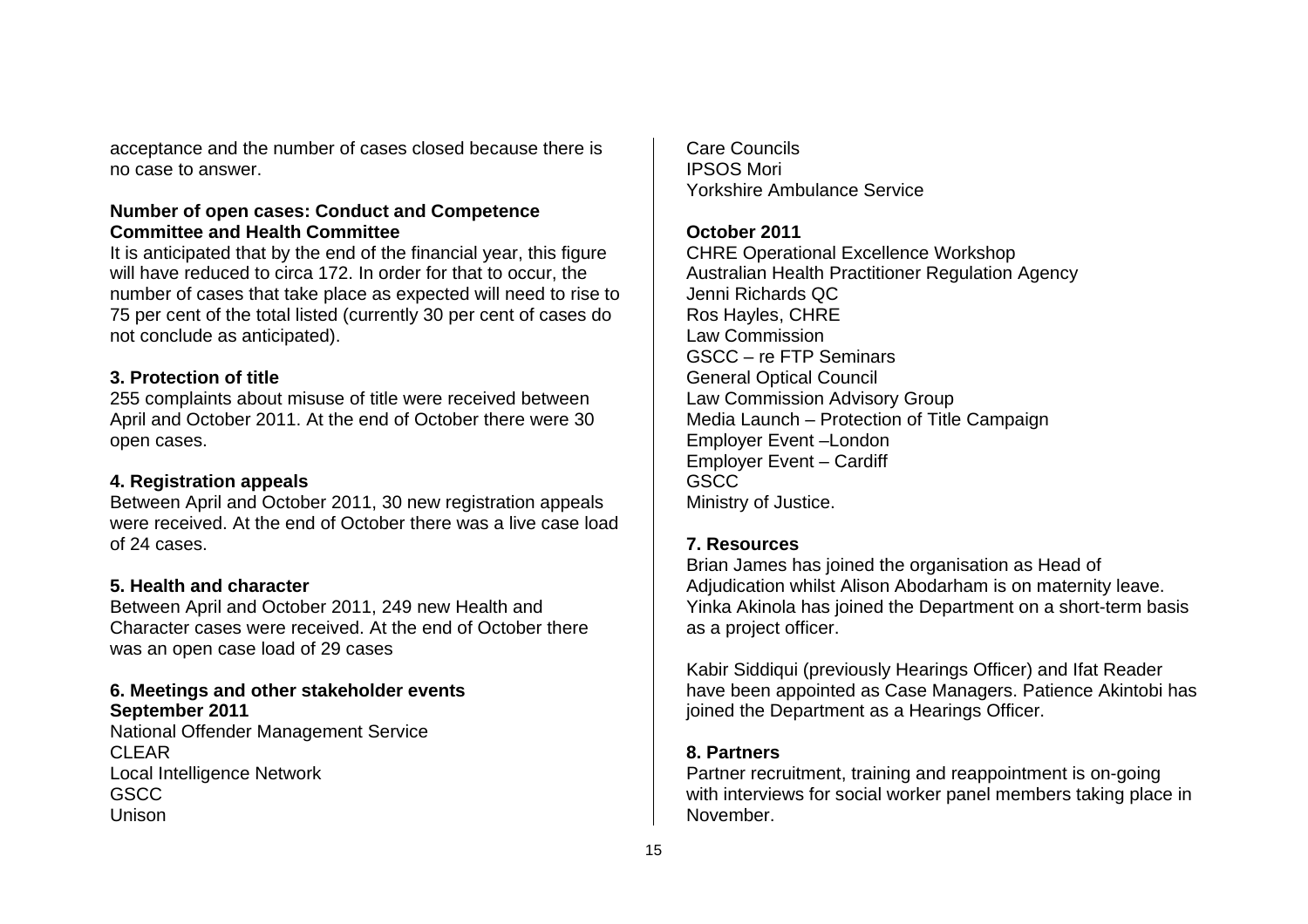#### **9. Other**

In September 2011, CHRE published its report into its audit of the General Dental Council's initial stages fitness to practise process. The Executive has reviewed this report and no action is proposed. A separate report is provided on the work of the NMC and lessons for the HPC.

Work continues with regards to the delivery of the FtP CMS project.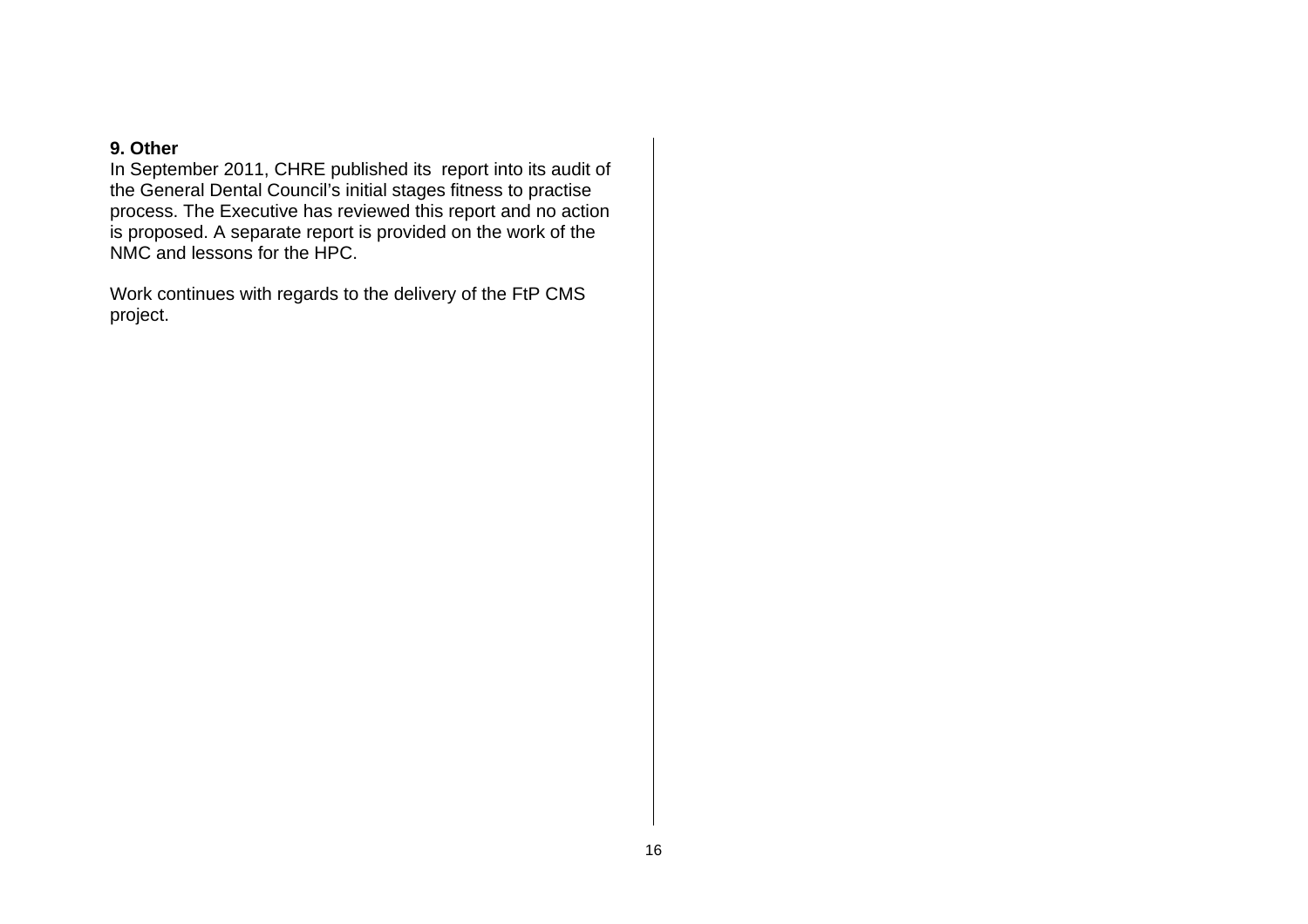## **1. Employee resourcing Education**

Following an external recruitment campaign interviews were held in early November for the new post of Education Team Administrator and for the replacement post of Education Administrator. Sagitta Fernando and Vineeta Patel were appointed and start work in early December.

# **Finance**

Marche Thomas, formerly a Partner Administrator, was appointed to the new fixed term post of Finance Administrator in late September.

Following the resignation of Shelagh Gillick, Chantelle Mayoss, formerly a Registration Team Leader, has been appointed to the role of Transactions Manager.

# **Fitness to Practise**

Following external advertising campaigns in October and November,

- Fulden Boyraz and Patience Akintobi were appointed to a replacement Hearings Officer positions
- Kabir Saddiqui, formerly a Hearings Officer, was appointed to a replacement Case Manager position

# **IT**

Recruitment is in progress for a new post of Infrastructure Support Engineer.

## **Registration**

Following external advertising campaigns in September and October Arsha Kerai, Dushyan Ashton and Maya Wiles have been appointed to replacement Registration Adviser positions.

Recruitment is currently in progress for a Registration Team Leader to replace Chantelle Mayoss.

# **2. Other HR activities Employee attitude survey**

Employees were invited to participate in an employee attitude survey in July. The results of the survey were fed back to the Executive Management Team and to all employees in late September in the form of a survey report and discussions at team meetings.

# **Training and development**

Training courses have run in September, October and November covering plain English, project management and coaching and mentoring in line with the HPC organisational training and development plan. Further courses are scheduled to take place later in the year.

The HPC's modular Management Development programme is running for a second year from November 2011. Approximately 15 managers will participate.

# **GSCC transfer work**

Work on the GSCC transfer continues to be a key area of activity. Recent work has included re-aligning the HR transfer project timetable with the revised transfer date of 1 August and preparing an updated briefing for EMT on recruitment in the run up to, and following, the transfer date.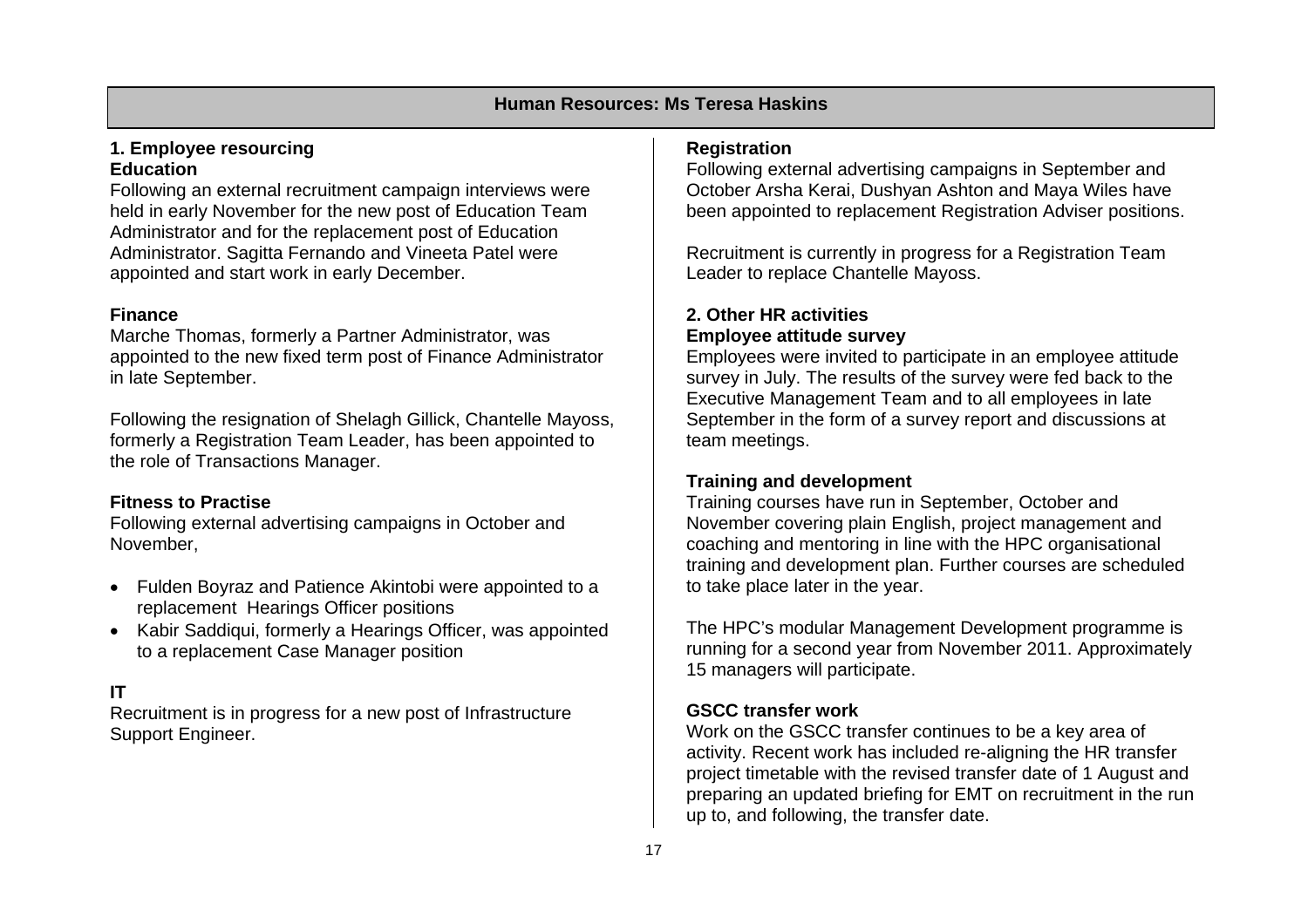# **Policy work**

The HPC's policy on engaging agency workers has been updated to comply with the requirements of the Agency Workers Regulations, which came into force in October 2011.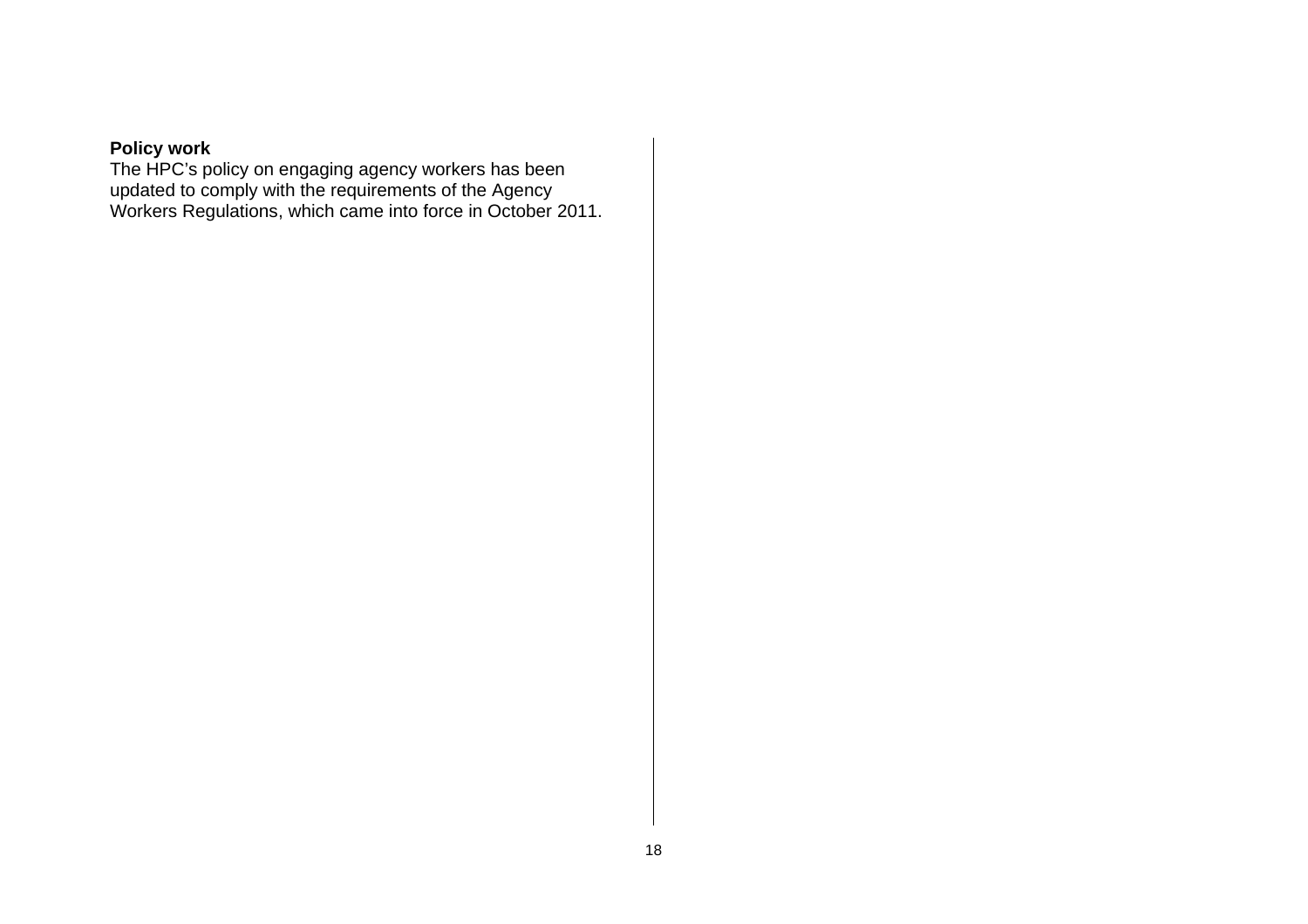**Strategic objective 1:** "*To drive efficiencies within the organisation by the use of Information Technology and Information Systems."* 

• **NetRegulate Improvements Major Project:** This project aims to implement a number of smaller changes to the NetRegulate combined into a number of phased releases.

The project will implement improvements to security and financial reporting. It will be delivered in concert with changes needed for the transfer of the GSCC register and a new online paper renewal request function.

The project is in initiation with phased deliveries from March to July 2012.

**Strategic objective 2**: "*To apply Information Technology within the organisation where it can create business advantage."*

• **Implement the upgrade of the desktop operating system to Windows 7:** This project will deliver an upgrade to the desktop and laptop operating systems from Windows XP to Windows 7.

This project has initiated with pre-development and testing planned to occur in December 2011 and deployment throughout the first quarter of 2012.

• **Fitness to Practise (FtP) Case Management system project:** This project provides status reports to the FtP Committee.

This project is operating to the revised plan with an expected delivery in early 2012.

The first round of user acceptance testing (UAT) and the first fix cycle has completed. The second round of testing has now started.

• **NetRegulate platform refresh:** The objective of this project is to upgrade each of the separate platforms that NetRegulate is dependent upon to operate. This includes the operating system, database, application server and clients.

This project has now completed successfully.

**Education systems and process review:** This project aims to assess the current processes within the Education Department; determine revised processes where required; assess the effectiveness of the current IT provision and if necessary run a tender for new services.

The Project is now entering the requirements gathering stage after successfully mapping existing and target business processes.

This project is expected to complete in April 2012

• **Refit of the 33 Stannary Street office:** This project aims to fit out the new offices at 33 Stannary Street to provide additional office and meeting room space. The IT team will support the implementation of the IT data and telephony services in the new building.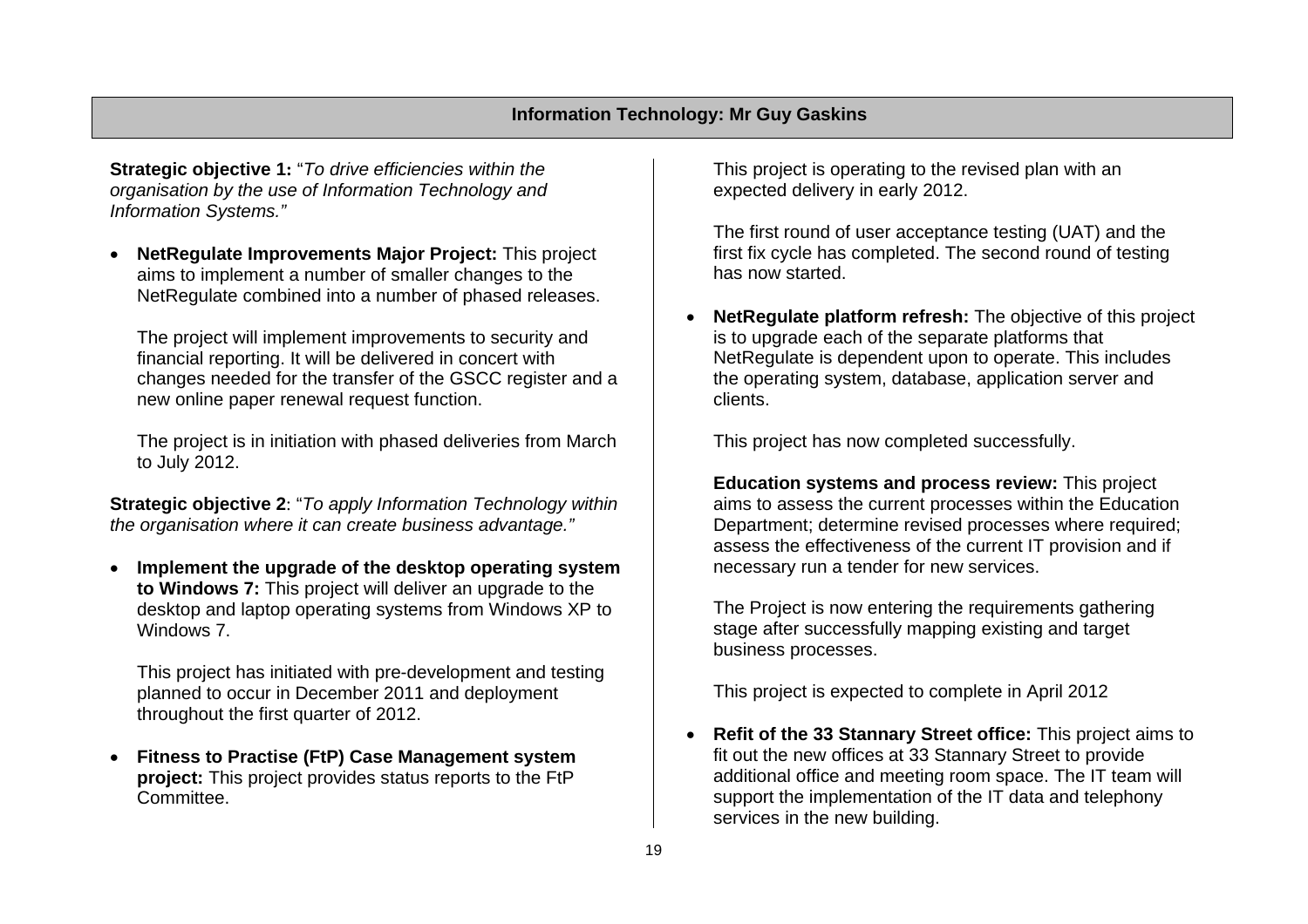This project is nearing completion. The dataline is installed and operational. There are a number of changes that are outstanding:

1 – installation of telephone lines for monitoring security and data services;

2 – rectification of noisy cooling fans; and

3 – activation of the management services for the data line.

• **Web site development cycle:** The objective of this project is to deliver one of two controlled change releases to the corporate web site (www.hpc-uk.org). This project is led by the Communications team.

The project has been initiated and a third party development company has been engaged to provide a proposal for the list of changes. The changes include addressing some issues identified in the penetration testing.

The user acceptance testing cycle will start in late November.

This project is expected to be delivered in late 2011.

**Strategic objective 3:** "*To protect the data and services of HPC from malicious damage and unexpected events."* 

• **Network encryption project:** The new encryption product has been purchased and installed. The tool allows very granular control by user and by personal computer, called port control. It can be used to determine who is able to write data to removable media and whether it is required to be encrypted.

The FtP team will be the pilot group for this new

functionality.

The pilot has concluded successfully. The software will be rolled out to all employees with the implementation of the Windows 7 upgrade project in early 2012.

The functionality will be 'switched on' for individual teams in a phased approach to minimise the risk of adversely impacting business operations.

• **Credit-card handling:** Support the project to outsource credit-card handling to reduce organisation risk of fraud.

PCI DSS (Payment Card Industry Data Security Standards) expert advice has been sort to identify potential solutions and industry best practice for handling credit card payments by telephone. There is one outstanding issue to resolve concerning the type of account we hold with our payment services provider (WorldPay).

The project is currently being re-planned.

As part of this project we have moved telephony provider to OPAL (Talk Talk). This transfer was completed successfully on 5 May.

• **Remote access security:** This project aims to improve the security provision for employees and external support organisations when they connect to the HPC services remotely.

The software has been installed and has been tested by the IT team and is also part of the pilot FtP 'Network encryption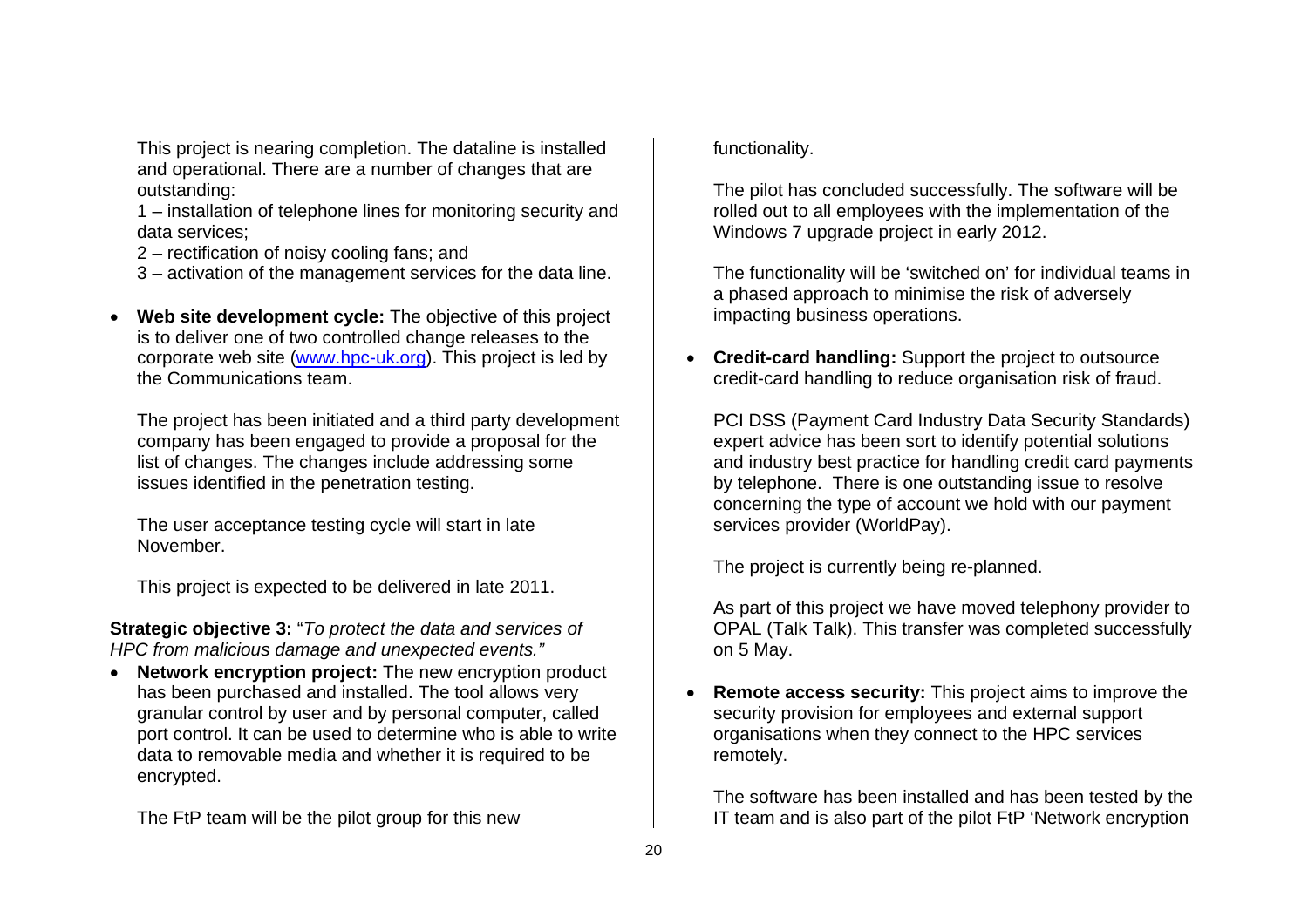Project'.

The software will be implemented as part of the Windows 7 rollout in early 2012.

• **Blackberry disaster recovery service:** The mobile personal mailing service has now become a business critical service. This project will investigate the options for creating a disaster recovery service and if appropriate to implement the service. This will allow the Blackberry handsets to operate in the event of a critical infrastructure failure.

We have reviewed the options available to us and have requested further clarification from our support provider. It is expected that any implementation will be planned for mid-2012.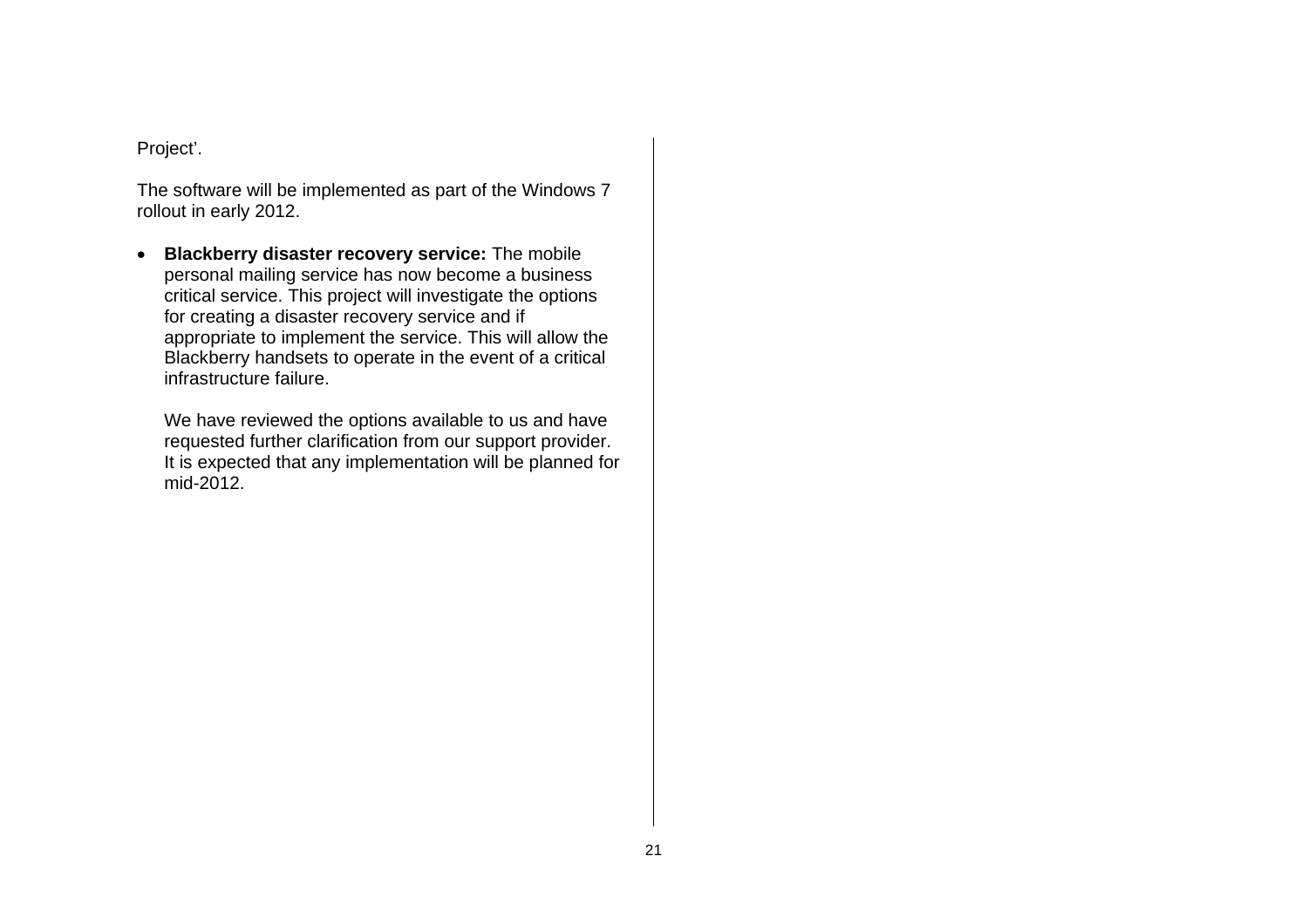## **Partners: Ms Hayley Graham**

### **1. Recruitment**

The following roles have been filled since the last report: Panel members: 7 paramedics Registration assessors: 1 arts therapist CPD assessors: 1 prosthetist/orthotist, 1 arts therapist Visitors 2 prosthetist/orthotist

# **2. Training**

The following training has taken place since the last report: **New**: Registration assessors: 8 **Refresher**: Registration assessors: 83 Panel members: 25, Visitors: 39.

## **3. Partner appraisal**

The following appraisals have taken place in the current financial year: Panel members: 35 Registration assessors: 82 Panel chairs: 14 Visitors: 23 It has proved difficult in this period to source panel members who are eligible to undergo appraisal. Work has been completed to ensure sufficient panel members are appraised in the final quarter of 2011 – 2012. There are 15 scheduled for November.

# **4. Partner resignations**

Since the last report two visitors and three panel members have resigned. There is an on-going fitness to practise case for one panel member.

## **5. Team information**

Marche Wilson, Partner Administrator has moved to the Finance Department in the role Finance Administrator for 12 months. Mita Patel has returned to the partners' team as a Partner Administrator for three days a week until March 2012.

# **6. Social worker project**

The recruitment campaign for social worker partners is now underway. The application window was open from 1 September until 14 October 2011 for the roles of panel member (30-35) registration assessor (24) & visitor (30) The application window was extended for two weeks longer than initially planned due to a low response rate.

The overall response at the end of the campaign was positive with the following application numbers: Panel members: 185 Visitors: 64 Registration assessors: 92

Following shortlisting, the number of candidates invited to interview is: Panel members: 91 Visitors: 42 Registration assessors: 64 Interviews have now commenced and will run through November, December (panel member and visitors) and January (registration assessors).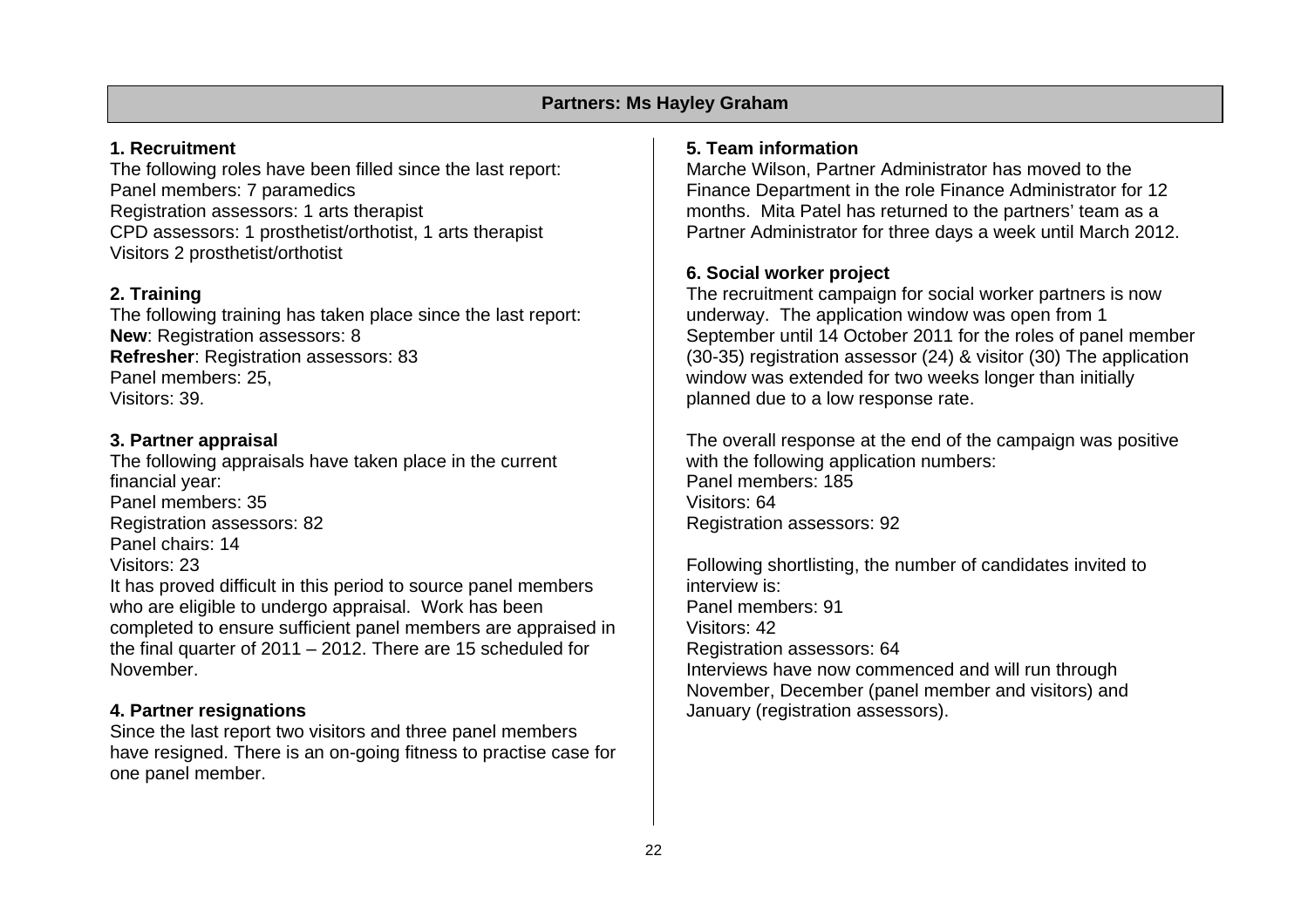|                                                                    |                    | <b>Policy and Standards: Mr Michael Guthrie</b>                                                                             |           |
|--------------------------------------------------------------------|--------------------|-----------------------------------------------------------------------------------------------------------------------------|-----------|
| 1. Meetings attended                                               |                    | <b>Clinical hypnotherapists</b>                                                                                             | 30 Sept   |
| 31 August - 14 November 2011                                       |                    | Department of Health, National AHP informatics                                                                              | 5 Oct     |
| UK Inter-professional Group (UKIPG): PWRP                          | 1 Sept             | strategic taskforce                                                                                                         |           |
| meeting on review of professional qualifications                   |                    | Department of Health, AHP medicines project phase                                                                           | 7 Oct     |
| directive                                                          |                    | one: consultation drafting group                                                                                            |           |
| <b>Association of Directors of Adult Social Services</b>           | 2 Sept             | Mary Lovegrove, London South Bank University                                                                                | 11 Oct    |
| (ADASS) workforce network                                          |                    | Kingston University / St. George's University of                                                                            | 13 Oct    |
| <b>Council for Healthcare Regulatory Excellence</b>                | 6 Sept             | London Advisory Group meeting                                                                                               |           |
| (CHRE)                                                             |                    | Fourth Scottish annual regulation conference,                                                                               | 25-26 Oct |
| Social Work Reform Board Career Working                            | 6 Sept             | Edinburgh                                                                                                                   |           |
| Group                                                              |                    | Employer event, London                                                                                                      | 25 Oct    |
| Royal College of Speech and Language                               | 8 Sept             | Employer event, Cardiff                                                                                                     | 27 Oct    |
| Therapists, Perth                                                  |                    | Department of Health (teleconference)                                                                                       | 27 Oct    |
| Department of Health: AHP medicines                                | 9 Sept             | Council for Healthcare Regulatory Excellence (CHRE)                                                                         | 3 Nov     |
| project - consultation drafting group                              |                    | European Commission conference on Professional                                                                              | 7 Nov     |
| College of Social Work: Interim board                              | 12 Sept            | qualifications directive, Brussels                                                                                          |           |
| Society and College of Radiographers                               | 13 Sept            | National allied health professional advisory board                                                                          | 7 Nov     |
| NES Education for Scotland: Podiatric surgery                      | 14 Sept            | HPC seminar on professionalism                                                                                              | 7 Nov     |
| steering group                                                     |                    | Nursing and Midwifery Council (NMC)                                                                                         | 8 Nov     |
| AHP informatics taskforce / forum                                  | 14 Sept            | Social Work Education Participation (SWEP)                                                                                  | 8 Nov     |
| Meet the HPC event, Lerwick                                        | 19 Sept            | <b>Chinese Ministry of Health</b>                                                                                           | 10 Nov    |
| Meet the HPC event, Kirkwall                                       | 20 Sept            | Department of Health                                                                                                        | 11 Nov    |
| Department of Health                                               | 20 Sept            |                                                                                                                             |           |
| Department of Health, Embedding leadership                         | 21 Sept            | 2. Consultations                                                                                                            |           |
| principles workshop                                                |                    | Student fitness to practise and registration                                                                                |           |
| <b>British Psychological Society (BPS)</b>                         | 23 Sept            | The consultation on student fitness to practise and registration                                                            |           |
| Labour party conference, Liverpool<br>NHS Confederation, Liverpool | 27 Sept<br>27 Sept | opened on 1 November 2011. The consultation document was<br>mailed to c.800 individuals and organisations. The consultation |           |
| Department of Health, AHP prescribing                              | 27 Sept            | was also promoted via an email to stakeholders, a press                                                                     |           |
| project board                                                      |                    | release and information on the HPC website. The GSCC also                                                                   |           |
| Department of Health (teleconference)                              | 29 Sept            | issued a press release.                                                                                                     |           |
| National allied health professional advisory                       | 29 Sept            |                                                                                                                             |           |
| board                                                              |                    |                                                                                                                             |           |
|                                                                    |                    |                                                                                                                             |           |

г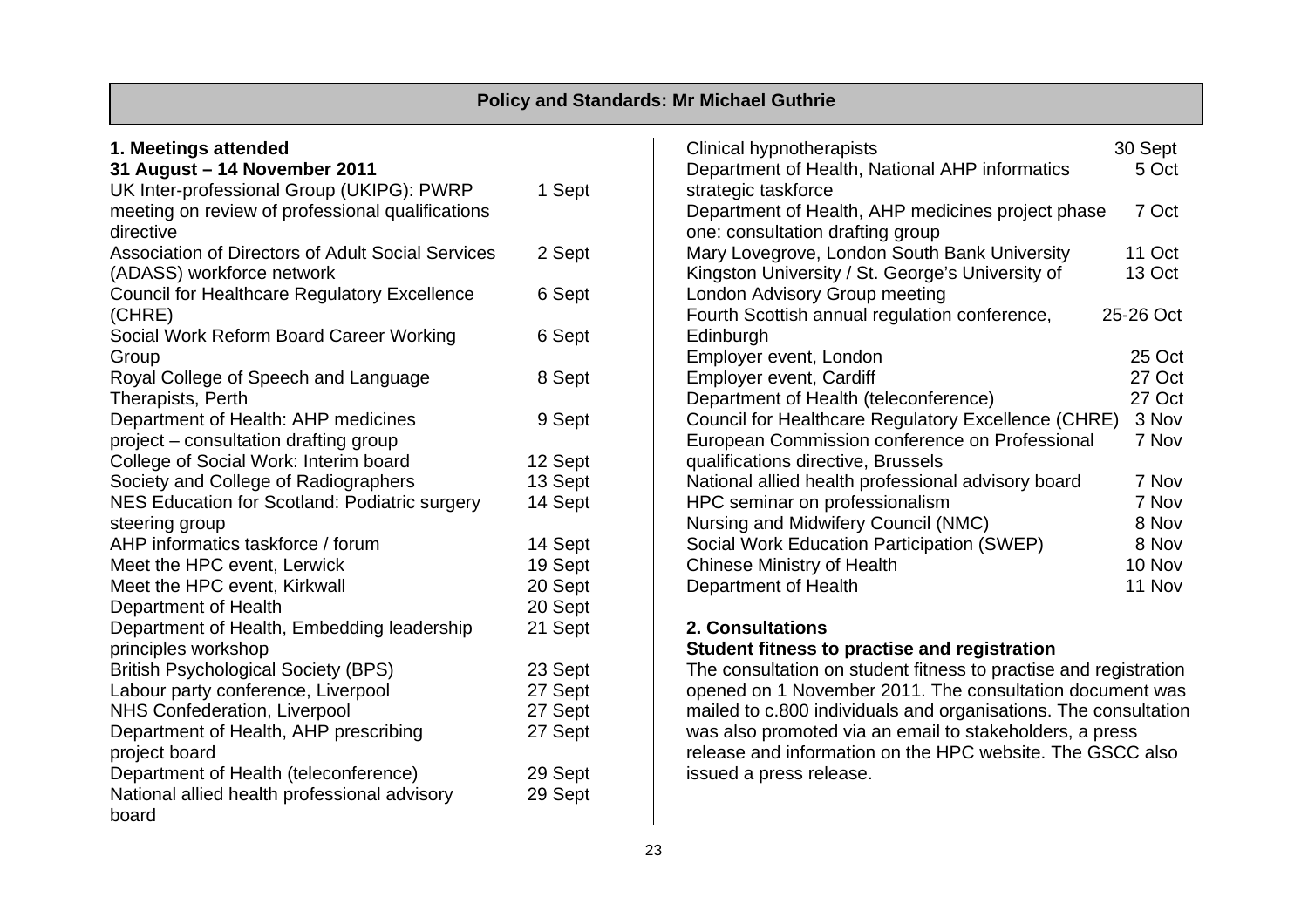The consultation will run until 2 March 2012, with the results being presented to the Council in May 2012.

## **3. Closed consultations**

#### **Standards of proficiency and the threshold level of qualification for entry to the Register for social workers in England**

These consultations have now closed. The outcomes will be presented to the Education and Training Committee and the Council in March 2012.

# **4. Professional Liaison Groups**

There are no current PLGs.

## **5. Service user involvement in the design and delivery of education and training programmes**

Kingston University and St George's University of London have been commissioned to undertake research into the involvement of service users in the design and delivery of HPC approved programmes.

The research has four components: a literature review; research with HPC approved providers; 9 focus groups with service users, students and educators across three different education providers and three different professions; and a consensus workshop focusing on the standards of education and training. A questionnaire has recently been circulated to programme leads to find out more about existing levels of involvement.

The research will inform decisions by the Education and Training Committee which may include consulting on changes to the standards of education and training. The research is due to be completed by the end of February 2012, informing discussion at the Committee's March 2012 meeting.

# **6. Review of profession-specific standards of proficiency**

The review of the profession-specific standards of proficiency is ongoing. This review is being delivered on a rolling basis. In the first instance this involves professional bodies being invited to comment on revised drafts of their profession-specific standards alongside the revised generic statements previously agreed by the Council.

The Education and Training Committee will be considering drafts of standards for the first seven professions to be reviewed at its meeting in March 2012. It is then planned that a consultation will take place from April 2012.

# **7. Independent prescribing: physiotherapists and podiatrists**

The Education and Training Committee received an update paper at its meeting in November 2012. The Department of Health is currently consulting on extending independent prescribing rights to physiotherapists and podiatrists.

The ETC has already agreed that if these proposals are implemented we would produce standards of proficiency (or their functional equivalent) for prescribing entitlements. In anticipation of these changes, the Executive has begun initial work to put together a draft of standards for prescribing. The Executive will seek the input of the DH prescribing project board in developing the standards. It is currently anticipated that a consultation might take place early in 2012 – 2013 (subject to a final decision to proceed by the government and approval of the plans by the Committee on Human Medicine).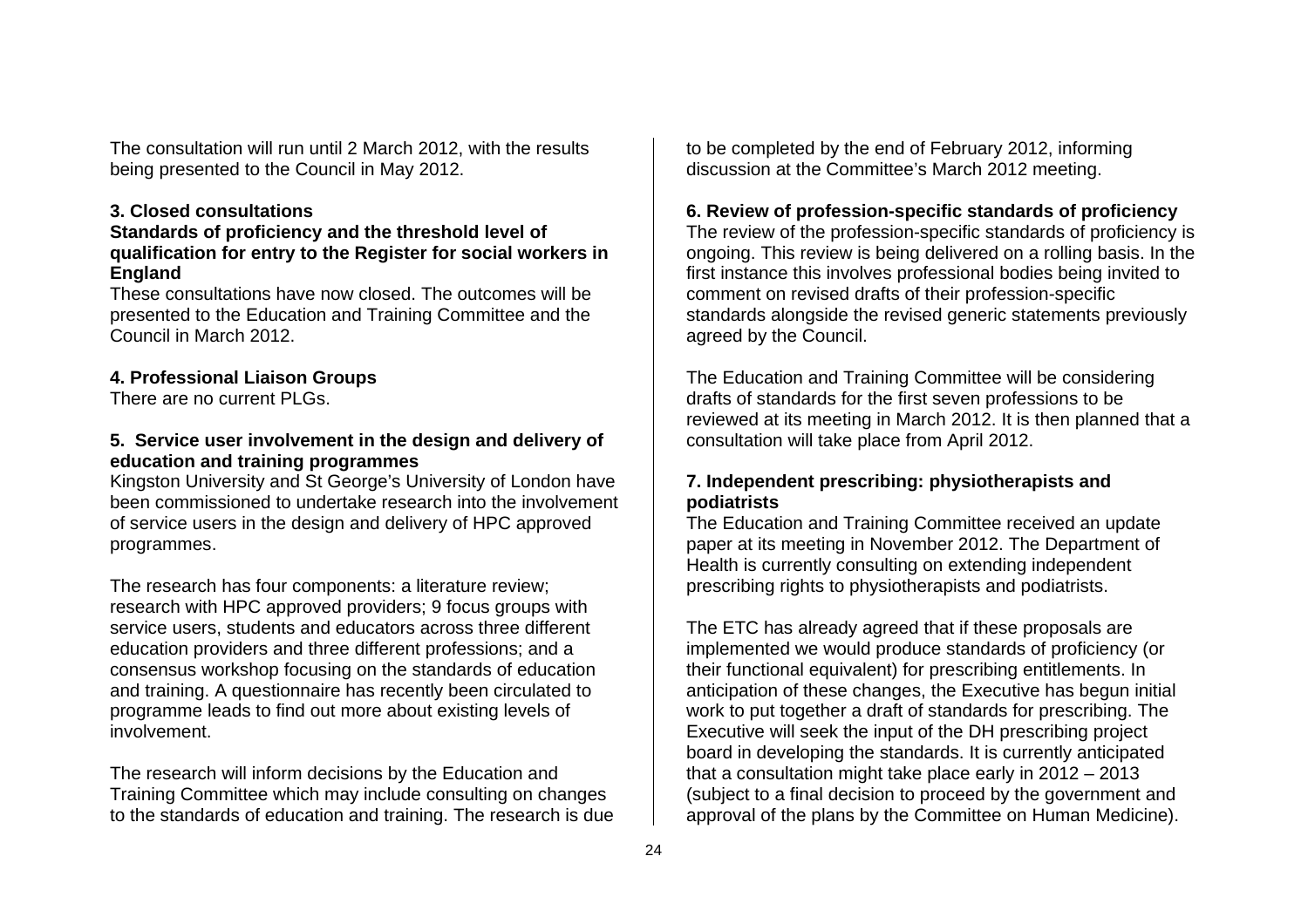# **8. CHRE performance review 2011 – 2012**

The performance review process for 2011 – 2012 has commenced.

The Department co-ordinates the annual submission for the Council for Healthcare Regulatory Excellence (CHRE) performance review. The submission involves colleagues across the organisation.

The submission is due on 2 December 2012. The Executive and the Chair are scheduled to meet the CHRE to discuss their initial assessment of our submission in February 2012.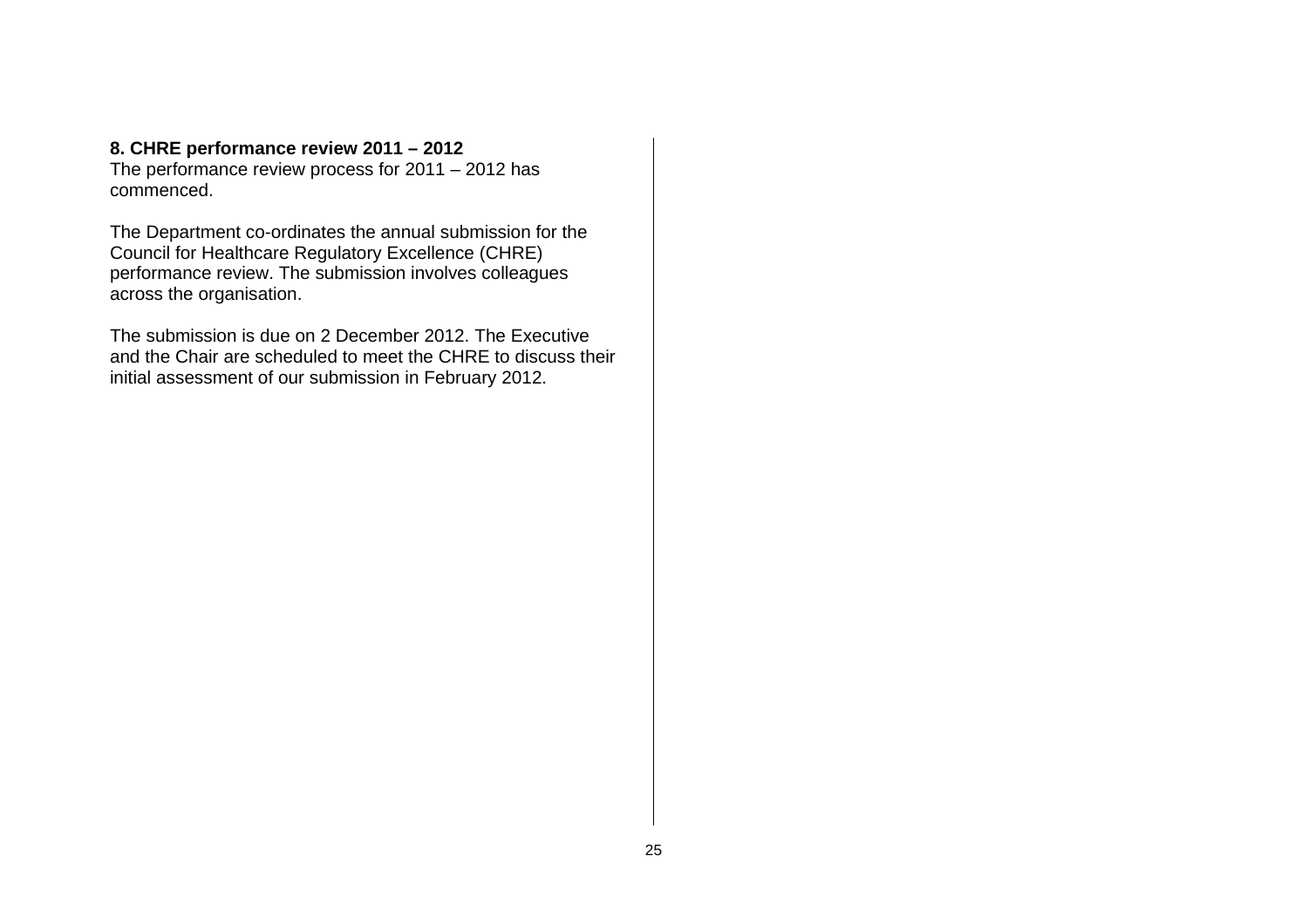# **1. Operational performance**

# **a) Telephone calls**

**i) UK telephone calls:** During the period from 1 August to 31 October 2011 the team received a total of 40,958 telephone calls which is 5,172 less calls when compared to the same period two years ago when we opened the Register for practitioner psychologists. The Department answered 94% of all those calls received compared to 91% during the same period two years ago.

**ii) International telephone calls:** During the period from 1 August 2011 to 31 October 2011 the team answered a total of 3,138 telephone calls which is 1,097 less than the same period last year.

# **b) Application processing**

**i) UK applications:** A total of 4,367 new applications were received during this period and 4,102 individuals were registered, which is 659 less than the same period last year. Applications took on average eight working days to process which is within our service standard of processing applications within ten working days of receipt.

Applications for readmission took on average seven working days to process which is within our service standard of processing applications within ten working days of receipt.

**ii) International applications:** A total of 476 new international applications were received in this period and 242 individuals were registered which is 121 less than the same period last year.

**iii) Grandparenting applications:** A total of 20 new grandparenting applications were received in this period and 10 individuals were registered which is 9 less than the same period last year.

# **c) Emails**

**i) UK emails:** The team received approximately 100 emails per day and responded to these on average within two days of receipt which is within our service standard of 48 hours.

**ii) International emails:** The team received approximately 20 emails per day and managed to respond to these on average within two days of receipt which is within our service standard of 48 hours response time.

#### **d) Continuing Professional Development (CPD) audit**  We requested a 2.5% audit sample of CPD profiles from:

• biomedical scientists at the beginning of September 2011.

CPD assessment days are now being held every two weeks.

# **e) Registration renewals**

At the start of June 2011, 16,938 paramedics were invited to renew their registration with 98.1% successfully renewing and 61% renewing using the online facility.

A total of 96.3% of orthoptists successfully renewed their registration for the next two-year cycle with 65% renewing online.

At the start of July 2011, 13,159 speech and language therapists, 4,704 clinical scientists and 906 prosthetists /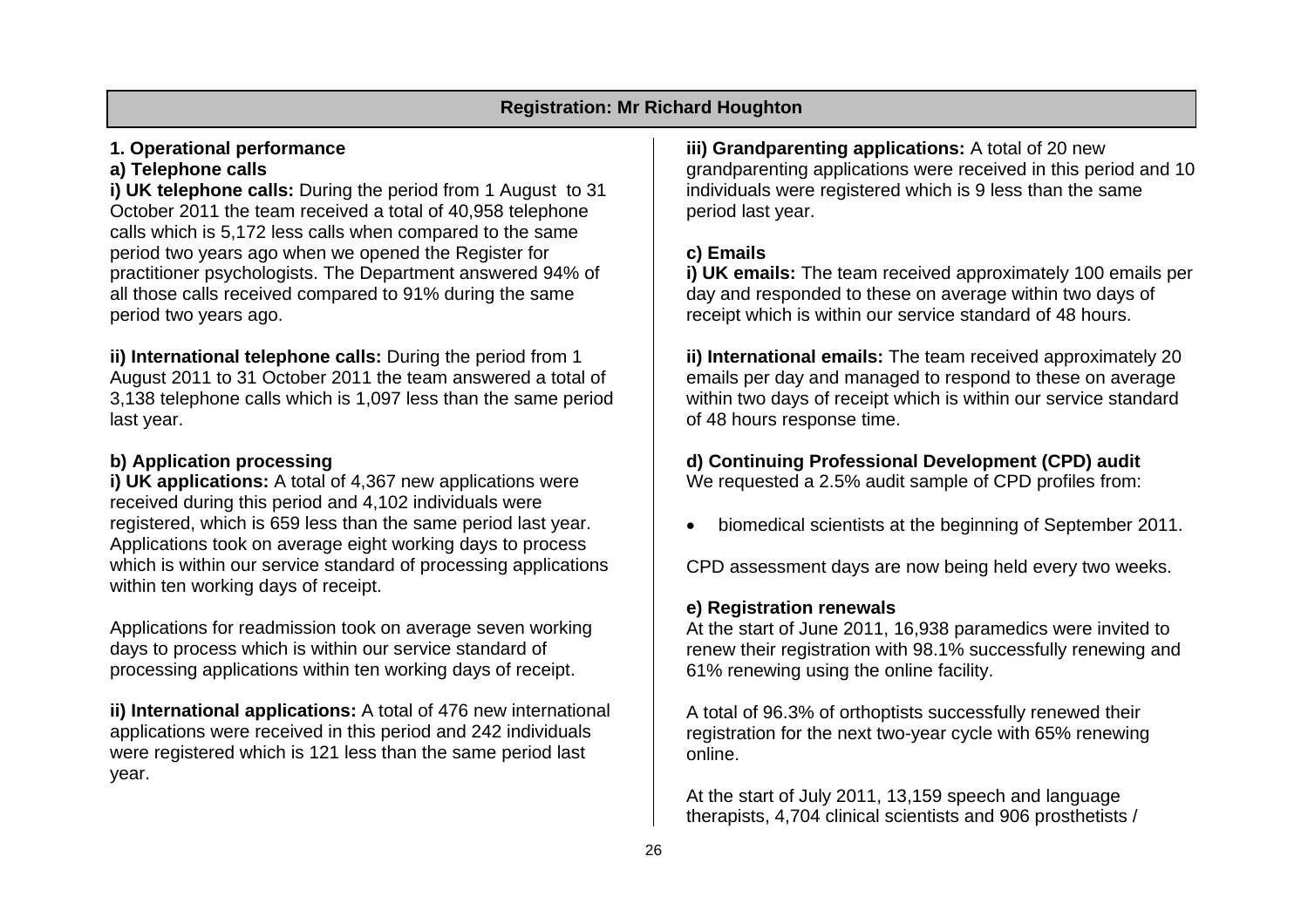orthotists were invited to renew their registration. On the 1 October 2011 94.9% of speech and language therapists had renewed their registration with 65% renewing online, 96.5% of clinical scientists had renewed their registration with 72% renewing online and 94.9% of prosthetists / orthotists had renewed their registration with 60% renewing online.

At the start of August 2011, 32,520 occupational therapists were invited to renew their registration with 94.5% successfully renewing and 66% using the online facility.

At the start of September 2011, 22,835 biomedical scientists were invited to renew their registration and registrants have until 30 November 2011 to renew their registration. As at 7 November 2011, 16,949 registrants had renewed their registration with 64% renewing online.

#### **2. Resource**

#### **a) Employees**

The Department is operating within the budgeted headcount.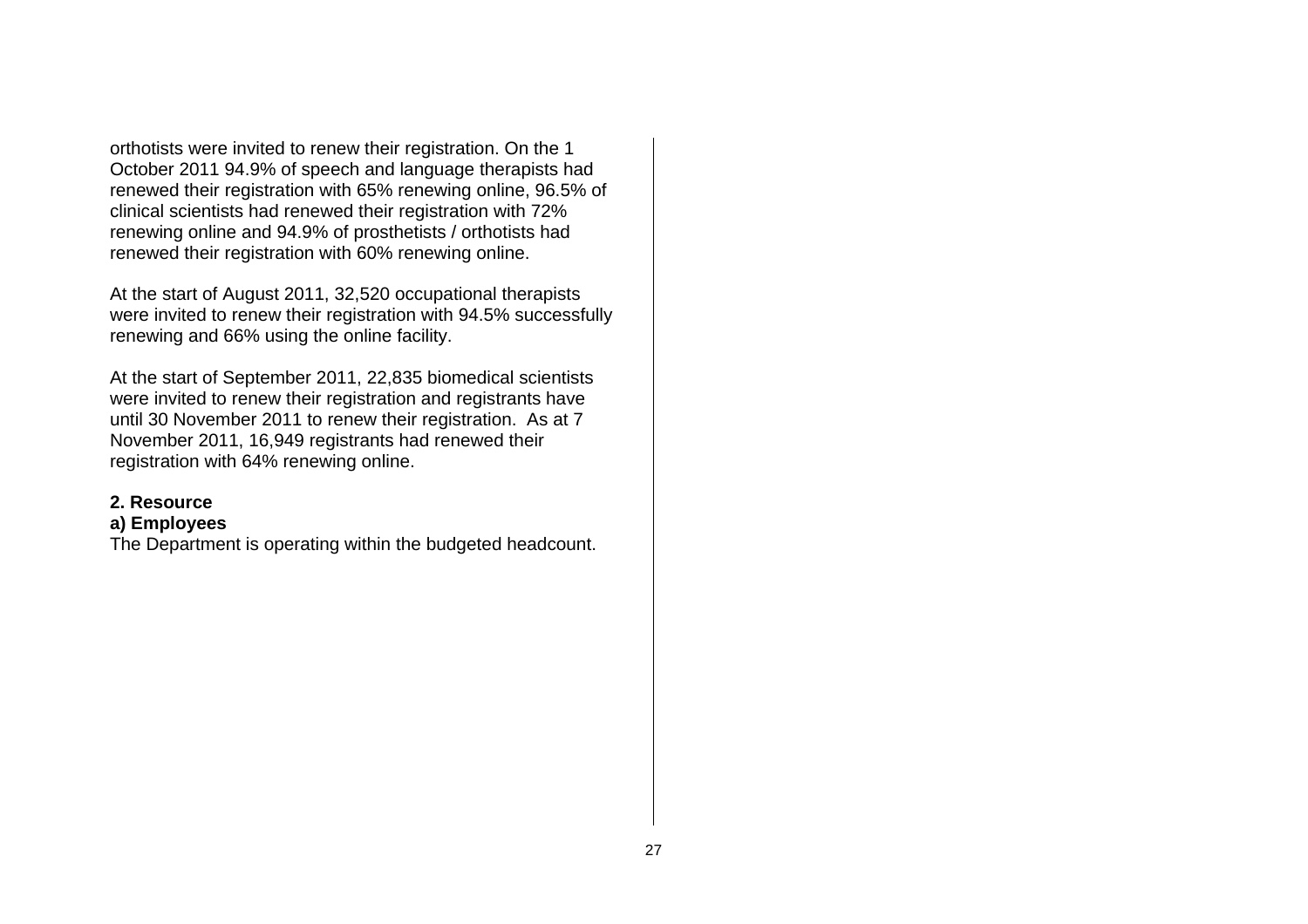# **1. Council Awayday**

Thank you to all those members that took the time to complete the evaluation form following the Council awayday in North Wales in October. This feedback, whilst generally positive, will be used to inform future training plans and strategy.

# **2. Annual appraisals**

The annual appraisal cycle is due to get underway and you will shortly be receiving notification of the schedule of dates in January on which appraisals will be carried out. In the usual way, once feedback from committee chairs has been collated, your appraisal forms will be sent to you for completion and this should be returned to the Secretariat prior to your appraisal.

All information will be available on the extranet and should you require any additional information, do not hesitate to contact Steve Rayner on 020 7840 9785 or steve.rayner@hpc-uk.org.

# **3. Annual report and accounts**

The annual report and accounts has now been signed by the National Audit Office and it is anticipated that this will be laid in Parliament on 5 December 2011.

# **4. Registration appeal chair training**

As you may know, HPC holds registration appeal meetings every 2-3 months to consider appeals received from registrants refused entry to the Register. These are chaired by a Council member although they cannot be a member of the Education and Training Committee since the appeal is against a decision of this Committee.

We are looking to increase the pool of registration appeals chairs and so a training session has been organised for Wednesday 22 February 2012, following the meeting of the

Fitness to Practise Committee at approximately 1:30pm. There are places available for any member still wishing to attend. Please contact Louise Hart on 020 7840 9711 or louise.hart@hpc-uk.org.

# **5. Open days for prospective members of Council**

Last year, we held a series of "open days" for prospective members of Council in order that they could understand a bit more about what we do before deciding whether to apply to be a member. Following feedback received, it has been agreed that rather than hold an open day in a "workshop" setting, we would instead encourage prospective members to attend either the February or March meeting of Council and then stay on for lunch and an informal chat with members.

# **6. Strategy day in February 2012**

You may recall that it was decided that the February strategy session should not precede the meeting of Council but instead be held the day before. This is to remind you that you will need to make appropriate travel arrangements (including a hotel booking) for the strategy session scheduled for 8 February, with Council on 9 February 2012. We anticipate that the strategy session will start at 12 noon.

# **7. External Meetings**

| <b>UKIPG Corporate Governance Group</b> | 19 Sept |
|-----------------------------------------|---------|
| <b>ALB Board Secretaries Group</b>      | 5 Oct   |
| Governance group                        | 17 Oct  |
| Department of Health                    | 14 Nov  |
| 8. Training for Employees               |         |
| <b>Data Protection Conference</b>       | 13 Oct  |
| Prince2 project management training     | 24 Oct  |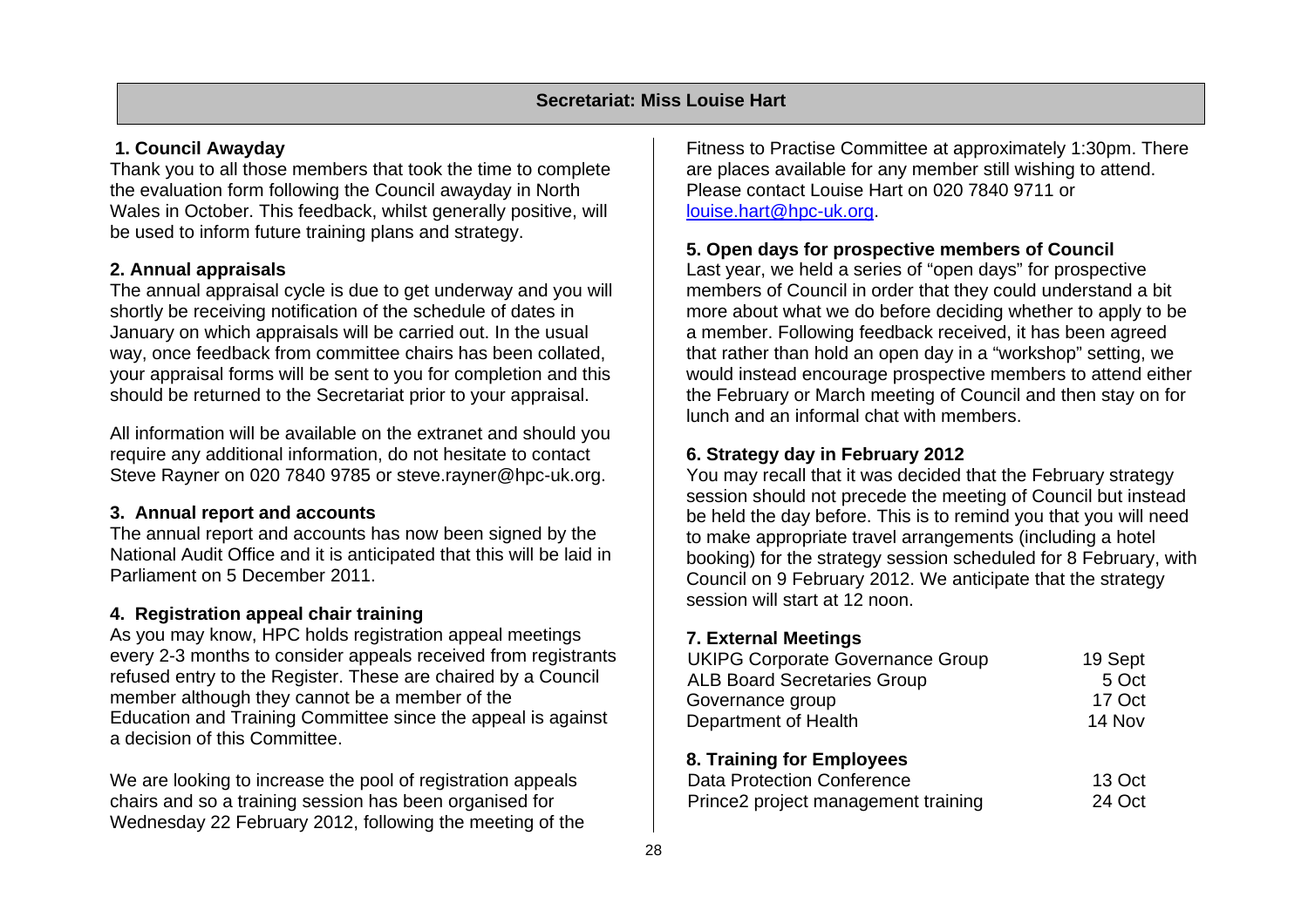# **Management Information Pack**

Marc Seale, Chief Executive & Registrar Report of figures for April to October 2011 to **Council** 

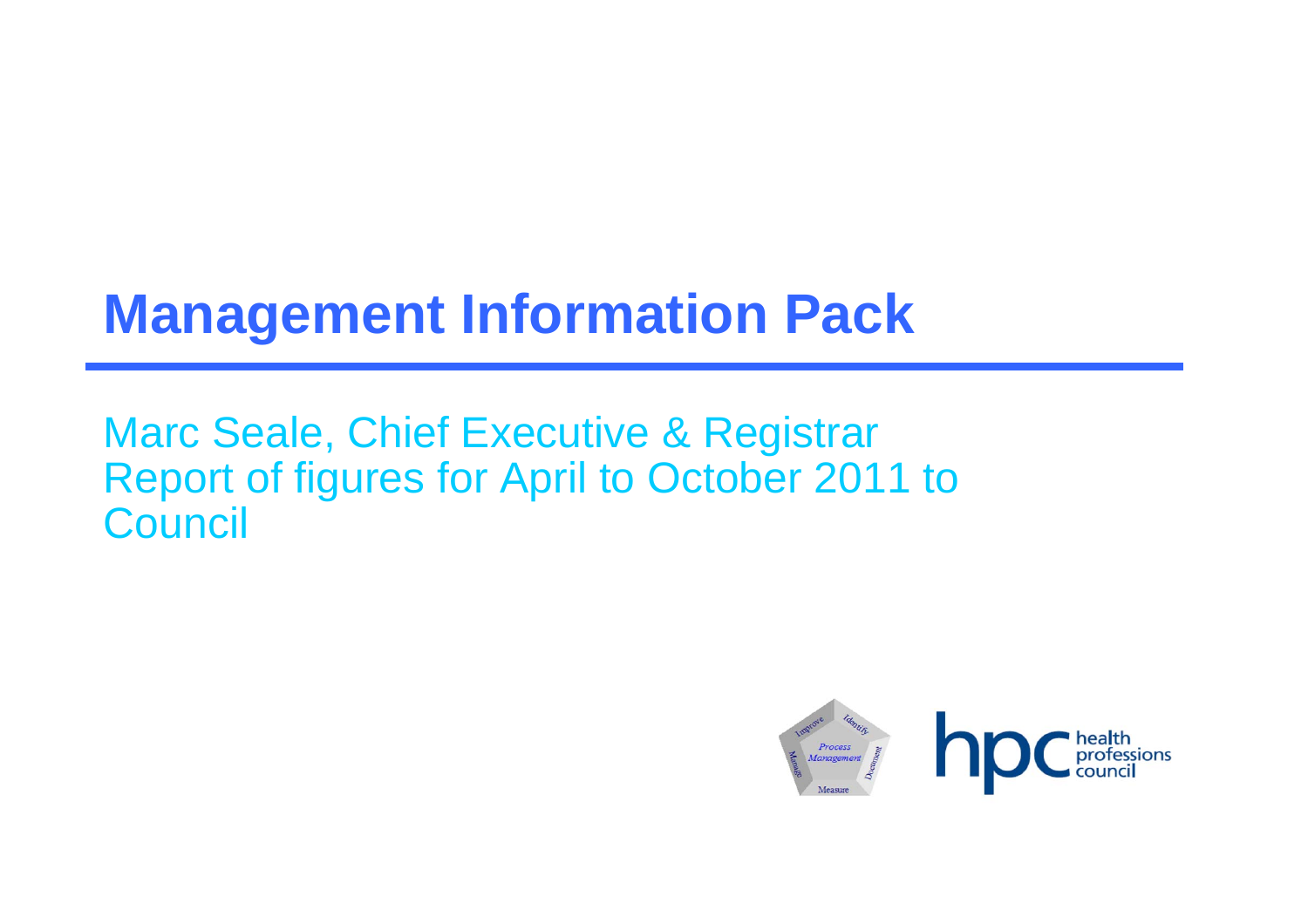#### **Management Reporting Information to Council Health Professions Council Figures for April 2011 to October**

|                                                          | <b>I igaico foi April 2011 to Octobel</b>                        |                  |
|----------------------------------------------------------|------------------------------------------------------------------|------------------|
| <b>Education</b>                                         | Number of approved programmes, by profession                     | 2a               |
|                                                          | Overview of approval visits                                      | 2 <sub>b</sub>   |
|                                                          | Reasons for visit                                                | 2c               |
|                                                          | Programme monitoring                                             | 2d               |
|                                                          | Major change submissions                                         | 2e               |
| Feedback                                                 | Feedback                                                         |                  |
| Finance                                                  | Consolidated Income and Expenditure                              | 4a               |
|                                                          | Consolidated Income budgeted & actual                            | 4b               |
|                                                          | Consolidated expenditure budgeted & actual                       | 4 <sub>c</sub>   |
|                                                          | <b>Consolidated Department Monthly Variances</b>                 | 5                |
|                                                          | <b>Consolidated Balance Sheet</b>                                | 6                |
|                                                          | <b>Consolidated Cash Flow Actual and Forecast</b>                | $\overline{7}$   |
| <b>Human Resources</b>                                   | <b>HR</b> Information                                            | 8                |
| lInformation & IT                                        | <b>IT Infrastructure</b>                                         | $\boldsymbol{9}$ |
| <b>Office Services</b>                                   | Mail Volume                                                      | 10               |
| <b>Registration</b>                                      | HPC Number of Registrants by Profession                          | 11               |
| <b>Grandparenting Registrations</b>                      | Grandparent applications workflow process at end of each month   | 12               |
|                                                          | New Grandparent Applications Received                            | 13               |
|                                                          | <b>Grandparent Registrations</b>                                 | 14               |
| <b>International Registrations</b>                       | International applications workflow process at end of each month | 15               |
|                                                          | New International Applications Received                          | 16               |
|                                                          | <b>International Registrations</b>                               | 17               |
|                                                          | Temporary Registration under EU Directive 2005/36/EC             | 18               |
| <b>UK Registrations</b>                                  | UK applications workflow process at end of each month            | 19               |
|                                                          | New UK Applications Received                                     | 20               |
|                                                          | <b>Renewal Information</b>                                       | 21               |
| <b>Grandparent, International &amp; UK Registrations</b> | <b>Application Types Received</b>                                | 22               |
|                                                          | <b>New Registrants</b>                                           | 23               |
|                                                          | Registration Telephone Information                               | 24               |
| <b>Continuing Professional Development</b>               | <b>Continuing Professional Development process</b>               | 25               |
| <b>Supplementary prescribing</b>                         | Number of registrants with supplementary prescribing rights      | 26               |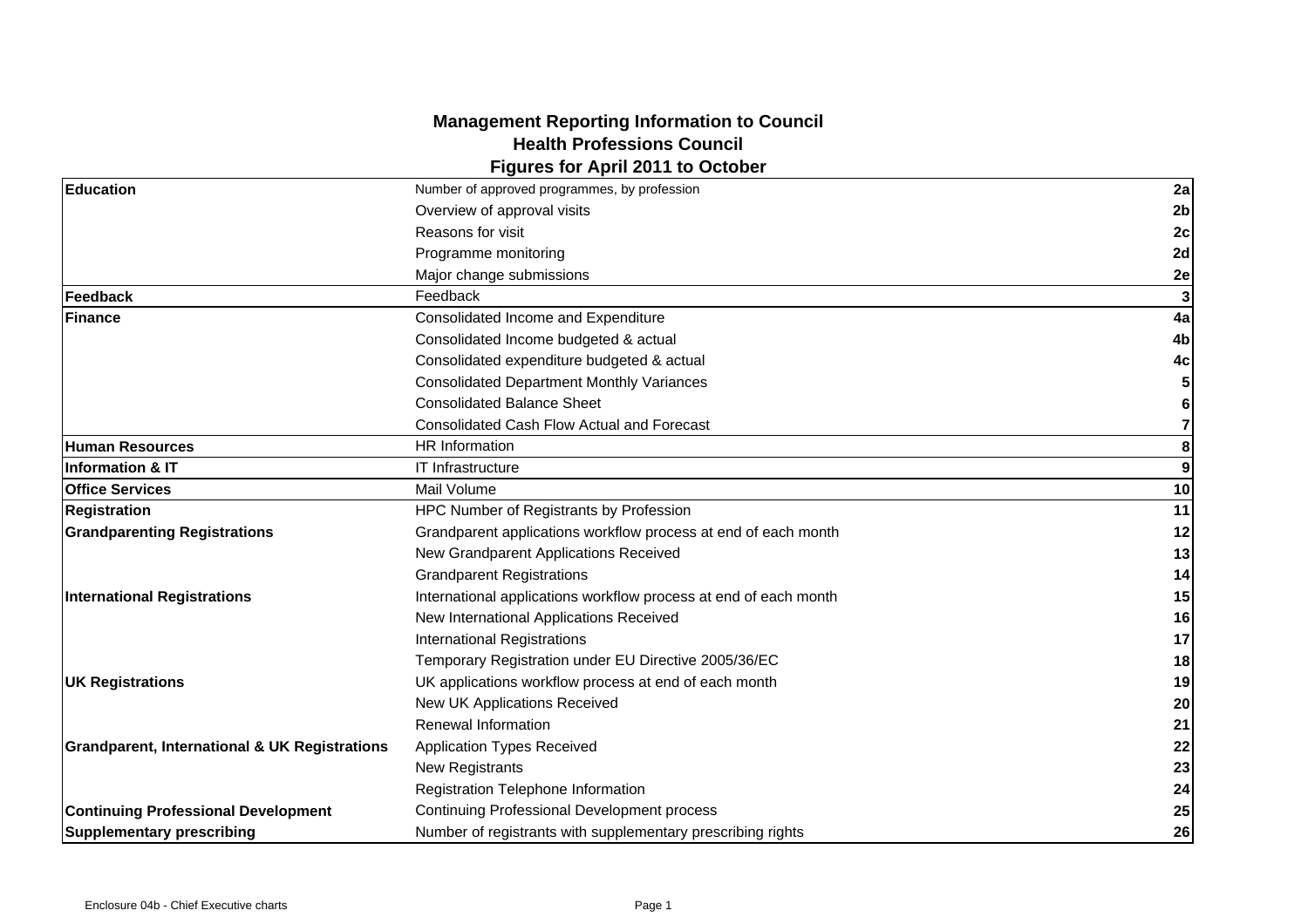| <b>Fitness to Practise</b>  | <b>Total Cases Considered</b>                                         | 27              |
|-----------------------------|-----------------------------------------------------------------------|-----------------|
|                             | Enquiries and allegations: source                                     | 28 <sub>l</sub> |
|                             | Enquiries and Allegations: Profession & source of complaint           | 29              |
|                             | Total Investigating Panel decisions and referrals                     | 30 <sub>l</sub> |
|                             | Investigating Panel Decisions by profession and source of allegation  | 31              |
|                             | Interim Orders by profession                                          | 32              |
|                             | Panel Hearings, Decisions Conduct and Competence Committee            | 33              |
|                             | Panel Hearings Decisions Health and Investigating                     | 34              |
|                             | Panel Hearings Decisions CCC and HC Review                            | 35              |
|                             | Final hearings (CCC and HC) representation                            | 36              |
|                             | Hearings: decisions by profession                                     | 37 <sup>l</sup> |
|                             | Length of time: Allegations                                           | 38              |
|                             | Length of time: Cases Investigating Committee 2003-4 to 2010-12       | 39              |
|                             | Allegations made: conclusion of final hearing 2003-4 to 2010-12       | 40              |
|                             | Allegations made - conclusion of final hearing percentages            | 41              |
|                             | Allegations made: Investigating Panel 2003-4 to 2010-12               | 42              |
|                             | Allegations made - Investigating Panel percentages                    | 43              |
|                             | Investigating Panel - Case Conclusion (concluded final hearing cases) | 44              |
|                             | Investigating Panel - Case Conclusion percentages                     | 45I             |
| <b>Registration Appeals</b> | <b>Registration Appeals</b>                                           | 46              |
| <b>IProtection of Title</b> | Protection of Title                                                   | 47              |
| <b>Health and Character</b> | <b>Health and Character Declarations</b>                              | 48              |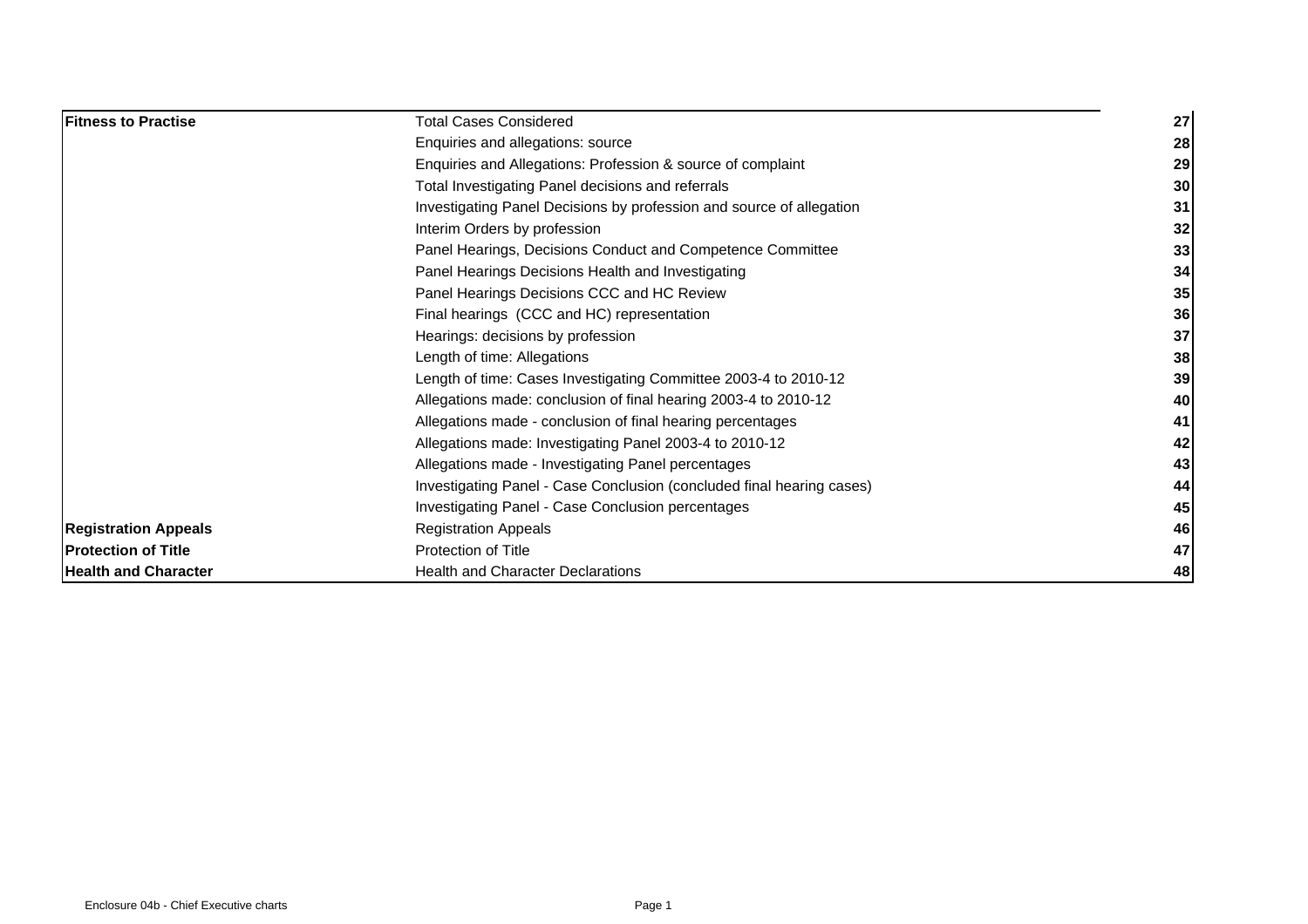

Enclosure 04b - Chief Executive charts 2a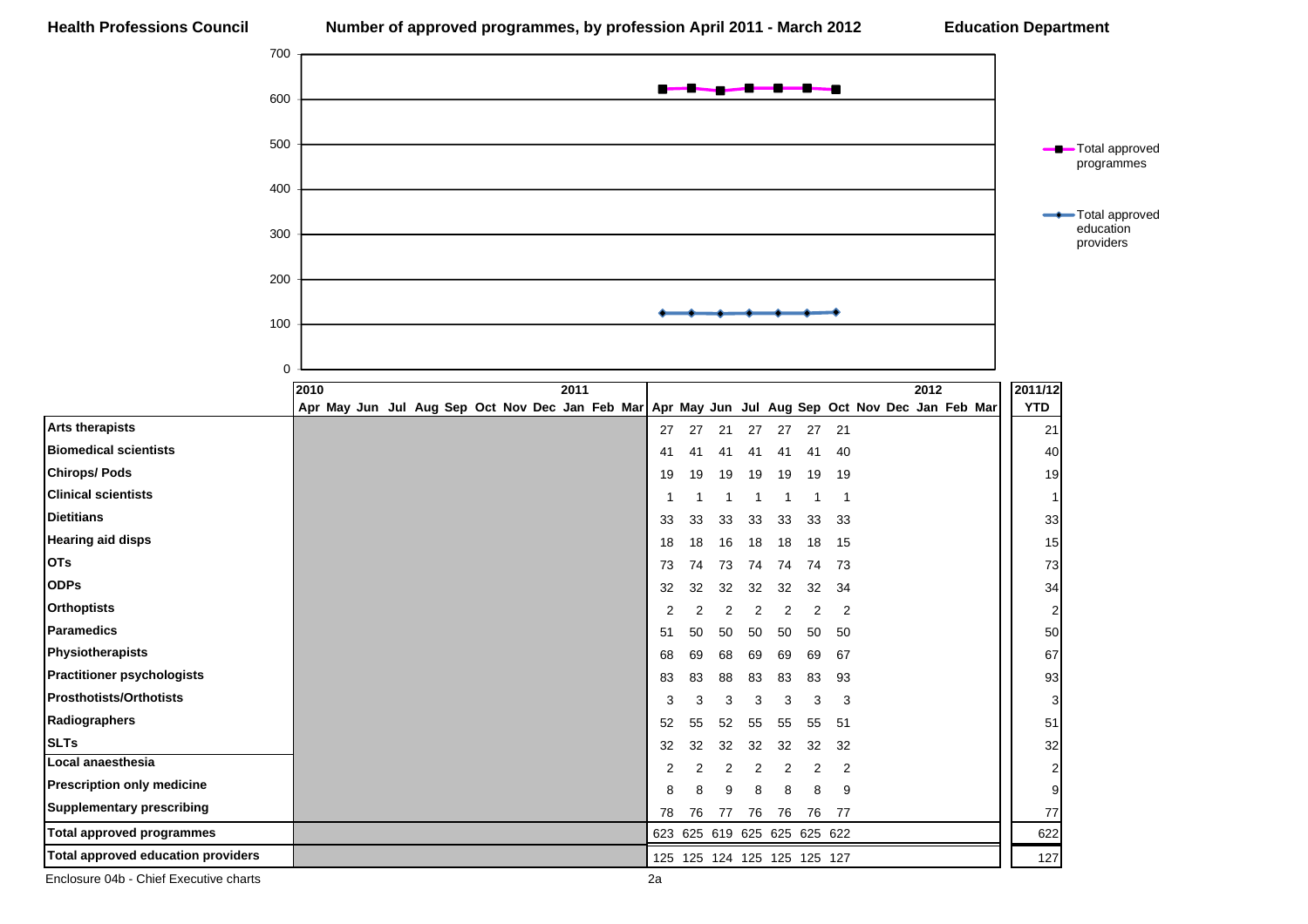

|                              | 12010 |  |  |  | 2011 |    |    |     |  |    |  | 2012 |                                                                                                 |            |            |            |            |                 |            | 2005/6 2006/7 2007/8 2008/9 2009/10 2010/11 2011/12 |
|------------------------------|-------|--|--|--|------|----|----|-----|--|----|--|------|-------------------------------------------------------------------------------------------------|------------|------------|------------|------------|-----------------|------------|-----------------------------------------------------|
|                              |       |  |  |  |      |    |    |     |  |    |  |      | Apr May Jun Jul Aug Sep Oct Nov Dec Jan Feb Mar Apr May Jun Jul Aug Sep Oct Nov Dec Jan Feb Mar | <b>FYE</b> | <b>FYE</b> | <b>FYE</b> | <b>FYE</b> | <b>FYE</b>      | <b>FYE</b> | <b>YTD</b>                                          |
| Overview of approval visits  |       |  |  |  |      |    |    |     |  |    |  |      |                                                                                                 |            |            |            |            |                 |            |                                                     |
| Number of visits             | 10    |  |  |  | - 5  |    | 61 |     |  |    |  |      |                                                                                                 |            | 101.       | 63         | 42         | 38 <sup>l</sup> | 58         | 32                                                  |
| Number of programmes visited | 18    |  |  |  |      | 13 |    | 16. |  | 14 |  |      |                                                                                                 | 27         |            | 68         |            | 80              | 101        | 64                                                  |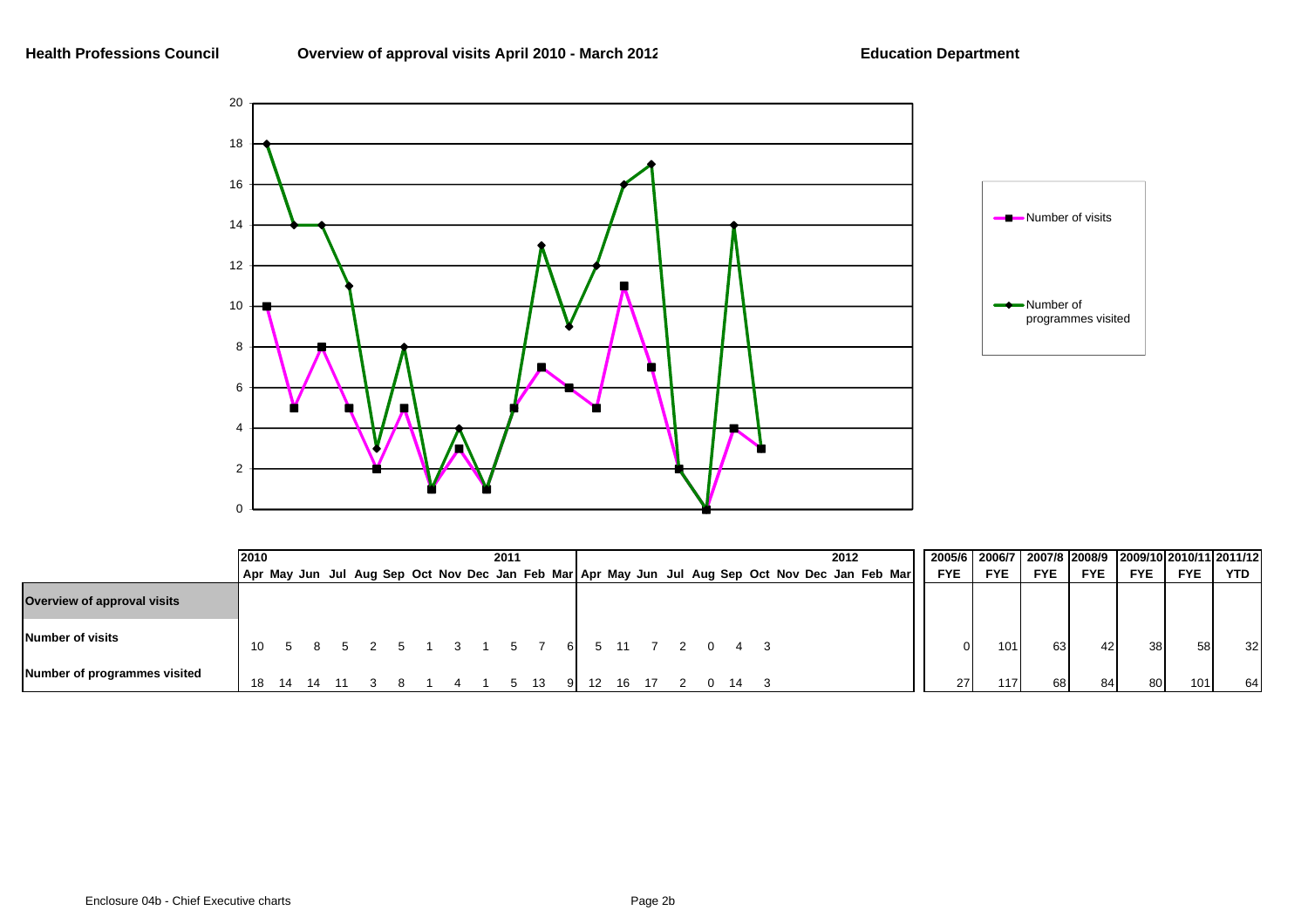

|                                    | 2010     |                |    |  |  |  | 2011 |          |  |    |    |                 |   |              |                 |                         | 2012 |  | 2005/6                                                                                          |            |    |                 | 2006/7 2007/8 2008/9 |            |            | 2009/10 2010/11 2011/12 |                 |
|------------------------------------|----------|----------------|----|--|--|--|------|----------|--|----|----|-----------------|---|--------------|-----------------|-------------------------|------|--|-------------------------------------------------------------------------------------------------|------------|----|-----------------|----------------------|------------|------------|-------------------------|-----------------|
|                                    |          |                |    |  |  |  |      |          |  |    |    |                 |   |              |                 |                         |      |  | Apr May Jun Jul Aug Sep Oct Nov Dec Jan Feb Mar Apr May Jun Jul Aug Sep Oct Nov Dec Jan Feb Mar | <b>FYE</b> |    | <b>FYE</b>      | <b>FYE</b>           | <b>FYE</b> | <b>FYE</b> | <b>FYE</b>              | YTD             |
| Reason for programme visited       |          |                |    |  |  |  |      |          |  |    |    |                 |   |              |                 |                         |      |  |                                                                                                 |            |    |                 |                      |            |            |                         |                 |
| New programme (pre-registration)   |          | $\overline{2}$ |    |  |  |  |      | 6        |  |    |    | 3               |   |              |                 |                         |      |  |                                                                                                 |            |    | 18 <sup>l</sup> | 32                   | 21         | 25         | 29                      | 10 <sub>l</sub> |
| New programme (post-registration)  | $\Omega$ |                |    |  |  |  |      |          |  |    |    |                 |   |              |                 |                         |      |  |                                                                                                 |            |    | 29              |                      |            |            |                         |                 |
| <b>New profession</b>              | 5        |                |    |  |  |  |      |          |  |    |    |                 |   |              |                 |                         |      |  |                                                                                                 |            |    | 16 <sub>l</sub> |                      |            |            | 31                      | 17              |
| Result of a major change           | 11       |                |    |  |  |  |      | $\Omega$ |  |    | 6  | 10 <sup>°</sup> |   | $\Omega$     | 10 <sup>1</sup> | $\overline{\mathbf{0}}$ |      |  |                                                                                                 |            |    | 32              | 26                   | 53         | 42         | 37                      | 34              |
| <b>Result of annual monitoring</b> | $\Omega$ |                |    |  |  |  |      | $\Omega$ |  |    |    |                 |   |              |                 |                         |      |  |                                                                                                 |            |    |                 |                      |            |            |                         |                 |
| Other                              |          | $\Omega$       |    |  |  |  |      |          |  |    |    |                 |   |              |                 | $\Omega$                |      |  |                                                                                                 |            |    | 21              |                      |            |            |                         |                 |
| Total                              | 18       | 14             | 14 |  |  |  | 5    | 13       |  | 12 | 14 | 17              | 2 | $\mathbf{0}$ | 14              | 3                       |      |  |                                                                                                 |            | 27 | 117             | 68                   | 84         | 80         | 101                     | 62              |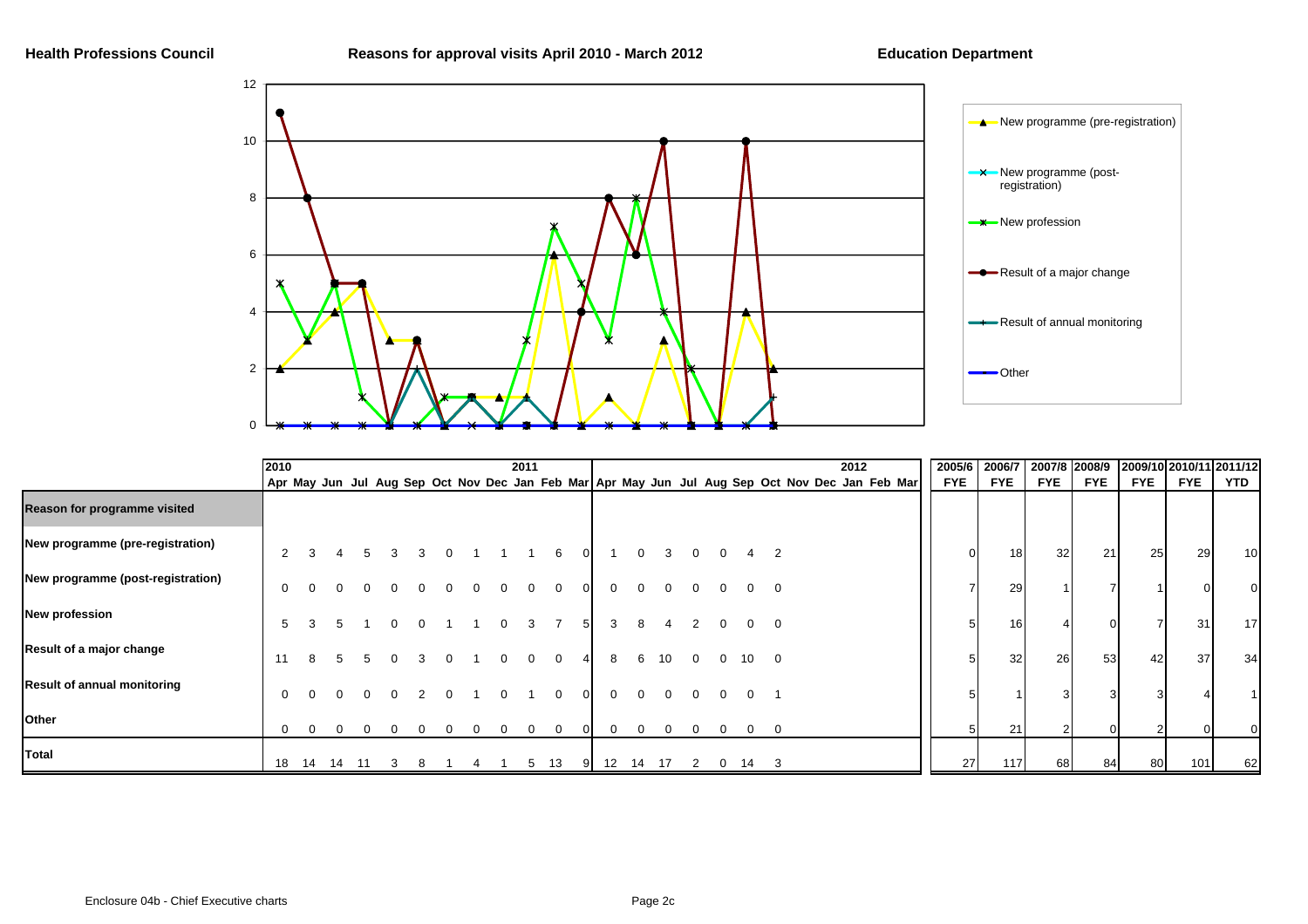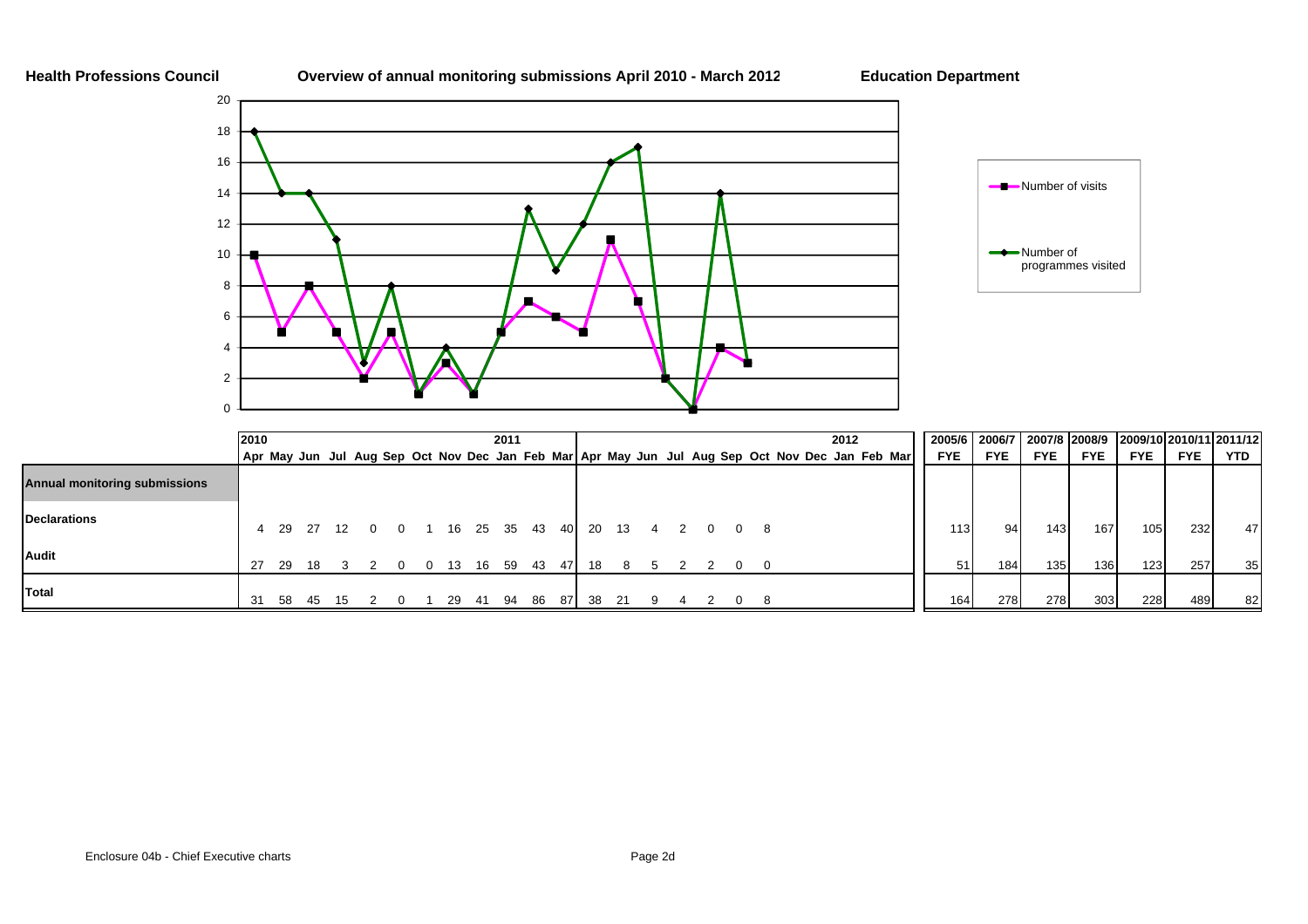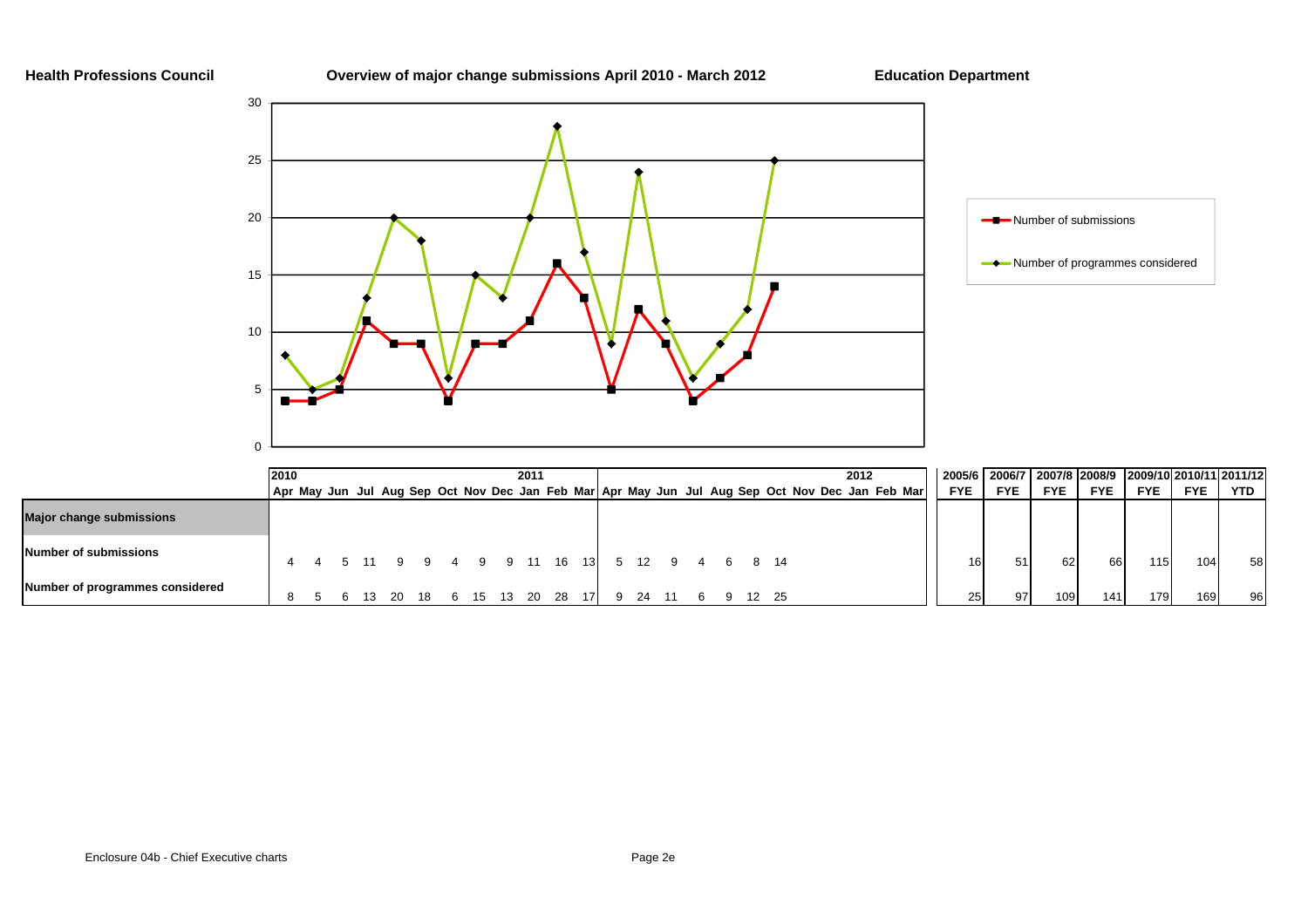



|                             | 2010 |     |          |     |     |         |    |              |    | 2011 |     |            |              |     |     |     |     |     |     |     |     | 2012 |     |       | 2005/6 2006/7 2007/8 2008/9 |            |                 |            | 09/10      | 10/11      | 11/12      |
|-----------------------------|------|-----|----------|-----|-----|---------|----|--------------|----|------|-----|------------|--------------|-----|-----|-----|-----|-----|-----|-----|-----|------|-----|-------|-----------------------------|------------|-----------------|------------|------------|------------|------------|
|                             | Apr  | May | Jun      | Jul | Aug | Sep Oct |    | Nov Dec      |    | Jan  | Feb | Mar        | Apr          | May | Jun | Jul | Aug | Sep | Oct | Nov | Dec | Jan  | Feb | Mar I | <b>FYE</b>                  | <b>FYE</b> | <b>FYE</b>      | <b>FYE</b> | <b>FYE</b> | <b>FYE</b> | <b>YTD</b> |
| <b>Application process</b>  |      |     |          |     |     |         |    |              |    |      |     |            | 0            |     |     |     |     |     | -2  |     |     |      |     |       | 39                          | 23         | 28              | 29         |            | 39         | 41         |
| <b>Registration process</b> | 20   | 20  | 10       | 13  | ıь  |         |    |              |    | 13   |     | 81         |              |     | 14  | 12  | 15  | 18  | 13  |     |     |      |     |       | 169                         | 88         | 122             | 361        | 163        | 136        | 83         |
| <b>External comms</b>       |      |     | O        |     |     |         |    |              |    |      |     | ΩL         | 0            |     |     |     |     |     |     |     |     |      |     |       | 24                          | 61         |                 |            |            |            |            |
| <b>Responsiveness</b>       |      |     |          |     |     |         |    |              |    |      |     |            | <sup>n</sup> |     |     |     |     |     |     |     |     |      |     |       |                             |            |                 |            |            |            |            |
| <b>Partner managemen</b>    | 0    |     |          |     |     |         |    |              |    |      | 0   | $^{\circ}$ | 0            |     |     |     |     |     |     |     |     |      |     |       |                             |            |                 |            |            |            |            |
| <b>Rules/legislation</b>    | 0    |     | $\Omega$ |     |     |         |    | $\mathbf{0}$ |    |      | 0   | ΩL         | 0            |     |     |     |     | 0   | 0   |     |     |      |     |       | 17                          | 11         | 10 <sup>1</sup> |            |            |            |            |
| Other                       |      | 8   |          |     |     |         |    |              |    |      |     |            |              |     |     |     |     |     |     |     |     |      |     |       |                             | 16         | 18 <sup>l</sup> | 44         | 45         | 38         | 10         |
| <b>Total complaints</b>     | 28   | 34  | 17       | 22  | 25  | 13      | 11 | 13           | 13 | 24   | 8   | 141        |              |     | 15  | 14  | 16  | 23  | 16  |     |     |      |     |       | 262                         | 262        | 186             | 445        | 224        | 222        | 100        |
|                             |      |     |          |     |     |         |    |              |    |      |     |            |              |     |     |     |     |     |     |     |     |      |     |       |                             |            |                 |            |            |            |            |
| <b>Positive feedback</b>    | 10   |     |          |     |     |         |    |              |    |      |     |            |              |     |     |     |     |     |     |     |     |      |     |       | 187                         | 19         | <b>27</b>       | 37         | 81 I       | 79         | 43         |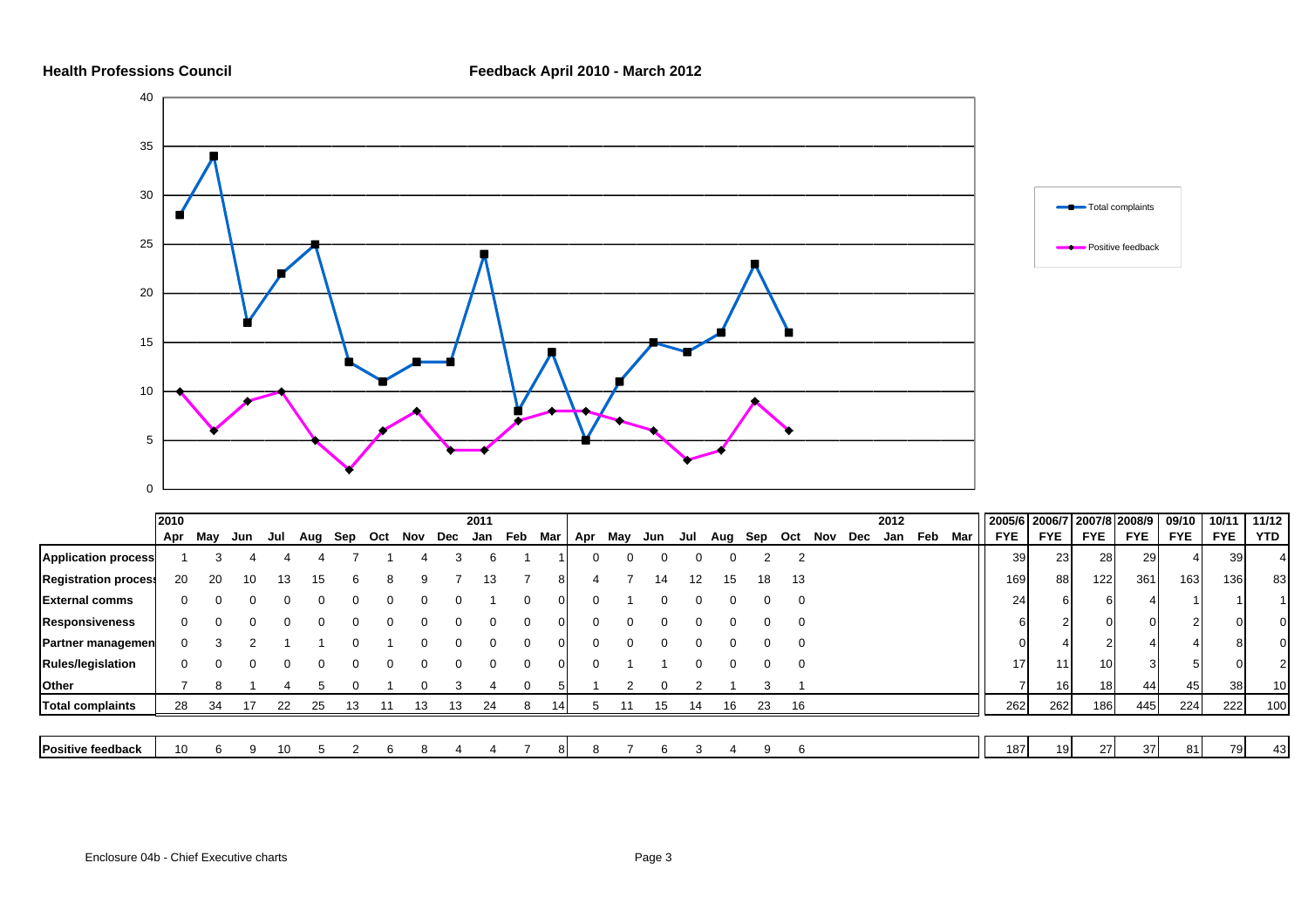|                                    | 2011           |                |       |       |             |             |                          |      |            | 2012 |      |      | <b>Total to</b> | <b>Budget</b> |          | <b>Annual</b> |
|------------------------------------|----------------|----------------|-------|-------|-------------|-------------|--------------------------|------|------------|------|------|------|-----------------|---------------|----------|---------------|
|                                    | April          | May            | Jun   | Jul   | Aug         | Sep         | Oct                      | Nov  | <b>Dec</b> | Jan  | Feb  | Mar  | <b>YTD</b>      | <b>YTD</b>    | Variance | <b>Budget</b> |
|                                    | £000           | £000           | £000  | £000  | £000        | £000        | £000                     | £000 | £000       | £000 | £000 | £000 | £000            | £000          | £000     | £000          |
| <b>INCOME</b>                      |                |                |       |       |             |             |                          |      |            |      |      |      |                 |               |          |               |
|                                    |                |                |       |       |             |             |                          |      |            |      |      |      |                 |               |          |               |
| <b>Registration Income</b>         | 1,386          | 1,365          | 1,423 | 1,493 | 1,484       | 1,434       | 1,447                    |      |            |      |      |      | 10,032          | 10,054        | (21)     | 17,209        |
| Cheque/credit card write off       | 0              | $\mathbf 0$    | 0     | 0     | $\mathbf 0$ | $\mathbf 0$ | 0                        |      |            |      |      |      | 0               | 0             | 0        | 3,000         |
|                                    |                |                |       |       |             |             |                          |      |            |      |      |      |                 |               |          |               |
| <b>TOTAL INCOME*</b>               | 1,386          | 1,365          | 1,423 | 1,493 | 1,484       | 1,434       | 1,447                    |      |            |      |      |      | 10,032          | 10,054        | (21)     | 17,212        |
|                                    |                |                |       |       |             |             |                          |      |            |      |      |      |                 |               |          |               |
| <b>EXPENDITURE</b>                 |                |                |       |       |             |             |                          |      |            |      |      |      |                 |               |          |               |
| Chair                              | $\overline{2}$ | 5              | 8     | 7     | $\mathbf 0$ | 9           | 5                        |      |            |      |      |      | 36              | 41            | 6        | 71            |
| <b>Chief Executive</b>             | 23             | 38             | 26    | 36    | 26          | 42          | 28                       |      |            |      |      |      | 220             | 183           | (37)     | 312           |
| <b>Council &amp; Committees</b>    | 11             | 11             | 27    | 2     | 5           | 27          | 23                       |      |            |      |      |      | 106             | 175           | 69       | 339           |
| Communications                     | 51             | 111            | 88    | 68    | 81          | 98          | 104                      |      |            |      |      |      | 602             | 574           | (28)     | 1,096         |
| Depreciation                       | 42             | 43             | 42    | 41    | 40          | 41          | 40                       |      |            |      |      |      | 289             | 335           | 46       | 660           |
| Education                          | 56             | 68             | 63    | 54    | 44          | 62          | 50                       |      |            |      |      |      | 397             | 454           | 57       | 785           |
| <b>Facilities Manangement</b>      | 66             | 80             | 62    | 85    | 148         | 95          | 106                      |      |            |      |      |      | 642             | 510           | (133)    | 919           |
| Finance                            | 48             | 53             | 58    | 28    | 52          | 67          | 94                       |      |            |      |      |      | 400             | 398           | (2)      | 654           |
| <b>Fitness to Practise</b>         | 629            | 738            | 684   | 588   | 627         | 642         | 671                      |      |            |      |      |      | 4,580           | 4,385         | (195)    | 7,494         |
| Human Resources & Partners         | 32             | 40             | 73    | 85    | 48          | 63          | 79                       |      |            |      |      |      | 419             | 540           | 121      | 851           |
| <b>IT Department</b>               | 70             | 79             | 94    | 91    | 58          | 89          | 80                       |      |            |      |      |      | 561             | 669           | 108      | 1,152         |
| <b>Operations Office</b>           | 36             | 41             | 48    | 39    | 46          | 36          | 52                       |      |            |      |      |      | 298             | 259           | (39)     | 445           |
| Policy & Standards                 | 17             | 16             | 18    | 21    | 15          | 30          | 28                       |      |            |      |      |      | 144             | 153           | 9        | 286           |
| Major Projects                     | $\overline{2}$ | $\overline{7}$ | 20    | 23    | 17          | (3)         | 35                       |      |            |      |      |      | 100             | 79            | (21)     | 83            |
| Registration                       | 108            | 157            | 134   | 154   | 188         | 148         | 188                      |      |            |      |      |      | 1,078           | 1,171         | 93       | 1,908         |
| Secretariat                        | 13             | 40             | 31    | 27    | 6           | 46          | $\overline{\phantom{a}}$ |      |            |      |      |      | 164             | 144           | (20)     | 245           |
|                                    |                |                |       |       |             |             |                          |      |            |      |      |      |                 |               |          |               |
| <b>TOTAL EXPENDITURE</b>           | 1,206          | 1,526          | 1,477 | 1,350 | 1,402       | 1,491       | 1,584                    |      |            |      |      |      | 10,036          | 10,069        | 33       | 17,300        |
|                                    |                |                |       |       |             |             |                          |      |            |      |      |      |                 |               |          |               |
| <b>OPERATING SURPLUS/(DEFICIT)</b> | 180            | (161)          | (55)  | 143   | 83          | (58)        | (136)                    |      |            |      |      |      | (3)             | (15)          | 12       | (88)          |

\* Total Income is excluding investment income

Note: No accurals have been posted for April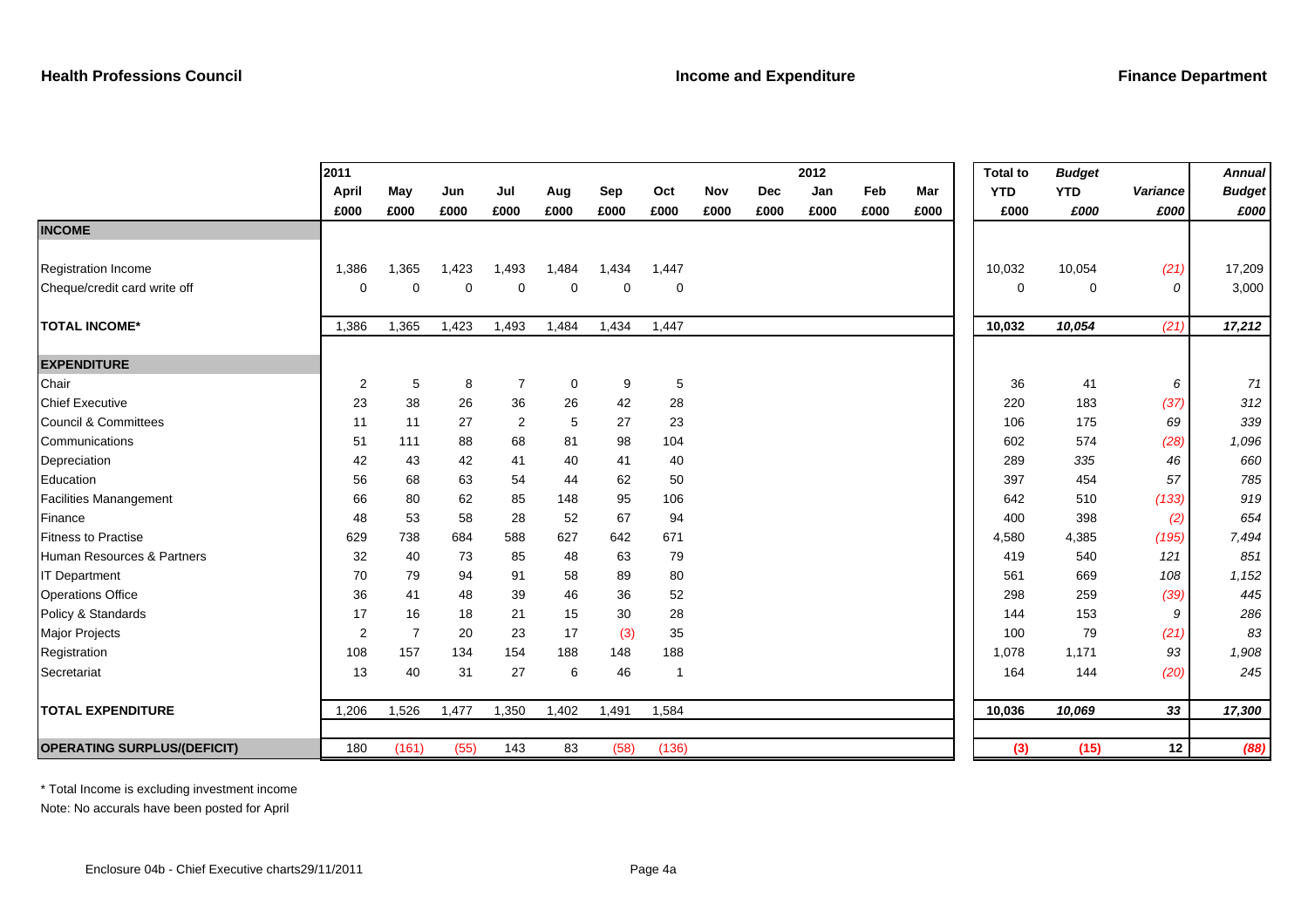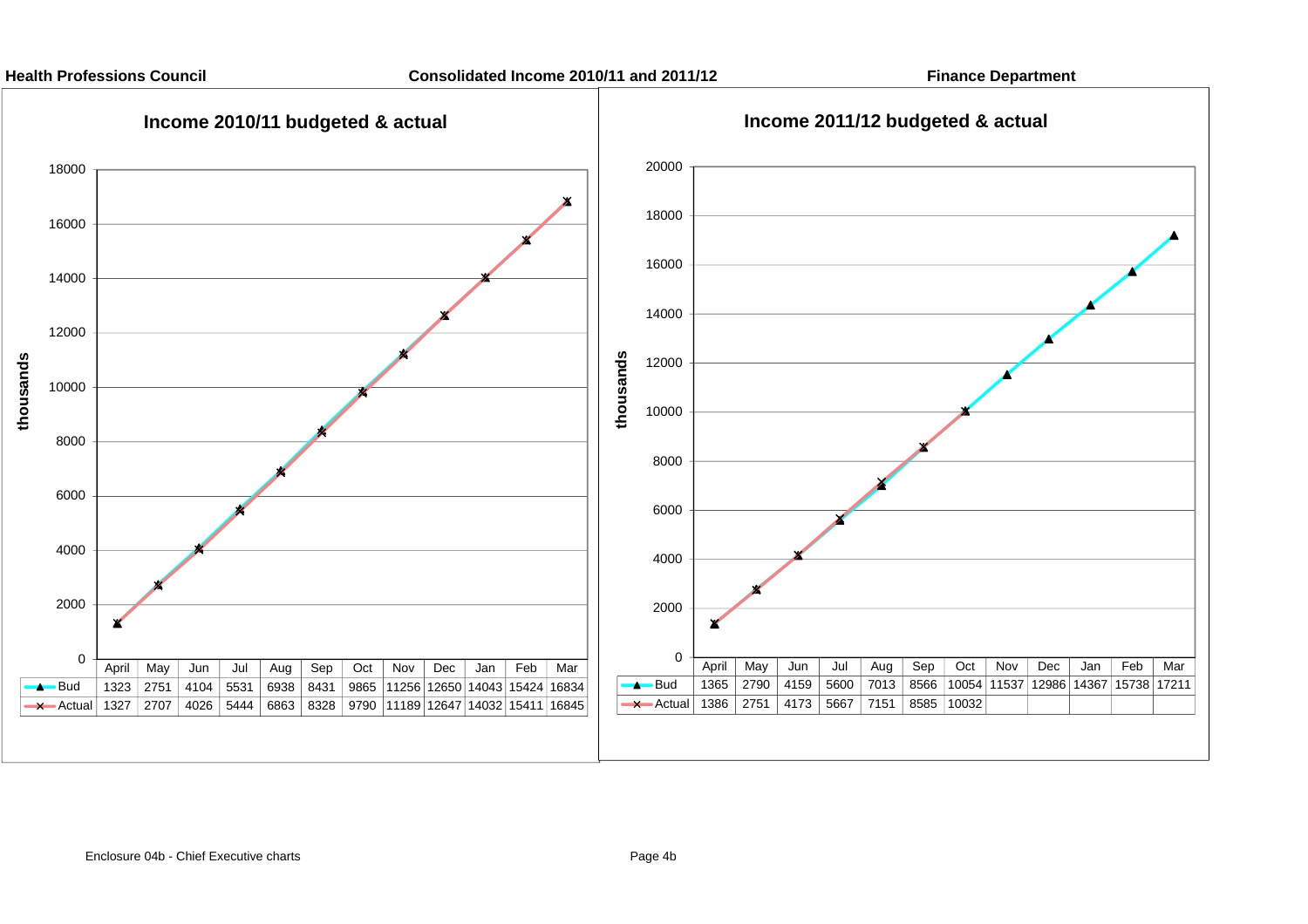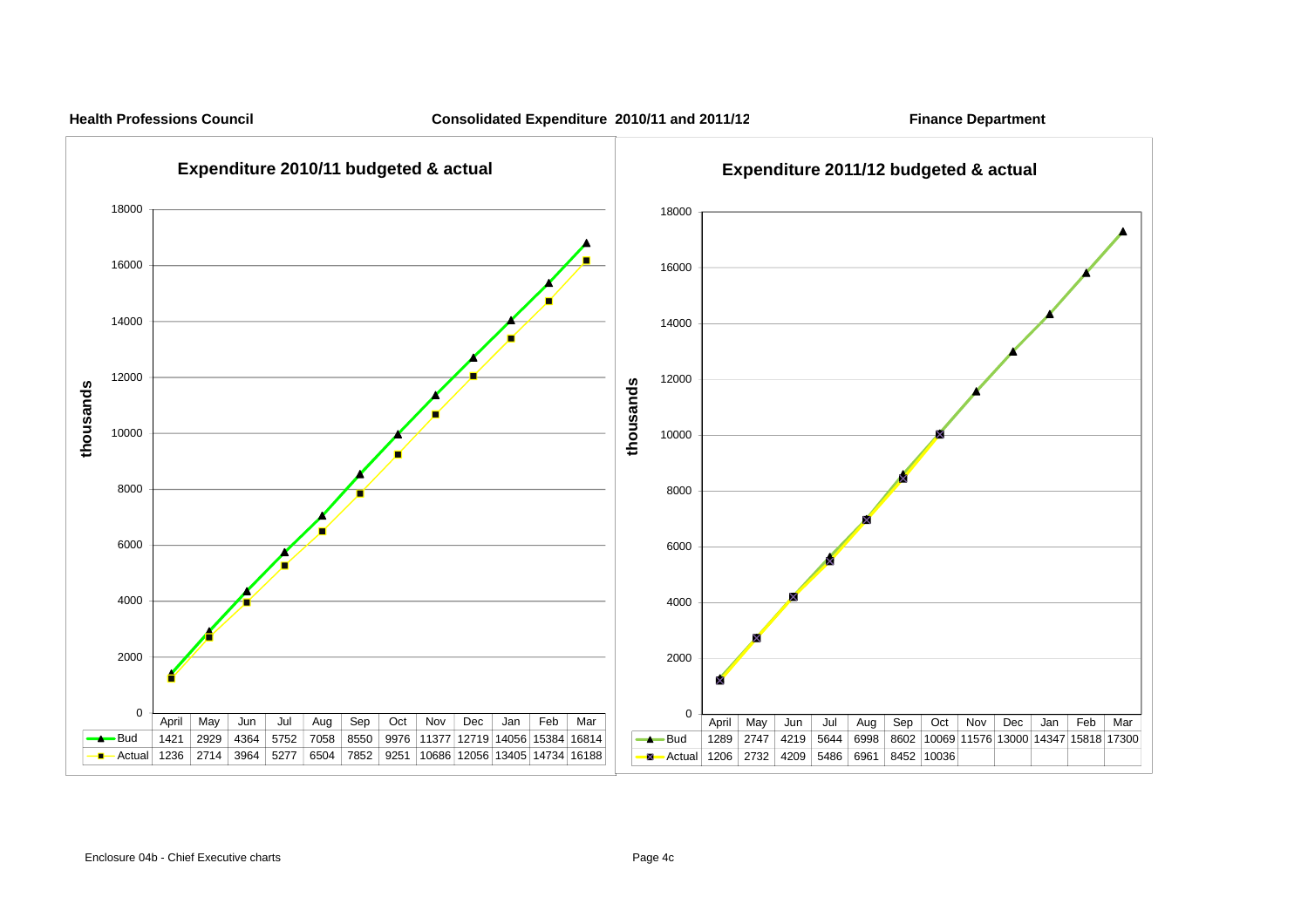|                               | 2011           |                |       |       |       |       |              |             |             | 2012        |             |      | <b>Total to</b> | <b>Budget</b> | <b>Total</b>       |
|-------------------------------|----------------|----------------|-------|-------|-------|-------|--------------|-------------|-------------|-------------|-------------|------|-----------------|---------------|--------------------|
|                               | April          | May            | Jun   | Jul   | Aug   | Sep   | Oct          | Nov         | <b>Dec</b>  | Jan         | Feb         | Mar  |                 |               | <b>Expenditure</b> |
|                               | £000           | £000           | £000  | £000  | £000  | £000  | £000         | £000        | £000        | £000        | £000        | £000 | £000            | £000          | £000               |
| <b>EXPENDITURE</b>            |                |                |       |       |       |       |              |             |             |             |             |      |                 |               |                    |
| Chair                         | 4              | -1             | (2)   | (1)   | 6     | (3)   | $\mathbf{1}$ |             |             |             |             |      | 6               | 41            | 36                 |
| <b>Chief Executive</b>        | 4              | (13)           | (1)   | (7)   | (1)   | (16)  | (3)          |             |             |             |             |      | (37)            | 183           | 220                |
| Council & Committees          | 0              | 8              | 6     | 12    |       | 21    | 21           |             |             |             |             |      | 69              | 175           | 106                |
| Communications                | 3              | 7              | (1)   | 3     | (33)  | 3     | (11)         |             |             |             |             |      | (28)            | 574           | 602                |
| Depreciation                  | 4              | 3              | 3     | 3     | 4     | 3     | 26           |             |             |             |             |      | 46              | 335           | 289                |
| Education                     | 3              | 17             | 3     | 3     | 15    | (1)   | 16           |             |             |             |             |      | 57              | 454           | 397                |
| <b>Facilities Manangement</b> | 6              | (5)            | 12    | (12)  | (74)  | (22)  | (38)         |             |             |             |             |      | (133)           | 510           | 642                |
| Finance                       | 8              | 6              | (2)   | 28    | 6     | (11)  | (37)         |             |             |             |             |      | (2)             | 398           | 400                |
| <b>Fitness to Practise</b>    | (31)           | (135)          | (10)  | 23    | (1)   | 22    | (63)         |             |             |             |             |      | (195)           | 4,385         | 4,580              |
| Human Resources & Partners    | 22             | 29             | (1)   | 43    | 2     | 11    | 13           |             |             |             |             |      | 121             | 540           | 419                |
| <b>IT Department</b>          | 23             | 14             | 5     | 3     | 37    | 13    | 13           |             |             |             |             |      | 108             | 669           | 561                |
| <b>Operations Office</b>      | (0)            | (6)            | (13)  | (4)   | (8)   | 5     | (12)         |             |             |             |             |      | (39)            | 259           | 298                |
| Policy & Standards            | 1              | 5              | 1     | (3)   | 17    | (4)   | (8)          |             |             |             |             |      | 9               | 153           | 144                |
| <b>Major Projects</b>         | $\overline{2}$ | $\overline{2}$ | (12)  | (14)  | (8)   | 36    | (26)         |             |             |             |             |      | (21)            | 79            | 100                |
| Registration                  | 28             | 19             | 18    | 4     | (25)  | 79    | (29)         |             |             |             |             |      | 93              | 1,171         | 1,078              |
| Secretariat                   | $\overline{7}$ | (21)           | (11)  | (7)   | 14    | (24)  | 22           |             |             |             |             |      | (20)            | 144           | 164                |
|                               |                |                |       |       |       |       |              |             |             |             |             |      |                 |               |                    |
| <b>TOTAL BUDGET VARIANCE</b>  | 83             | (68)           | (6)   | 75    | (47)  | 112   | (116)        | $\mathbf 0$ | $\mathbf 0$ | 0           | $\mathbf 0$ | 0    | 33              | 10,069        | 10,036             |
|                               |                |                |       |       |       |       |              |             |             |             |             |      |                 |               |                    |
| <b>TOTAL MONTHLY BUDGET</b>   | 1,289          | 1,458          | 1,472 | 1,425 | 1,354 | 1,604 | 1,467        | 0           | 0           | $\mathbf 0$ | $\mathbf 0$ | 0    |                 |               | 10,069             |
|                               |                |                |       |       |       |       |              |             |             |             |             |      |                 |               |                    |
| <b>TOTAL EXPENDITURE</b>      | 1,206          | 1,526          | 1,477 | 1,350 | 1,402 | 1,491 | 1,584        | 0           | 0           | 0           | 0           | 0    |                 |               | 10,036             |

\* Total Income is excluding investment income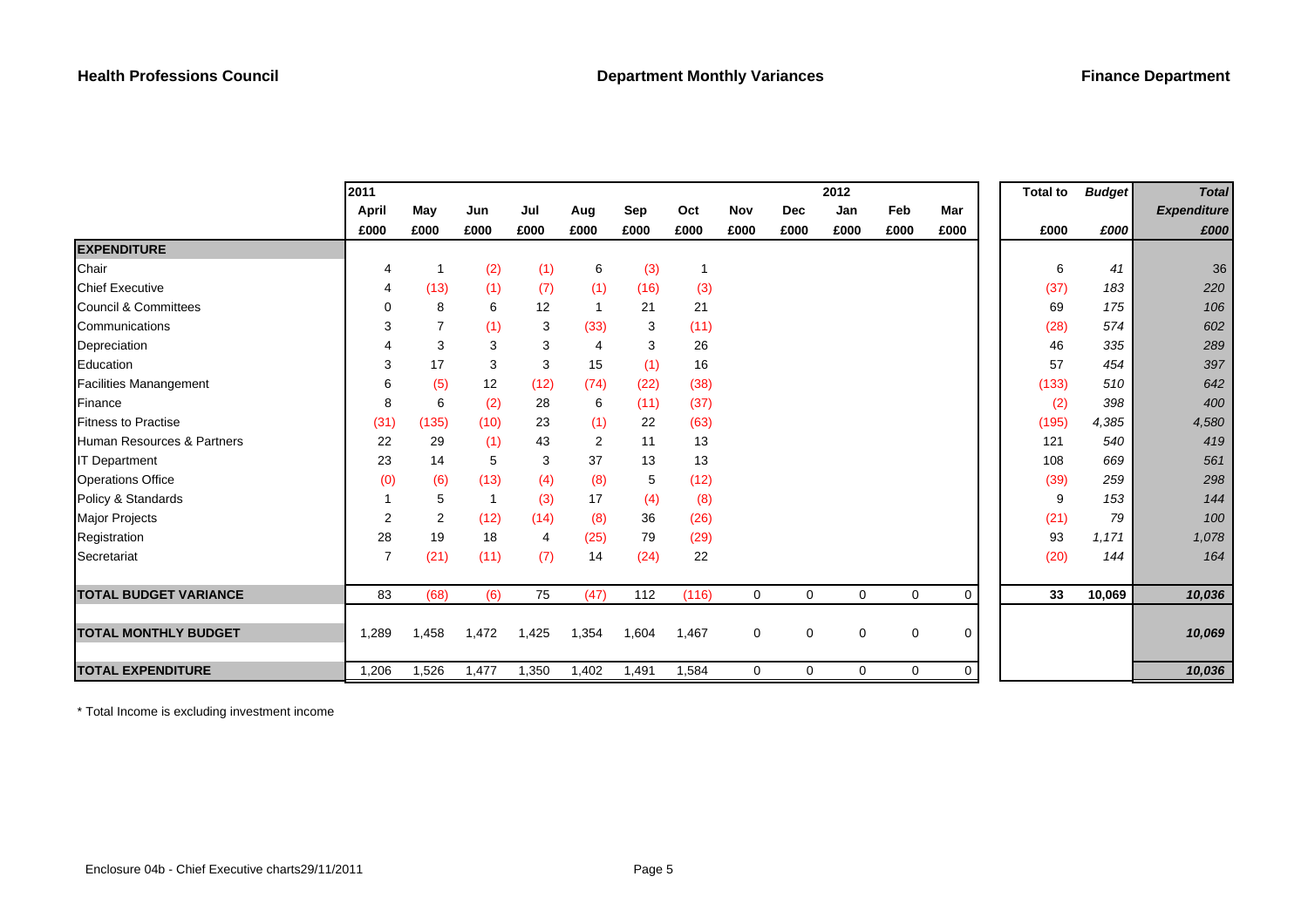|                                     | <b>Actual</b> | 2011        |             |             |             |             |             |             |             |             | 2012        |             |             |
|-------------------------------------|---------------|-------------|-------------|-------------|-------------|-------------|-------------|-------------|-------------|-------------|-------------|-------------|-------------|
|                                     |               | April       | May         | Jun         | Jul         | Aug         | Sep         | Oct         | <b>Nov</b>  | <b>Dec</b>  | Jan         | Feb         | Mar         |
|                                     | £000          | £000        | £000        | £000        | £000        | £000        | £000        | £000        | £000        | £000        | £000        | £000        | £000        |
| <b>Non-current Assets</b>           |               |             |             |             |             |             |             |             |             |             |             |             |             |
|                                     |               |             |             |             |             |             |             |             |             |             |             |             |             |
| Property, Plant and Machinery       |               | 2,488       | 2,477       | 2,461       | 2,448       | 2,436       | 2,415       | 2,404       |             |             |             |             |             |
| Intangible assets                   |               | 1,368       | 1,377       | 1,402       | 1,382       | 1,366       | 1,432       | 1,391       |             |             |             |             |             |
| <b>TOTAL FIXED ASSETS</b>           |               | 3,856       | 3,854       | 3,863       | 3,830       | 3,802       | 3,847       | 3,795       | $\mathbf 0$ | $\bf{0}$    | $\mathbf 0$ | $\mathbf 0$ | $\mathbf 0$ |
| <b>CURRENT ASSETS</b>               |               |             |             |             |             |             |             |             |             |             |             |             |             |
| Other current assets                |               | 473         | 446         | 418         | 477         | 459         | 404         | 373         |             |             |             |             |             |
| <b>Financial assets</b>             |               | $\mathbf 0$ | $\mathbf 0$ | $\mathbf 0$ | $\mathbf 0$ | $\mathbf 0$ | $\mathbf 0$ | $\mathbf 0$ |             |             |             |             |             |
| Bank & Cash                         |               | 7,928       | 7,484       | 7,925       | 7,527       | 8,949       | 9,369       | 8,828       |             |             |             |             |             |
|                                     | $\bf{0}$      | 8,401       | 7,930       | 8,343       | 8,004       | 9,408       | 9,773       | 9,201       | $\mathbf 0$ | $\mathbf 0$ | $\mathbf 0$ | 0           | 0           |
| <b>CURRENT LIABILITIES</b>          |               |             |             |             |             |             |             |             |             |             |             |             |             |
| Trade and other payables            |               | (397)       | (534)       | (376)       | (430)       | (313)       | (328)       | (366)       |             |             |             |             |             |
| <b>Other Liabilites</b>             |               | (1, 109)    | (1, 149)    | (1, 267)    | (1, 109)    | (1, 165)    | (1, 246)    | (1, 390)    |             |             |             |             |             |
| Deferred income                     |               | (9,004)     | (8,538)     | (8, 817)    | (8,326)     | (9,782)     | (9,998)     | (9,355)     |             |             |             |             |             |
|                                     | $\mathbf 0$   | (10, 510)   | (10, 221)   | (10, 460)   | (9,865)     | (11,260)    | (11, 572)   | (11, 111)   | $\Omega$    | $\Omega$    | $\Omega$    | $\Omega$    | $\mathbf 0$ |
| <b>Total assets less liabilites</b> | $\bf{0}$      | 1,747       | 1,563       | 1,746       | 1,969       | 1,950       | 2,048       | 1,885       | $\mathbf 0$ | $\mathbf 0$ | $\mathbf 0$ | $\mathbf 0$ | $\mathbf 0$ |
|                                     |               |             |             |             |             |             |             |             |             |             |             |             |             |
| Represented by:                     |               |             |             |             |             |             |             |             |             |             |             |             |             |
| <b>Revaluation Reserve</b>          |               | $\mathbf 0$ | $\mathbf 0$ | $\mathbf 0$ | $\mathbf 0$ | $\mathbf 0$ | $\mathbf 0$ | 0           |             |             |             |             |             |
| Income and expenditure account      |               | 1,747       | 1,563       | 1,746       | 1,969       | 1,950       | 2,048       | 1,885       |             |             |             |             |             |
|                                     | 0             | 1,747       | 1,563       | 1,746       | 1,969       | 1,950       | 2,048       | 1,885       | $\bf{0}$    | $\bf{0}$    | $\bf{0}$    | $\bf{0}$    | $\bf{0}$    |

\* Balance sheet includes investment income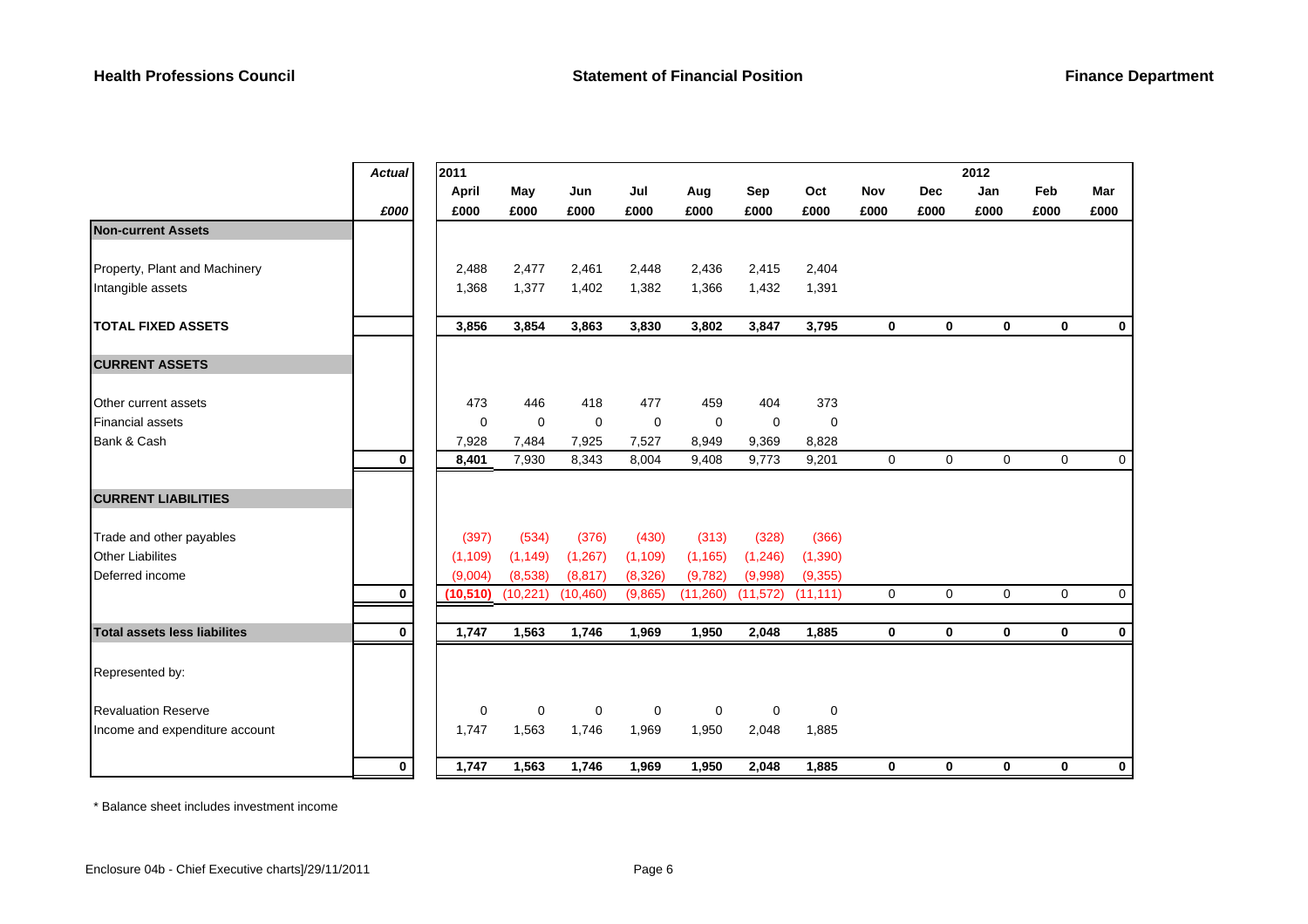|                               | <b>Actual</b> | 2011        |             |             |             |             |                |             |             |              | 2012        |             |             | <b>Total</b> |
|-------------------------------|---------------|-------------|-------------|-------------|-------------|-------------|----------------|-------------|-------------|--------------|-------------|-------------|-------------|--------------|
|                               | <b>Mar 11</b> | April       | May         | Jun         | Jul         | Aug         | Sep            | Oct         | Nov         | <b>Dec</b>   | Jan         | Feb         | Mar         |              |
|                               | £000          | £000        | £000        | £000        | £000        | £000        | £000           | £000        | £000        | £000         | £000        | £000        | £000        | £000         |
|                               |               |             |             |             |             |             |                |             |             |              |             |             |             |              |
| <b>Opening Balance</b>        |               | 8,722       | 7,928       | 7,484       | 7,924       | 7,528       | 8,949          | 9,370       |             |              |             |             |             |              |
| <b>Registration Income</b>    |               | 1,386       | 1,365       | 1,422       | 1,494       | 1,483       | 1,433          | 1,449       |             |              |             |             |             | 10,032       |
| Investment Income             |               | 5           |             | 4           | -1          | 6           | $\overline{1}$ | 4           |             |              |             |             |             | 22           |
| <b>Investment Sales</b>       |               | $\mathbf 0$ | $\mathbf 0$ | $\mathbf 0$ | $\mathbf 0$ | 0           | $\mathbf 0$    | $\mathbf 0$ |             |              |             |             |             | 0            |
| Deferred Income Movements     |               | (796)       | (465)       | 278         | (491)       | 1,457       | 673            | (644)       |             |              |             |             |             | 12           |
| Department of Health funding  |               | $\mathbf 0$ | $\mathbf 0$ | 239         | $\mathbf 0$ | 0           | $\mathbf 0$    | $\mathbf 0$ |             |              |             |             |             | 239          |
| <b>Total Cash Receipts</b>    |               | 595         | 901         | 1,943       | 1,004       | 2,946       | 2,107          | 809         | 0           | $\mathbf{0}$ | $\mathbf 0$ | $\mathbf 0$ | $\mathbf 0$ | 10,305       |
| Expenditure                   |               | 1,163       | 1,598       | 1,398       | 1,331       | 1,497       | 1,538          | 1,614       |             |              |             |             |             | 10,139       |
| Depreciation                  |               | (42)        | (43)        | (41)        | (42)        | (40)        | (41)           | (40)        |             |              |             |             |             | (289)        |
| Asset disposal / writeoff     |               | $\mathbf 0$ | $\mathbf 0$ | $\mathbf 0$ | $\mathbf 0$ | $\mathbf 0$ | $\mathbf 0$    | $\mathbf 0$ |             |              |             |             |             | 0            |
| Aged Cred / Accrual Movements |               | 280         | (224)       | 117         | 45          | 75          | 134            | (181)       |             |              |             |             |             | 246          |
| <b>Debtor Movements</b>       |               | (28)        | (27)        | (23)        | 57          | (19)        | (53)           | (31)        |             |              |             |             |             | (124)        |
| <b>Payments to Creditors</b>  |               | 1,373       | 1,304       | 1,451       | 1,391       | 1,513       | 1,578          | 1,362       | $\mathbf 0$ | $\mathbf{0}$ | $\mathbf 0$ | $\mathbf 0$ | $\mathbf 0$ | 9,972        |
| Capital Expenditure           |               | 16          | 41          | 52          | 9           | 12          | 108            | (12)        |             |              |             |             |             | 226          |
| Capital write-off             |               | 0           | 0           | 0           | 0           | 0           | $\mathbf 0$    | 0           |             |              |             |             |             | 0            |
| <b>Investment Purchases</b>   |               | $\mathbf 0$ | $\mathbf 0$ | $\mathbf 0$ | $\mathbf 0$ | 0           | $\mathbf 0$    | $\mathbf 0$ |             |              |             |             |             | 0            |
|                               |               |             |             |             |             |             |                |             |             |              |             |             |             | 0            |
| <b>Other Payments</b>         |               | 16          | 41          | 52          | 9           | 12          | 108            | (12)        | $\mathbf 0$ | $\mathbf{0}$ | $\mathbf 0$ | $\mathbf 0$ | $\mathbf 0$ | 226          |
| <b>Closing Balance</b>        | 8,722         | 7,928       | 7,484       | 7,924       | 7,528       | 8,949       | 9,370          | 8,829       | $\bf{0}$    | $\mathbf 0$  | 0           | $\mathbf 0$ | $\mathbf 0$ |              |

\* Cash flow includes investment income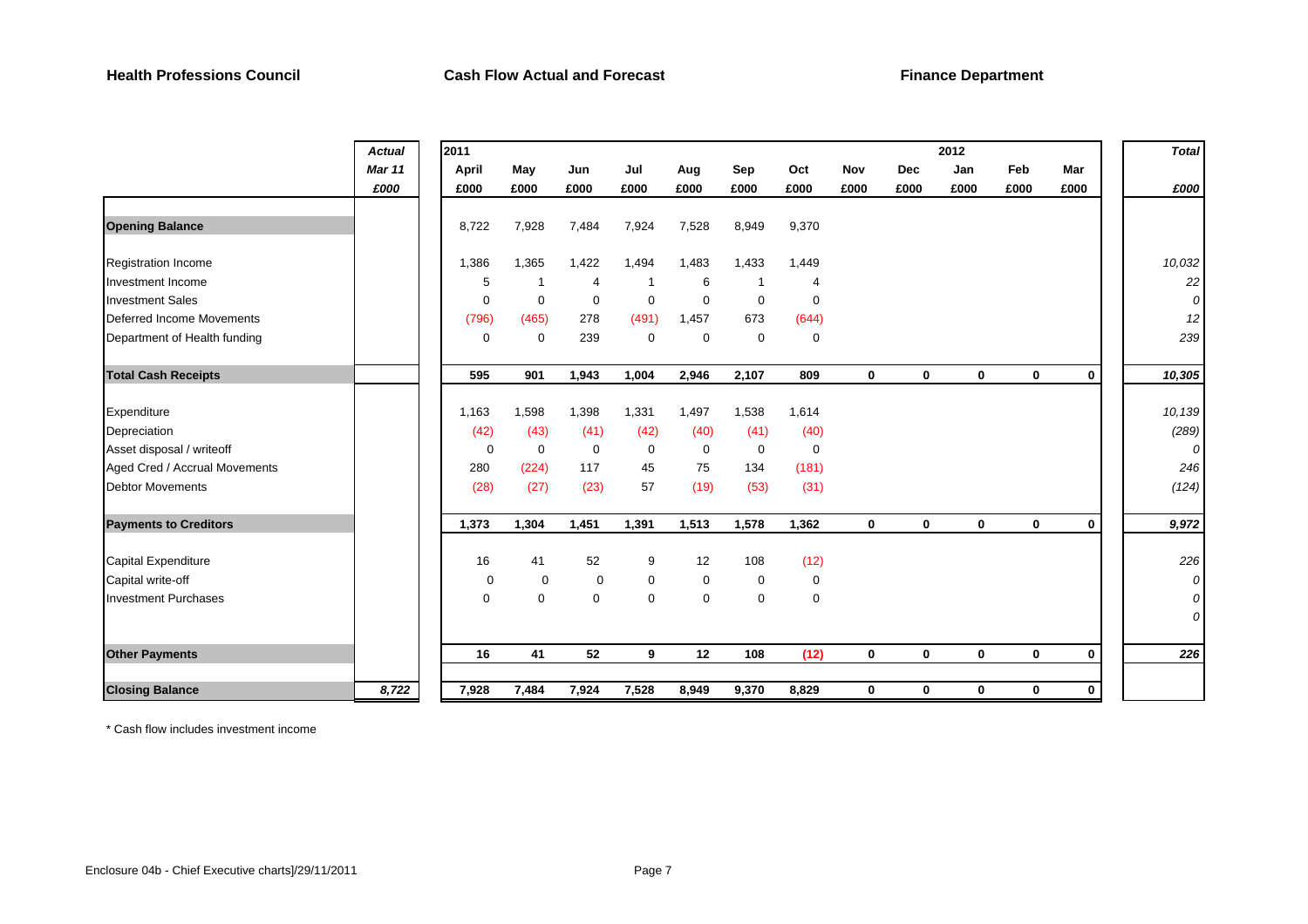

|                             | 2010 |     |     |        |     |     |     |     |     | 2011 |     |     |     |                                                                                                                                    |     |     |     |     |     |     |     | 2012 |     |       | 2006/7 2007/8 2008/9 09/10                      |              |            |            | $10/11$ 11/12 |
|-----------------------------|------|-----|-----|--------|-----|-----|-----|-----|-----|------|-----|-----|-----|------------------------------------------------------------------------------------------------------------------------------------|-----|-----|-----|-----|-----|-----|-----|------|-----|-------|-------------------------------------------------|--------------|------------|------------|---------------|
|                             | Apr  | Mav | Jun | Jul Ju | Aua | Sep | Oct | Nov | Dec | Jan  | Feb | Mar | Apr | Mav                                                                                                                                | Jun | Jul | Aug | Sep | Oct | Nov | Dec | Jan  | Feb | Mar l | FYE                                             | <b>FYE</b> I | <b>FYE</b> | <b>FYE</b> | FYE I YTD I   |
| NetRegulate reg<br>system   |      |     |     |        |     |     |     |     |     |      |     |     |     | 100.00 100.00 99.57 100.00 100.00 100.00 100.00 100.00 100.00 100.00 100.00 100.00 100.00 100.00 100.00 100.00 99.35 100.00 100.00 |     |     |     |     |     |     |     |      |     |       | 99.99   99.87   99.89   99.98   99.96   99.91   |              |            |            |               |
| <b>Telephone system</b>     |      |     |     |        |     |     |     |     |     |      |     |     |     | 100.00 100.00 99.83 100.00 100.00 100.00 100.00 100.00 99.97 100.00 100.00 100.00 100.00 100.00 100.00 100.00 100.00 100.00 100.00 |     |     |     |     |     |     |     |      |     |       | 99.99   99.83   99.92   100.00   99.98   100.00 |              |            |            |               |
| <b>Website availability</b> |      |     |     |        |     |     |     |     |     |      |     |     |     | 98.31 100.00 99.93 100.00 100.00 99.95 100.00 97.33 100.00 100.00 99.26 99.26 100.00 99.16 100.00 100.00 99.73 100.00 100.00       |     |     |     |     |     |     |     |      |     |       | 99.99   100.00   100.00   99.99   99.50   99.84 |              |            |            |               |

| Performance targets       | <b>Uptime</b> |
|---------------------------|---------------|
| Telephone system          | 98.45         |
| NetRegulate reg<br>system | 97.85         |
| Website availability      | 98.30         |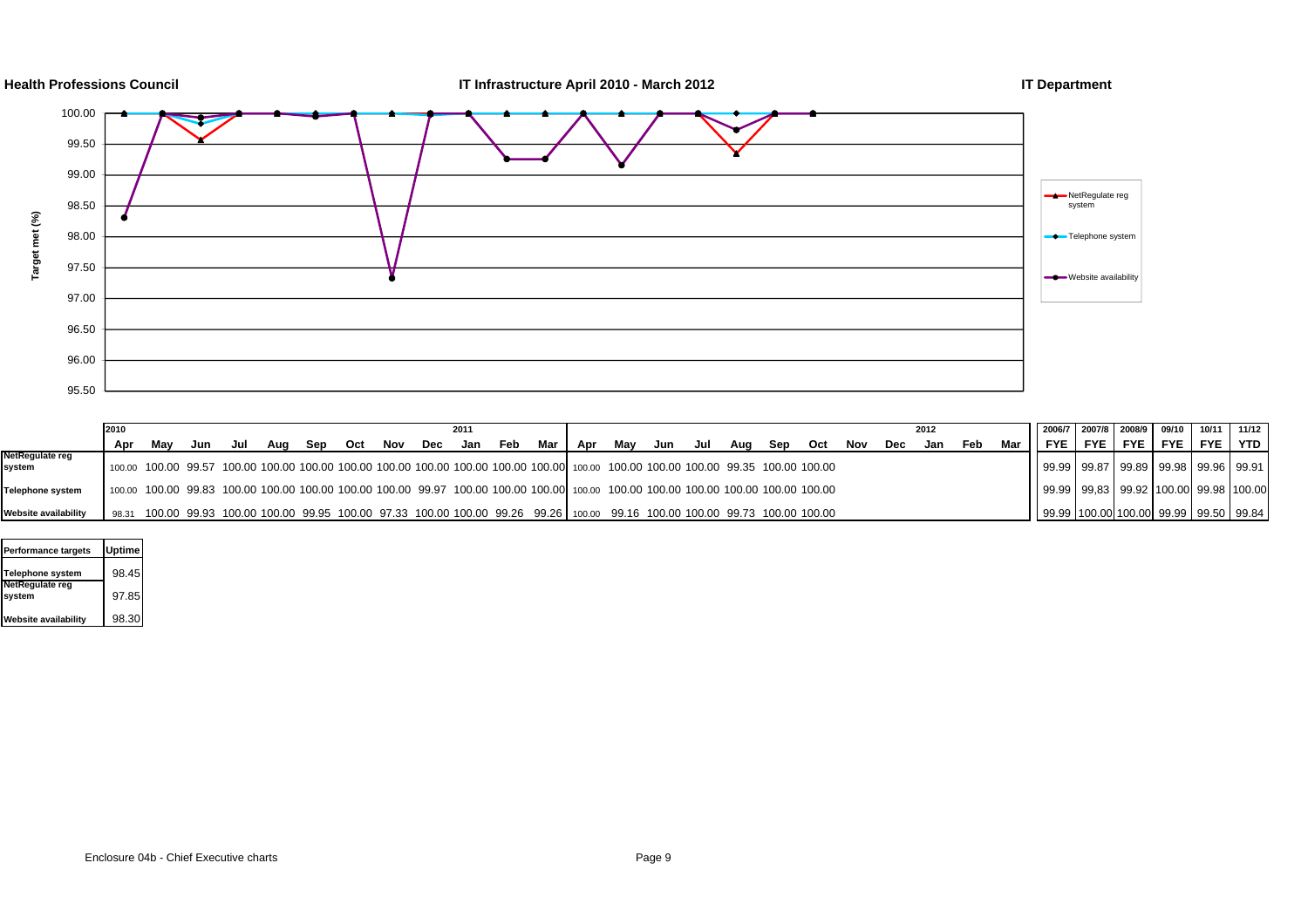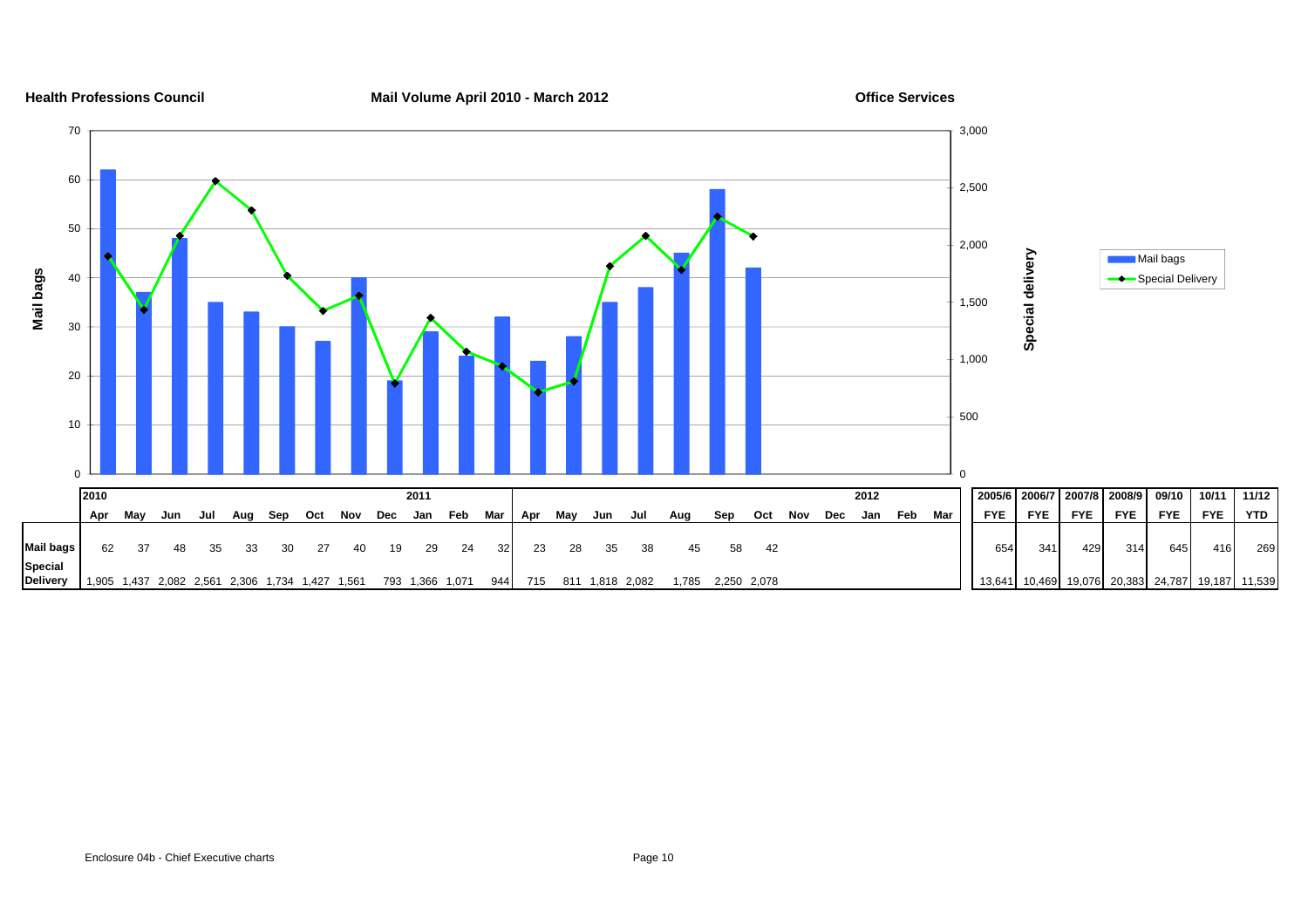



|            | 2010                                                                                                                                                    |                |        |               |        |        |                        |        |                                        | 2011                   |               |        |        |                        |               |                                                        |        |               |        |     |     | 2012 |     |     | 2007/8 2008/9 09/10                                                                                                                                                                                                            |                      |               | 10/11                                   | 11/12         |
|------------|---------------------------------------------------------------------------------------------------------------------------------------------------------|----------------|--------|---------------|--------|--------|------------------------|--------|----------------------------------------|------------------------|---------------|--------|--------|------------------------|---------------|--------------------------------------------------------|--------|---------------|--------|-----|-----|------|-----|-----|--------------------------------------------------------------------------------------------------------------------------------------------------------------------------------------------------------------------------------|----------------------|---------------|-----------------------------------------|---------------|
|            | Apr                                                                                                                                                     | Mav            | Jun    | Jul           | Aug    | Sep    | Oct                    | Nov    | <b>Dec</b>                             | Jan                    | Feb           | Mar    | Apr    | Mav                    | Jun           | Jul                                                    | Aug    | Sep           | Oct    | Nov | Dec | Jan  | Feb | Mar | FYE                                                                                                                                                                                                                            | FYE                  | FYE           | <b>FYE</b>                              | YTD           |
| AS         | 2.797                                                                                                                                                   | 2.796          | 2.650  | 2.688         | 2.720  | 2.765  | 2.792                  | 2,818  | 2,838                                  | 2,860                  | 2.880         | 2,900  | 2.913  | 2,913                  | 2,928         | 2,948                                                  | 2.986  | 3,013         | 3.047  |     |     |      |     |     | 2.509                                                                                                                                                                                                                          | 2,576                | 2.785         | 2,900                                   | 3,013         |
| <b>BS</b>  | 21.946                                                                                                                                                  | 21.981         | 22.056 | 22.113        | 22.228 | 22.305 | 22.403                 | 22.431 | 22,522                                 | 22,542 22,604          |               | 22,626 | 22.668 | 22.662 22.746          |               | 22.814                                                 | 22.835 | 22.815 22.765 |        |     |     |      |     |     | 21.560                                                                                                                                                                                                                         | 22,381 21,894        |               | 22,626                                  | 22,815        |
| CН         |                                                                                                                                                         |                |        |               |        |        |                        |        |                                        |                        |               |        |        |                        |               |                                                        |        |               |        |     |     |      |     |     |                                                                                                                                                                                                                                |                      |               |                                         |               |
| CS         | 12.870                                                                                                                                                  | 12.858         | 12.788 | 12.823        | 12.465 | 12.577 | 12.640                 |        | 12.673  12.704  12.706  12.716  12.737 |                        |               |        |        | 12.740  12.743  12.759 |               | 12.833                                                 | 12.944 | 12.984        | 13.013 |     |     |      |     |     | 13.055                                                                                                                                                                                                                         |                      | 12,581 12,897 | 12,737                                  | 12,984        |
|            | 4.474                                                                                                                                                   | 4.491          | 4.504  | 4.519         | 4.535  | 4.534  | 4.551                  | 4,551  | 4.566                                  | 4.577                  | 4.597         | 4,622  | 4.666  | 4,682                  | 4.704         | 4.699                                                  | 4.686  | 4.498         | 4.524  |     |     |      |     |     | 4.183                                                                                                                                                                                                                          | 4,405                | 4,444         | 4,622                                   | 4,498         |
| DT         | 7.142                                                                                                                                                   | 7.126          | 6.841  | 6.981         | 7.101  | 7.163  | 7.229                  | 7.259  | 7.267                                  | 7.293                  | 7.299         | 7,323  | 7.348  | 7.360                  | 7402          | 7.537                                                  | 7.632  | 7.663         | 7.709  |     |     |      |     |     | 6,663                                                                                                                                                                                                                          |                      | 6,700 7,160   | 7,323                                   | 7,663         |
| HAD+       | 1.577                                                                                                                                                   | 1.575          | 1.578  | 1.579         | 1.536  | 1,546  | 1.552                  | 1.555  | 1.565                                  | 1.572                  | 1.583         | 1,587  | 1.591  | 1.596                  | 1.596         | 1.619                                                  | 1.644  | 1.652         | 1.667  |     |     |      |     |     |                                                                                                                                                                                                                                |                      |               | 1.587                                   | 1,652         |
| ОТ         | 30.440                                                                                                                                                  | 30.494         | 30.562 | 30.743        | 31.083 | 31.395 | 31.588                 |        | 31.764 31.782                          | 31.920 31.998          |               | 32.134 | 32.186 | 32.240                 | 32.334        | 32.514                                                 | 32.808 | 32.757        | 32.802 |     |     |      |     |     |                                                                                                                                                                                                                                | 28,107 30,122 30,351 |               | 32,134                                  | 32,757        |
| <b>ODP</b> | 10.130                                                                                                                                                  | 10.134         | 10.099 | 10.087        | 10.122 | 10.293 | 10.450                 | 10.500 | 10.165                                 | 10.247                 | 10,292 10,314 |        | 10.339 | 10.336                 | 10.381        | 10.398                                                 | 10.463 | 10.684        | 10.814 |     |     |      |     |     | 9.458                                                                                                                                                                                                                          |                      | 9,587 10,085  | 10,314                                  | 10,684        |
| OR         | 1.261                                                                                                                                                   | 1.261          | 1.260  | 1.270         | 1.290  | 1.301  | 1.306                  | 1.305  | 1.305                                  | 1.306                  | 1.301         | 1,303  | 1.302  | 1.303                  | 1.295         | 1,296                                                  | 1.304  | 1.268         | 1.279  |     |     |      |     |     | 1.239                                                                                                                                                                                                                          | 1.278                | 1,260         | 1,303                                   | 1,268         |
| PA         | 15.866                                                                                                                                                  | 15.905         | 15.950 | 16.019        | 16.090 | 16.198 | 16.355                 |        |                                        | 16,615  16,693  16,785 |               |        | 16.861 |                        | 16.926 17.003 | 17.086 17.210                                          |        |               |        |     |     |      |     |     | 13.703                                                                                                                                                                                                                         | 15,019 15,766        |               |                                         | 16,785 17,083 |
| PН         | 42.436                                                                                                                                                  | 42.629         | 42.875 | 43.350        | 43.862 | 44.174 | 44.409                 | 44.584 | 44.695                                 | 44.842 44.926          |               | 45.002 | 45.061 | 45.147 45.322          |               | 45.722 46.096                                          |        | 46.247 46.354 |        |     |     |      |     |     |                                                                                                                                                                                                                                | 42,490 42,676 44,651 |               |                                         | 45,002 46,247 |
| PYL*       | 15.723                                                                                                                                                  | 15.813         | 15.955 | 16.058        | 16.146 | 16.257 | 16.508 16.719          |        | 16,869                                 | 17,001  17,094  17,161 |               |        |        |                        |               | 16.711 16.799                                          |        | 16,916 17,172 |        |     |     |      |     |     |                                                                                                                                                                                                                                |                      | 15,583        |                                         | 17,161 16,916 |
| PO         | 869                                                                                                                                                     | 870            | 869    | 871           | 873    | 872    | 887                    | 893    | 895                                    | 898                    | 901           | 901    | 905    | 903                    | 906           | 908                                                    | 912    | 865           | 870    |     |     |      |     |     | 832                                                                                                                                                                                                                            | 877                  | 869           | 901                                     | 865           |
| <b>RA</b>  | 25,307                                                                                                                                                  | 25,334         | 25.460 | 25.850        | 26.172 | 26.336 | 26.447                 | 26,511 | 26,554                                 | 26.857                 | 26,544        | 26,614 |        | 26,616 26,616 26,767   |               | 27,202 27,413 27,535 27,651                            |        |               |        |     |     |      |     |     |                                                                                                                                                                                                                                |                      |               | 23,541 25,318 25,195 26,614             | 27,535        |
| SL         | 12.418                                                                                                                                                  | 12.440  12.461 |        | 12,565 12,694 |        | 12.794 | 12,908  12,948  13,001 |        |                                        | 13,040  13,064  13,086 |               |        |        |                        |               | 13,118  13,130  13,159  13,244  13,307  12,663  12,805 |        |               |        |     |     |      |     |     |                                                                                                                                                                                                                                |                      |               | 11,375 12,169 12,371 13,086 12,663      |               |
| Total      | 205,256 205,707 205,908 207,516 208,917 210,510 212,025 212,982 213,290 214,276 214,492 215,095 215,523 215,768 215,753 217,531 219,039 218,643 219,849 |                |        |               |        |        |                        |        |                                        |                        |               |        |        |                        |               |                                                        |        |               |        |     |     |      |     |     |                                                                                                                                                                                                                                |                      |               | 178,715 185,689 205,311 215,095 218,643 |               |
|            |                                                                                                                                                         |                |        |               |        |        |                        |        |                                        |                        |               |        |        |                        |               |                                                        |        |               |        |     |     |      |     |     | . About the computer of the continue of the computer of the Dile Distribution of the computer of continuous and a book and Distribution of the computer of the computer of the computer of the computer of the computer of the |                      |               |                                         |               |

**NOTE: Information captured last day of each calendar month \*Practitioner psychologists section of register opened 1st July 2009 +Hearing aid dispensers section of register opend 1April 2010**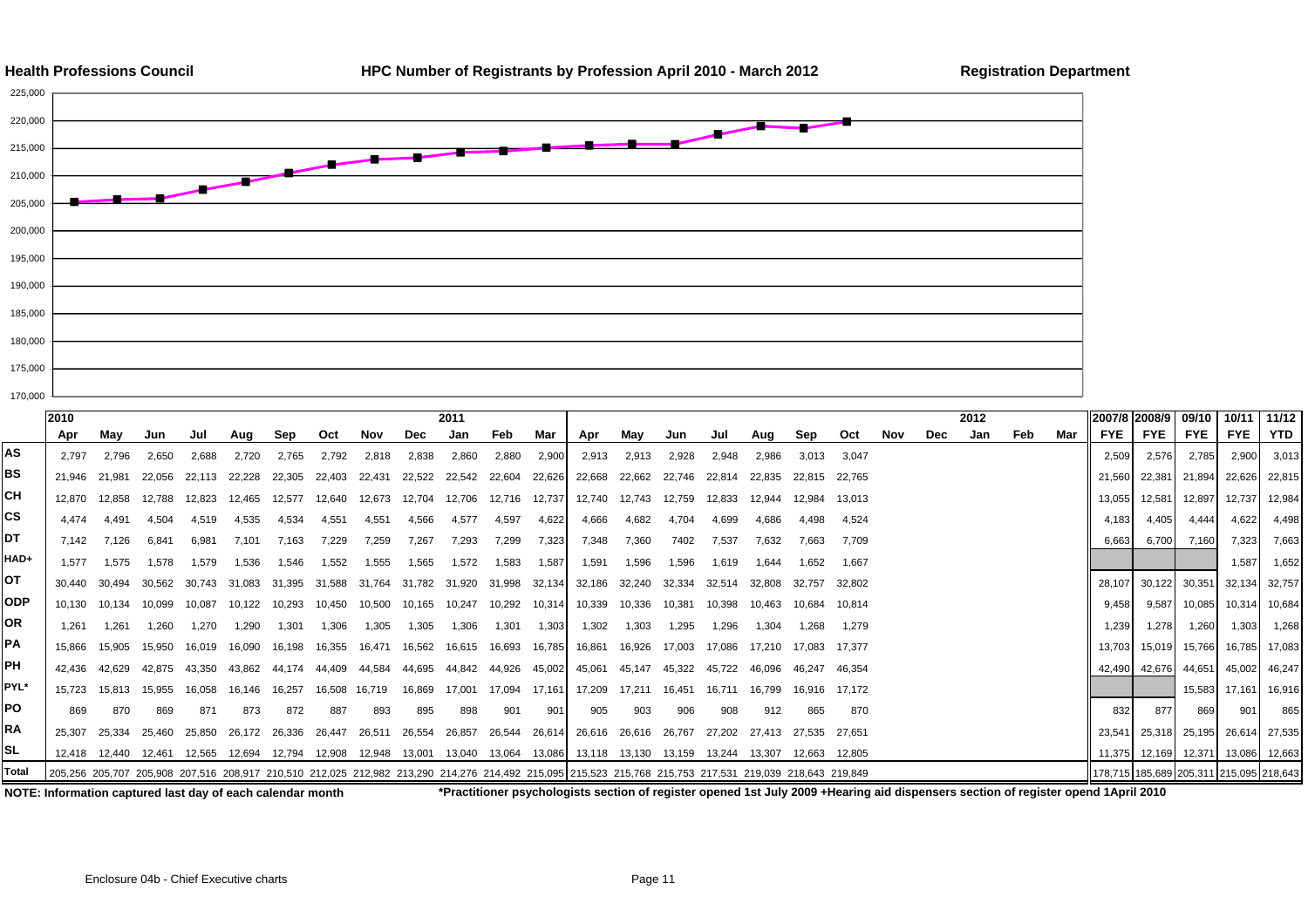

# **Grandparent applications workflow process at end of each month April 2011 - March 2013 Registration Department**

|                       | <b>2011</b> |     |     |      |     |     |      |     |     | 2012 |     |     |     |     |     |     |     |     |     |     |            | 2013 |     |     | 11/12      |
|-----------------------|-------------|-----|-----|------|-----|-----|------|-----|-----|------|-----|-----|-----|-----|-----|-----|-----|-----|-----|-----|------------|------|-----|-----|------------|
| <b>Current status</b> | Apr         | May | Jun | Jul* | Aug | Sep | Oct  | Nov | Dec | Jan  | Feb | Mar | Apr | May | Jun | Jul | Aug | Sep | Oct | Nov | <b>Dec</b> | Jan  | Feb | Mar | <b>YTD</b> |
| <b>Minimum info</b>   |             |     |     |      | 0   |     |      |     |     |      |     |     |     |     |     |     |     |     |     |     |            |      |     |     |            |
| At scrutiny           | 35          | 32  | 21  | 24   | 19  | 25  | - 28 |     |     |      |     |     |     |     |     |     |     |     |     |     |            |      |     |     | 26         |
| Pending reg fee       | 9           |     | 4   | 4    | 2   | 3   | 3    |     |     |      |     |     |     |     |     |     |     |     |     |     |            |      |     |     | 51         |
| <b>Total</b>          | 45          | 40  | 26  | 28   | 21  | 29  | 32   |     |     |      |     |     |     |     |     |     |     |     |     |     |            |      |     |     | 32         |
|                       |             |     |     |      |     |     |      |     |     |      |     |     |     |     |     |     |     |     |     |     |            |      |     |     | Average    |

NOTE: Information covers grandparenting applications status progress only

**Health Professions Council**

Represents the current workload within the grandparenting section as at the end of the month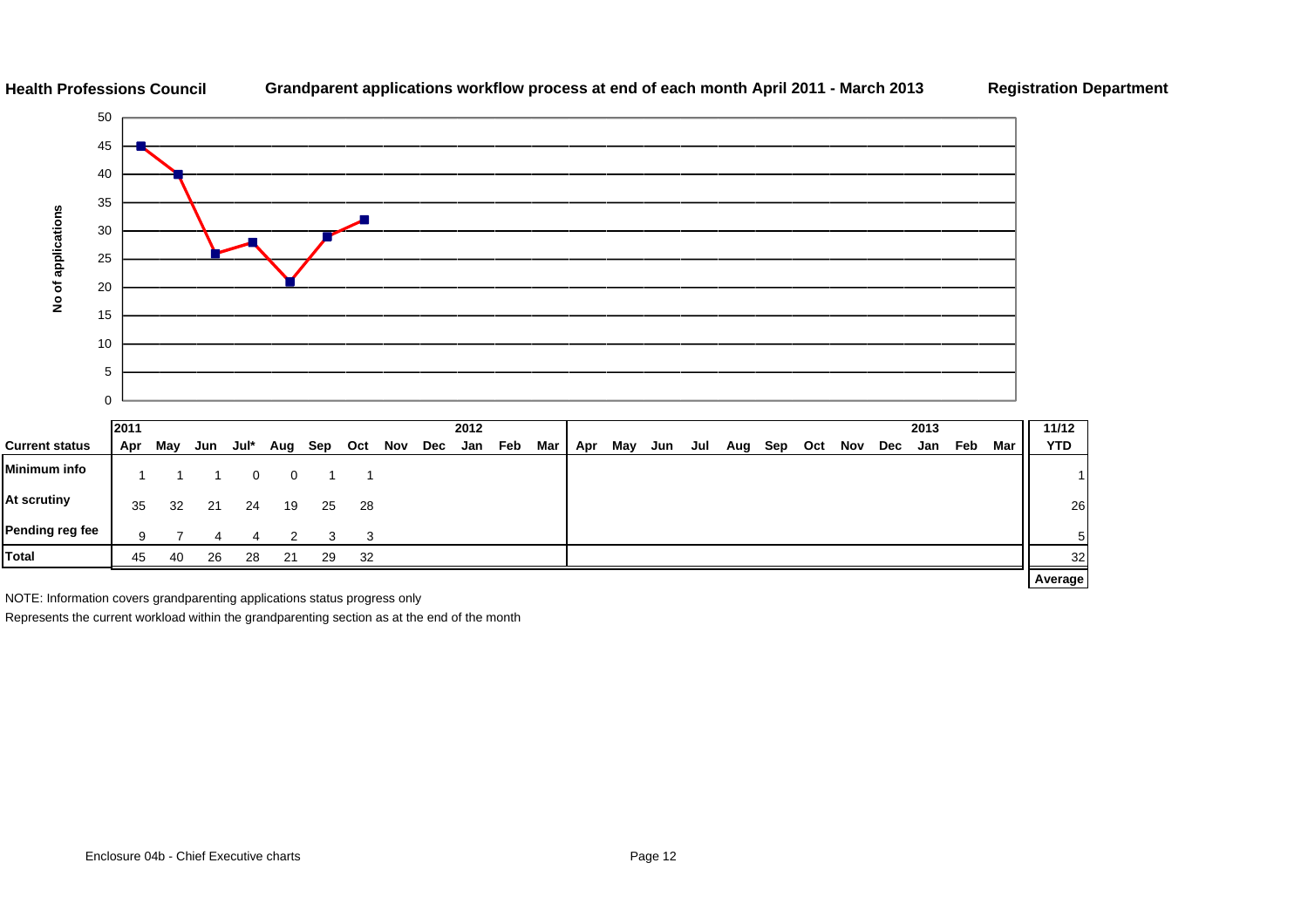# **New Grandparent Applications Received April 2010 - March 2012 Registration Department**

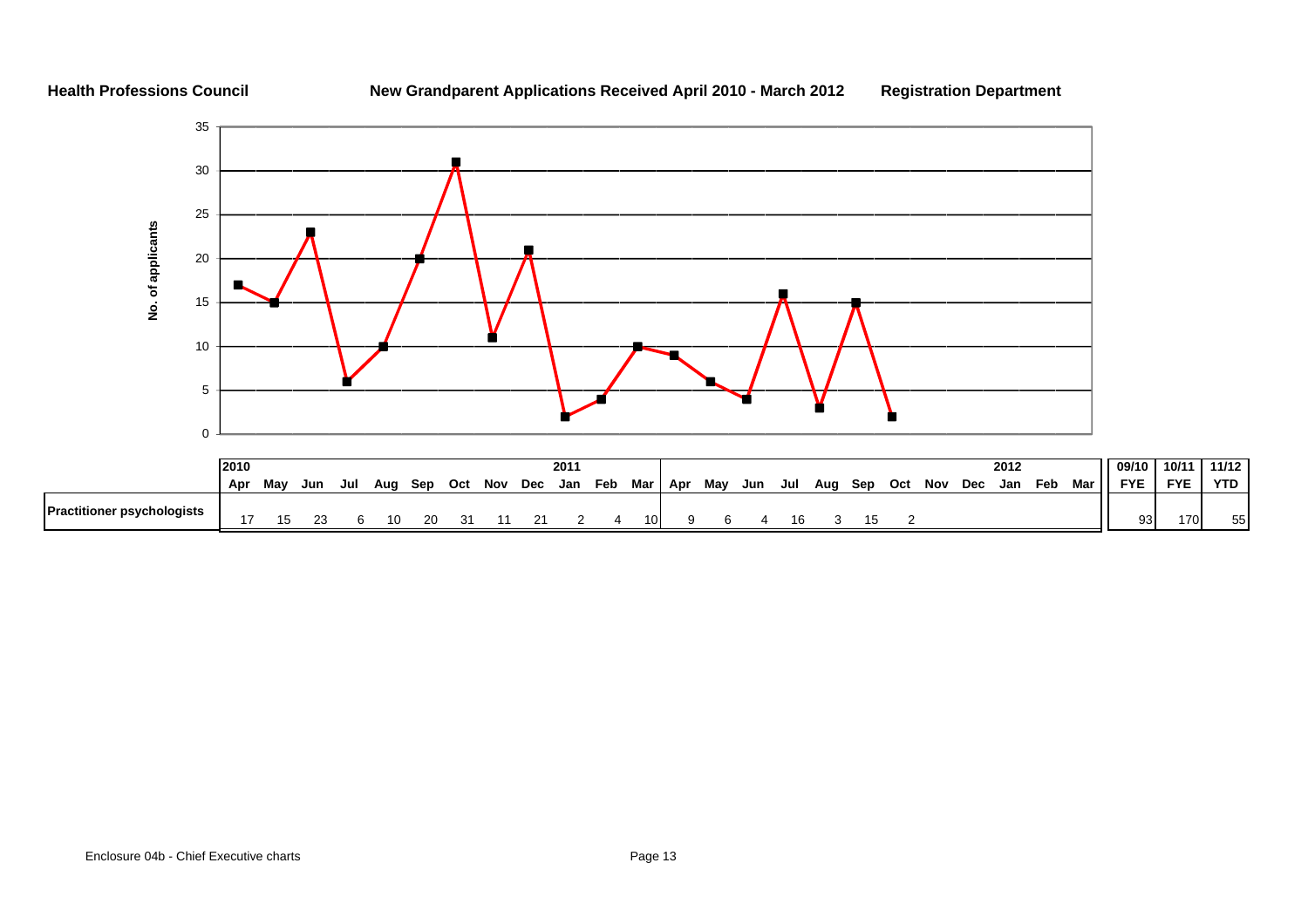

**\* Practitioner psychologists section of register opened 1st July 2009**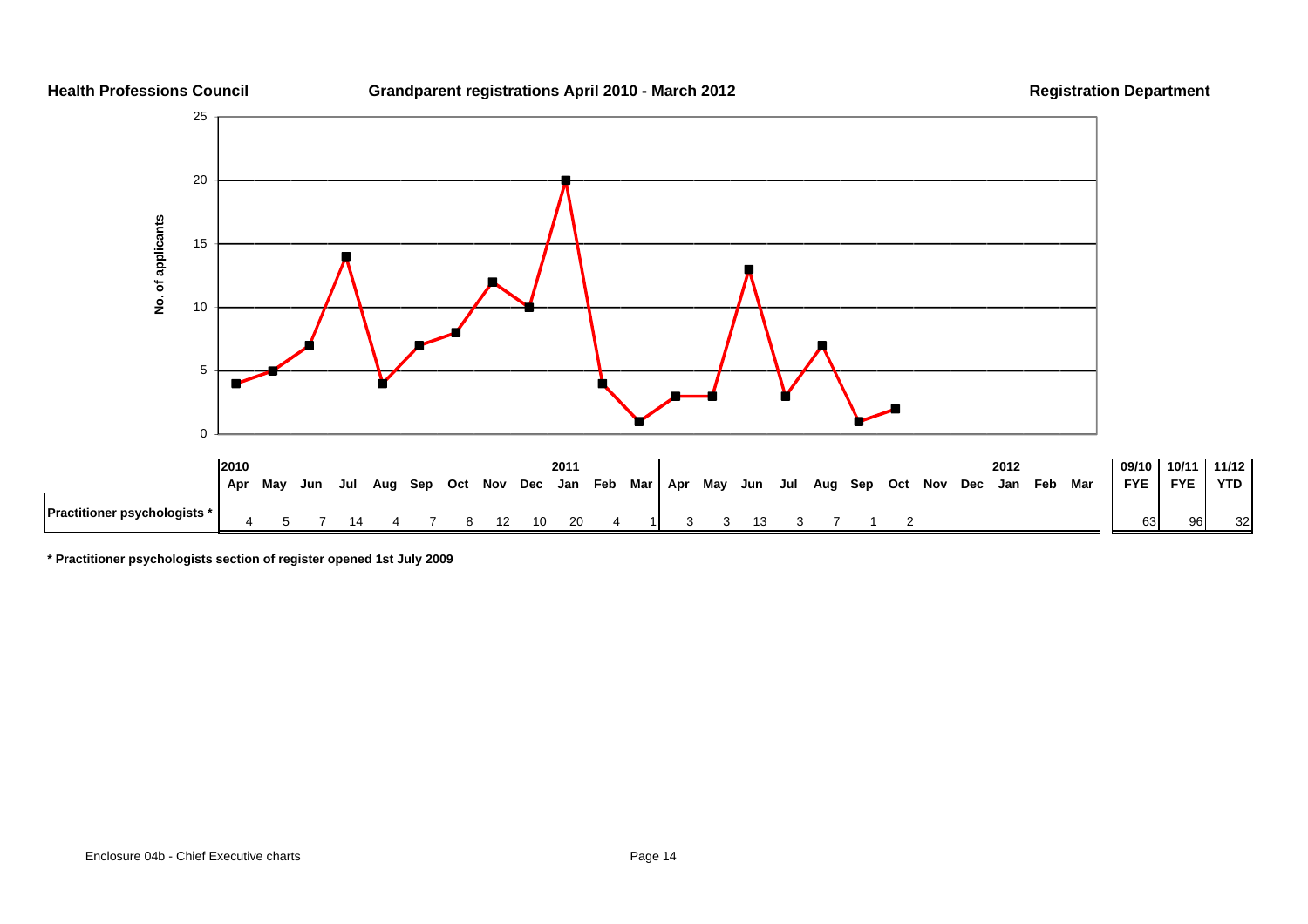# **International applications workflow process at end of each month April 2011 - March 2013 Registration Department**



|                       | 2011 |     |     |     |     |     |     |     |     | 2012 |     |     |     |     |     |     |     |     |     |     |     | 2013 |     |     | 11/12      |
|-----------------------|------|-----|-----|-----|-----|-----|-----|-----|-----|------|-----|-----|-----|-----|-----|-----|-----|-----|-----|-----|-----|------|-----|-----|------------|
| <b>Current status</b> | Apr  | May | Jun | Jul | Aug | Sep | Oct | Nov | Dec | Jan  | Feb | Mar | Apr | May | Jun | Jul | Aug | Sep | Oct | Nov | Dec | Jan  | Feb | Mar | <b>YTD</b> |
| <b>Minimum info</b>   | 61   | 73  | 100 | 23  | 35  | 49  | 62  |     |     |      |     |     |     |     |     |     |     |     |     |     |     |      |     |     | 58         |
| <b>At scrutiny</b>    | 531  | 515 | 400 | 590 | 619 | 373 | 416 |     |     |      |     |     |     |     |     |     |     |     |     |     |     |      |     |     | 492        |
| Pending reg fee       | 223  | 182 | 172 | 172 | 173 | 172 | 167 |     |     |      |     |     |     |     |     |     |     |     |     |     |     |      |     |     | 180        |
| <b>Total</b>          | 815  | 770 | 672 | 785 | 827 | 594 | 645 |     |     |      |     |     |     |     |     |     |     |     |     |     |     |      |     |     | 730        |
|                       |      |     |     |     |     |     |     |     |     |      |     |     |     |     |     |     |     |     |     |     |     |      |     |     | Average    |

NOTE: Information covers international applications status progress only

Represents the current workload within the International Department as at the end of the month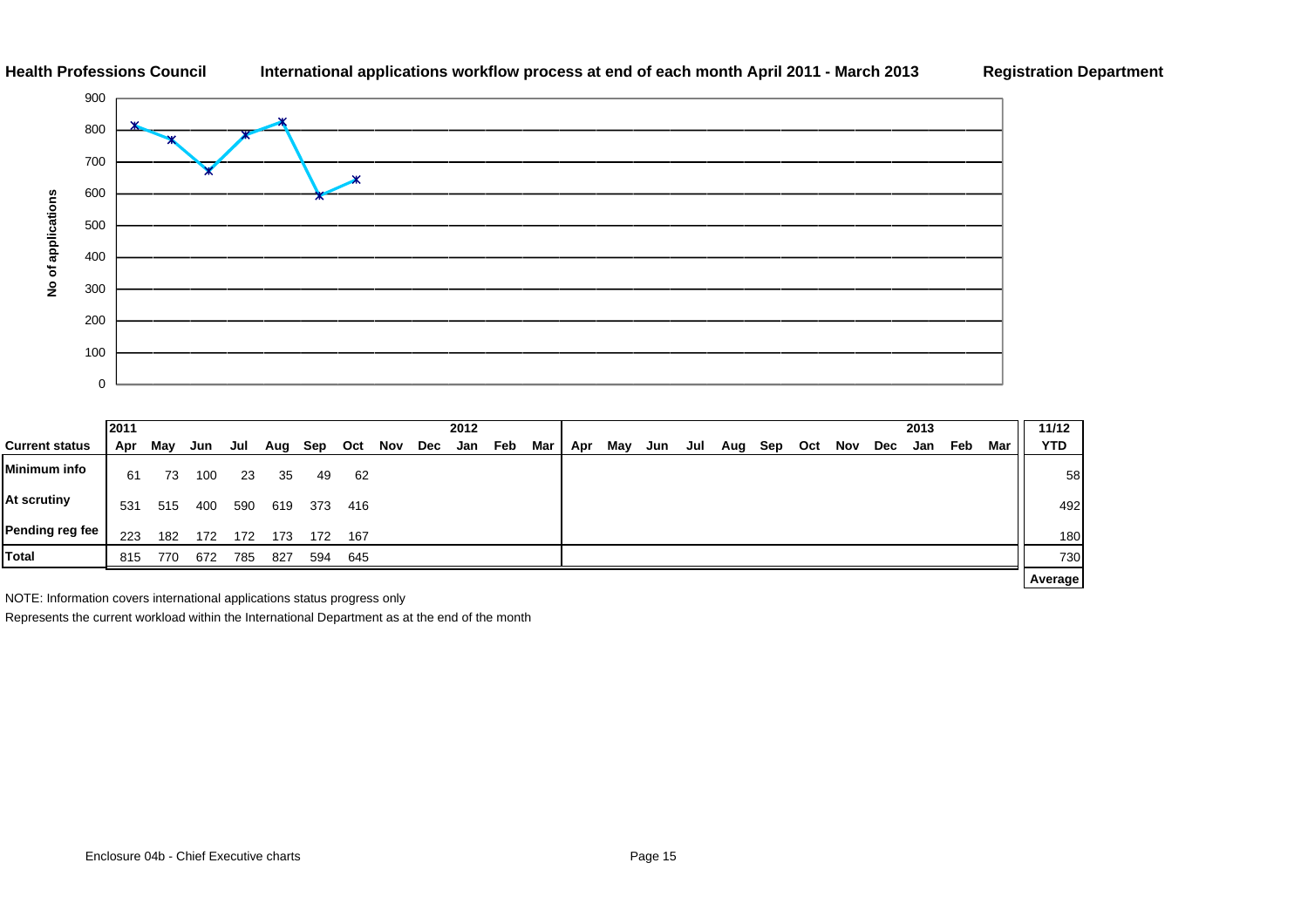# **New International Applications Received April 2010 - March 2012 Registration Department**



|                          | 2010     |          |     |     |     |     |                |          |     | 2011 |     |     |     |          |          |     |     |     |          |         |     | 2012 |         | 2008/9          | 09/10      | 10/11      | 11/12          |
|--------------------------|----------|----------|-----|-----|-----|-----|----------------|----------|-----|------|-----|-----|-----|----------|----------|-----|-----|-----|----------|---------|-----|------|---------|-----------------|------------|------------|----------------|
|                          | Apr      | May      | Jun | Jul | Aug | Sep | Oct            | Nov      | Dec | Jan  | Feb | Mar | Apr | May      | Jun      | Jul | Aug | Sep |          | Oct Nov | Dec | Jan  | Feb Mar | <b>FYE</b>      | <b>FYE</b> | <b>FYE</b> | <b>YTD</b>     |
| <b>Arts Therapists</b>   | 0        |          |     |     |     |     |                |          |     |      | 2   |     |     |          |          |     |     |     | 3        |         |     |      |         | 16 <sup>l</sup> | 12         | 23         | 11             |
| <b>Bio. Scientists</b>   | 12       | 33       | 14  | 31  | 19  | 41  | 26             | 32       | 23  | 15   | 14  | 13  | 13  | 9        | 18       | 16  | 14  | 16  |          |         |     |      |         | 307             | 290        | 273        | 94             |
| <b>Chirops/Pods</b>      | 2        |          | O   | 3   |     | 3   | 3              | 2        | 0   |      | 0   |     | 3   | 3        | 3        | 3   | 3   | 2   |          |         |     |      |         | 23              | 34         | 25         | 18             |
| <b>CI Scientists</b>     |          | 10       |     |     |     | 9   | 8              |          |     |      | 5   |     | 6   | 6        | 5        |     | 9   |     |          |         |     |      |         | 50              | 61         | 72         | 36             |
| <b>Dietitians</b>        | 9        | 16       |     | 16  | 6   | 16  | 15             | 16       | 6   | 16   |     |     | 9   | 11       | 10       | 12  | 9   | 10  |          |         |     |      |         | 132             | 137        | 139        | 68             |
| <b>Hearing aid disps</b> | $\Omega$ | $\Omega$ |     |     |     |     |                | 4        | 0   | C    | 0   |     | 2   |          | 0        |     |     |     | $\Omega$ |         |     |      |         |                 |            |            | 51             |
| <b>OTs</b>               | 20       | 54       | 14  | 29  | 20  | 54  | 46             | 42       | 29  | 30   | 22  | 21  | 21  | 22       | 29       | 10  | 21  | 31  | 13       |         |     |      |         | 404             | 340        | 381        | 147            |
| <b>ODPs</b>              |          |          |     |     |     |     | 0              | 0        |     |      |     |     |     |          |          |     |     |     | $\Omega$ |         |     |      |         |                 | 10         |            | 71             |
| <b>Orthoptists</b>       |          | $\Omega$ |     |     |     |     |                | $\Omega$ |     |      | O   |     |     |          |          |     |     |     |          |         |     |      |         |                 |            |            | 3 <sup>1</sup> |
| <b>Paramedics</b>        | 3        |          |     |     |     |     |                | 2        |     | 2    | 2   |     |     |          |          |     | 5   |     |          |         |     |      |         | 46              | 50         | 39         | 28             |
| Physiotherapists         | 31       | 97       | 38  | 70  | 42  | 95  | 78             | 86       | 58  | 76   | 54  | 71  | 71  | 55       | 97       | 49  | 69  | 51  | 26       |         |     |      |         | 774             | 745        | 796        | 418            |
| <b>Pract psychs</b>      | 14       | 27       | 14  | 24  | 11  | 34  | 26             | 25       | 11  | 20   | 14  | 16  | 16  | 12       | 20       | 14  | 20  | 18  | 6        |         |     |      |         |                 | 211        | 284        | 106            |
| <b>Prosth/Orthotists</b> | 0        | $\Omega$ |     |     |     |     | $\overline{2}$ | 2        | 0   |      | 0   |     | 2   | $\Omega$ | $\Omega$ |     |     |     |          |         |     |      |         |                 |            | 10         | 6              |
| Radiographers            | 20       | 48       | 17  | 43  | 25  | 61  | 37             | 47       | 26  | 30   | 29  | 34  | 34  | 15       | 43       | 28  | 22  | 25  | 20       |         |     |      |         | 364             | 312        | 417        | 187            |
| <b>SLTs</b>              |          | 18       | 6   | 11  | 8   | 15  | 13             | 24       | 14  | 18   | 10  | 22  | 22  | 10       | 12       | 14  |     | 19  | 13       |         |     |      |         | 154             | 173        | 166        | 101            |
| <b>Total</b>             | 120      | 318      | 121 | 246 | 140 | 344 | 259            | 291      | 174 | 220  | 160 | 204 | 133 | 147      | 245      | 163 | 186 | 188 | 102      |         |     |      |         | 2,290           | 2,379      | 2,646      | 1,235          |

**All received applications, including those that may subsequently be returned, rejected or withdrawn.**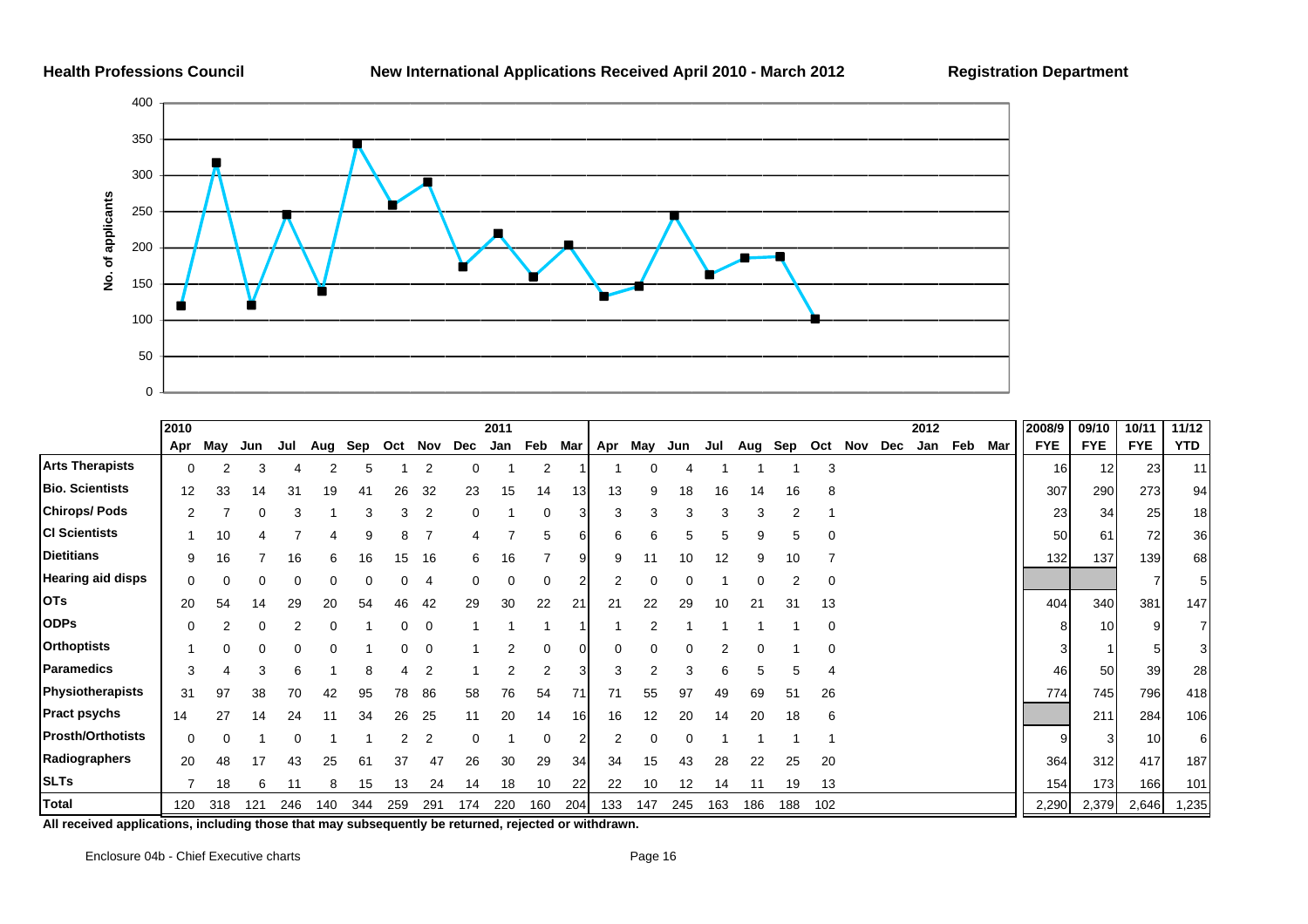



|                          | 2010 |     |     |     |     |     |     |     |     | 2011 |     |          |          |     |     |     |     |     |          |         |     | 2012 |     |     | 2007/8     | 2008/9     | 09/10      | 10/11            | 11/12          |
|--------------------------|------|-----|-----|-----|-----|-----|-----|-----|-----|------|-----|----------|----------|-----|-----|-----|-----|-----|----------|---------|-----|------|-----|-----|------------|------------|------------|------------------|----------------|
|                          | Apr  | May | Jun | Jul | Aug | Sep | Oct | Nov | Dec | Jan  | Feb | Mar      | Apr      | May | Jun | Jul | Aug | Sep |          | Oct Nov | Dec | Jan  | Feb | Mar | <b>FYE</b> | <b>FYE</b> | <b>FYE</b> | <b>FYE</b>       | <b>YTD</b>     |
| Arts therapists          | 2    |     |     |     |     |     |     |     |     |      |     |          |          |     |     |     |     |     | $\Omega$ |         |     |      |     |     |            |            |            | 15               | 6              |
| Bio. scientists          | 10   | 12  | 14  |     |     | 13  | 23  |     | 33  | 29   | 23  |          | 19       | 13  | 15  |     |     |     |          |         |     |      |     |     | 231        | 236        | 162        | 202              | 62             |
| <b>CI scientists</b>     |      |     |     |     |     |     |     |     |     |      |     |          |          |     |     |     |     |     |          |         |     |      |     |     | 30         | 28         | 22         | 26               | 11             |
| Chirops/ pods            |      |     |     |     |     |     |     |     |     |      |     |          |          |     |     |     |     |     |          |         |     |      |     |     | 39         | 27         | 15         | 17               | 14             |
| Dietitians               | 5    |     |     |     | 8   |     |     | 5   |     | 12   | 9   |          | 5        | 5   |     | 12  | 8   | 6   | 11       |         |     |      |     |     | 94         | 97         | 80         | 88               | 49             |
| <b>Hearing aid disps</b> | 0    |     |     |     |     |     | 0   | 0   |     |      | 2   | $\Omega$ | $\Omega$ |     |     |     |     |     | 0        |         |     |      |     |     |            |            |            |                  |                |
| OTs                      | 18   | 17  | 16  | 25  | 25  |     |     | 38  |     | 46   | 28  | 31       | 26       | 22  | 19  | 18  |     |     | 3        |         |     |      |     |     | 302        | 283        | 255        | 289              | 105            |
| <b>ODPs</b>              |      |     |     |     |     |     |     |     |     |      |     |          |          |     |     |     |     |     |          |         |     |      |     |     |            |            |            |                  | $\overline{2}$ |
| <b>Orthoptists</b>       | 0    |     |     |     |     |     |     |     |     |      |     |          |          |     |     |     |     |     |          |         |     |      |     |     |            |            |            |                  |                |
| Paramedics               |      |     |     |     |     |     |     | ŋ   |     |      |     |          |          |     |     |     |     | 3   |          |         |     |      |     |     | 14         | 22         | 25         | 23               | 11             |
| Physiotherapists         | 10   | 70  | 29  | 29  | 31  | 43  | 38  | 46  | 48  | 75   | 40  | 41       | 17       | 115 | 42  | 43  | 42  | 27  | 23       |         |     |      |     |     | 567        | 608        | 460        | 500              | 309            |
| Pract psychs             | 4    |     | 9   | 13  | 8   | 9   | 8   | 12  | 10  | 27   | 6   | 14       | 3        |     | 26  |     | 6   |     | 3        |         |     |      |     |     |            |            | 95         | 127              | 51             |
| <b>Prosth/orthotists</b> | 0    |     |     |     |     |     |     | ∩   |     |      |     |          |          |     |     |     |     |     |          |         |     |      |     |     |            |            |            |                  | 31             |
| Radiographers            | 17   | я   |     | 19  | 23  | 15  | 22  | 32  | 29  | 27   |     | 60       | 31       | 28  |     | 20  | 16  | 17  |          |         |     |      |     |     | 428        | 336        | 206        | 270              | 130            |
| <b>SLTs</b>              | 12   | 11  |     |     | 12  | 3   | 14  |     |     | 17   | 10  | 17       | 16       |     | 10  |     | 2   |     | 22       |         |     |      |     |     | 134        | 105        | 114        | 130 <sup>l</sup> | 64             |
| Total                    | 80   | 131 | 104 | 130 | 129 | 113 | 121 | 150 | 166 | 247  | 132 | 198      | 131      | 201 | 132 | 113 | 90  | 77  | 75       |         |     |      |     |     | 1,862      | 1,755      | 1,444      | 1,701            | 819            |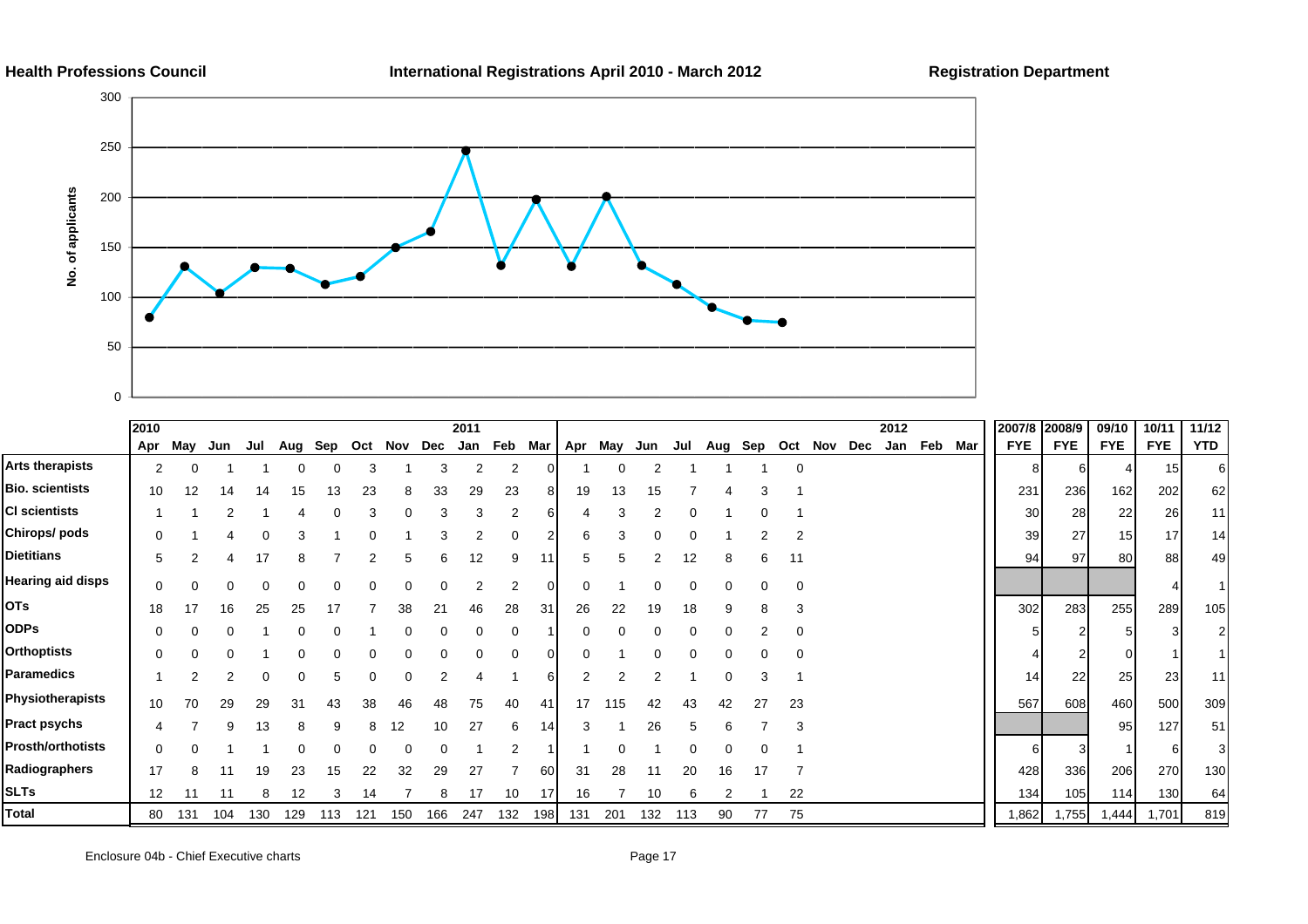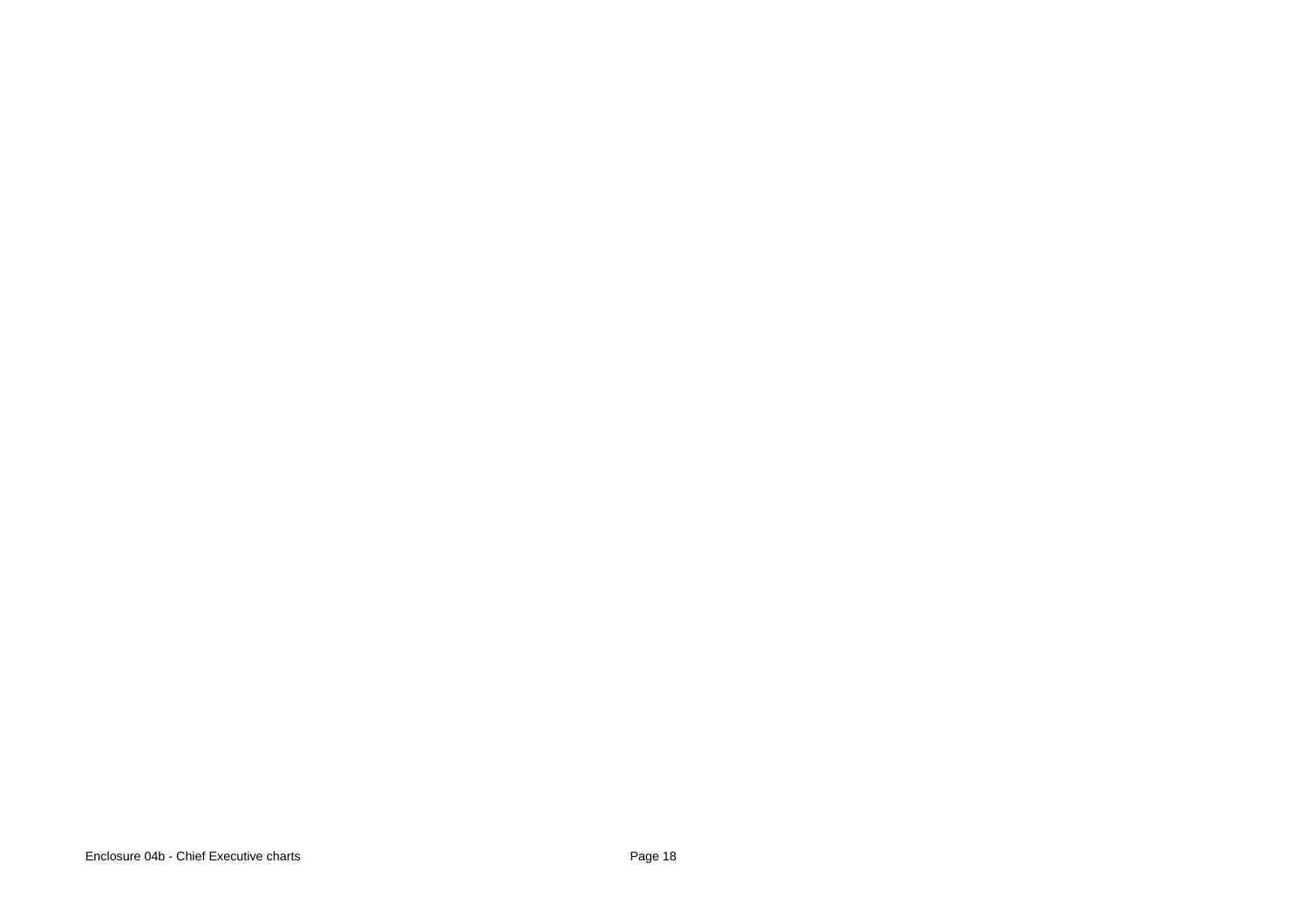



|                       | 12011 |     |          |     |          |         |          |             | 2012 |         |         |     |     |     |         |     |     |     | 2013 |     |     | 11/12          |
|-----------------------|-------|-----|----------|-----|----------|---------|----------|-------------|------|---------|---------|-----|-----|-----|---------|-----|-----|-----|------|-----|-----|----------------|
| <b>Current status</b> | Apr   | May | Jun      | Jul |          | Aug Sep |          | Oct Nov Dec |      | Jan Feb | Mar Apr | May | Jun | Jul | Aug Sep | Oct | Nov | Dec | Jan  | Feb | Mar | <b>YTD</b>     |
| Minimum info          | 474   | 484 | 645      | 802 | 787      | 708     | - 737    |             |      |         |         |     |     |     |         |     |     |     |      |     |     | 662            |
| At scrutiny           | 0     | 0   | $\Omega$ | 0   | $\Omega$ | 8       | 16       |             |      |         |         |     |     |     |         |     |     |     |      |     |     | 3 <sup>1</sup> |
| Pending reg fee       | 0     | 0   | 0        | 0   | 0        | 0       | $\Omega$ |             |      |         |         |     |     |     |         |     |     |     |      |     |     | $\circ$        |
| <b>Total</b>          | 474   | 484 | 645      | 802 | 787      | 716     | 753      |             |      |         |         |     |     |     |         |     |     |     |      |     |     | 666            |
|                       |       |     |          |     |          |         |          |             |      |         |         |     |     |     |         |     |     |     |      |     |     | <b>Average</b> |

NOTE: Information covers UK applications only

Represents the current workload within the UK section as at the end of the month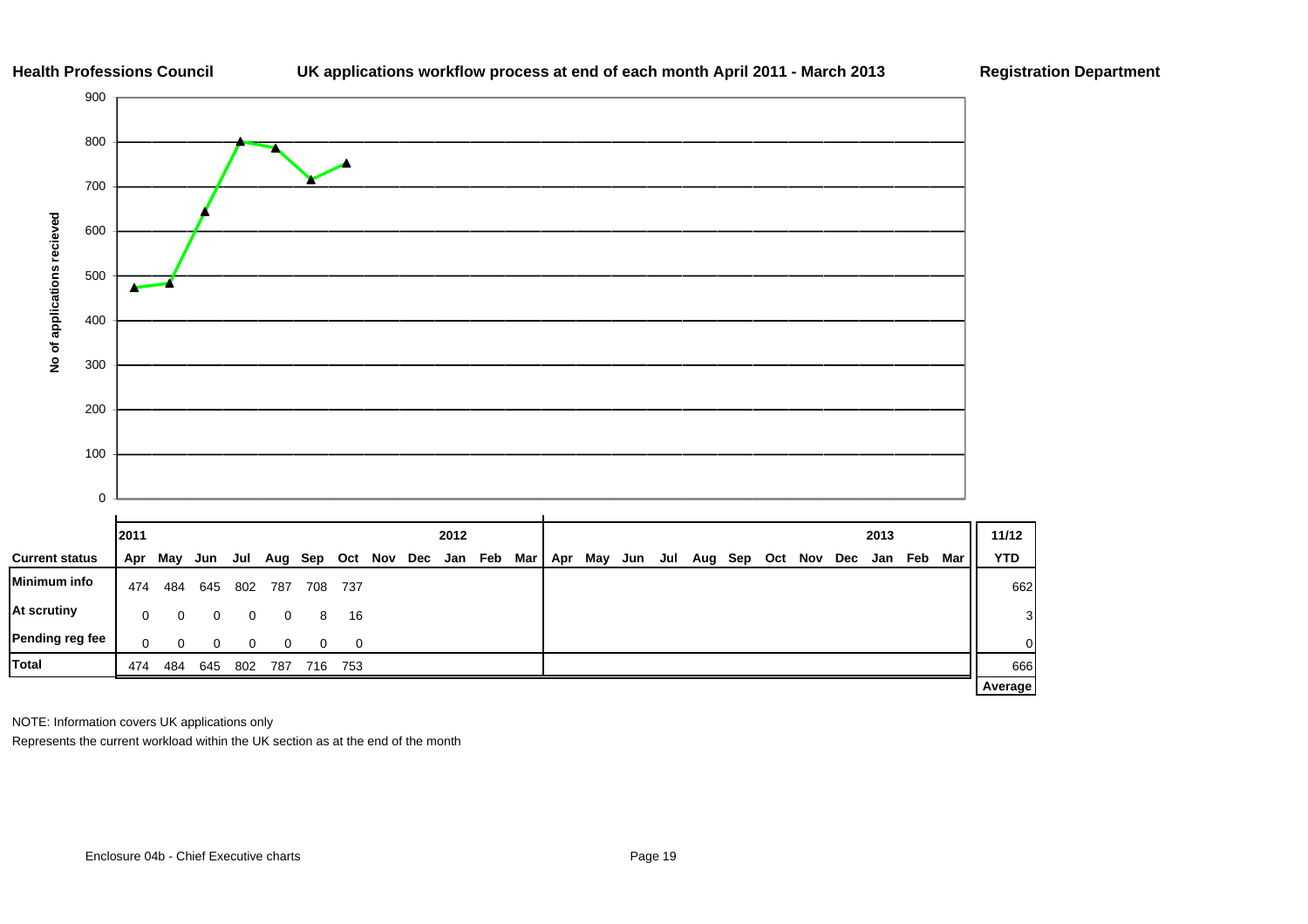

|                          | 2010     |     |     |      |       |       |       |     |     | 2011 |     |                 |          |     |          |      |       |          |           |     |     | 2012 |     |     | 2008/9               | 09/10      | 10/11      | 11/12      |
|--------------------------|----------|-----|-----|------|-------|-------|-------|-----|-----|------|-----|-----------------|----------|-----|----------|------|-------|----------|-----------|-----|-----|------|-----|-----|----------------------|------------|------------|------------|
|                          | Apr      | May | Jun | Jul  | Aug   | Sep   | Oct   | Nov | Dec | Jan  | Feb | Mar             | Apr      | May | Jun      | Jul  | Aug   | Sep      | Oct       | Nov | Dec | Jan  | Feb | Mar | <b>FYE</b>           | <b>FYE</b> | <b>FYE</b> | <b>YTD</b> |
| <b>Arts therapists</b>   | 18       | 15  | 14  | 29   | 29    | 37    | 31    | 23  |     | 21   | 16  | 16              | 18       | 10  |          | 22   | 50    | 23       | 40        |     |     |      |     |     | 235                  | 234        | 257        | 172        |
| <b>Bio. scientists</b>   | 43       | 50  | 64  | 83   | 122   | 105   | 99    | 78  | 77  | 73   | 48  | 52              | 43       | 47  | 61       | 89   | 114   | 57       | 92        |     |     |      |     |     | 836                  | 831        | 894        | 503        |
| <b>Chirops/pods</b>      |          |     | 15  | 134  | 114   | 67    | 40    | 18  | 14  | 10   | 3   |                 |          |     | 22       | 103  | 111   | 38       | 36        |     |     |      |     |     | 282                  | 429        | 427        | 323        |
| <b>CI Scientists</b>     | 32       | 18  | 18  | 23   | 19    | 9     | 18    |     | 16  | 17   | 20  | 33              | 39       | 26  | 22       | 24   | 31    |          | 18        |     |     |      |     |     | 469                  | 218        | 240        | 164        |
| <b>Dietitians</b>        | 17       | 10  | 34  | 145  | 84    | 44    | 62    | 16  |     |      | 6   | 18.             | 17       | 10  | 47       | 120  | 81    | 29       | 42        |     |     |      |     |     | 452                  | 444        | 453        | 346        |
| Hearing aid disps+       | 1,577    |     |     |      | 13    | 10    | 13    | 10  | 9   |      | 12  |                 |          |     | 6        | 25   | 20    | 8        | 22        |     |     |      |     |     |                      |            | 1,754      | 93         |
| <b>OTs</b>               | 44       | 40  | 47  | 235  | 384   | 263   | 229   | 132 | 84  | 99   | 59  | 104.            | 59       | 35  | 80       | 240  | 361   | 115      | 226       |     |     |      |     |     | 1,873                | 1,763      | 1,720      | 1,116      |
| <b>ODPs</b>              | 38       | 10  | 10  | 11   | 70    | 182   | 171   | 30  | 32  | 21   | 16  | 31              | 17       | 29  | 23       | 37   | 130   | 173      | 148       |     |     |      |     |     | 636                  | 508        | 622        | 557        |
| <b>Orthoptists</b>       | $\Omega$ |     |     | 14   | 26    | 5     |       |     |     |      |     |                 | $\Omega$ |     | $\Omega$ | 10   | 17    |          | 6         |     |     |      |     |     | 106                  | 46         | 53         | 37         |
| <b>Paramedics</b>        | 66       | 69  | 56  | 101  | 92    | 112   | 21'   | 98  | 90  | 73   | 102 | 93              | 83       | 91  | 103      | 93   | 199   | 115      | 293       |     |     |      |     |     | 1,402                | 1,158      | 1,163      | 977        |
| Physiotherapists         | 43       | 57  | 87  | 554  | 465   | 237   | 216   | 100 | 61  | 76   | 53  | 77              | 53       | 41  | 132      | 555  | 311   | 121      | 182       |     |     |      |     |     | 2,531                | 2,221      | 2,026      | 1,395      |
| <b>Pract psychs</b>      | 92       | 93  | 117 | 73   | 70    | 88    | 253   | 175 | 145 | 87   | 73  | 76              | 81       | 54  | 77       | 59   | 76    | 59       | 295       |     |     |      |     |     |                      | 2,138      | 2,043      | 701        |
| <b>Prosth/orthotists</b> |          |     |     |      |       |       | 19    |     | 3   |      |     |                 |          |     |          |      |       | $\Omega$ | 5         |     |     |      |     |     | 51                   | 37         | 39         | 23         |
| Radiographers            | 6        |     | 124 | 449  | 300   | 121   | 97    | 36  | 17  | 19   | 23  | 18 <sub>1</sub> | 16       | 13  | 156      | 406  | 228   | 72       | 109       |     |     |      |     |     | 1,377                | 1,251      | 1,221      | 1,000      |
| <b>SLTs</b>              | 24       | 22  | 24  | 126  | 140   | 112   | 107   | 62  | 39  | 34   | 16  | 33              | 20       | 19  | 24       | 120  | 140   | 58       | 101       |     |     |      |     |     | 834                  | 759        | 739        | 482        |
| Total                    | 2,002    | 402 | 616 | .980 | 1,929 | 1,394 | 1,571 | 800 | 603 | 545  | 449 | 566             | 461      | 388 | 766      | ,907 | 1,876 |          | 876 1,615 |     |     |      |     |     | 11,084 12,037 13,651 |            |            | 7,889      |

**+Hearing Aid Dispensers migrated on in April 2010**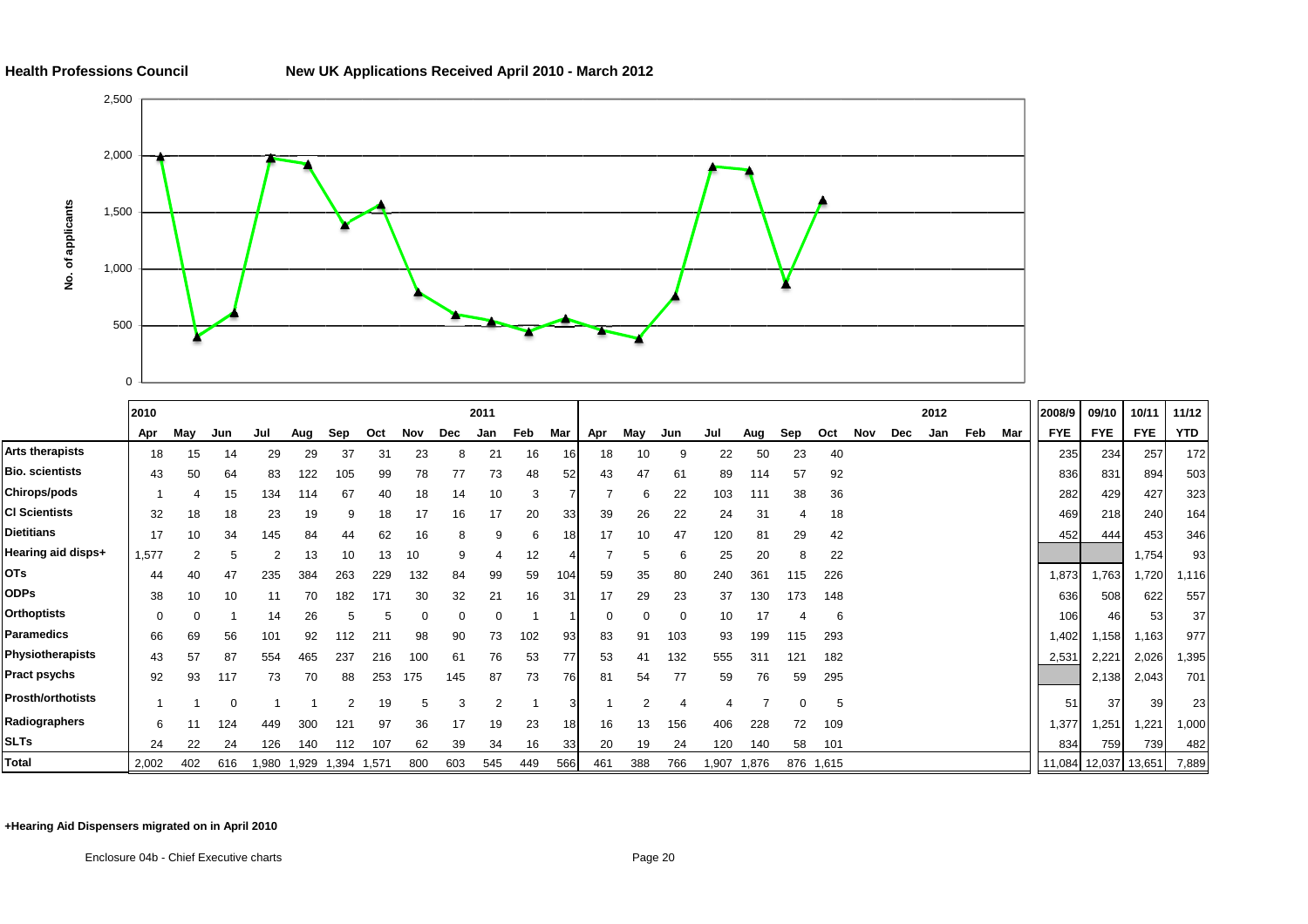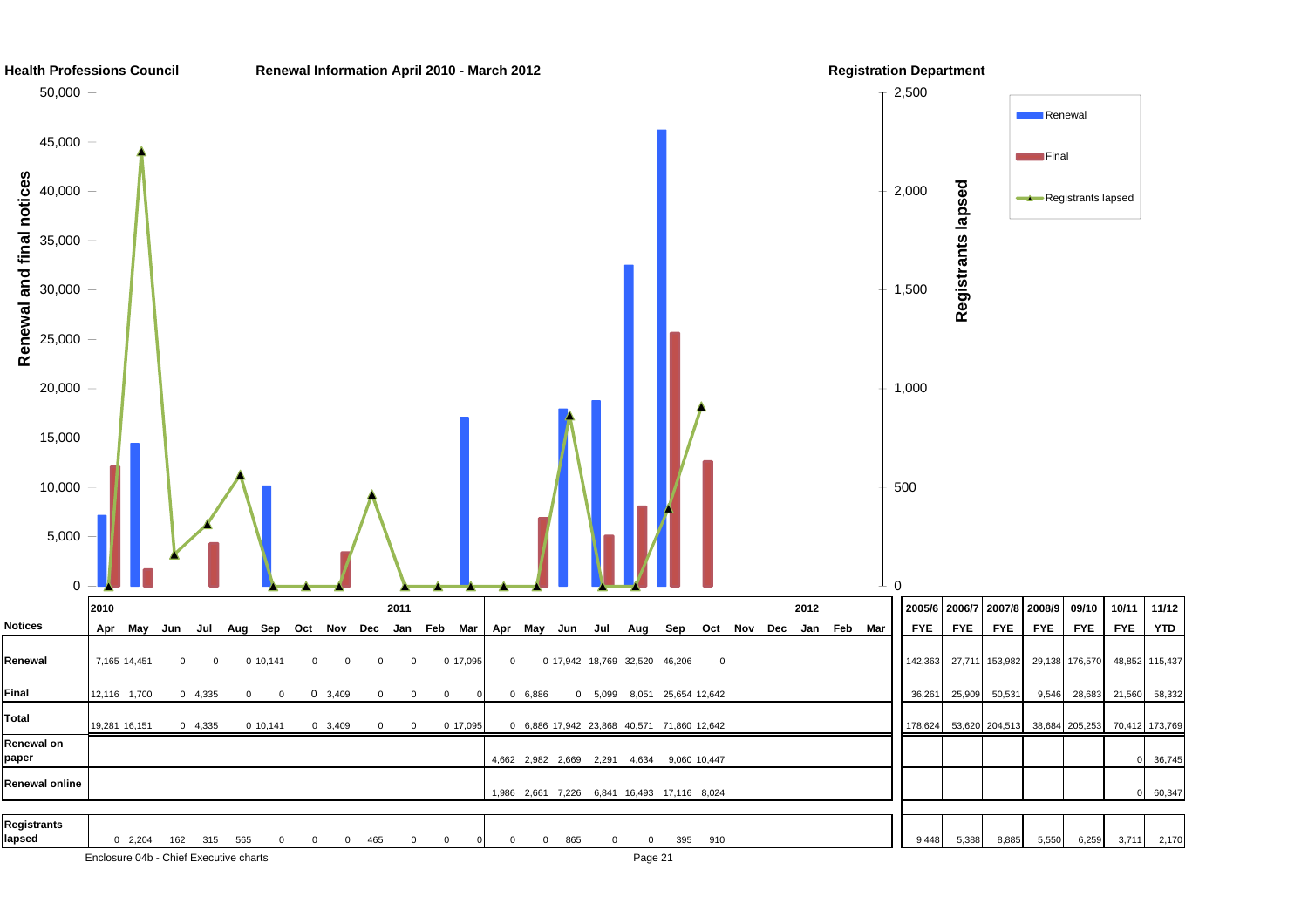

**Application Types Received April 2010 - March 2012 Registration Department**



| Apps         | 2010  |     |     |                                   |                         |     |      |      |     | 2011    |                 |       |                                           |     |     |         |                 |     |           |     |     | 2012    |     | 2005/6   2006/7   2007/8   2008/9   09/10   10/11   11/12 |            |            |            |            |                                  |    |
|--------------|-------|-----|-----|-----------------------------------|-------------------------|-----|------|------|-----|---------|-----------------|-------|-------------------------------------------|-----|-----|---------|-----------------|-----|-----------|-----|-----|---------|-----|-----------------------------------------------------------|------------|------------|------------|------------|----------------------------------|----|
| Received Apr |       | Mav | Jun | Jul                               | Aug Sep Oct Nov         |     |      |      | Dec |         | Jan Feb Mar Apr |       |                                           | Mav | Jun | Jul     | Aug Sep         |     | Oct       | Nov | Dec | Jan Feb | Mar | <b>FYE</b>                                                | <b>FYE</b> | <b>FYE</b> | <b>FYE</b> | <b>FYE</b> | FYE TYTD                         |    |
| G/pting*     |       |     |     |                                   | 10.                     | -20 | 31   |      |     |         |                 |       |                                           |     |     |         |                 |     |           |     |     |         |     | 2.479                                                     | <b>20</b>  | $\Omega$   | 160        | 93         | 170                              | 58 |
| Intern       | 120   | 318 | 121 | 246                               | 140                     | 344 | -259 | -291 | 174 | -220    | 160             | 204 L | 133                                       | 147 |     | 245 163 | 186             | 188 | - 102     |     |     |         |     | 4.626                                                     | 3.504      | 2,300      | 2,290      |            | 2,324 2,597 1,164                |    |
| <b>UK</b>    | 2.002 | 402 | 616 |                                   | 1,980 1,929 1,394 1,571 |     |      | -800 |     | 603 545 | - 449           | 566   | 461                                       | 388 |     |         | 766 1,907 1,876 |     | 876 1.615 |     |     |         |     | 9.497                                                     | 8.319      |            |            |            | 8,971 11,199 11,251 12,857 7,889 |    |
| Total        | 2.139 | 735 | 760 | 2,232 2,079 1,758 1,861 1,102 798 |                         |     |      |      |     |         | 767 613         |       | 780 603 544 1,015 2,086 2,065 1,079 1,719 |     |     |         |                 |     |           |     |     |         |     | 16,602 11,843 11,271 13,649 13,668 15,624 9,111           |            |            |            |            |                                  |    |

**NB** The data relates to application forms received, not total fees received.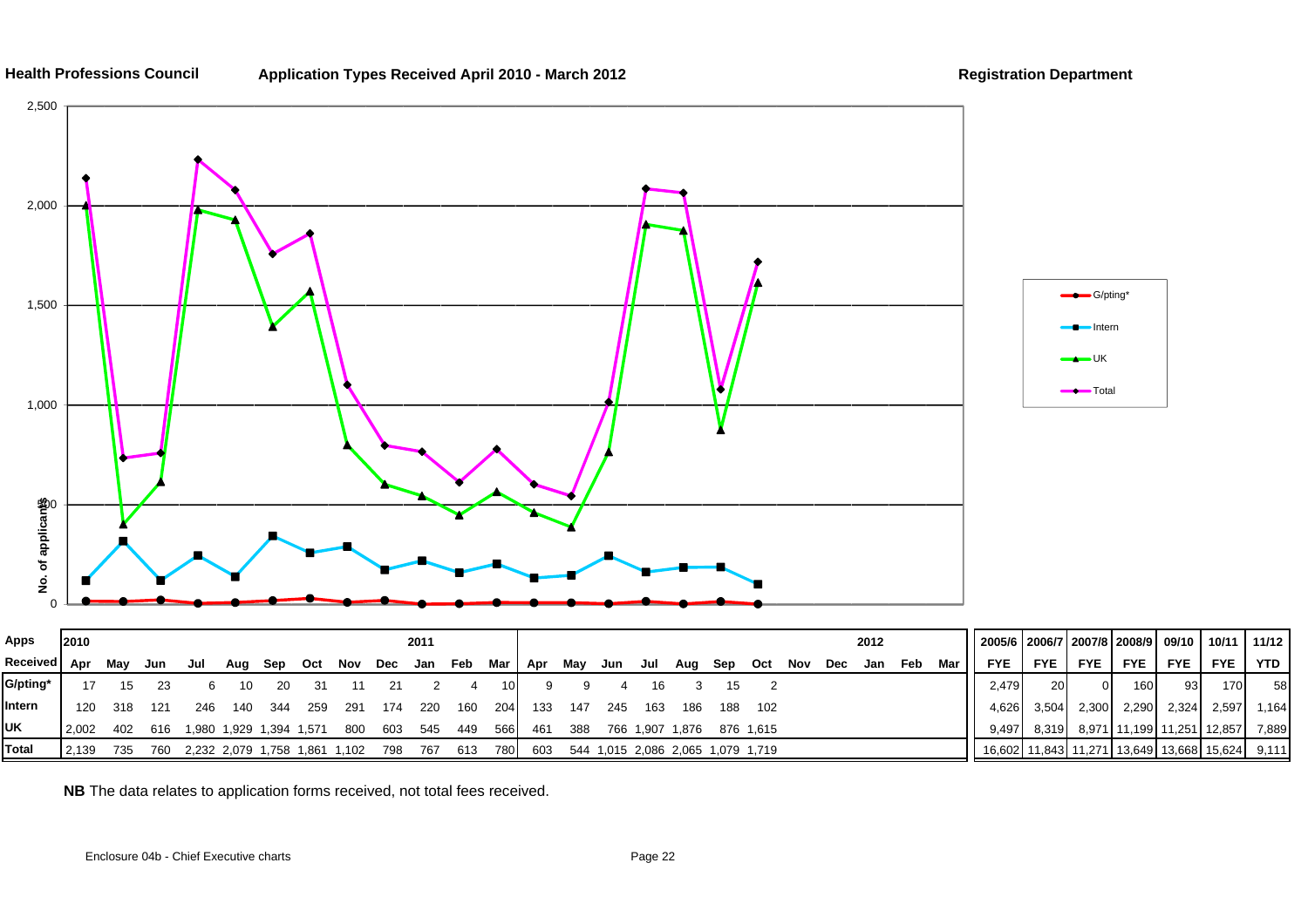**New Registrants April 2010 - March 2012 Registration Department**





|            | 2010 |     |     |     |         |                                 |     |       |     | 2011                            |     |     |       |     |     |     |     |                             |      |     |     | 2012 |     |     | 2005/6   2006/7   2007/8   2008/9   09/10   10/11 |            |            |            |       |                                           | 11/12 l |
|------------|------|-----|-----|-----|---------|---------------------------------|-----|-------|-----|---------------------------------|-----|-----|-------|-----|-----|-----|-----|-----------------------------|------|-----|-----|------|-----|-----|---------------------------------------------------|------------|------------|------------|-------|-------------------------------------------|---------|
|            | Apr  | May | Jun | Jul | Aug Sep |                                 | Oct | Nov   |     | Dec Jan Feb Mar Apr May Jun Jul |     |     |       |     |     |     | Aug | Sep                         | Oct  | Nov | Dec | Jan  | Feb | Mar | FYE                                               | <b>FYE</b> | <b>FYE</b> | <b>FYE</b> | FYE I | <b>FYE</b>                                | YTD I   |
| G/pting    |      |     |     |     |         |                                 |     | 12    | 10  | 20                              |     |     |       |     |     |     |     |                             |      |     |     |      |     |     | 2,295                                             | 283        |            |            | 631   | 96                                        | 32      |
| Intern     | 80   | 131 | 104 | 130 | 129     | 113                             | 121 | 150   | 166 | 247                             | 132 | 198 | 131   | 201 | 132 | 113 | -90 | 77                          | - 75 |     |     |      |     |     | 3.107                                             | 3,172      | .862       | 1,756      | 1,387 | 1,701                                     | 819     |
| <b>IUK</b> | 533  | 544 |     |     |         | 511 1,720 1,829 1,450 1,482 904 |     |       | 570 | 547                             | 476 | 556 | - 461 | 357 |     |     |     | 766 1,794 1,743 950 1,409   |      |     |     |      |     |     | 9.474                                             |            |            |            |       | 8,870 8,355 10,774 11,069 11,122          | 7,480   |
| Total      | 617  | 680 |     |     |         | 622 1.864 1.962 1.570 1.611     |     | 1.066 | 746 | 814                             | 612 | 755 | 595   | 561 |     |     |     | 911 1,910 1,840 1,028 1,486 |      |     |     |      |     |     |                                                   |            |            |            |       | 14,876 12,325 10,226 12,530 12,519 12,919 | 8,331   |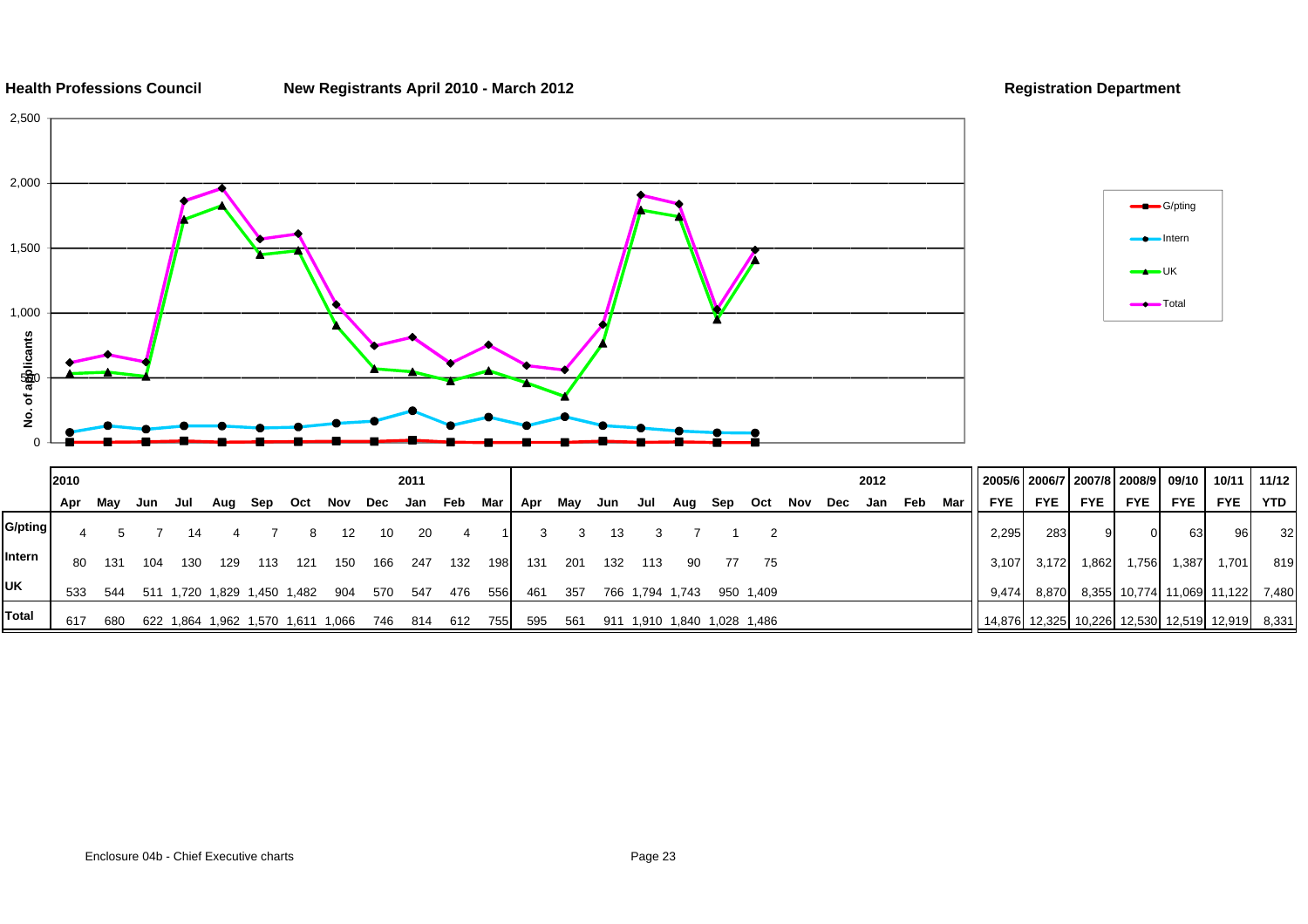

**Health Professions Council Registration Telephone Information April 2010 - March 2012 Registration Department**





|                       | 2010   |       |       |       |       |       |       |         |             | 2011  |       |       |       |       |       |                            |                            |             |           |     |     | 2012 |     |     |            | 2005/6 2006/7 2007/8 2008/9 |               |                               | 09/10      | 10/11 11/12 |            |
|-----------------------|--------|-------|-------|-------|-------|-------|-------|---------|-------------|-------|-------|-------|-------|-------|-------|----------------------------|----------------------------|-------------|-----------|-----|-----|------|-----|-----|------------|-----------------------------|---------------|-------------------------------|------------|-------------|------------|
|                       | Apr    | May   | Jun   | Jul   | Aug   | Sep   | Oct   | Nov Dec |             | Jan   | Feb   | Mar   | Apr   | May   | Jun   | Jul                        | Aug                        | Sep         | Oct       | Nov | Dec | Jan  | Feb | Mar | <b>FYE</b> | <b>FYE</b>                  | <b>FYE</b>    | <b>FYE</b>                    | <b>FYE</b> | <b>FYE</b>  | <b>YTD</b> |
| Intl & GP             |        |       |       |       |       |       |       |         |             |       |       |       |       |       |       |                            |                            |             |           |     |     |      |     |     |            |                             |               |                               |            |             |            |
| Intl & GP received    | 1,471  | 1.438 | 1.651 | 1,584 | 1,348 | 1,667 | 396   | 1,395   | 953         | 1,433 | 1,096 | 1,270 | 1,002 | 1.152 | 1.211 | 1,068                      | 1,107                      | 1,118 1,157 |           |     |     |      |     |     | 40,070     |                             | 19,612 14,428 | 12,732                        | 14,348     | 16,702      | 7,815      |
| Answered              | 1,347  | 1.371 | 1.551 | 1.499 | 1,261 | 1,608 | 1,366 | 1,347   | 925         | 1.382 | 1,071 | 1,241 | 968   | 1,099 | 1.151 | 1.020                      | .056                       | 1.018       | 1,064     |     |     |      |     |     | 33,467     | 17,896                      | 13,388        | 11,397                        | 14,185     | 15,969      | 7,376      |
| Calls answered (%)    | 92     | 95    | 94    |       | 94    | 97    | 98    | 97      | 97          | 96    | 97    |       | 97    | 95    | 95    | 96                         | 95                         | 94          | 92        |     |     |      |     |     |            | 92                          | 93            |                               | 95         | 96          | 95         |
| Adandoned             | 124    | 42    | 100   | 85    | 87    | 59    | 30    | 48      | 32          |       | 25    |       | 34    | 53    | 60    | 48                         | 51                         | 100         | 93        |     |     |      |     |     | 6,627      | 1,716                       | 1.040         | 1,335                         | 841        | 712         | 439        |
| Avg answer time (sec) | 65     | 56    | 50    | 50    | 54    | 38    | 31    | 32      | 31          | 38    | 25    | 24    | 20    | 36    | 43    | 38                         | 45                         | 68          | 78        |     |     |      |     |     | 25         | 14                          |               | 36                            | 36         | 41          | 47         |
| Avg talk time (min)   | 3.41   | 3.44  | 3.49  | 3.49  | 3.51  | 3.32  | 3.31  | 3.54    | 3.40        | 3.47  | 3.23  | 3.31  | 2.39  | 3.41  | 3.22  | 3.28                       | 3.33                       | 3.23        | 3.36      |     |     |      |     |     | 2.32       | 2.64                        | 2.79          | 3,25                          | 3.18       | 3.41        | 3.17       |
| UK                    |        |       |       |       |       |       |       |         |             |       |       |       |       |       |       |                            |                            |             |           |     |     |      |     |     |            |                             |               |                               |            |             |            |
| UK received           | 12,034 | 7.611 | 7.782 | 9,883 | 6,688 | 7.907 | 7,190 | 7.118   | 3,902 5,293 |       | 4,386 | 7,096 | 4,856 | 7.424 | 8,799 | 8,080 11,597 14,930 14,431 |                            |             |           |     |     |      |     |     | 70,233     |                             |               | 72,488 123,967 92,018 119,887 |            | 86,890      | 70,117     |
| Answered              | 11,081 | 7.256 | 7.352 | 9.205 | 6.430 | 7.645 | 7.010 | 6.965   | 3.814       | 5.151 | 4,306 | 7,003 | 4,751 | 7,221 | 8,582 |                            | 7,935 11,114 14,020 13,258 |             |           |     |     |      |     |     | 50,518     |                             | 67,493 91,923 | 78,293 111,573                |            | 83,218      | 66,881     |
| Calls answered (%)    | 92     | 95    | 95    |       |       | 97    | 98    | 98      |             |       | 97    |       | 98    | 97    |       | 97                         | 96                         | 94          | 92        |     |     |      |     |     |            | 93                          |               |                               |            | 96          | 96         |
| Adandoned             | 953    | 355   | 430   | 678   | 258   | 262   | 180   | 153     | 68          | 142   | 80    |       | 105   | 203   | 217   | 145                        | 483                        |             | 910 1,173 |     |     |      |     |     | 10,719     |                             | 6,335 32,034  | 13,725                        | 8,314      | 3,652       | 3,236      |
| Avg answer time (sec) | 62     | 42    | 45    | 59    |       | 36    | 29    | 27      | 27          | 29    | 21    |       | 23    | 28    | 29    | 29                         | 37                         | 54          | 69        |     |     |      |     |     | 64         | 45                          | 102           | 85                            |            | 36          | 38         |
| Avg talk time (min)   | 2.54   | 2.54  | 2.47  | 2.35  | 2.42  | 2.32  | 2.37  | 2.50    | 2.47        | 2.54  | 2.54  | 2.58  | 2.58  | 2.56  | 2.39  | 2.42                       | 2.40                       | 2.47        | 2.24      |     |     |      |     |     | 1.78       | 2.16                        | 2.65          | 2,58                          | 2.37       | 2.47        | 2.44       |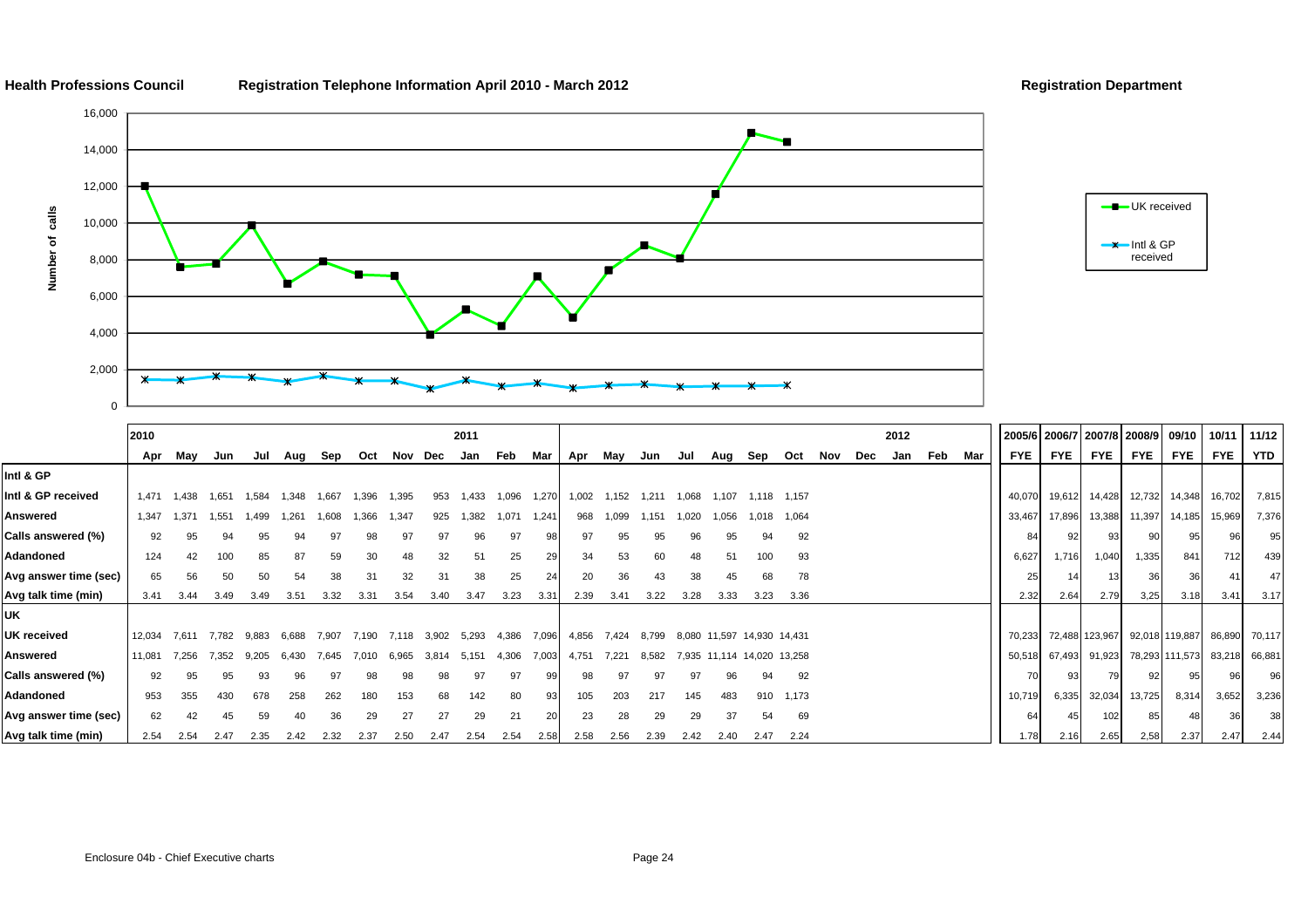**Continuing Professional Development process April 2011 - March 2013**

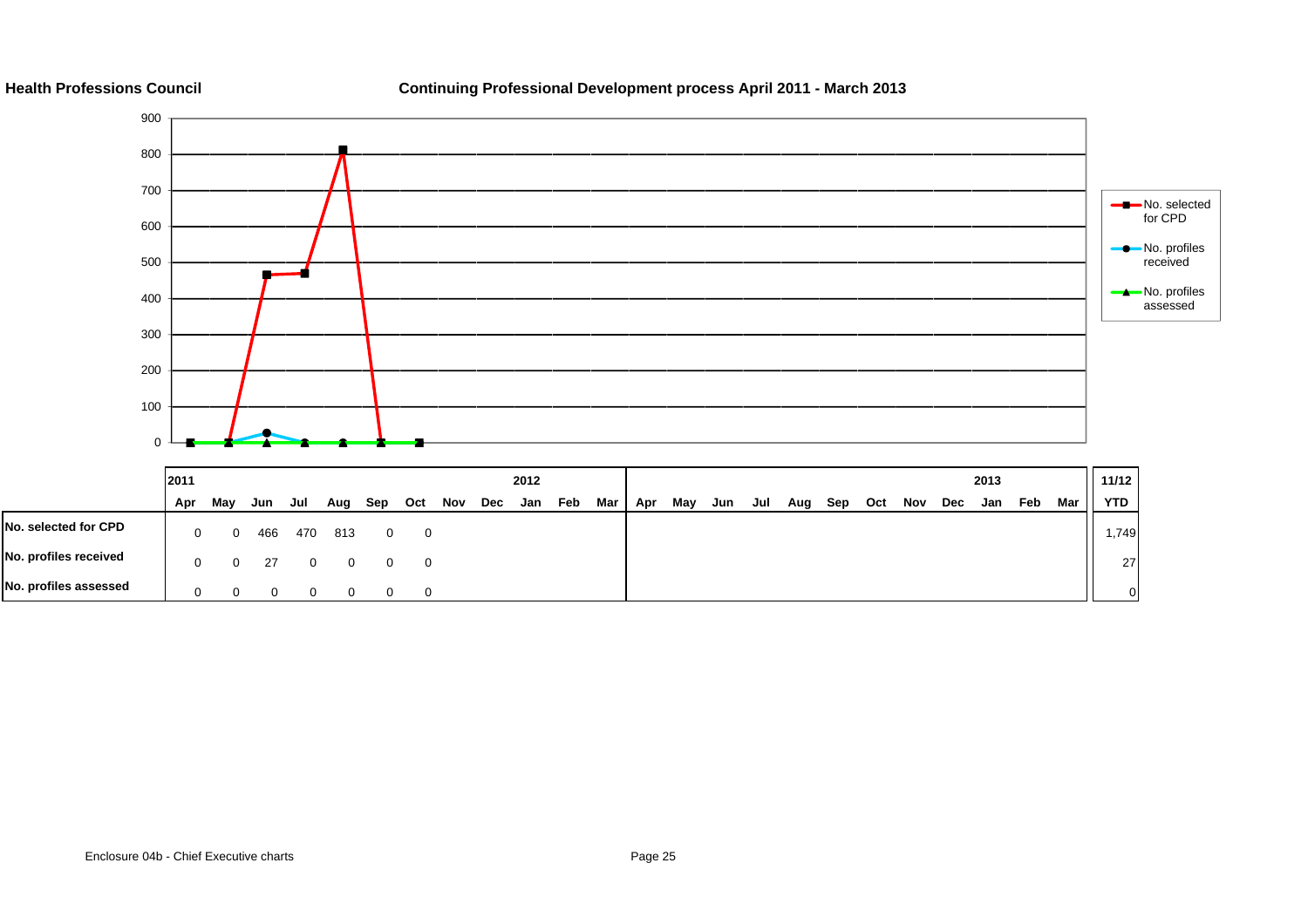

### **Number of registrants with supplementary prescribing rights April 2010 - March 2012**

**Total**

**Health Professions Council**

**Radiography** 20 21 22 22 22 22 22 22 22 23 23 23 23 23 25 25 27 27 28 0 7 19 20 23 27

 $4$ 

285 290 299 310 313 323 326 333 336 327 330 334 342 344 356 360 370 375 384

27

43 121 206 280 334 375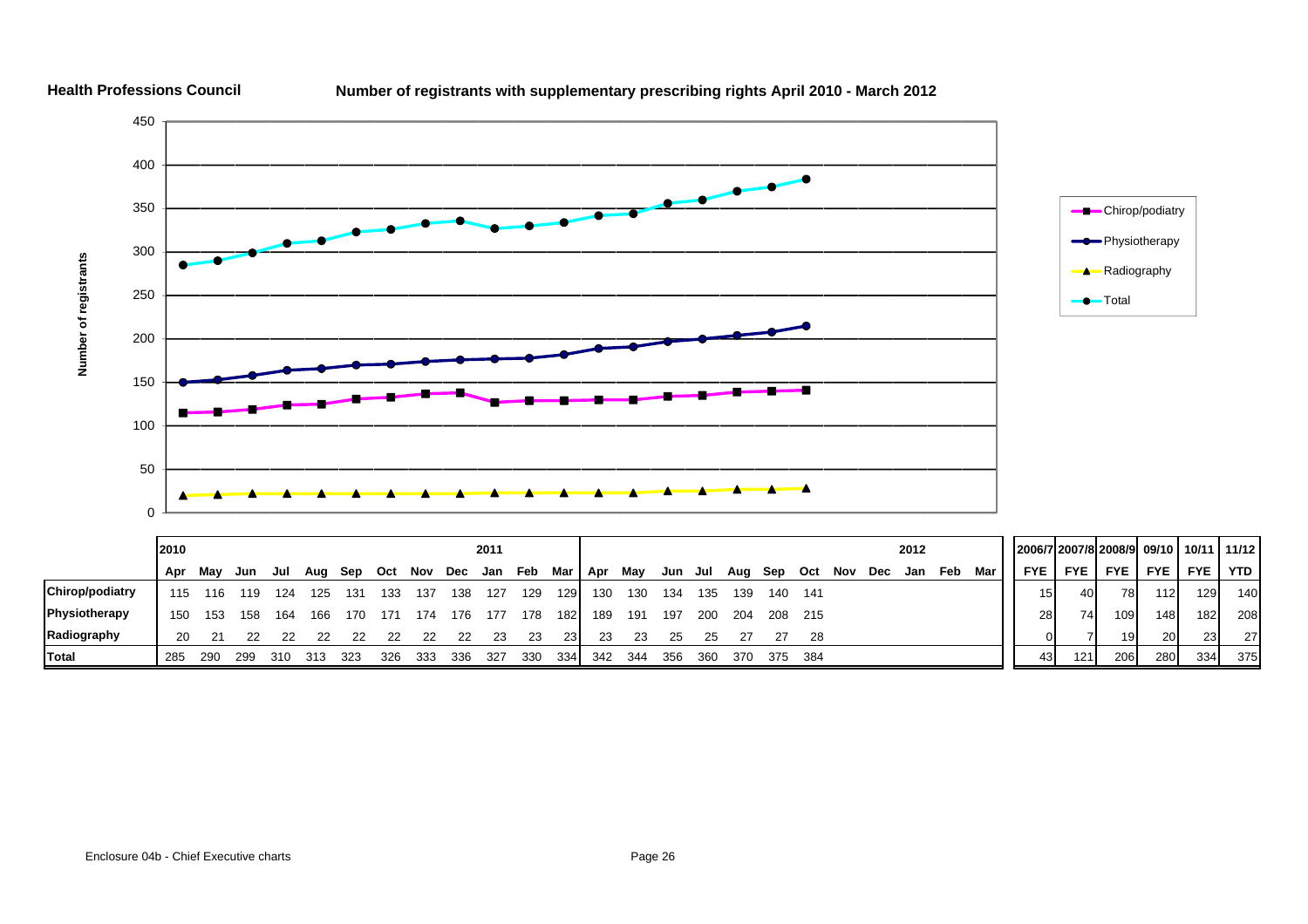**Health Professions Council Total cases considered April 2010 - March 2012 Fitness to Practise Department**



|              |                                          | 2010        |          |     |     |     |     |          |     |     | 2011 |          |          |              |     |     |          |     |     |     |     |     | 2012 |     |     |            | 2007/8 2008/9 | 09/10      | 10/11      | 11/12 |
|--------------|------------------------------------------|-------------|----------|-----|-----|-----|-----|----------|-----|-----|------|----------|----------|--------------|-----|-----|----------|-----|-----|-----|-----|-----|------|-----|-----|------------|---------------|------------|------------|-------|
|              |                                          | Apr         | May      | Jun | Jul | Aug | Sep | Oct      | Nov | Dec | Jan  | Feb      | Mar      | Apr          | May | Jun | Jul      | Aug | Sep | Oct | Nov | Dec | Jan  | Feb | Mar | <b>FYE</b> | <b>FYE</b>    | <b>FYE</b> | <b>FYE</b> | YTD   |
|              | Investigating (case<br>to answer panels) | 68          | 23       | 39  | 41  | 51  | 63  | 45       | 43  | 38  | 40   | 35       | 47       | 48           | 40  | 34  | 42       | 33  | 49  | 41  |     |     |      |     |     | 297        | 363           | 486        | 533        | 287   |
|              | Investigating<br>(incorrect entry)       | $\mathbf 0$ | $\Omega$ |     |     |     |     | $\Omega$ |     |     |      | $\Omega$ | $\Omega$ | $\mathbf{0}$ | 0   |     | $\Omega$ |     |     |     |     |     |      |     |     | 19         |               |            |            |       |
|              | Conduct &<br><b>Competence</b>           | 29          | 27       | 33  | 45  | 26  | 38  | 34       | 38  | 29  | 44   | 33       | 47       | 40           | 33  | 38  | 29       | 31  | 35  | 36  |     |     |      |     |     | 176        | 203           | 376        | 423        | 242   |
|              | Health                                   |             | $\Omega$ |     |     |     |     | $\Omega$ |     |     | ົ    |          | $\Omega$ |              |     |     |          |     |     | 3   |     |     |      |     |     |            |               | 19         | 19         | 9     |
|              | <b>Review cases</b>                      | 8           | 3        | 13  |     | 6   | 14  | 9        | 16  | 16  | 5    |          | 8        | 10           | 15  | 10  | 13       | 14  | -5  | 11  |     |     |      |     |     | 67         | 93            | 108        | 116        | 78    |
| ublic Panels | Interim order<br>(application)           | 4           |          |     |     | 5   | 2   | 5        |     | 3   | 3    | 5        |          | 3            | 2   | 8   | 12       | 4   | 6   |     |     |     |      |     |     | 20         | 30            | 41         | 48         | 36    |
| $\sim$       | Interim order<br>(review)                | 6           |          |     |     | 11  | 12  | 5        | 12  | 12  | 17   | 6        | 131      | 9            | 15  | 6   | 5        | 16  |     | 18  |     |     |      |     |     | 52         | 54            | 110        | 123        | 76    |
|              | <b>Total public panels</b>               | 48          | 45       | 62  | 67  | 51  | 67  | 53       | 72  | 62  | 72   | 58       | 75       | 63           | 65  | 64  | 61       | 67  | 54  | 70  |     |     |      |     |     | 343        | 384           | 657        | 732        | 444   |
|              | <b>Total panels</b>                      | 116         | 68       | 101 | 108 | 102 | 30  | 98       | 115 | 100 | 112  | 93       | 122      | 111          | 105 | 98  | 103      | 100 | 103 | 111 |     |     |      |     |     | 640        | 747           | 1,143      | 1,265      | 731   |

**This table displays how many cases were considered by each type of panel**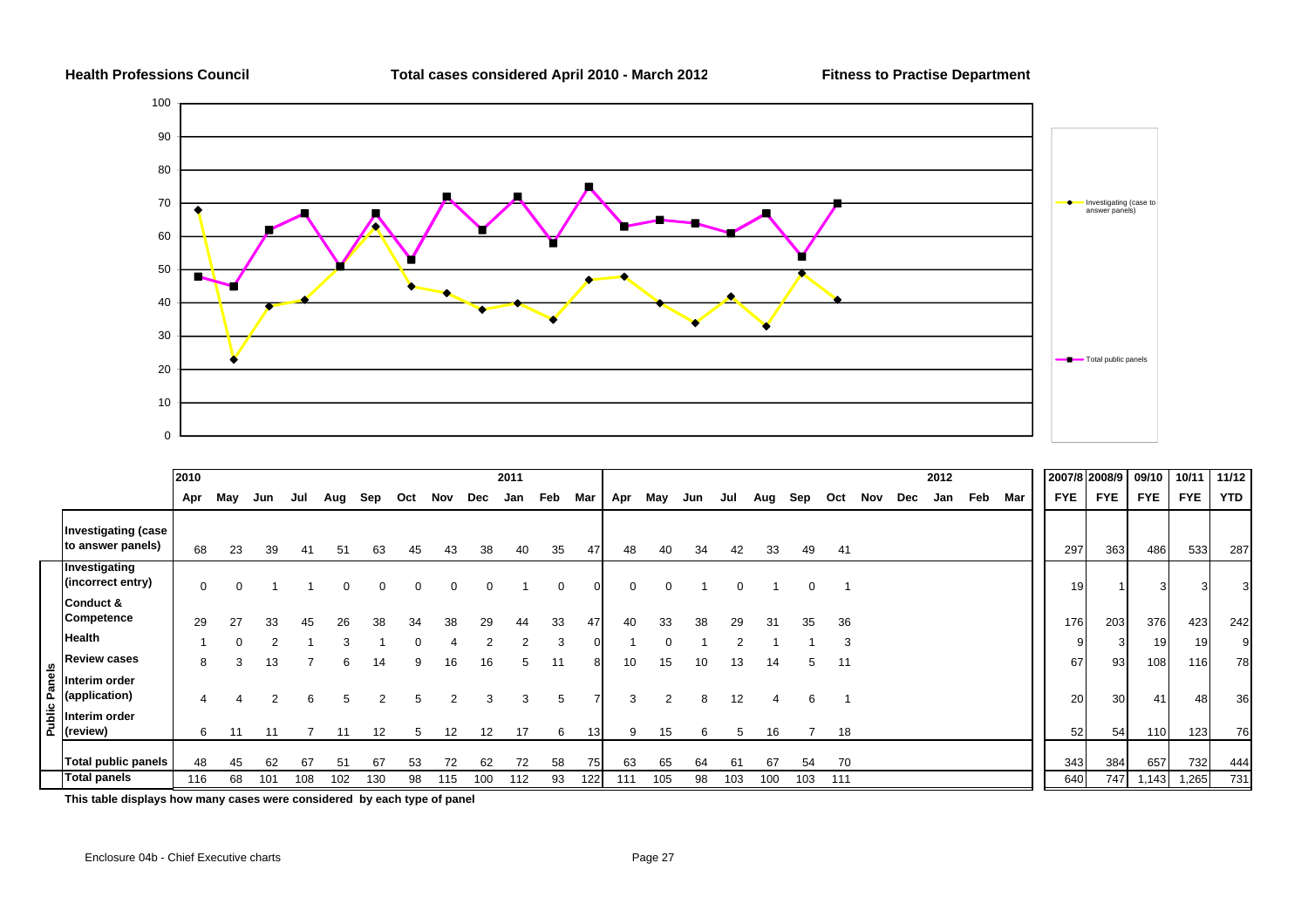

| <b>FYE</b><br><b>FYE</b><br><b>FYE</b><br><b>FYE</b><br>Jul Aug Sep Oct Nov Dec Jan<br>Feb Mar<br>Apr May<br>Jul Aug Sep<br>Oct Nov Dec Jan Feb Mar<br>Apr May<br>Jun<br>Jun<br><b>Total enquiries</b><br>26<br>26<br>19<br>17<br>21<br>29<br>18<br>30<br>10<br>30<br>45<br>29<br>46<br>45<br>49<br>109<br>142<br>17<br>44<br>48<br>14<br>Employer<br>8<br>$\overline{2}$<br>5<br>5<br>$\overline{7}$<br>9<br>5<br>5<br>6<br>$\overline{2}$<br>$\overline{4}$<br>8<br>3<br>44<br>3<br>$\overline{4}$<br>$\overline{1}$<br>$\mathbf 1$<br>-1<br><b>Public</b><br>32<br>18<br>5<br>13<br>8<br>7<br>10<br>18<br>11<br>18<br>15<br>9<br>10<br>11<br>8<br>6<br>8<br>6<br>10<br>enquiry<br><b>Police</b><br>$\Omega$<br>$\Omega$<br>$\Omega$<br>$\Omega$<br>$\Omega$<br>$\mathbf 0$<br>$\Omega$<br>$\Omega$<br>0<br>0<br>-1<br>Not recorded<br>Source of<br>Professional bodv<br><sup>0</sup><br>0<br>Registrant<br>$\overline{2}$<br>13<br>3<br>3<br>6<br>5<br>3<br>5<br>Other<br>$\overline{2}$<br>$\overline{2}$<br>10<br>$\Omega$<br>$\Omega$<br>$\Omega$<br>3<br>$\Omega$<br>4<br>Article 22(6)/Anon<br>2<br>23<br>14<br>15<br>12<br>12<br>18<br>8<br>27<br>23<br>0<br>5<br>3<br>0<br>13<br>16<br>19<br>3<br>3<br>4 | <b>FYE</b><br><b>YTD</b><br><b>FYE</b><br>275 |
|--------------------------------------------------------------------------------------------------------------------------------------------------------------------------------------------------------------------------------------------------------------------------------------------------------------------------------------------------------------------------------------------------------------------------------------------------------------------------------------------------------------------------------------------------------------------------------------------------------------------------------------------------------------------------------------------------------------------------------------------------------------------------------------------------------------------------------------------------------------------------------------------------------------------------------------------------------------------------------------------------------------------------------------------------------------------------------------------------------------------------------------------------------------------------------------------------------------------|-----------------------------------------------|
|                                                                                                                                                                                                                                                                                                                                                                                                                                                                                                                                                                                                                                                                                                                                                                                                                                                                                                                                                                                                                                                                                                                                                                                                                    |                                               |
|                                                                                                                                                                                                                                                                                                                                                                                                                                                                                                                                                                                                                                                                                                                                                                                                                                                                                                                                                                                                                                                                                                                                                                                                                    | 288<br>243                                    |
|                                                                                                                                                                                                                                                                                                                                                                                                                                                                                                                                                                                                                                                                                                                                                                                                                                                                                                                                                                                                                                                                                                                                                                                                                    | 34<br>48<br>50<br>78                          |
|                                                                                                                                                                                                                                                                                                                                                                                                                                                                                                                                                                                                                                                                                                                                                                                                                                                                                                                                                                                                                                                                                                                                                                                                                    | 78<br>42<br>120<br>114                        |
|                                                                                                                                                                                                                                                                                                                                                                                                                                                                                                                                                                                                                                                                                                                                                                                                                                                                                                                                                                                                                                                                                                                                                                                                                    | $\overline{2}$                                |
|                                                                                                                                                                                                                                                                                                                                                                                                                                                                                                                                                                                                                                                                                                                                                                                                                                                                                                                                                                                                                                                                                                                                                                                                                    |                                               |
|                                                                                                                                                                                                                                                                                                                                                                                                                                                                                                                                                                                                                                                                                                                                                                                                                                                                                                                                                                                                                                                                                                                                                                                                                    |                                               |
|                                                                                                                                                                                                                                                                                                                                                                                                                                                                                                                                                                                                                                                                                                                                                                                                                                                                                                                                                                                                                                                                                                                                                                                                                    | $27\,$<br>19<br>18<br>44                      |
|                                                                                                                                                                                                                                                                                                                                                                                                                                                                                                                                                                                                                                                                                                                                                                                                                                                                                                                                                                                                                                                                                                                                                                                                                    | 12<br>14                                      |
|                                                                                                                                                                                                                                                                                                                                                                                                                                                                                                                                                                                                                                                                                                                                                                                                                                                                                                                                                                                                                                                                                                                                                                                                                    |                                               |
|                                                                                                                                                                                                                                                                                                                                                                                                                                                                                                                                                                                                                                                                                                                                                                                                                                                                                                                                                                                                                                                                                                                                                                                                                    |                                               |
|                                                                                                                                                                                                                                                                                                                                                                                                                                                                                                                                                                                                                                                                                                                                                                                                                                                                                                                                                                                                                                                                                                                                                                                                                    | 58<br>134<br>15                               |
| <b>Total allegations</b><br>40 #N/A #N/A #N/A #N/A #N/A<br>322<br>39<br>59<br>28<br>315<br>341<br>55<br>27<br>55<br>34<br>50<br>52<br>23<br>39<br>31<br>39<br>30<br>42<br>50<br>39<br>316<br>40                                                                                                                                                                                                                                                                                                                                                                                                                                                                                                                                                                                                                                                                                                                                                                                                                                                                                                                                                                                                                    | 484<br>288<br>529                             |
| 127<br><b>Employer</b><br>8<br>36<br>25<br>19<br>15<br>13<br>16<br>15<br>16<br>27<br>17<br>13<br>149<br>21<br>12<br>9<br>17<br>17<br>7<br>9<br>113<br>164                                                                                                                                                                                                                                                                                                                                                                                                                                                                                                                                                                                                                                                                                                                                                                                                                                                                                                                                                                                                                                                          | 143<br>169<br>182                             |
| Source of allegation<br>Public<br>76<br>67<br>10<br>3<br>9<br>61<br>77<br>21<br>12<br>10<br>-12<br>12<br>10<br>15<br>10<br>15                                                                                                                                                                                                                                                                                                                                                                                                                                                                                                                                                                                                                                                                                                                                                                                                                                                                                                                                                                                                                                                                                      | 59<br>152<br>136                              |
| 27<br>32<br>Police<br>3<br>$\overline{2}$<br>$\overline{2}$<br>5<br>31<br>5<br>5<br>$\Omega$                                                                                                                                                                                                                                                                                                                                                                                                                                                                                                                                                                                                                                                                                                                                                                                                                                                                                                                                                                                                                                                                                                                       | 32<br>36<br>24<br>18                          |
|                                                                                                                                                                                                                                                                                                                                                                                                                                                                                                                                                                                                                                                                                                                                                                                                                                                                                                                                                                                                                                                                                                                                                                                                                    |                                               |
| <b>Professional body</b><br>$\Omega$<br>2<br>0<br>6                                                                                                                                                                                                                                                                                                                                                                                                                                                                                                                                                                                                                                                                                                                                                                                                                                                                                                                                                                                                                                                                                                                                                                |                                               |
|                                                                                                                                                                                                                                                                                                                                                                                                                                                                                                                                                                                                                                                                                                                                                                                                                                                                                                                                                                                                                                                                                                                                                                                                                    |                                               |
| Registrant<br>22<br>$\Omega$<br>30<br>5<br>16                                                                                                                                                                                                                                                                                                                                                                                                                                                                                                                                                                                                                                                                                                                                                                                                                                                                                                                                                                                                                                                                                                                                                                      | 30<br>45<br>30<br>8                           |
| Other<br>2<br>2<br>3<br>3<br>13<br>3<br>$\Omega$<br>$\Omega$<br>∩<br>$\Omega$<br>-7<br>З<br>O<br>4<br>-1                                                                                                                                                                                                                                                                                                                                                                                                                                                                                                                                                                                                                                                                                                                                                                                                                                                                                                                                                                                                                                                                                                           | 21<br>10<br>14<br>14                          |
| Article 22(6)/Anon<br>57<br>10<br>23<br>49<br>5<br>19<br>14<br>10<br>13<br>10<br>5<br>4<br>6<br>3<br>14<br>6<br>6<br>5                                                                                                                                                                                                                                                                                                                                                                                                                                                                                                                                                                                                                                                                                                                                                                                                                                                                                                                                                                                                                                                                                             | 48<br>92<br>108<br>43                         |
| 30<br>18<br>30<br>39<br>25<br>51<br>67<br>29<br>Misconduct<br>40<br>31<br>46<br>21<br>27<br>33<br>62<br>71<br>19<br>28<br>228<br>177<br>223<br>41<br>205                                                                                                                                                                                                                                                                                                                                                                                                                                                                                                                                                                                                                                                                                                                                                                                                                                                                                                                                                                                                                                                           | 327<br>354<br>381                             |
| Lack of                                                                                                                                                                                                                                                                                                                                                                                                                                                                                                                                                                                                                                                                                                                                                                                                                                                                                                                                                                                                                                                                                                                                                                                                            |                                               |
| competence<br>33<br>29<br>44                                                                                                                                                                                                                                                                                                                                                                                                                                                                                                                                                                                                                                                                                                                                                                                                                                                                                                                                                                                                                                                                                                                                                                                       | 27<br>27<br>50<br>91                          |
| <b>Convict/caution</b><br>49<br>5<br>9<br>41<br>8<br>12<br>9<br>41                                                                                                                                                                                                                                                                                                                                                                                                                                                                                                                                                                                                                                                                                                                                                                                                                                                                                                                                                                                                                                                                                                                                                 | 51<br>60<br>68<br>51<br>15                    |
| Health<br>$\mathbf 0$<br>$\overline{2}$<br>$\Omega$<br>$\Omega$<br>$\Omega$<br>6<br>$\mathbf 1$                                                                                                                                                                                                                                                                                                                                                                                                                                                                                                                                                                                                                                                                                                                                                                                                                                                                                                                                                                                                                                                                                                                    | 5                                             |
| Allegation type<br>Other regulator<br>$\Omega$<br>$\Omega$<br>∩<br>Incorrect or                                                                                                                                                                                                                                                                                                                                                                                                                                                                                                                                                                                                                                                                                                                                                                                                                                                                                                                                                                                                                                                                                                                                    |                                               |
| fraudulent entry<br>$\mathbf 0$<br>$\overline{2}$<br>33<br>$\Omega$<br>$\Omega$<br>3<br>∩<br>0<br>0                                                                                                                                                                                                                                                                                                                                                                                                                                                                                                                                                                                                                                                                                                                                                                                                                                                                                                                                                                                                                                                                                                                | 6<br>10<br>5                                  |
| <b>Not classified</b><br>3<br>$\Omega$<br>24<br>$\Omega$<br>$\Omega$<br>$\Omega$<br>$\Omega$<br>$\Omega$<br>$\Omega$<br>$\Omega$<br>$\mathbf 0$<br>$\Omega$<br>$\Omega$                                                                                                                                                                                                                                                                                                                                                                                                                                                                                                                                                                                                                                                                                                                                                                                                                                                                                                                                                                                                                                            | 10<br>3                                       |
| Inclusion on a                                                                                                                                                                                                                                                                                                                                                                                                                                                                                                                                                                                                                                                                                                                                                                                                                                                                                                                                                                                                                                                                                                                                                                                                     | $\Omega$                                      |
| N/A<br>$\mathbf 0$<br>0<br>0<br>0<br>0<br>0<br>0<br>0<br>0<br>0<br>0<br>0<br>0<br>0<br>0<br>barring list<br>0<br>0<br>4<br><b>Total allegations</b>                                                                                                                                                                                                                                                                                                                                                                                                                                                                                                                                                                                                                                                                                                                                                                                                                                                                                                                                                                                                                                                                |                                               |
| /enquiries                                                                                                                                                                                                                                                                                                                                                                                                                                                                                                                                                                                                                                                                                                                                                                                                                                                                                                                                                                                                                                                                                                                                                                                                         |                                               |
| received<br>68<br>82<br>33<br>89<br>314<br>318<br>424<br>483<br>$Fnclos$ une $046 - C$ her $F48$ cutiv $84$ chan $55$<br>48<br>83<br>57<br>69<br>75<br>68<br>88<br>$\frac{96}{200}$<br>73                                                                                                                                                                                                                                                                                                                                                                                                                                                                                                                                                                                                                                                                                                                                                                                                                                                                                                                                                                                                                          | 760<br>576<br>772                             |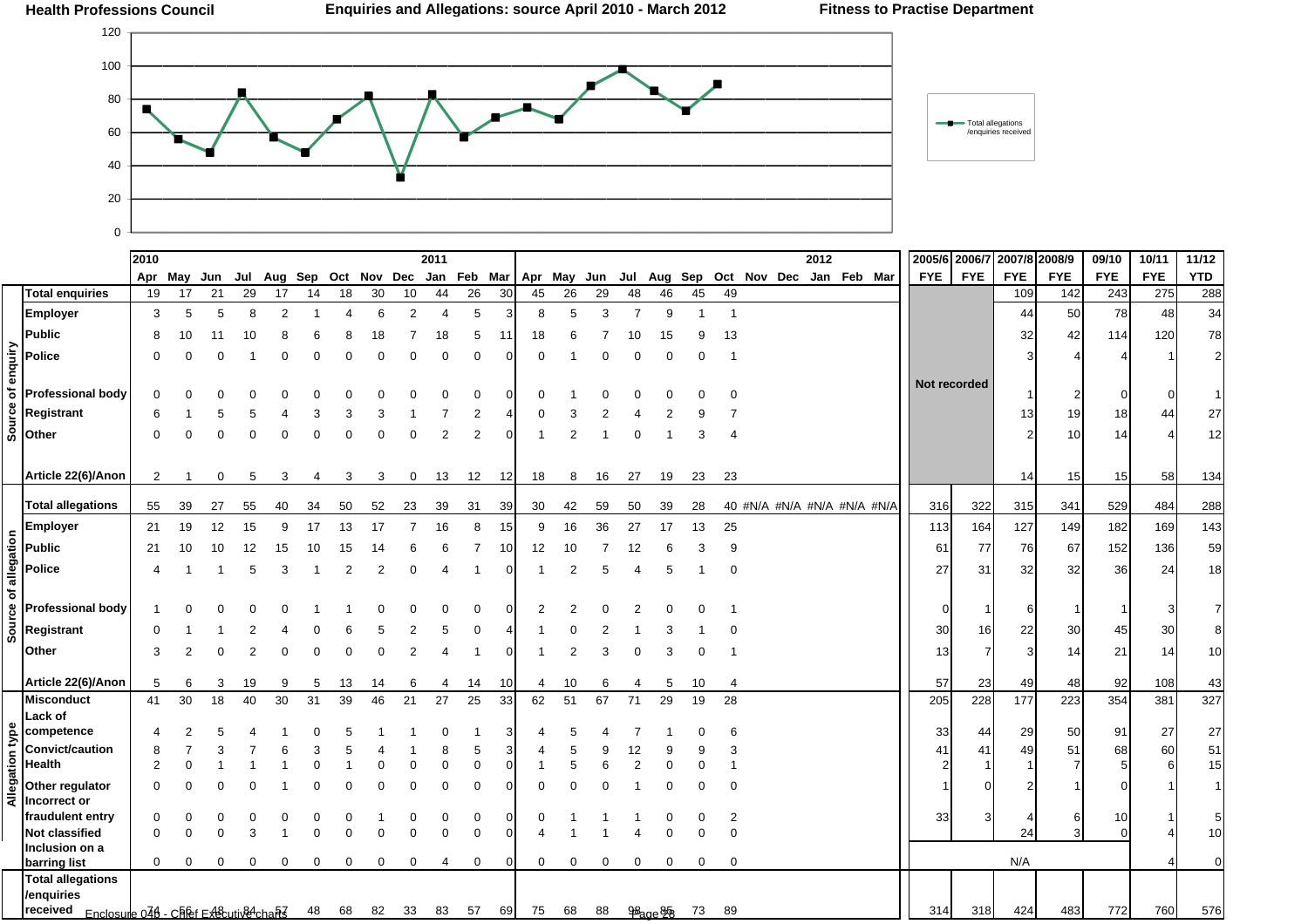## **Health Professions Council Enquiries and Allegations: Profession & source of complaint April 2011 - October 2011 Fitness to Practise Department**

|                                       |                 |                |             | Professional |            |                | Article      |                     |                     |                      |                      |               |
|---------------------------------------|-----------------|----------------|-------------|--------------|------------|----------------|--------------|---------------------|---------------------|----------------------|----------------------|---------------|
|                                       | <b>Employer</b> | <b>Public</b>  | Police      | Body         | Registrant | Other          | 22(6)/Anon   | <b>Total 2007/8</b> | <b>Total 2008/9</b> | <b>Total 2009/10</b> | <b>Total 2010/11</b> | Total 2011/12 |
| <b>Arts therapists</b>                | 0               | $\mathbf 0$    | $\mathbf 0$ | $\Omega$     | $\Omega$   | $\mathbf 0$    | $\mathbf{0}$ | 16                  | 10 <sup>1</sup>     | 5                    | 9                    | $\Omega$      |
| <b>Biomedical scientists</b>          | 18              | $\overline{2}$ |             |              |            |                | 14           | 26                  | 43                  | 39                   | 36                   | 43            |
| <b>Chiropodists &amp; podiatrists</b> | 9               | 13             |             |              |            |                |              | 40                  | 62                  | 76                   | 74                   | 34            |
| <b>Clinical scientists</b>            | $\overline{2}$  | 3              | $\Omega$    |              |            |                |              |                     | 8                   |                      | 10                   |               |
| <b>Dietitians</b>                     |                 |                |             |              |            |                |              | 14                  |                     | 12                   | 9                    |               |
| <b>Hearing aid dispensers</b>         |                 | 11             |             |              |            |                |              |                     |                     |                      | 44                   | 16            |
| <b>Occupational therapists</b>        | 26              | 11             |             |              |            |                | 12           | 45                  | 55                  | 79                   | 63                   | 54            |
| <b>ODPs</b>                           | 12              |                |             |              |            |                | 19           | 38                  | 55                  | 37                   | 39                   | 41            |
| <b>Orthoptists</b>                    |                 |                |             |              |            |                | $\mathbf 0$  | 3                   | $\mathbf 0$         | ◠                    | $\mathbf 0$          |               |
| <b>Paramedics</b>                     | 48              | 12             | 5           | ∠            | 10         |                | 83           | 94                  | 100                 | 162                  | 188                  | 164           |
| Physiotherapists                      | 22              | 25             | 3           |              | 3          |                | 13           | 85                  | 95                  | 127                  | 104                  | 72            |
| <b>Practitioner psychologists</b>     | 6               | 50             | $\Omega$    |              |            |                | 11           | N/A                 | N/A                 | 149                  | 117                  | 80            |
| <b>Prosthetists &amp; orthotists</b>  |                 | $\Omega$       | $\Omega$    |              |            |                |              | 3                   | 6                   | $\overline{ }$       |                      | ◠             |
| Radiographers                         | 18              |                | 3           |              | $\Omega$   |                |              | 32                  | 34                  | 47                   | 40                   | 35            |
| <b>SLTs</b>                           | 8               |                | $\mathbf 0$ |              |            | $\overline{2}$ |              | 22                  | 14                  | 26                   | 25                   | 17            |
| Total                                 | 177             | 137            | 20          | 8            | 35         | 22             | 177          | 424                 | 483                 | 772                  | 759                  | 576           |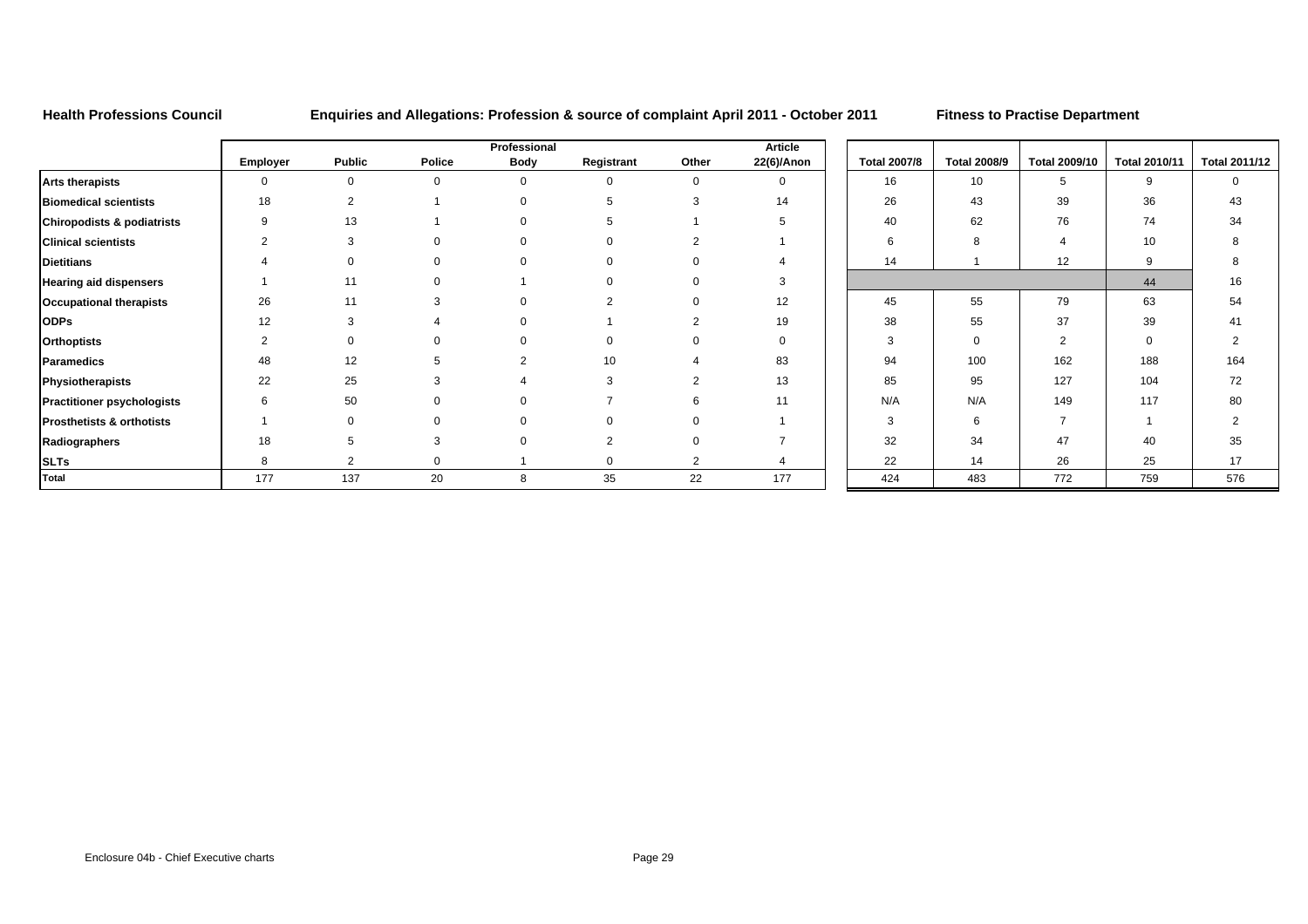

|         |                                                 | 2010        |                                                                                                   |     |    |    |    |    |    |    | 2011 |              |    |          |    |     |    |    |          |          |  | 2012 |  | 2006/7               | 2007/8     | 2008/9     | 09/10           | 10/11      | 11/12      |
|---------|-------------------------------------------------|-------------|---------------------------------------------------------------------------------------------------|-----|----|----|----|----|----|----|------|--------------|----|----------|----|-----|----|----|----------|----------|--|------|--|----------------------|------------|------------|-----------------|------------|------------|
|         |                                                 |             | Apr May Jun Jul Aug Sep Oct Nov Dec Jan Feb Mar   Apr May Jun Jul Aug Sep Oct Nov Dec Jan Feb Mar |     |    |    |    |    |    |    |      |              |    |          |    |     |    |    |          |          |  |      |  | <b>FYE</b>           | <b>FYE</b> | <b>FYE</b> | <b>FYE</b>      | <b>FYE</b> | <b>YTD</b> |
|         | <b>Total cases heard</b>                        | 68          | 23                                                                                                | 39  | 41 | 51 | 63 | 45 | 43 | 38 | 40   | 35           | 47 | 48       | 40 | 34  | 42 | 33 | 49       | - 41     |  |      |  | 178                  | 299        | 363        | 499             | 533        | 287        |
|         | <b>Referred to CCC (Reg</b><br>representations) | 33          |                                                                                                   | 6   | 14 | 15 | 18 | 14 | 19 | 11 | 15   | 9            | 15 | 12       | 11 | 10  | 13 | 11 | 16       | 16       |  |      |  |                      | 97         | 126        | 194             | 178        | 89         |
|         | <b>Referred to CCC (Rep</b><br>representations) | 3           |                                                                                                   |     |    |    |    |    |    |    |      |              |    | 3        |    |     |    |    | 2        | 2        |  |      |  |                      | 25         | 14         | 20              | 22         | 12         |
|         | <b>Referred to CCC (No</b><br>representations)  | 10          |                                                                                                   |     |    |    |    |    |    |    |      |              | 5  | 3        | 3  |     |    |    |          | 5        |  |      |  |                      | 57         | 60         | 67              | 79         | 20         |
|         | Referred to HC (Reg<br>representations)         | 2           |                                                                                                   |     |    |    |    |    |    |    |      | $\Omega$     |    | $\Omega$ |    |     |    |    |          | $\Omega$ |  |      |  |                      |            | 5          | 6               |            |            |
|         | Referred to HC (Rep<br>representations)         | 0           |                                                                                                   |     |    |    |    |    |    |    |      | $\Omega$     |    | O        |    |     |    |    | $\Omega$ | $\Omega$ |  |      |  | recorded             |            | $\Omega$   |                 |            |            |
|         | Referred to HC (No<br>representations)          | 3           |                                                                                                   |     |    |    |    |    |    |    |      | $\Omega$     |    | 0        |    |     |    |    | $\Omega$ | $\Omega$ |  |      |  | $\breve{\mathbf{z}}$ |            | $\Omega$   |                 |            |            |
|         | Referred to IC (Reg<br>representations)         | $\Omega$    |                                                                                                   |     |    |    |    |    |    |    |      | ∩            |    | 0        |    |     |    |    |          | $\Omega$ |  |      |  |                      |            | $\Omega$   |                 |            |            |
|         | Referred to IC (Rep<br>representations)         | $\Omega$    |                                                                                                   |     |    |    |    |    |    |    |      |              |    |          |    |     |    |    |          |          |  |      |  |                      |            | $\cap$     |                 |            |            |
| Answer  | Referred to IC (No<br>representations)          | $\mathbf 0$ | 0                                                                                                 | 0   | 0  |    |    | 0  |    |    | 0    | 0            | O  | 0        | 0  | 0   | 0  | 0  | 0        | 0        |  |      |  |                      |            |            |                 |            |            |
| Case to | Total case to answer                            | 51          | 13                                                                                                | -15 | 22 | 25 | 32 | 23 | 26 | 17 | 26   | 29           | 27 | 18       | 18 | 13  | 17 | 14 | 23       | -23      |  |      |  | 82                   | 186        | 206        | 290             | 306        | 126        |
|         | % Case to answer                                | 75          | 57                                                                                                | 38  | 54 | 49 | 51 | 51 | 60 | 45 | 65   | 83           | 57 | 38       | 45 | 38  | 40 | 42 | 47       | 56       |  |      |  |                      | 62         | 57         | 58              | 57         | 44         |
|         | Not referred (Reg<br>representations)           | 15          |                                                                                                   | 18  | 10 | 17 | 26 | 20 |    | 18 | 12   | 18           | 19 | 24       | 17 | -17 | 18 | 16 | 22       | 12       |  |      |  |                      | 78         | 115        | 176             | 195        | 126        |
| answer  | Not referred (Rep<br>representations)           |             |                                                                                                   |     |    |    |    |    |    |    |      | $\Omega$     |    |          |    |     |    |    |          | 5        |  |      |  | recorded             |            | 13         | 8               | 13         | 11         |
| case to | Not referred (No<br>representations)            | $\mathbf 0$ |                                                                                                   | 0   | 2  |    |    |    |    |    |      | $\mathbf{0}$ | O  | 2        | 3  | 2   | 3  | 2  | 2        |          |  |      |  | $\breve{\mathbf{z}}$ | 21         | 21         | 14              | 10         | 15         |
| ż       | Total cases not referred                        | 16          | 9                                                                                                 | -20 | 17 | 20 | 30 | 22 | 15 | 19 | 13   | 23           | 19 | 27       | 21 | 21  | 21 | 19 | 25       | 18       |  |      |  |                      | 107        | 149        | 198             | 223        | 152        |
|         | <b>Further Information</b>                      |             |                                                                                                   |     |    |    |    |    |    |    |      | 0            |    | 3        |    |     |    | 0  |          | 0        |  |      |  | 14                   |            | 8          | 10 <sup>1</sup> | 21         | 9          |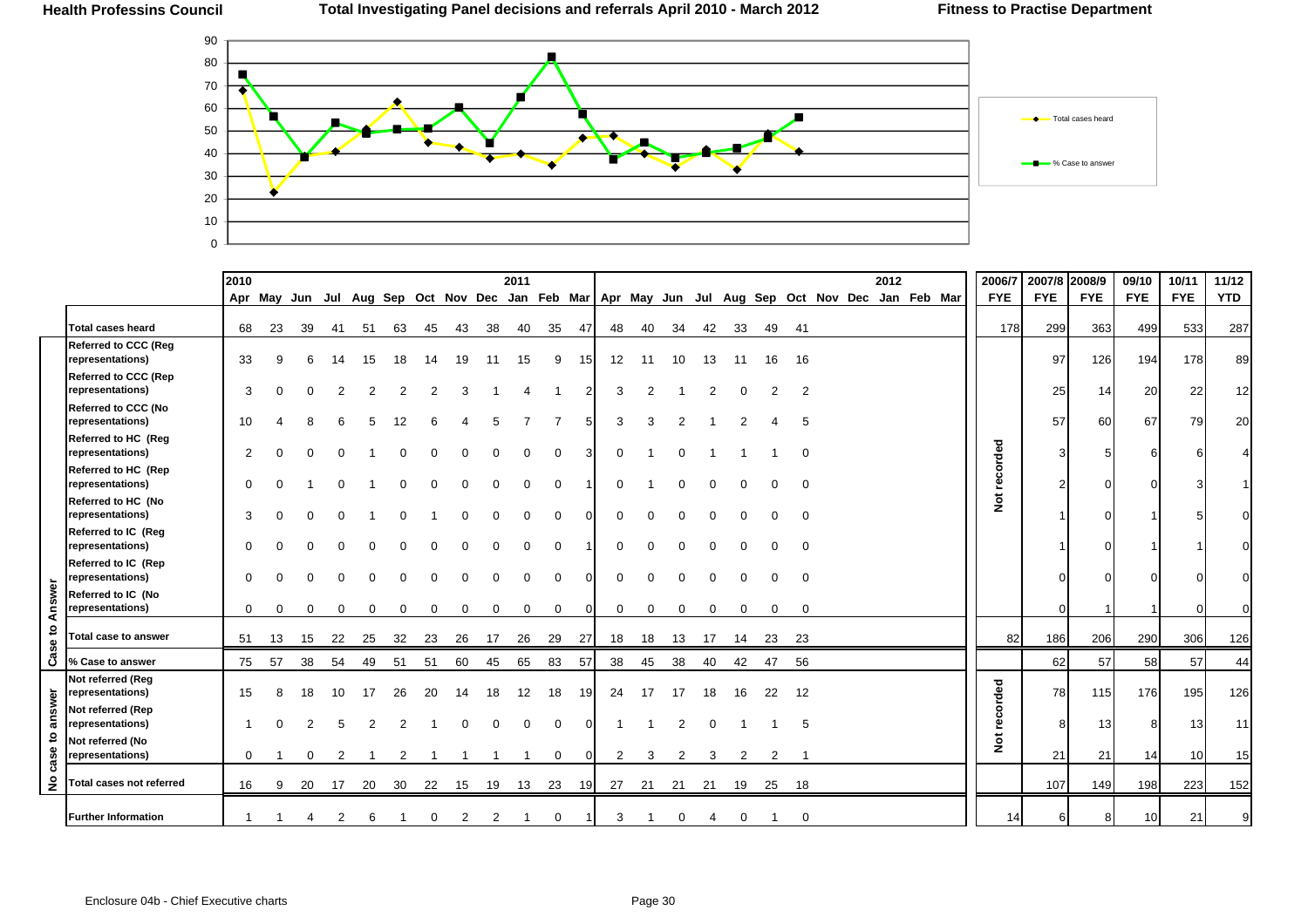### **By profession**

|                                       | No Case to<br>Answer |     |            | <b>Case to answer</b> |    | <b>Total YTD</b> | 2007/2008    | 2008/2009   | 2009/10    | 2010/11    | 2011/      |
|---------------------------------------|----------------------|-----|------------|-----------------------|----|------------------|--------------|-------------|------------|------------|------------|
|                                       |                      | FI. | <b>CCC</b> | HC                    | IC |                  | <b>FYE</b>   | <b>FYE</b>  | <b>FYE</b> | <b>FYE</b> | <b>YTE</b> |
| <b>Arts therapists</b>                |                      | 0   |            | 0                     | 0  |                  | 11           | 6           | 4          | 2          |            |
| <b>Biomedical scientists</b>          | 5                    |     | 13         |                       | 0  | 18               | 14           | 42          | 26         | 37         | 18         |
| <b>Chiropodists &amp; podiatrists</b> | 12                   |     |            |                       | 0  | 23               | 31           | 31          | 53         | 60         | 23         |
| <b>Clinical scientists</b>            | 3                    |     |            |                       |    | 6                | 6            |             |            |            | 6          |
| <b>Dietitians</b>                     | ົ                    |     |            |                       |    |                  | 9            | 5           |            | 13         |            |
| <b>Hearing aid dispensers</b>         | 2                    |     |            |                       |    | 8                |              |             |            | 13         |            |
| <b>Occupational therapists</b>        | 11                   |     |            |                       |    | 26               | 29           | 40          | 60         | 48         | 26         |
| <b>ODPs</b>                           | 10                   |     |            |                       |    | 18               | 24           | 30          | 49         | 32         | 18         |
| <b>Orthoptists</b>                    | $\Omega$             |     |            |                       | U  |                  | 2            |             | 0          |            |            |
| <b>Paramedics</b>                     | 44                   |     | 35         |                       | ი  | 81               | 62           | 72          | 115        | 113        | 81         |
| Physiotherapists                      | 24                   | 0   | 11         |                       | 0  | 35               | 56           | 75          | 93         | 86         | 35         |
| <b>Practitioner psychologists</b>     | 27                   | ◠   | 12         |                       | 0  | 41               | <sup>0</sup> | $\mathbf 0$ | 38         | 66         | 41         |
| <b>Prosthetists &amp; orthotists</b>  | $\Omega$             |     |            |                       | O  | $\Omega$         |              |             | 4          | 4          |            |
| Radiographers                         | 8                    |     | 10         |                       | O  | 19               | 41           | 32          | 34         | 33         | 19         |
| <b>SLTs</b>                           | 3                    | 0   | 3          |                       | 0  | 6                | 10           | 20          | 13         | 21         | 6          |
| <b>Total YTD</b>                      | 152                  | 9   | 121        | 5                     | 0  | 287              | 299          | 363         | 499        | 533        | 287        |

|                | Case to answer |          |             | <b>Total YTD</b> |
|----------------|----------------|----------|-------------|------------------|
| -1             | <b>CCC</b>     | HC       | IC          |                  |
| 0              | $\Omega$       | $\Omega$ | $\Omega$    |                  |
| 0              | 13             | 0        | $\Omega$    | 18               |
| 2              | 8              |          | $\Omega$    | 23               |
| 0              | 3              |          | U           | 6                |
| 0              | 2              |          | 0           | 4                |
| 2              | 4              |          | U           | 8                |
|                | ۱1             | 3        | $\Omega$    | 26               |
| 0              | 8              |          | O           | 18               |
| 0              |                |          |             |                  |
|                | 35             |          | 0           | 81               |
| 0              | 11             | 0        | $\Omega$    | 35               |
| $\overline{2}$ | 12             | 0        | $\Omega$    | 41               |
| 0              | $\Omega$       | U        | U           | $\Omega$         |
|                | 10             | 0        | 0           | 19               |
| 0              | 3              | 0        | 0           | 6                |
| 9              | 121            | 5        | $\mathbf 0$ | 287              |

 $\sim$ 

## **By source of allegation**

|                          | No Case to |     |            |                       |    |                  |            |            |            |            |
|--------------------------|------------|-----|------------|-----------------------|----|------------------|------------|------------|------------|------------|
|                          | Answer     |     |            | <b>Case to answer</b> |    | <b>Total YTD</b> | 2008/2009  | 2009/10    | 2010/11    | 2011/      |
|                          |            | FI. | <b>CCC</b> | HC                    | IC |                  | <b>FYE</b> | <b>FYE</b> | <b>FYE</b> | <b>YTD</b> |
| <b>Employer</b>          | 36         | b.  | 62         | 4                     |    | 107              | 176        | 211        | 208        | 107        |
| Public                   | 62         |     | 13         | 0                     |    | 79               | 78         | 140        | 151        | 79         |
| <b>Police</b>            | 11         |     | 3          |                       |    | 14               | 30         | 29         | 28         | 14         |
| <b>Professional body</b> | $\Omega$   |     | $\Omega$   |                       |    | 0                | ົ          | າ          | ◠          | 0          |
| Registrant               | 6          |     |            |                       |    | 13               | 12         | 32         | 37         | 13         |
| Other                    | 4          |     |            |                       |    | 8                | 19         | 15         | 13         | 8          |
| Article 22(6)/Anon       | 33         |     | 32         |                       |    | 66               | 46         | 70         | 94         | 66         |
| <b>Total YTD</b>         | 152        |     | 121        | 5.                    |    | 287              | 363        | 499        | 533        | 287        |

| D | 2008/2009      | 2009/10    | 2010/11    | 2011/12    |
|---|----------------|------------|------------|------------|
|   | <b>FYE</b>     | <b>FYE</b> | <b>FYE</b> | <b>YTD</b> |
|   | 176            | 211        | 208        | 107        |
|   | 78             | 140        | 151        | 79         |
|   | 30             | 29         | 28         | 14         |
|   | $\overline{2}$ | 2          | 2          | $\Omega$   |
|   | 12             | 32         | 37         | 13         |
|   | 19             | 15         | 13         | 8          |
|   | 46             | 70         | 94         | 66         |
|   | 363            | 499        | 533        | 287        |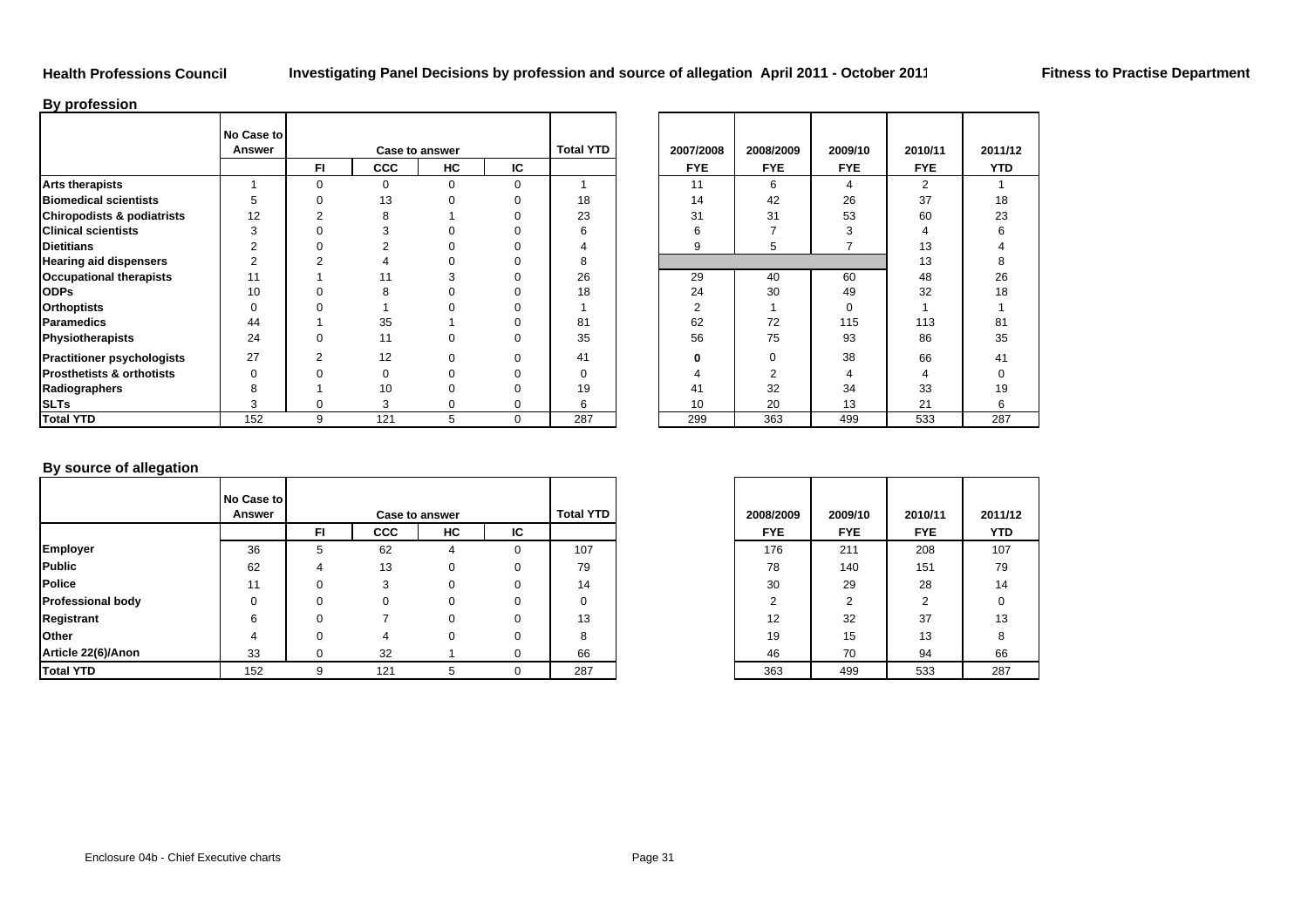|                                       |                     |                     |                     |          |          |            |            |            | nearings neight nearings neight nearings neight nearings neight nearings in |            |
|---------------------------------------|---------------------|---------------------|---------------------|----------|----------|------------|------------|------------|-----------------------------------------------------------------------------|------------|
|                                       | <b>Applications</b> | <b>Applications</b> | <b>Applications</b> |          |          | 2007/8     | 2008/9     | 2009/10    | 2010/11                                                                     | 2011/12    |
|                                       | <b>Considered</b>   | Granted             | <b>Not Granted</b>  | Reviewed | Revoked  | <b>FYE</b> | <b>FYE</b> | <b>FYE</b> | <b>FYE</b>                                                                  | <b>YTD</b> |
| <b>Arts therapists</b>                | 0                   |                     |                     |          | $\Omega$ |            |            |            | $\Omega$                                                                    | 0          |
| <b>Biomedical scientists</b>          |                     |                     |                     | 10       |          |            | 16         |            |                                                                             | 13         |
| <b>Chiropodists &amp; podiatrists</b> |                     |                     |                     |          |          |            |            | 13         | 10                                                                          |            |
| <b>Clinical scientists</b>            |                     |                     |                     |          |          |            |            |            |                                                                             |            |
| <b>Dietitians</b>                     |                     |                     |                     |          |          |            |            |            |                                                                             |            |
| <b>Hearing aid dispensers</b>         |                     |                     |                     |          |          |            |            |            |                                                                             |            |
| <b>Occupational therapists</b>        |                     |                     |                     |          |          | 3          |            | 9          | 10                                                                          |            |
| <b>ODPs</b>                           |                     |                     |                     |          |          | 18         | 18         | 20         | 29                                                                          | 15         |
| <b>Orthoptists</b>                    |                     |                     |                     |          |          |            |            |            |                                                                             |            |
| <b>Paramedics</b>                     |                     |                     |                     | 20       |          | 16         | 14         | 46         | 50                                                                          | 29         |
| Physiotherapists                      |                     |                     |                     |          |          | 8          | 13         | 20         | 25                                                                          | 10         |
| <b>Practitioner psychologists</b>     |                     |                     |                     |          |          |            |            |            |                                                                             |            |
| <b>Prosthetists &amp; orthotists</b>  |                     |                     |                     |          |          | $\Omega$   |            |            |                                                                             |            |
| Radiographers                         |                     |                     |                     |          |          |            |            | 12         | 18                                                                          |            |
| <b>SLTs</b>                           | 0                   |                     |                     |          |          |            |            | 8          |                                                                             |            |
| <b>Total</b>                          | 28                  | 26                  | 2                   | 67       |          | 74         | 85         | 141        | 171                                                                         | 95         |

|   | <b>Hearings held</b> | <b>Hearings held</b> | Hearings held  | <b>Hearings held</b> | <b>Hearings held</b>    |
|---|----------------------|----------------------|----------------|----------------------|-------------------------|
|   | 2007/8               | 2008/9               | 2009/10        | 2010/11              | 2011/12                 |
| d | <b>FYE</b>           | <b>FYE</b>           | <b>FYE</b>     | <b>FYE</b>           | <b>YTD</b>              |
|   | $\overline{4}$       | $\overline{4}$       | $\overline{2}$ | $\mathbf 0$          | $\mathbf 0$             |
|   | 8                    | 16                   | 8              | 7                    | 13                      |
|   | 6                    | 5                    | 13             | 10                   | 5                       |
|   | $\overline{4}$       | 0                    | 0              | 5                    | $\overline{7}$          |
|   | 0                    | 0                    | 0              | $\mathbf 0$          | 0                       |
|   |                      |                      |                | $\overline{2}$       | 1                       |
|   | 3                    | 6                    | 9              | 10                   | 7                       |
|   | 18                   | 18                   | 20             | 29                   | 15                      |
|   | $\mathbf 0$          | 0                    | $\mathbf 0$    | $\mathbf 0$          | $\mathbf 0$             |
|   | 16                   | 14                   | 46             | 50                   | 29                      |
|   | 8                    | 13                   | 20             | 25                   | 10                      |
|   |                      |                      | 3              | 11                   | $\overline{\mathbf{4}}$ |
|   | 0                    | $\mathbf 0$          | $\overline{0}$ | $\mathbf 0$          | $\pmb{0}$               |
|   | 7                    | 6                    | 12             | 18                   | 4                       |
|   | 0                    | 3                    | 8              | 4                    | $\mathbf 0$             |
|   | 74                   | 85                   | 141            | 171                  | 95                      |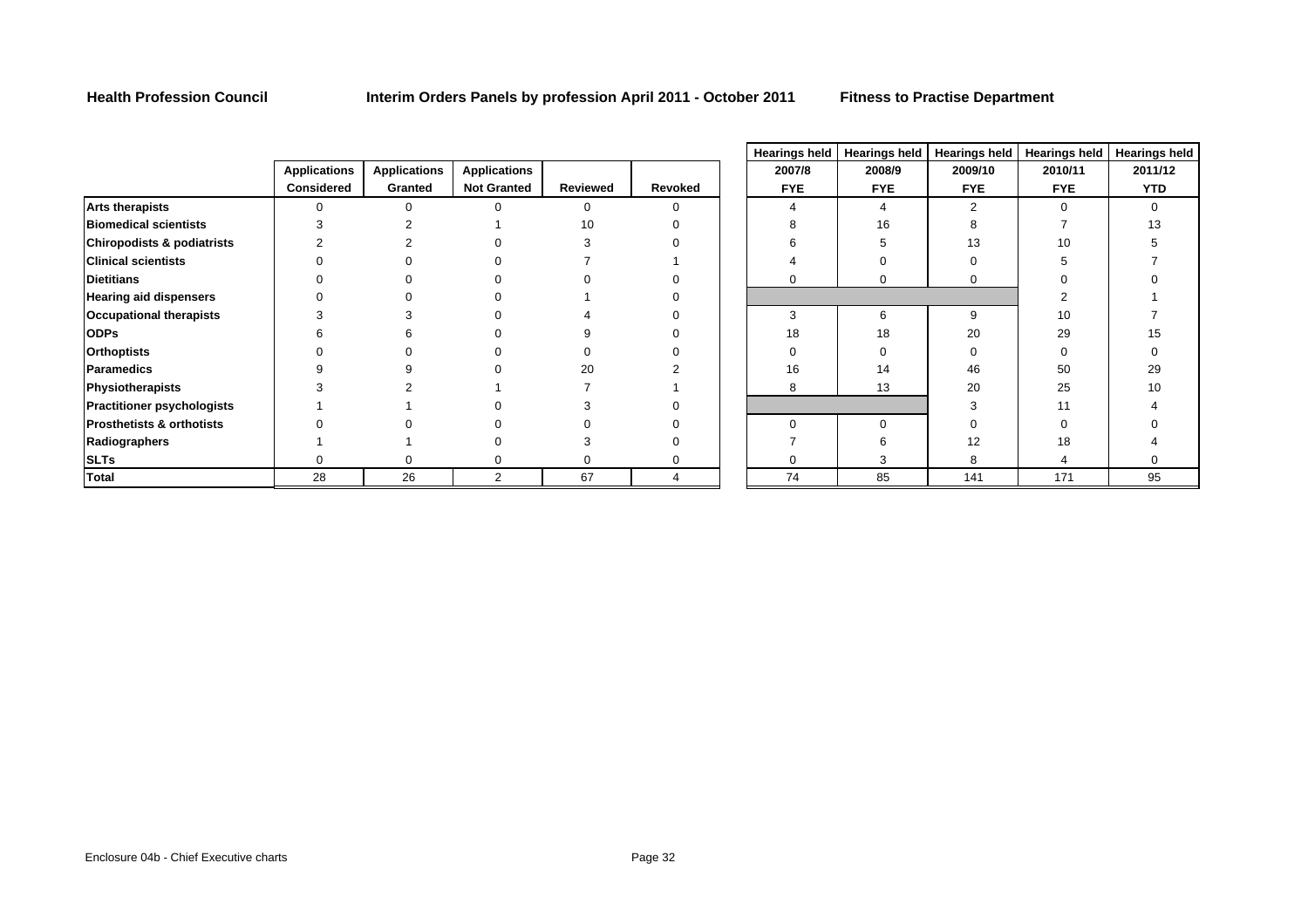

## **Panel Hearings Decisions Conduct & Competence Committee April 2010 to March 2012 Fitness to Practise Department**



|                             |                               | 2010     |     |     |     |     |     |         |     |     | 2011     |          |     |     |     |     |     |     |     |          |     |     | 2012 |     |     | 2005/6   2006/7 |            | 2007/8 2008/9 |            | 09/10      | 10/11      | 11/12      |
|-----------------------------|-------------------------------|----------|-----|-----|-----|-----|-----|---------|-----|-----|----------|----------|-----|-----|-----|-----|-----|-----|-----|----------|-----|-----|------|-----|-----|-----------------|------------|---------------|------------|------------|------------|------------|
|                             |                               | Apr      | May | Jun | Jul | Aug | Sep | Oct     | Nov | Dec | Jan      | Feb      | Mar | Apr | May | Jun | Jul | Aug | Sep | Oct      | Nov | Dec | Jan  | Feb | Mar | <b>FYE</b>      | <b>FYE</b> | <b>FYE</b>    | <b>FYE</b> | <b>FYE</b> | <b>FYE</b> | <b>YTD</b> |
|                             | <b>C&amp;C cases listed</b>   | 31       | 27  | 33  | 45  | 26  | 38  | 34      | 38  | 29  | 43       | 33       | 47  | 40  | 40  | 38  | 29  | 31  | 35  | 36       |     |     |      |     |     | 73              | 119        | 176           | 231        | 351        | 424        | 249        |
|                             | <b>Struck off</b>             |          |     |     |     |     |     |         |     |     |          | 6        |     |     |     |     |     |     |     | 9        |     |     |      |     |     | 11              | 26         | 37            | 64         | 65         | 62         | 37         |
|                             | <b>Suspended</b>              |          |     |     |     |     |     |         |     |     | 9        |          | ↷   |     | 5   |     |     |     |     |          |     |     |      |     |     | 19              | 19         | 30            | 23         | 38         | 44         | 22         |
| <b>Competence Committee</b> | <b>Conditions of practice</b> |          |     |     |     |     |     |         |     |     |          |          |     |     |     |     |     |     |     |          |     |     |      |     |     |                 |            |               | 10         | 14         | 21         | 17         |
|                             | <b>Caution</b>                |          |     |     |     |     |     |         |     |     |          |          |     |     |     |     |     |     |     |          |     |     |      |     |     |                 | 32         | 28            | 24         | 46         | 71         | 44         |
|                             | No further action             | $\Omega$ |     |     |     |     |     |         |     |     | $\Omega$ | $\Omega$ |     |     |     |     |     |     |     | $\Omega$ |     |     |      |     |     |                 |            |               |            |            |            |            |
|                             | Not well founded              | 10       |     |     |     |     |     |         |     |     | 10       | 3        |     |     |     | 10  |     |     |     | 12       |     |     |      |     |     |                 |            | 19            | 36         | 70         | 83         | 48         |
|                             | Adjourned/part heard          | 6.       |     | 10  |     |     |     | $\circ$ | 13  |     |          |          |     | 13  | 9   |     |     |     |     |          |     |     |      |     |     | 22              | 22         | 32            | 35         | 90         | 107        | 61         |
|                             | <b>Cancelled</b>              |          |     |     |     |     |     |         |     |     |          |          |     |     |     |     |     |     |     |          |     |     |      |     |     |                 |            | 24            | 21         | 12         | 14         | 12         |
| Conduct                     | <b>Referred to Health</b>     |          |     |     |     |     |     |         |     |     |          | ົ        |     |     |     |     |     |     |     | $\Omega$ |     |     |      |     |     |                 |            |               |            |            |            |            |
|                             | Removed - consent             |          |     |     |     |     |     |         |     |     |          | 0        |     |     |     |     |     |     |     | 0        |     |     |      |     |     |                 |            |               |            |            |            |            |
|                             | <b>CC cases to be heard</b>   | 264      | 256 | 253 | 248 | 237 | 244 | 242     | 245 | 243 | 232      | 227      | 213 | 203 | 193 |     |     | 170 | 165 | 160      |     |     |      |     |     | 59              | 59         | 172           | 117        | 233        | 214        | 160        |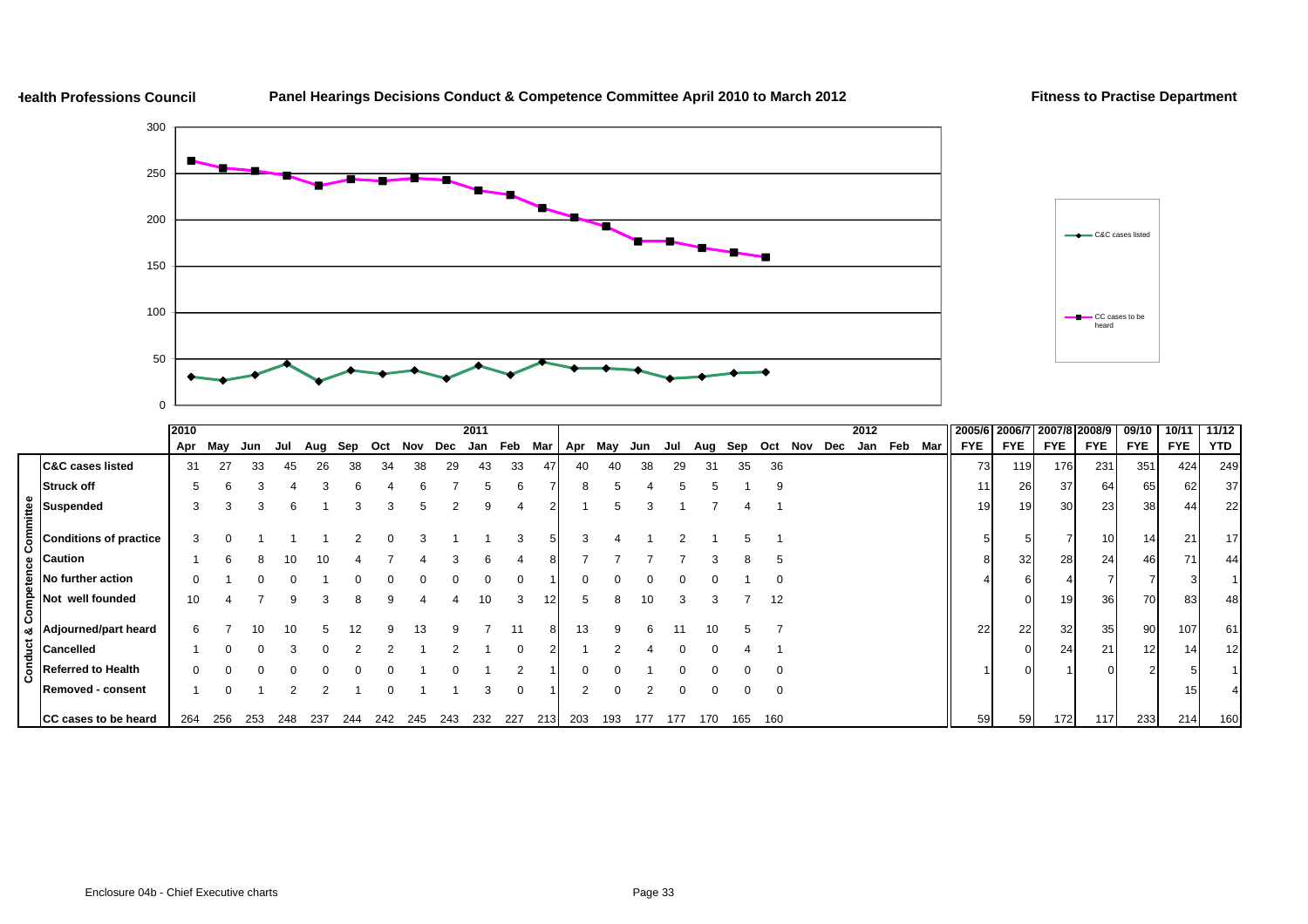

**Health Professions CouncilPanel Hearings Decisions Health and Investigating April 2010 to March 2012 Fitness to Practise Department**

|               |                                                 | 2010           |          |          |              |          |                                     |          |             |              | 2011 |          |    |             |             |    |          |                     |          |                |  | 2012 |         |              |            |            | 2005/6 2006/7 2007/8 2008/9 | 09/10      | 10/11      | 11/12    |
|---------------|-------------------------------------------------|----------------|----------|----------|--------------|----------|-------------------------------------|----------|-------------|--------------|------|----------|----|-------------|-------------|----|----------|---------------------|----------|----------------|--|------|---------|--------------|------------|------------|-----------------------------|------------|------------|----------|
|               |                                                 | Apr            | May      | Jun      |              |          | Jul Aug Sep Oct Nov Dec Jan Feb Mar |          |             |              |      |          |    |             | Apr May Jun |    | Jul      | Aug Sep Oct Nov Dec |          |                |  | Jan  | Feb Mar | <b>FYE</b>   | <b>FYE</b> | <b>FYE</b> | <b>FYE</b>                  | <b>FYE</b> | <b>FYE</b> | YTD      |
|               | <b>Health cases listed</b>                      |                |          |          |              |          |                                     |          |             |              |      |          |    |             |             |    |          |                     |          | 3              |  |      |         |              |            |            |                             |            | 19         | $\Omega$ |
|               | <b>Suspended</b>                                |                |          |          |              |          |                                     |          |             |              |      |          |    |             |             |    |          |                     |          | 2              |  |      |         |              |            |            |                             |            |            |          |
|               | <b>Conditions of practice</b>                   |                |          |          |              |          |                                     |          |             |              |      |          |    |             |             |    |          |                     |          |                |  |      |         |              |            |            |                             |            |            |          |
|               |                                                 |                |          |          |              |          |                                     |          |             |              |      |          |    |             |             |    |          |                     |          |                |  |      |         |              |            |            |                             |            |            |          |
|               | $\frac{9}{5}$ Caution<br>No further action      |                |          |          |              |          |                                     |          |             |              |      |          |    |             |             |    |          |                     |          | $\Omega$       |  |      |         | C            |            |            |                             |            |            |          |
|               | <b>E</b><br>O Not well founded                  |                |          |          |              |          |                                     |          |             |              |      |          |    |             |             |    |          |                     |          | 0              |  |      |         |              |            |            |                             |            |            |          |
|               | E<br>= Adjourned/part heard<br>= Cancelled      |                |          |          |              |          |                                     |          |             |              |      |          |    |             |             |    |          |                     |          |                |  |      |         |              |            |            |                             |            |            |          |
|               | <b>Cancelled</b>                                |                |          |          |              |          |                                     |          |             |              |      |          |    |             |             |    |          |                     |          | n              |  |      |         | Not recorded |            |            |                             |            |            |          |
|               | <b>Referred to C&amp;C</b>                      |                |          |          |              |          |                                     |          |             |              |      |          |    |             |             |    |          |                     |          | $\Omega$       |  |      |         |              |            |            |                             |            |            |          |
|               | Removed - consent                               | 0              |          |          |              |          |                                     |          |             |              |      |          |    |             |             |    |          |                     |          | 0              |  |      |         |              |            |            |                             |            |            |          |
|               | Hith cases to be heard                          | 15             | 15       | 14       | 13           |          |                                     |          | 10          |              | 10   | 9        | 14 | 14          | 16          | 16 | 12.      | 13                  | 13       | 11             |  |      |         |              |            |            |                             | 8          |            | 11       |
|               | Removed                                         |                |          |          |              |          |                                     |          |             |              |      | $\Omega$ |    |             |             |    |          |                     | $\Omega$ |                |  |      |         |              |            |            |                             |            |            |          |
|               | Amended                                         |                |          |          |              |          |                                     |          |             |              |      |          |    |             |             |    |          |                     |          | 0              |  |      |         |              |            |            |                             |            |            |          |
|               | Not well found                                  |                |          |          |              |          |                                     |          |             |              |      |          |    |             |             |    |          |                     |          |                |  |      |         |              |            |            |                             |            |            |          |
|               | No further action                               |                |          |          |              |          |                                     |          |             |              |      |          |    |             |             |    |          |                     |          | $\mathbf 0$    |  |      |         |              |            |            |                             |            |            |          |
| lnvestigating | Adjourned/part                                  |                |          |          |              |          |                                     |          |             |              |      |          |    |             |             |    |          |                     |          |                |  |      |         |              |            |            |                             |            |            |          |
|               | heard/cancelled                                 |                | $\Omega$ | $\Omega$ | <sup>0</sup> | $\Omega$ | $\Omega$                            | $\Omega$ | $\mathbf 0$ | $\mathbf{0}$ | 0    | 0        |    | $\mathbf 0$ | $\mathbf 0$ |    | $\Omega$ |                     | 0        | $\mathbf 0$    |  |      |         |              |            |            |                             | $\Omega$   |            |          |
|               | Investigating<br>Committee cases to be<br>heard | $\overline{2}$ | 2        |          |              |          |                                     |          |             |              |      |          |    |             |             | 3  | 3        | 3                   | 3        | $\overline{2}$ |  |      |         |              |            |            |                             |            |            |          |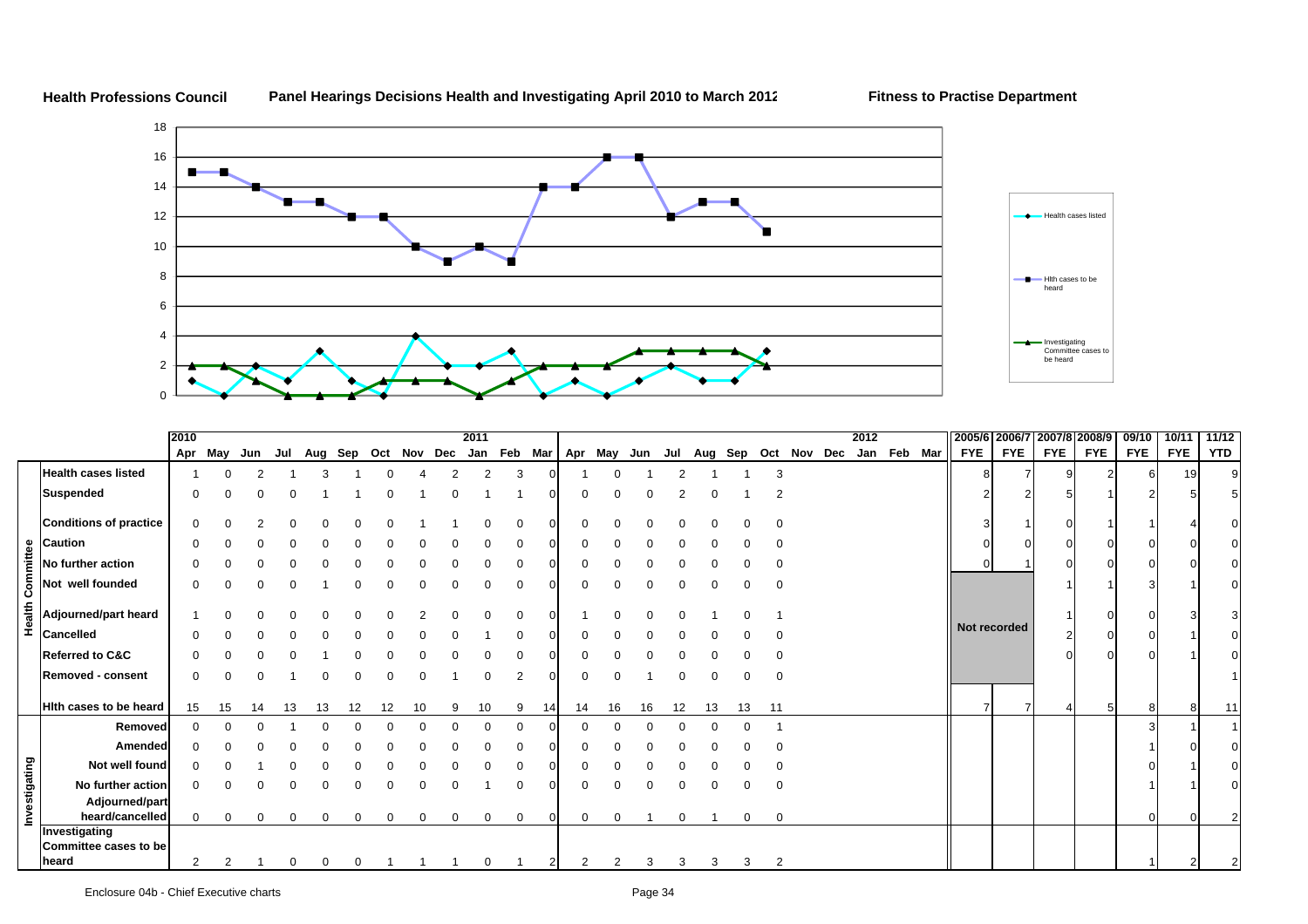

|            |                                                 | 2010           |          |     |          |          |             |          |                |          | 2011     |                     |     |     |     |     |     |                         |     |                |  | 2012 |             |              |            | 2005/6 2006/7 2007/8 2008/9 |            | 09/10      | 10/11      | 11/12      |
|------------|-------------------------------------------------|----------------|----------|-----|----------|----------|-------------|----------|----------------|----------|----------|---------------------|-----|-----|-----|-----|-----|-------------------------|-----|----------------|--|------|-------------|--------------|------------|-----------------------------|------------|------------|------------|------------|
|            |                                                 | Apr            | May      | Jun |          |          | Jul Aug Sep |          | Oct Nov Dec    |          |          | Jan Feb Mar Apr May |     |     |     | Jun |     | Jul Aug Sep Oct Nov Dec |     |                |  |      | Jan Feb Mar | <b>FYE</b>   | <b>FYE</b> | <b>FYE</b>                  | <b>FYE</b> | <b>FYE</b> | <b>FYE</b> | <b>YTD</b> |
|            | <b>Review cases listed</b>                      | 8              | 3        | 13  |          |          |             |          |                | 16       | 5        | 11                  |     | 10  | 15  |     | 13  |                         |     | 11             |  |      |             |              | 41         | 67                          | 67         | 96         | 117        | 78         |
|            | <b>Struck off</b>                               |                | $\Omega$ | 3   | 3        |          |             |          |                | 3        |          | 3                   |     |     | 2   | 2   |     |                         |     | 3              |  |      |             |              |            | 10                          | 22         | 31         | 22         | 13         |
|            | <b>Suspension continued</b>                     |                |          |     |          |          |             |          |                | 3        |          | 3                   |     | າ   |     |     |     |                         |     | $\mathcal{P}$  |  |      |             |              |            | 37                          | 33         | 35         | 34         | 20         |
|            | <b>Conditions continued</b>                     |                |          |     |          |          |             |          |                |          |          | $\overline{2}$      |     |     |     |     |     |                         |     |                |  |      |             |              |            | $\overline{2}$              |            |            | -9         | 10         |
|            | <b>Suspension revoked</b>                       | $\Omega$       |          |     |          |          |             |          |                |          |          | $\mathbf 0$         |     |     |     |     |     |                         |     |                |  |      |             |              |            |                             |            |            |            |            |
|            | <b>Suspension revoked</b><br>conditions imposed |                |          |     |          |          |             |          |                | $\Omega$ | $\Omega$ | $\mathbf 0$         |     |     |     |     |     |                         |     | $\mathbf{0}$   |  |      |             |              |            |                             | Δ          |            | 5          |            |
| Hearings   | <b>Suspension revoked</b><br>caution imposed    |                |          |     |          |          |             |          |                |          |          | $\Omega$            |     |     |     |     |     |                         |     | $\Omega$       |  |      |             |              |            |                             | 3          |            |            |            |
| Review     | <b>Conditions revoked</b>                       | $\overline{2}$ |          | 3   |          |          |             |          | $\overline{2}$ |          |          |                     |     |     |     |     |     |                         |     | 0              |  |      |             | Not recorded |            |                             | 14         |            | 14         |            |
| 잎          | <b>Conditions revoked</b><br>suspension imposed | 0              |          |     |          |          |             |          |                |          |          | $\Omega$            |     | 3   |     |     |     |                         |     | $\overline{2}$ |  |      |             |              |            |                             |            |            |            |            |
| and<br>ပ္ပ | <b>Conditions revoked</b><br>caution imposed    |                |          |     |          |          |             |          |                |          |          | O                   |     |     |     |     |     |                         |     |                |  |      |             |              |            |                             |            |            |            |            |
|            | <b>Caution continued</b>                        | $\Omega$       |          |     |          |          |             |          |                | $\Omega$ | $\Omega$ | $\Omega$            |     |     |     |     |     |                         |     | $\Omega$       |  |      |             |              |            |                             |            |            |            |            |
|            | <b>Vol Removal (Consent)</b>                    |                |          |     |          |          |             |          |                |          | $\Omega$ | $\Omega$            |     | 0   |     |     |     |                         |     |                |  |      |             |              |            |                             |            |            |            |            |
|            | Adjourned/part heard                            |                |          |     |          |          |             |          |                |          |          |                     |     |     |     |     |     |                         |     |                |  |      |             |              |            | 3                           | 7          |            |            |            |
|            | Cancelled                                       | $\Omega$       |          |     |          |          |             |          |                |          |          | $\overline{2}$      |     |     |     |     |     |                         |     |                |  |      |             |              |            |                             |            |            |            |            |
|            | Article 30(7)                                   |                |          |     | $\Omega$ | $\Omega$ |             | $\Omega$ | $\Omega$       | 0        | 0        | $\mathbf 0$         |     |     |     |     |     |                         |     | 0              |  |      |             |              |            |                             |            |            |            |            |
|            | <b>Restored</b><br><b>Review cases to be</b>    |                |          |     |          |          |             |          |                |          | 0        | 0                   |     |     |     |     |     |                         |     | $\mathbf 0$    |  |      |             |              |            |                             |            |            |            |            |
|            | <b>Heard</b>                                    | 107            | 106      | 103 | 107      | 108      | 106         | 104      | 107            | 107      | 115      | 120                 | 124 | 126 | 130 | 130 | 131 | 135                     | 137 | 140            |  |      |             |              | 69         | 90                          | 90         | 102        | 124        | 140        |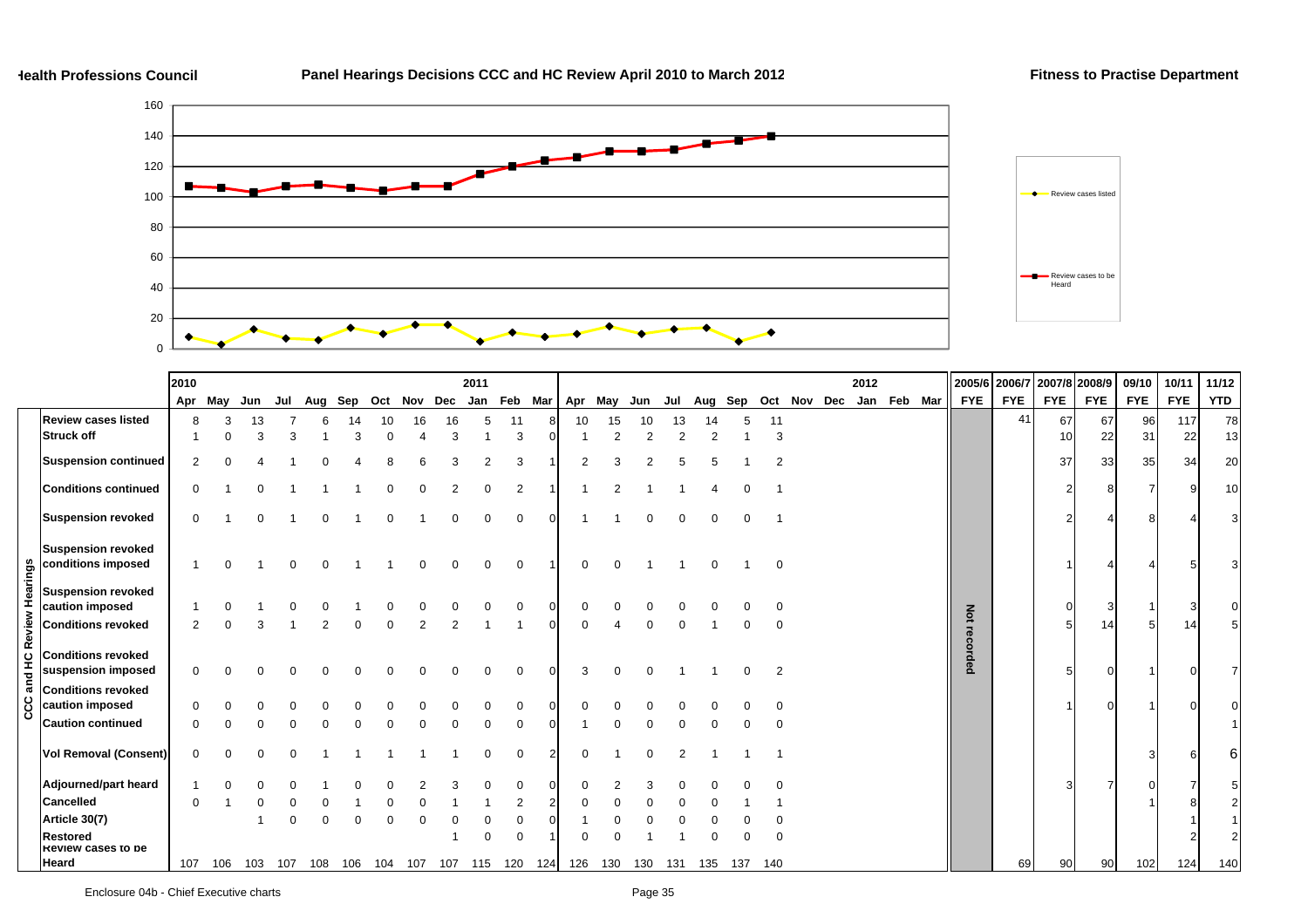### **Representation**

|                         |               |     |                     |                 |                               |                       | <b>Final Hearings-CCC</b> |                         |                 |                   |                                |                      |             |                 |             |
|-------------------------|---------------|-----|---------------------|-----------------|-------------------------------|-----------------------|---------------------------|-------------------------|-----------------|-------------------|--------------------------------|----------------------|-------------|-----------------|-------------|
|                         |               |     | Suspende Conditions |                 | <b>INo</b><br><b>IFurther</b> |                       | Not Well Referred to      | Register<br>entry       |                 | <b>Not</b>        | <b>IVol</b><br><b>IRemoval</b> |                      | 2009/10     | 2010/11 2011/12 |             |
|                         | Struck off Id |     | of Practice Caution |                 | <b>Action</b>                 | <b>Founded Health</b> |                           | <b>Removed lamended</b> | <b>Restored</b> | <b>I</b> restored |                                | (Consent) Part Heard | <b>IFYE</b> | <b>FYE</b>      | <b>IYTD</b> |
| <b>Represented self</b> |               |     |                     |                 |                               |                       |                           |                         |                 |                   |                                |                      |             |                 | 32          |
| Representative          |               |     |                     | 30 <sup>1</sup> |                               |                       |                           |                         |                 |                   |                                |                      | 1151        | 201             | 108         |
| <b>None</b>             | 27            | 161 |                     |                 |                               |                       |                           |                         |                 |                   |                                |                      | 98 I        |                 | 63          |
| Total                   | 371           |     |                     |                 |                               |                       |                           |                         |                 |                   |                                |                      | 257         | 376             | 203         |

|                                      |         |                            |             | % of      |
|--------------------------------------|---------|----------------------------|-------------|-----------|
|                                      |         | <b>Represent Represent</b> |             | represent |
| Profession                           | ed self | ative                      | <b>None</b> | ation     |
| <b>Arts therapists</b>               |         | 4                          |             | 80        |
| <b>Biomedical scientists</b>         |         | 5                          | 6           | 67        |
| Chiropodists & podiatrists           | 0       | 15                         |             | 94        |
| <b>Clinical scientists</b>           | 3       | 0                          |             | 75        |
| <b>Dietitians</b>                    | 0       | 5                          |             | 83        |
| <b>Hearing aid dispensers</b>        | 0       | 1                          | 3           | 25        |
| <b>Occupational therapists</b>       | 0       | 12                         | 7           | 63        |
| <b>ODPs</b>                          | 0       | 10                         | 9           | 53        |
| <b>Orthoptists</b>                   | 0       | $\Omega$                   | 0           |           |
| Paramedics                           | 11      | 32                         | 14          | 75        |
| <b>Physiotherapists</b>              | 3       | 14                         | 9           | 65        |
| <b>Practitioner psychologists</b>    | O       | 10                         | 4           | 71        |
| <b>Prosthetists &amp; orthotists</b> | O       | 2                          | 0           | 100       |
| Radiographers                        | 8       |                            | 4           | 79        |
| <b>ISLTs</b>                         |         | 9                          | 6           | 63        |

The above tables do not include cases that were adjourned, postponed or cancelled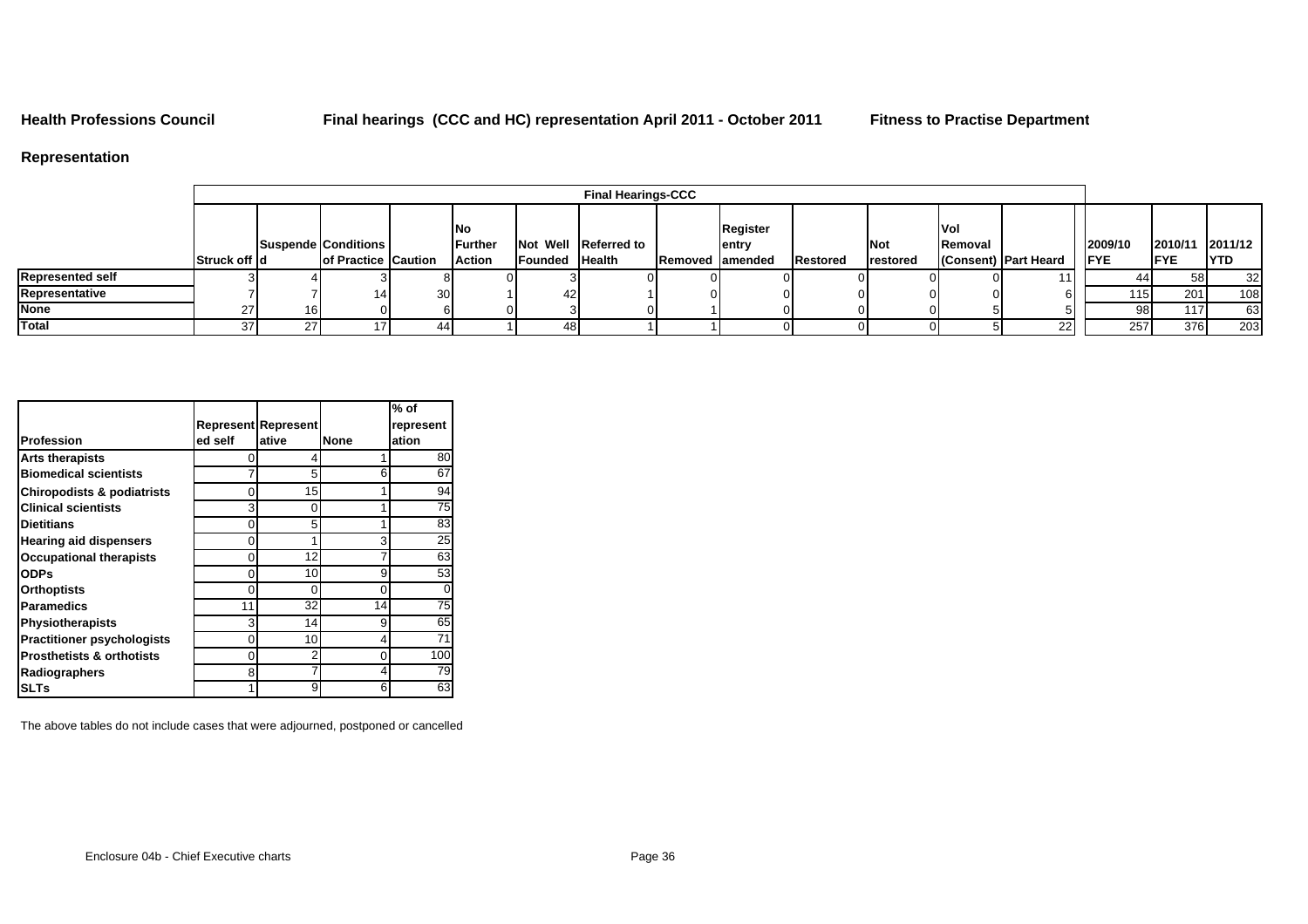# **Health Professions Council Hearings: decisions by profession April 2011 - October 2011 Fitness to Practise Department**

|                                       |               |                  |                      |                |                   |          | <b>Final Hearings</b> |                    |                     |          |                   |           |
|---------------------------------------|---------------|------------------|----------------------|----------------|-------------------|----------|-----------------------|--------------------|---------------------|----------|-------------------|-----------|
|                                       |               |                  |                      |                |                   |          |                       |                    | Removed             | Register |                   | Vol       |
|                                       | <b>Struck</b> |                  | <b>Conditions of</b> |                | <b>No Further</b> | Not Well |                       | <b>Referred to</b> | (fraudulent/i entry |          |                   | Removal   |
|                                       | <b>off</b>    | <b>Suspended</b> | Practice             | <b>Caution</b> | <b>Action</b>     | Founded  | <b>NR</b>             | <b>Health</b>      | ncorrect)           | amended  | <b>Part Heard</b> | (Consent) |
| <b>Arts therapists</b>                |               |                  |                      |                |                   |          |                       |                    |                     |          |                   |           |
| <b>Biomedical scientists</b>          |               |                  |                      |                |                   |          |                       |                    |                     |          |                   |           |
| <b>Chiropodists &amp; podiatrists</b> |               |                  |                      |                |                   |          |                       |                    |                     |          |                   |           |
| <b>Clinical scientists</b>            |               |                  |                      |                |                   |          |                       |                    |                     |          |                   |           |
| <b>Dietitians</b>                     |               |                  |                      |                |                   |          |                       |                    |                     |          |                   |           |
| <b>Hearing aid dispensers</b>         |               |                  |                      |                |                   |          |                       |                    |                     |          |                   |           |
| <b>Occupational therapists</b>        |               |                  |                      |                |                   |          |                       |                    |                     |          |                   |           |
| <b>ODPs</b>                           |               |                  |                      |                |                   |          |                       |                    |                     |          |                   |           |
| <b>Orthoptists</b>                    |               |                  |                      |                |                   |          |                       |                    |                     |          |                   |           |
| Paramedics                            | 11            |                  |                      | 14             |                   |          |                       |                    |                     |          |                   |           |
| Physiotherapists                      |               |                  |                      |                |                   |          |                       |                    |                     |          |                   |           |
| <b>Practitioner psychologists</b>     |               |                  |                      |                |                   |          |                       |                    |                     |          |                   |           |
| <b>Prosthetists &amp; orthotists</b>  |               |                  |                      |                |                   |          |                       |                    |                     |          |                   |           |
| Radiographers                         |               |                  |                      |                |                   |          |                       |                    |                     |          |                   |           |
| <b>SLTs</b>                           | 0             | 3                | $\overline{c}$       |                |                   |          |                       |                    |                     |          |                   |           |
| <b>Total 2011/12 YTD</b>              | 34            | 28               | 16                   | 44             |                   | 48       |                       |                    |                     | $\Omega$ | 37                |           |
| <b>Total 2010/11 FYE</b>              | 62            | 49               | 26                   | 71             |                   | 85       |                       | 6                  |                     | o        | 55                |           |
| <b>Total 2009/10 FYE</b>              | 64            | 40               | 15                   | 46             |                   | 76       |                       |                    |                     |          |                   |           |
| <b>Total 2008/2009 FYE</b>            | 67            | 25               | 12                   | 24             |                   | 39       |                       | $\Omega$           |                     |          |                   |           |
| <b>Total 2007/2008 FYE</b>            | 37            | 35               |                      | 30             | 23                | 24       |                       | $\Omega$           |                     |          |                   |           |
| <b>Total 2006/2007 FYE</b>            | 24            | 19               |                      | 25             |                   | 15       |                       | $\overline{2}$     |                     |          |                   |           |
| Total 2005/2006 FYE                   | 9             | 20               | 6                    |                |                   |          | 6                     | 3                  |                     |          |                   |           |

|                                       | <b>Struck</b><br>off | <b>Suspension</b><br>continued | <b>Suspension</b><br>revoked | <b>Suspension</b><br>revoked<br>caution<br>imposed | Suspension<br>revoked<br>conditions<br>imposed | <b>Conditions</b><br>continued | <b>Conditions</b><br>revoked | Conditions<br>revoked<br>caution<br>imposed | <b>Conditions</b><br>revoked<br>suspension<br>imposed | <b>Caution</b><br>continued | Adjourned/ Removal<br>Part Heard (Consent) | Vol | <b>Article</b><br>30(7) | Restored       | <b>Not</b><br>restored |
|---------------------------------------|----------------------|--------------------------------|------------------------------|----------------------------------------------------|------------------------------------------------|--------------------------------|------------------------------|---------------------------------------------|-------------------------------------------------------|-----------------------------|--------------------------------------------|-----|-------------------------|----------------|------------------------|
| <b>Arts therapists</b>                |                      |                                |                              |                                                    |                                                |                                |                              |                                             | 0                                                     |                             |                                            |     |                         |                |                        |
| <b>Biomedical scientists</b>          |                      |                                |                              |                                                    | $\Omega$                                       |                                |                              |                                             | $\Omega$                                              | C                           | $\Omega$                                   |     | $\Omega$                | $\Omega$       |                        |
| <b>Chiropodists &amp; podiatrists</b> |                      |                                |                              |                                                    | $\Omega$                                       |                                | ∩                            |                                             | $\Omega$                                              | $\Omega$                    | $\Omega$                                   |     | $\Omega$                |                |                        |
| <b>Clinical scientists</b>            |                      |                                |                              |                                                    |                                                |                                |                              |                                             | C                                                     |                             |                                            |     |                         | $\Omega$       |                        |
| <b>Dietitians</b>                     |                      |                                |                              |                                                    |                                                |                                |                              |                                             | $\Omega$                                              |                             |                                            |     |                         | $\Omega$       |                        |
| <b>Hearing aid dispensers</b>         |                      |                                |                              |                                                    |                                                |                                |                              |                                             | $\Omega$                                              |                             |                                            |     |                         | $\Omega$       |                        |
| <b>Occupational therapists</b>        |                      |                                |                              |                                                    |                                                |                                |                              |                                             |                                                       |                             |                                            |     |                         | $\Omega$       |                        |
| <b>ODPs</b>                           |                      |                                |                              |                                                    |                                                |                                |                              |                                             |                                                       | $\Omega$                    |                                            |     |                         |                |                        |
| <b>Orthoptists</b>                    |                      |                                |                              |                                                    |                                                |                                |                              |                                             | $\Omega$                                              | C                           |                                            |     |                         | $\Omega$       |                        |
| <b>Paramedics</b>                     |                      |                                |                              |                                                    |                                                |                                |                              |                                             | C                                                     |                             |                                            |     |                         |                |                        |
| Physiotherapists                      |                      |                                |                              |                                                    |                                                |                                |                              |                                             |                                                       |                             |                                            |     |                         |                |                        |
| <b>Practitioner psychologists</b>     |                      |                                | ∩                            |                                                    |                                                |                                |                              |                                             | C                                                     | $\Omega$                    |                                            |     |                         |                |                        |
| Prosthetists & orthotists             |                      |                                |                              |                                                    |                                                |                                |                              |                                             |                                                       |                             |                                            |     |                         |                |                        |
| Radiographers                         |                      |                                |                              |                                                    |                                                |                                |                              |                                             |                                                       |                             |                                            |     |                         |                |                        |
| <b>SLTs</b>                           |                      |                                |                              |                                                    |                                                |                                |                              |                                             | Ĩ.                                                    |                             |                                            |     |                         |                |                        |
| Total 2011/12 YTD                     | 13                   | 20                             |                              |                                                    | 3                                              |                                |                              |                                             | 7                                                     | $\Omega$                    |                                            |     |                         | $\overline{2}$ |                        |
| <b>Total 2010/11 FYE</b>              | 18                   | 27                             |                              |                                                    |                                                |                                | 12                           |                                             |                                                       | $\Omega$                    |                                            |     |                         | 2              |                        |
| <b>Total 2009/10 FYE</b>              | 31                   | 35                             | 8                            |                                                    |                                                |                                | 5                            |                                             |                                                       | $\Omega$                    | $\Omega$                                   |     |                         | $\overline{2}$ |                        |
| <b>Total 2008/2009 FYE</b>            | 16                   | 51                             | 8                            |                                                    | 3                                              |                                |                              |                                             | $\mathbf 0$                                           | $\mathbf 0$                 | 3                                          |     | 0                       | 0              |                        |
| Total 2007/2008 FYE                   | 8                    | 25                             | $\overline{2}$               | $\Omega$                                           | 0                                              |                                | $\Omega$                     |                                             | $\mathbf 0$                                           |                             | Δ                                          |     | $\Omega$                | $\mathbf 0$    | $\Omega$               |
| Total 2006/2007 FYE                   |                      |                                |                              |                                                    |                                                |                                |                              | Not available                               |                                                       |                             |                                            |     |                         |                |                        |
| Total 2005/2006 FYE                   |                      |                                |                              |                                                    |                                                |                                |                              | Not available                               |                                                       |                             |                                            |     |                         |                |                        |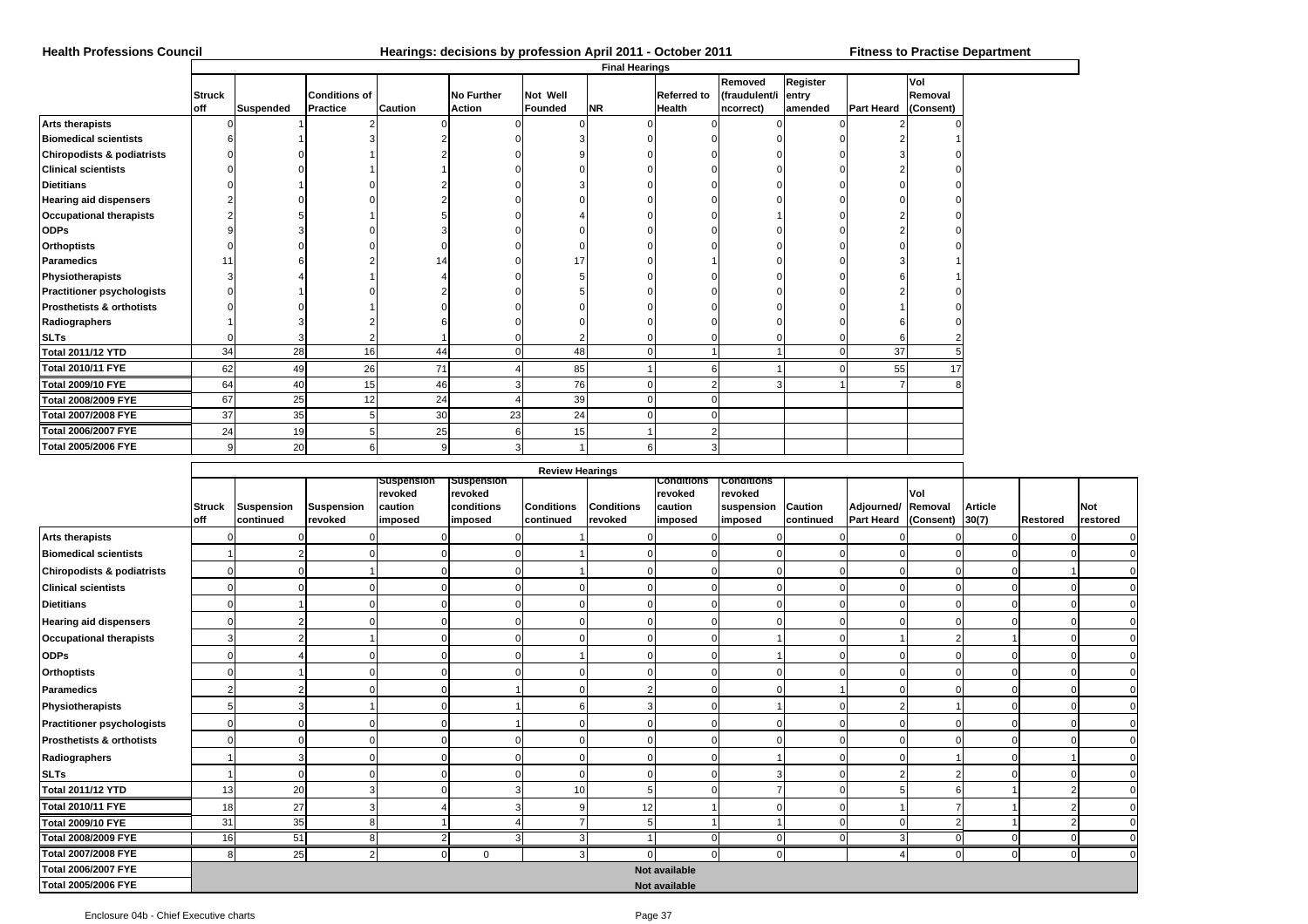### **Health Profession Council**

**Length of Time Allegations April 2010 - March 2012 Fitness to Practise Department**

**Month of Panel**

|                  |               | 2010 |          |     |     |     |     |         |     |          | 2011    |     |     |     |     |     |     |                             |     |          |  | 2012 |     |
|------------------|---------------|------|----------|-----|-----|-----|-----|---------|-----|----------|---------|-----|-----|-----|-----|-----|-----|-----------------------------|-----|----------|--|------|-----|
|                  | <b>Months</b> | Apr  | Mav      | Jun | Jul | Aug | Sep | Oct Nov |     | Dec      | Jan Feb |     | Mar | Apr | May | Jun | Jul | Aug Sep Oct Nov Dec Jan Feb |     |          |  |      | Mar |
|                  | $10 - 4$      | 175  | 182      | 177 | 189 | 195 | 167 | 186     | 201 | 179      | 184     | 156 | 150 | 142 | 164 | 195 | 210 | 217                         | 212 | 193      |  |      |     |
|                  | $5-8$         | 62   | 61       | 55  | 65  | 59  | 62  | 58      | 52  | 68       | 56      | 73  | 82  | 76  | 63  | 59  | 58  | 62                          | 61  | 83       |  |      |     |
|                  | $9 - 12$      | 27   | 27       | 33  | 31  | 28  | 24  | 23      | 22  | 21       | 27      | 25  | 23  | 23  | 16  | 27  | 23  | 25                          | 23  | 22       |  |      |     |
| င်               | 13-16         | 6    | 13       | 12  | 14  | 16  | 14  | 14      | 13  | 13       | 11      | 12  | 11  |     | 9   | 6   | 10  | 8                           | 6   | 11       |  |      |     |
|                  | 17-20         | 5    | 4        | 4   | 2   | 3   | 5   | 3       |     | 8        | 10      | 10  | 61  | 5   | 6   | 6   | 5   | 3                           | 5   | 3        |  |      |     |
| awaiting         | $21 - 24$     |      | 3        | 3   | 5   | 2   | 2   | 2       | 2   |          | 2       | 2   | 61  |     | 5   | 4   |     | 0                           | 0   |          |  |      |     |
|                  | 25-28         |      |          |     |     |     |     |         | 0   |          | 2       | 2   |     |     |     |     | 3   | 4                           | 2   | 0        |  |      |     |
| ases             | 29-32         |      | $\Omega$ | 0   | 0   |     |     | 0       | 0   | 0        | 0       | 0   |     |     | 2   |     |     |                             |     |          |  |      |     |
|                  | over 33       |      | 0        | 0   | 0   | 0   | 0   | 0       | 0   | $\Omega$ | 0       | 0   |     | 0   | 0   |     | 0   | 0                           |     |          |  |      |     |
|                  | $1 - 4$       | 152  | 151      | 134 | 119 | 104 | 100 | 110     | 116 | 109      | 102     | 99  | 98  | 86  | 88  | 85  | 82  | 76                          | 76  | 82       |  |      |     |
|                  | $5 - 8$       | 78   | 73       | 81  | 77  | 89  | 110 | 91      | 83  | 83       | 72      | 78  | 73  | 78  | 72  | 59  | 62  | 55                          | 59  | 53       |  |      |     |
|                  | $9 - 12$      | 33   | 33       | 35  | 33  | 41  | 29  | 29      | 33  | 38       | 52      | 39  | 35  | 33  | 26  | 28  | 24  | 27                          | 27  | 23       |  |      |     |
| awaiting final   | 13-16         |      |          |     | 11  | 6   | 8   | 16      | 15  | 16       | 10      | 12  | 12  | 12  | 15  | 13  | 11  | 14                          | 8   | 8        |  |      |     |
| (from ICP)       | 17-20         |      |          | 9   | 5   | 4   | 3   | 2       | 3   | 3        | 4       |     |     | 8   | 5   | 3   | 5   | 6                           | 5   | 2        |  |      |     |
|                  | $21 - 24$     |      |          |     | 2   | 5   | 4   | 6       | 3   |          | 0       | 0   |     |     | 3   | 6   | 6   | 5                           | 4   |          |  |      |     |
|                  | 25-28         |      |          |     |     |     | 0   | 0       | 2   | 2        | 3       |     | ΩI  | 0   | 0   | 0   | 0   |                             | 2   | 4        |  |      |     |
| hearing<br>Cases | 29-32         |      | $\Omega$ | 0   | 0   | 0   |     |         |     |          | 0       | 0   |     |     | 2   |     | 0   | 0                           | 0   | 0        |  |      |     |
|                  | over 33       | 0    | 0        | 0   | 0   | 0   | 0   | 0       | 0   | $\Omega$ |         |     |     | ი   | 0   |     | 2   | 2                           | 0   | $\Omega$ |  |      |     |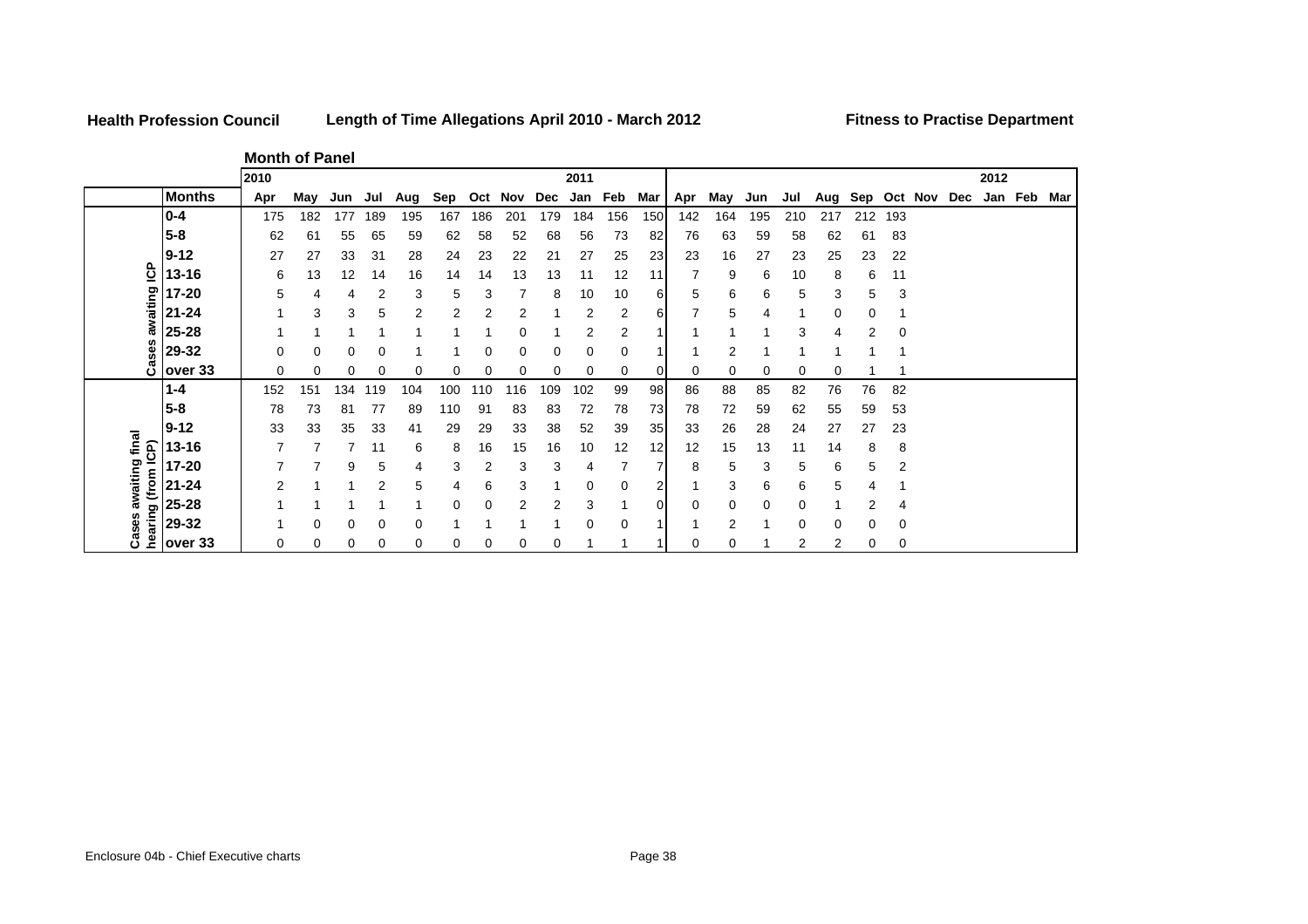

| Number of Months     | <b>Cases 2003-</b><br>4 | 5 | 6             | 8 | Cases 2004 Cases 2005   Cases 2006   Cases 2007   Cases 2008   Cases 2009   Cases 2010   Cases 2011 -  <br>9 | 10   | 11              | <b>12 YTD</b> |
|----------------------|-------------------------|---|---------------|---|--------------------------------------------------------------------------------------------------------------|------|-----------------|---------------|
| $1 - 4$              |                         |   |               |   | 133                                                                                                          | 255  | 228             | 116           |
| 5-8                  |                         |   |               |   | 138                                                                                                          | 152  | 188             | 100           |
| $9 - 12$             |                         |   |               |   | 57                                                                                                           | 40   | 62              | 34            |
| 13-16                |                         |   |               |   | 15                                                                                                           | 22   | 18 <sub>l</sub> | 14            |
| 17-20                |                         |   |               |   | 8                                                                                                            | 14   | 9               | 9             |
| 21-24                |                         |   |               |   |                                                                                                              |      |                 |               |
| 25-28                |                         |   |               |   |                                                                                                              |      |                 | 3             |
| 29-32                |                         |   |               |   |                                                                                                              |      |                 |               |
| 33-36                |                         |   |               |   |                                                                                                              |      |                 |               |
| Over 36              |                         |   | Not availbale |   |                                                                                                              |      |                 |               |
| <b>Mean Months</b>   |                         |   |               |   |                                                                                                              | 6    |                 |               |
| <b>Median Months</b> |                         |   |               |   |                                                                                                              |      |                 | 5             |
| <b>Total Cases</b>   |                         |   |               |   | 363                                                                                                          | 489I | 512             | 278           |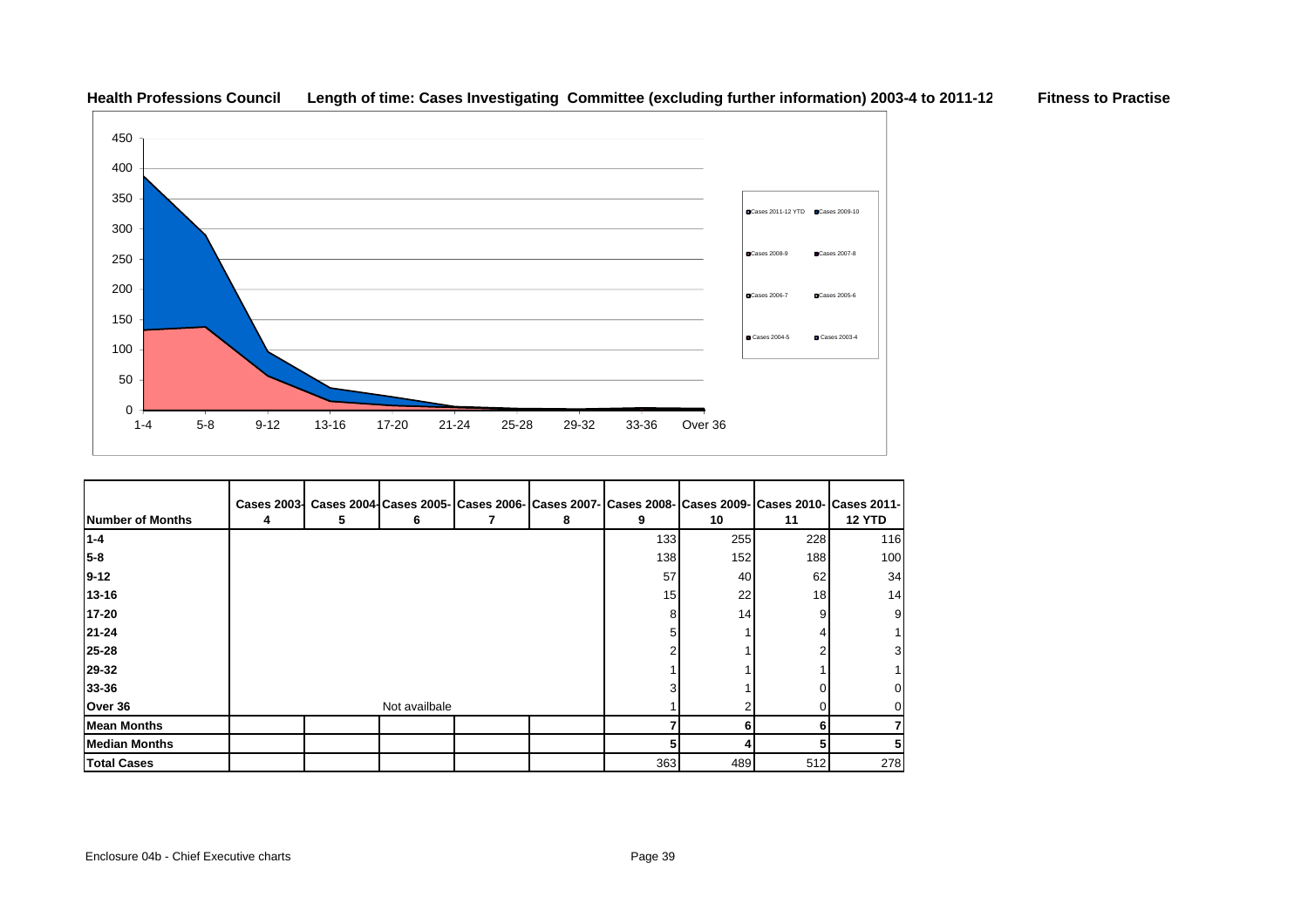

|                         | <b>Cases 2003-</b> |    |    |                 |     | Cases 2004 Cases 2005- Cases 2006- Cases 2007- Cases 2008- Cases 2009- Cases 2010- Cases 2011- |     |     |               |
|-------------------------|--------------------|----|----|-----------------|-----|------------------------------------------------------------------------------------------------|-----|-----|---------------|
| <b>Number of Months</b> | 4                  | 5  | 6  |                 | 8   | 9                                                                                              | 10  | 11  | <b>12 YTD</b> |
| $1 - 4$                 |                    |    |    |                 |     |                                                                                                |     |     |               |
| $5 - 8$                 | 10                 | 15 | 14 |                 |     | 10                                                                                             | 23  | 35  |               |
| $9 - 12$                |                    | 16 | 19 | 33              | 25  | 29                                                                                             | 56  | 75  | 46            |
| 13-16                   |                    |    | 12 | 28              | 57  | 52                                                                                             | 52  | 104 | 51            |
| 17-20                   |                    |    | 51 | 18              | 37  | 35 <sub>l</sub>                                                                                | 45  | 48  | 35            |
| 21-24                   |                    |    |    | 12              | 14  | 24                                                                                             | 34  | 27  | 19            |
| 25-28                   |                    |    |    |                 | 15  | 15                                                                                             | 19  | 9   | 6             |
| 29-32                   |                    |    |    |                 |     |                                                                                                | 12  |     |               |
| 33-36                   |                    |    |    |                 |     |                                                                                                |     |     |               |
| Over 36                 |                    |    |    |                 |     |                                                                                                |     |     |               |
| <b>Mean Months</b>      |                    | 12 | 13 | 16              | 17  | 18                                                                                             | 18  | 15  | 17            |
| <b>Median Months</b>    |                    | 10 | 11 | 15 <sub>l</sub> | 16  | 16                                                                                             | 16  | 14  | 15            |
| <b>Total Cases</b>      | 23                 | 41 | 57 | 106             | 156 | 175                                                                                            | 256 | 315 | 180           |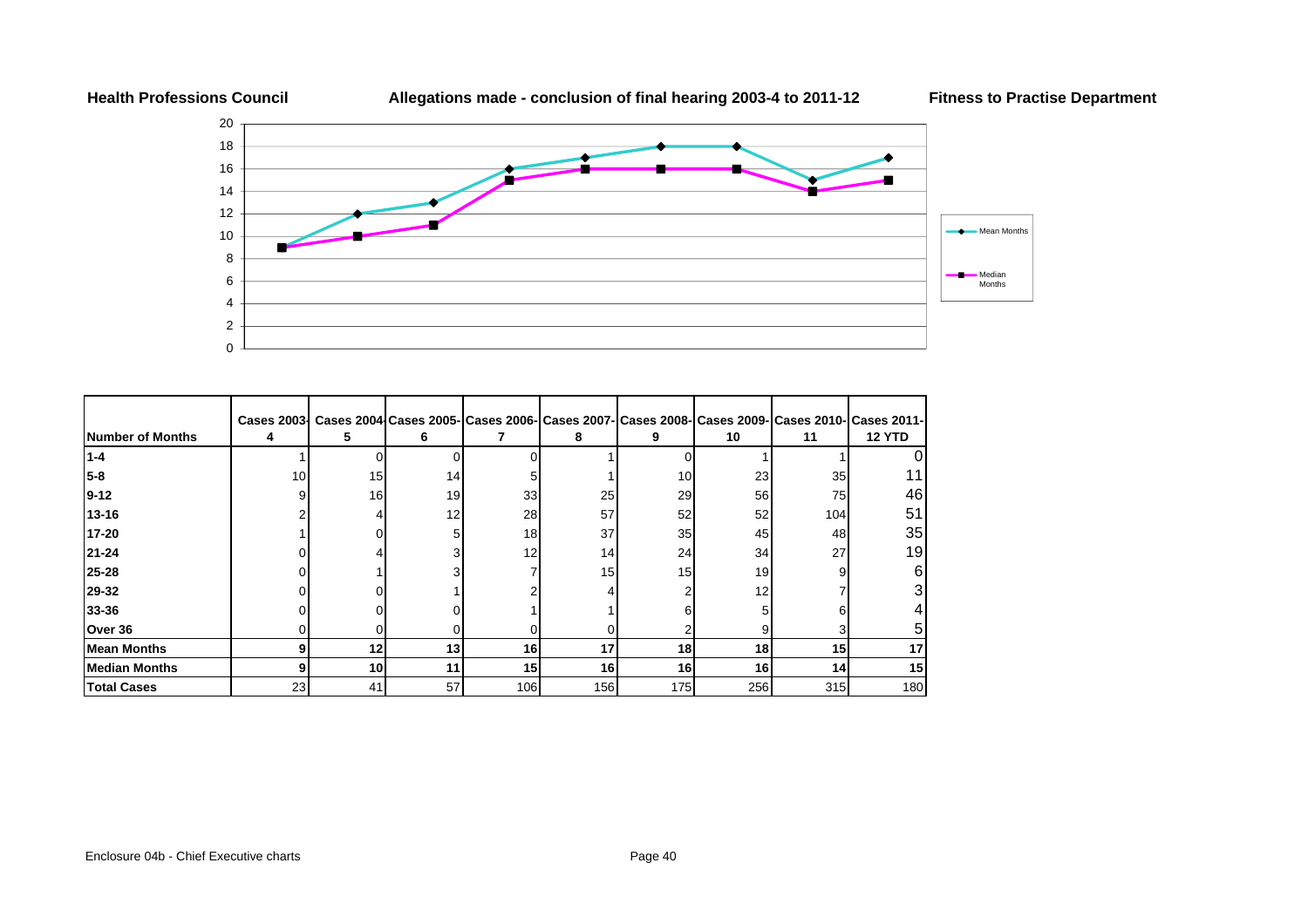### **Health Professions Council**



| Number of Months | $% 2003 - 4$ | $% 2004-5$       | $% 2005 - 6$     | % 2006-7         | $%2007-8$ | $% 2008-9$ | $%2009-10$       | % 2010 -11       | <b>% 2011 YTD</b> |
|------------------|--------------|------------------|------------------|------------------|-----------|------------|------------------|------------------|-------------------|
| 1-4              | 4.3          | 0.0 <sub>l</sub> | 0.0 <sub>l</sub> | 0.0              | 0.6       | 0.01       | 0.4              | 0.3              | 0.0               |
| $5-8$            | 43.5         | 36.6             | 24.6             | 4.7              | 0.6       | 5.7        | 9.0 <sub>l</sub> | 11.1             | 8.4               |
| $19-12$          | 39.1         | 39.0             | 33.3             | 31.1             | 16.0      | 16.6       | 21.9             | 23.9             | 26.5              |
| 13-16            | 8.7          | 9.8              | 21.1             | 26.4             | 36.5      | 29.7       | 20.3             | 33.1             | 30.1              |
| 17-20            | 4.3          | 0.0              | 8.8              | 17.0             | 23.7      | 20.0       | 17.6             | 15.3             | 18.1              |
| $21 - 24$        |              | 9.8              | 5.3              | 11.3             | 9.0       | 13.7       | 13.3             | 8.3              | 8.4               |
| 25-28            |              | 2.4              | 5.3              | 6.6              | 9.6       | 8.6        | 7.4              | 2.9              | 3.6               |
| 29-32            |              | 0.0 <sub>l</sub> | 1.8              | 1.9 <sub>1</sub> | 2.6       | 1.1'       | 4.7              | 2.2              | 0.0               |
| 33-36            |              | 0.0              | 0.0              | 0.9              | 0.6       | 3.4        | 2.0              | 1.9              | 2.4               |
| Over 36          |              | 0.01             | 0.0              | 0.9              | 0.6       | 1.1        | 3.5              | 1.0 <sub>l</sub> | 2.4               |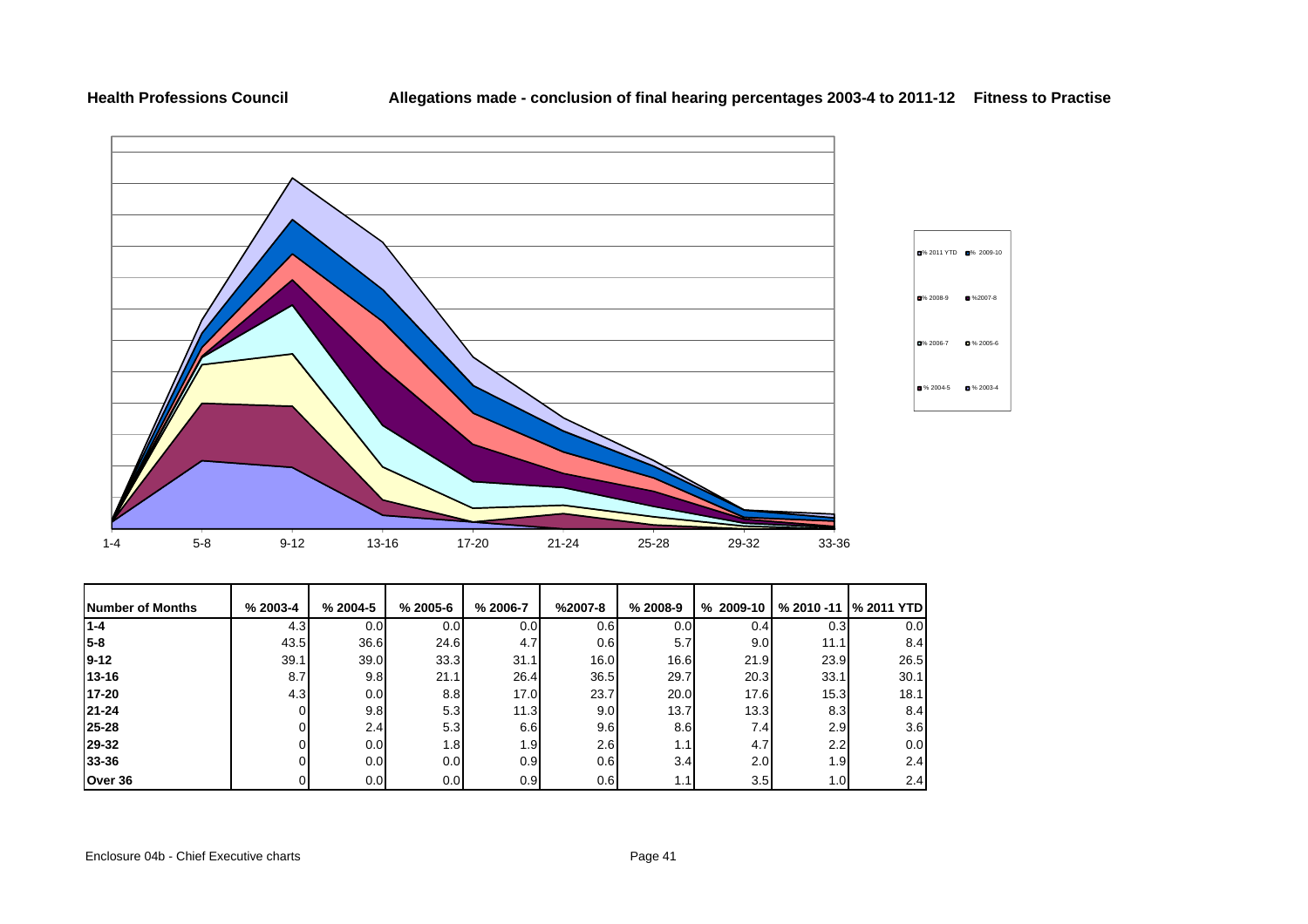



|                         |                     |    |                             |                     |                                                             |                 |     |     | <b>Cases 2011-12</b> |
|-------------------------|---------------------|----|-----------------------------|---------------------|-------------------------------------------------------------|-----------------|-----|-----|----------------------|
| <b>Number of Months</b> | <b>Cases 2003-4</b> |    | Cases 2004-5   Cases 2005-6 | <b>Cases 2006-7</b> | Cases 2007-8   Cases 2008-9   Cases 2009-10   Cases 2010-11 |                 |     |     | <b>YTD</b>           |
| $1 - 4$                 | 19 <sup>l</sup>     | 26 | 44                          | 69                  | 83                                                          | 57              | 98  | 161 | 73                   |
| 5-8                     |                     |    |                             | 27                  | 45                                                          | 72              | 83  | 98  | 70                   |
| $9 - 12$                |                     |    |                             |                     | 17                                                          | 28              | 45  | 34  | 20                   |
| 13-16                   |                     |    |                             |                     | 10 <sup>1</sup>                                             | 13 <sub>l</sub> | 11  |     |                      |
| 17-20                   |                     |    |                             |                     |                                                             |                 | 10  |     |                      |
| $21 - 24$               |                     |    |                             |                     |                                                             |                 |     |     |                      |
| 25-28                   |                     |    |                             |                     |                                                             |                 |     |     |                      |
| 29-32                   |                     |    |                             |                     |                                                             |                 |     |     |                      |
| $33 - 36$               |                     |    |                             |                     |                                                             |                 |     |     |                      |
| over 36                 |                     |    |                             |                     |                                                             |                 |     |     |                      |
| <b>Mean Months</b>      |                     |    |                             | 4.5                 |                                                             |                 |     |     |                      |
| <b>Meadian Months</b>   |                     |    |                             |                     |                                                             |                 |     |     |                      |
| <b>Total Cases</b>      | 23                  | 41 | 57                          | 107                 | 157                                                         | 175             | 256 | 315 | 180                  |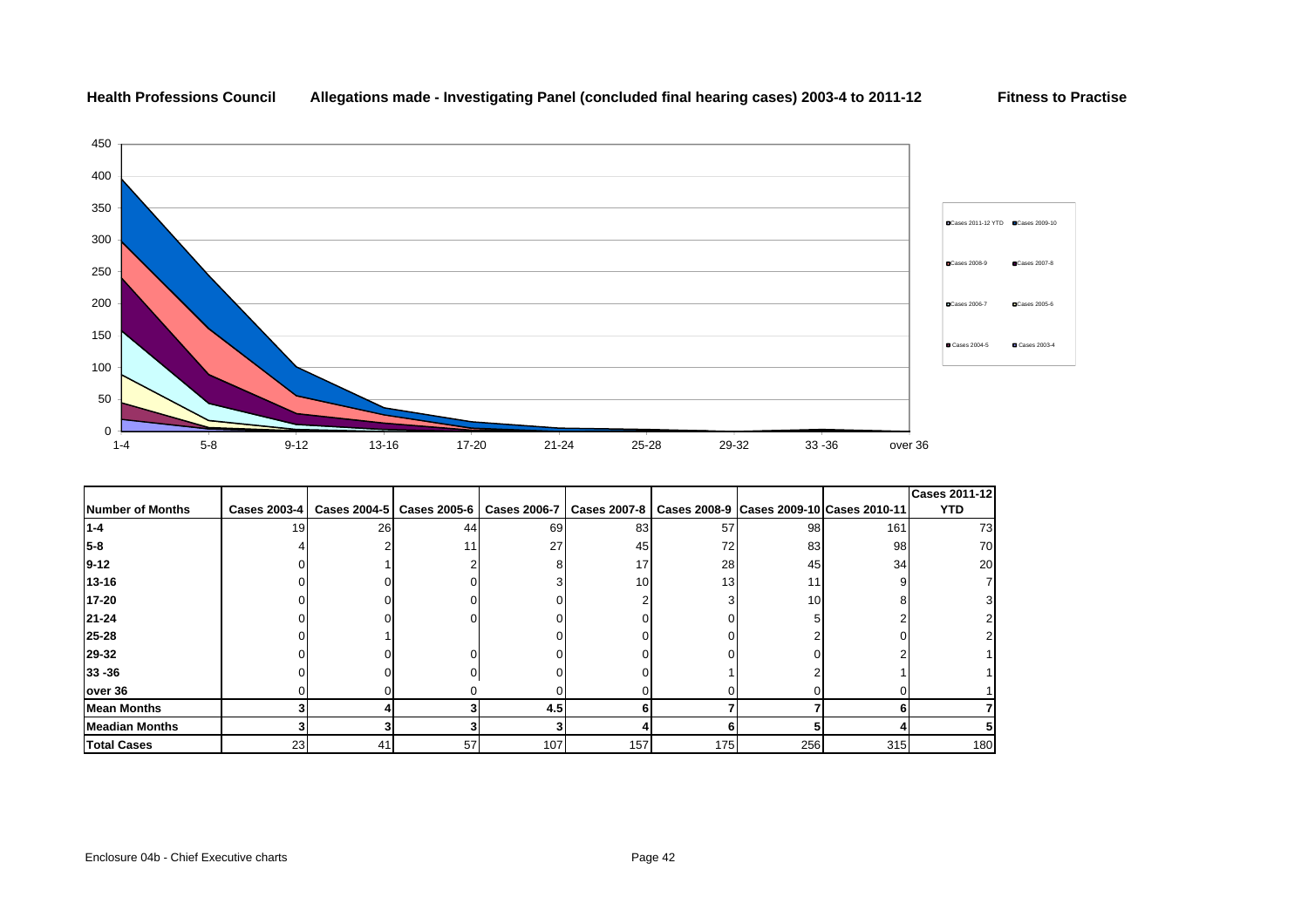### **Health Professions Council**

**Allegations made - Investigating Panel percentages Fitness to Practise Department**

 $\mathcal{L}^{\text{max}}$ 



| Number of Months | % 2003-4 | % 2004-5 | $% 2005-6$ | % 2006-7 | % 2007-8 | % 2008-9        | % 2009-10       | % 2010-11 | % 2011-12<br><b>YTD</b> |
|------------------|----------|----------|------------|----------|----------|-----------------|-----------------|-----------|-------------------------|
| $1 - 4$          | 83       | 63       | 77         | 64       | 53       | 33              | 38              | 51        | 46                      |
| $5 - 8$          | 17       |          | 19         | 25       | 29       | 41              | 32              | 31        | 31                      |
| $9 - 12$         |          |          |            |          | 11       | 16 <sub>1</sub> | 18 <sub>l</sub> |           | 11                      |
| $13 - 16$        |          |          |            |          | n        |                 |                 |           |                         |
| 17-20            |          |          |            |          |          |                 |                 |           |                         |
| 21-24            |          |          |            |          |          |                 |                 |           |                         |
| 25-28            |          |          |            |          |          |                 |                 |           |                         |
| 29-32            |          |          |            |          |          |                 |                 |           |                         |
| 33-36            |          |          |            |          |          |                 |                 |           |                         |
| over 36          |          |          |            |          |          |                 |                 |           |                         |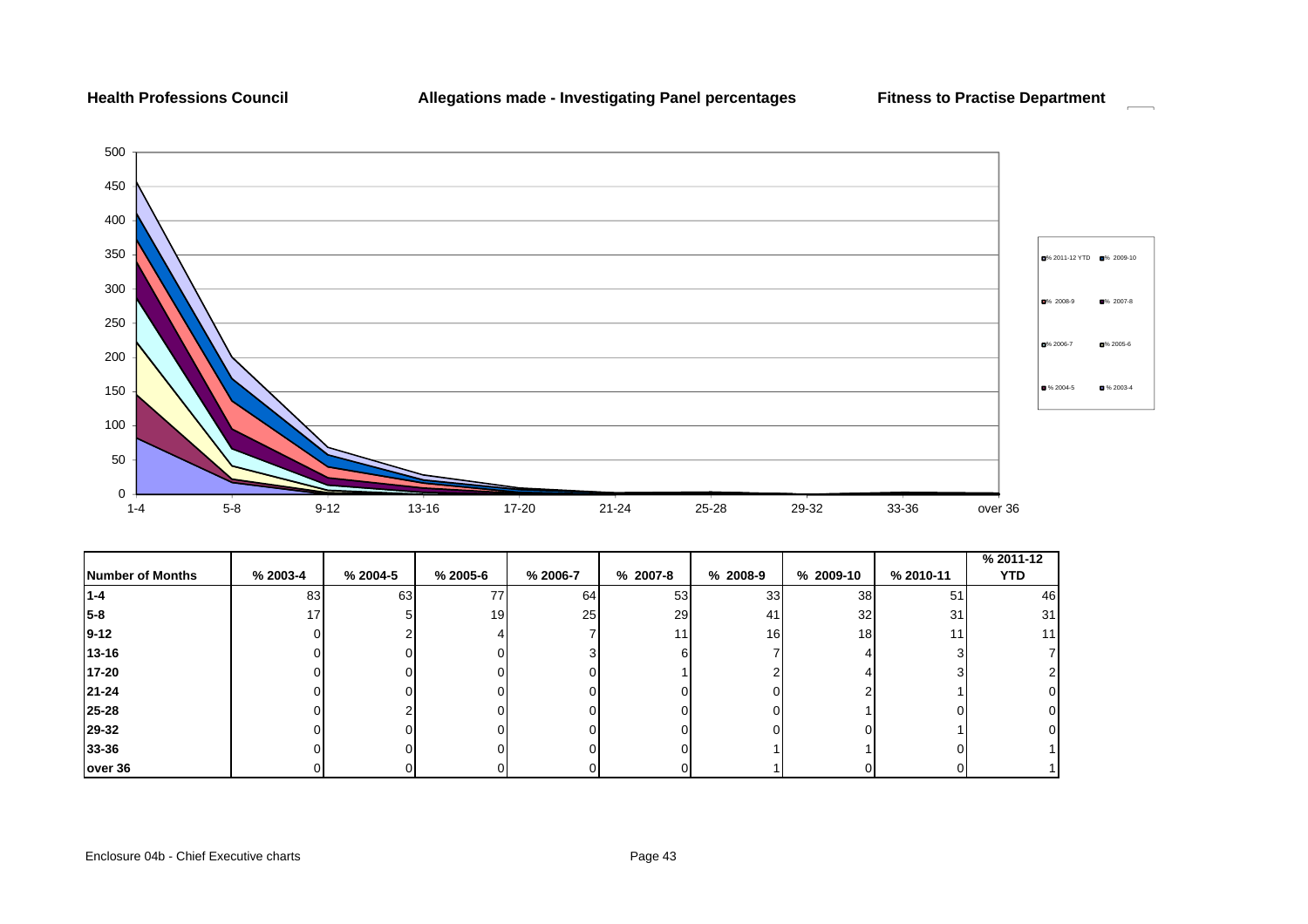## **Health Professions Council Investigating Panel - Case Conclusion (concluded final hearing cases) Fitness to Practise Department**



|                      |                     |    |                                            |                 |                     |     |                                              |     | <b>Cases 2011-12</b> |
|----------------------|---------------------|----|--------------------------------------------|-----------------|---------------------|-----|----------------------------------------------|-----|----------------------|
| Number of Months     | <b>Cases 2003-4</b> |    | Cases 2004-5   Cases 2005-6   Cases 2006-7 |                 | <b>Cases 2007-8</b> |     | Cases 2008-9   Cases 2009-10   Cases 2010-11 |     | <b>YTD</b>           |
| 1-4                  |                     |    |                                            |                 | 6                   |     | 26                                           | 28  | 13 <sub>l</sub>      |
| $5 - 8$              | 15                  | 21 | 27                                         | 37              | 37                  | 51  | 87                                           | 114 | 78                   |
| $9 - 12$             |                     |    | 13                                         | 32              | 64                  | 62  | 63                                           | 121 | 47                   |
| $13 - 16$            |                     |    | 6                                          | 18 <sup>l</sup> | 26                  | 34  | 43                                           | 34  | 27                   |
| 17-20                |                     |    |                                            | 9               | 11                  |     | 20                                           |     |                      |
| $21 - 24$            |                     |    |                                            |                 | 6                   |     |                                              |     |                      |
| 25-28                |                     |    |                                            |                 |                     |     |                                              |     |                      |
| 29-32                |                     |    |                                            |                 |                     |     |                                              |     |                      |
| 33-36                |                     |    |                                            |                 |                     |     |                                              |     |                      |
| Over 36              |                     |    |                                            |                 |                     |     |                                              |     |                      |
| <b>Mean Months</b>   |                     |    | <b>10</b>                                  | 11.5            | 12                  | 11  |                                              |     | <b>10</b>            |
| <b>Median Months</b> |                     |    |                                            | <b>10</b>       | 11                  | 10  |                                              |     |                      |
| <b>Total Cases</b>   | 23                  | 41 | 57                                         | 107             | 157                 | 175 | 256                                          | 315 | 180                  |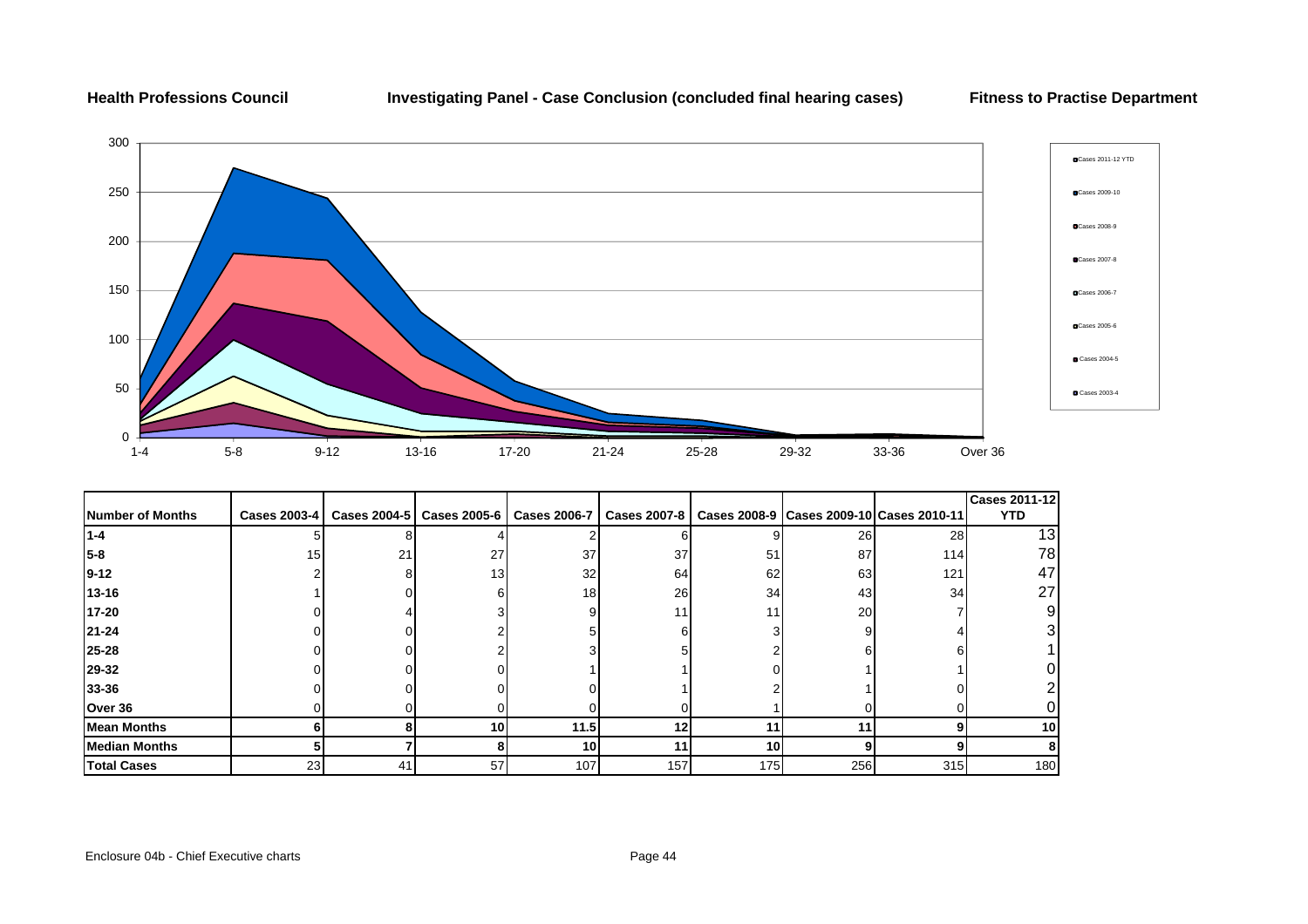**Health Professions Council Investigating Panel - Case Conclusion percentages Fitness to Practise Department**



|                  |          |                 |            |                 |                 |          |                 |           | % 2011-12 |
|------------------|----------|-----------------|------------|-----------------|-----------------|----------|-----------------|-----------|-----------|
| Number of Months | % 2003-4 | % 2004-5        | $% 2005-6$ | % 2006-7        | % 2007-8        | % 2008-9 | % 2009-10       | % 2010-11 | YTD.      |
| 11-4             | 22       | <b>20</b>       |            |                 |                 |          | 10              |           |           |
| $5-8$            | 65       | 51              | 47         | 35              | 24              | 29       | 34              | 36        | 43        |
| $19-12$          |          | <b>20</b>       | 23         | 30 <sup>l</sup> | 41              | 35       | 25              | 39        | 22        |
| $13 - 16$        |          | O.              | 11         | 17 <sub>1</sub> | 17 <sub>1</sub> | 19       | 17 <sub>1</sub> |           | 17        |
| 17-20            |          | 10 <sup>1</sup> | 51         | 8               |                 | հ        |                 |           |           |
| 21-24            |          |                 |            |                 |                 |          |                 |           |           |
| 25-28            |          |                 |            |                 | 3               |          |                 |           |           |
| 29-32            |          |                 | $\Omega$   |                 |                 |          |                 |           |           |
| 33-36            |          | n               | 0          | ΩI              |                 |          |                 |           |           |
| Over 36          |          | ΩI              | 01         |                 |                 |          |                 |           |           |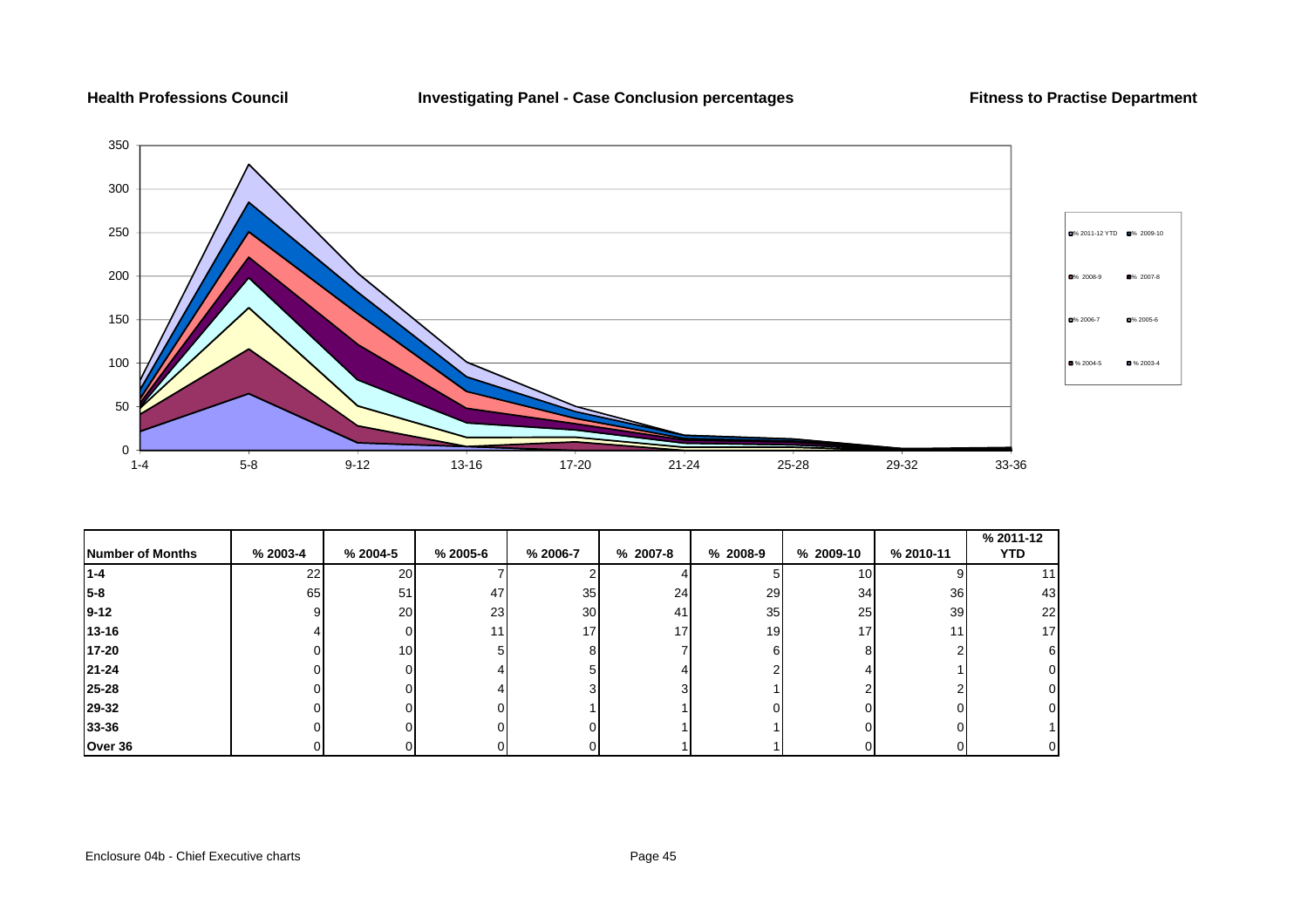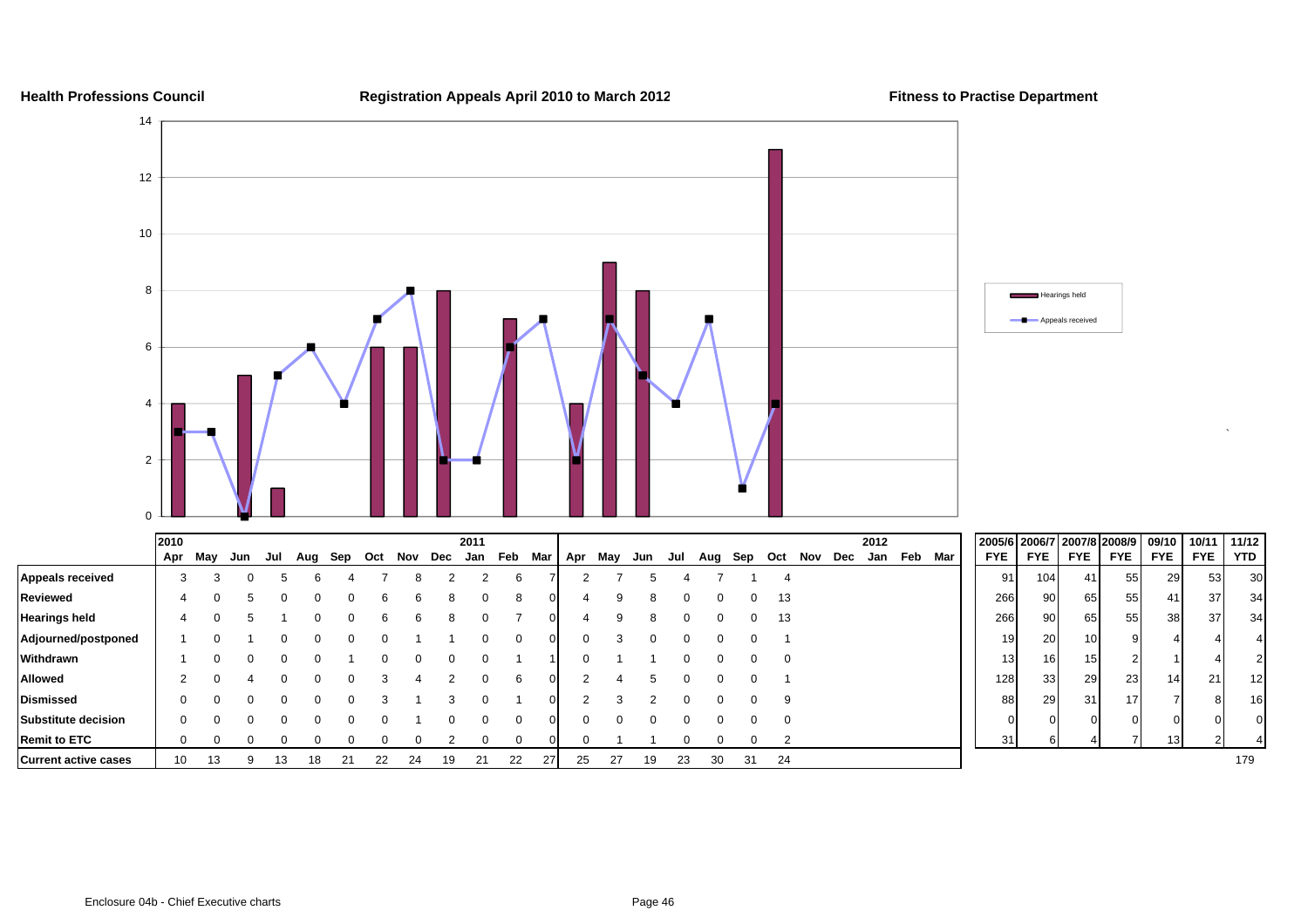### **Health Professions Council Protection of Title April 2009 to March 2012 Fitness to Practise Department**

 $11/12$ 



**Open cases |** 51 39 42 56 55 63 50 65 64 52 58 59| 46 36 35 39 38 31 30 255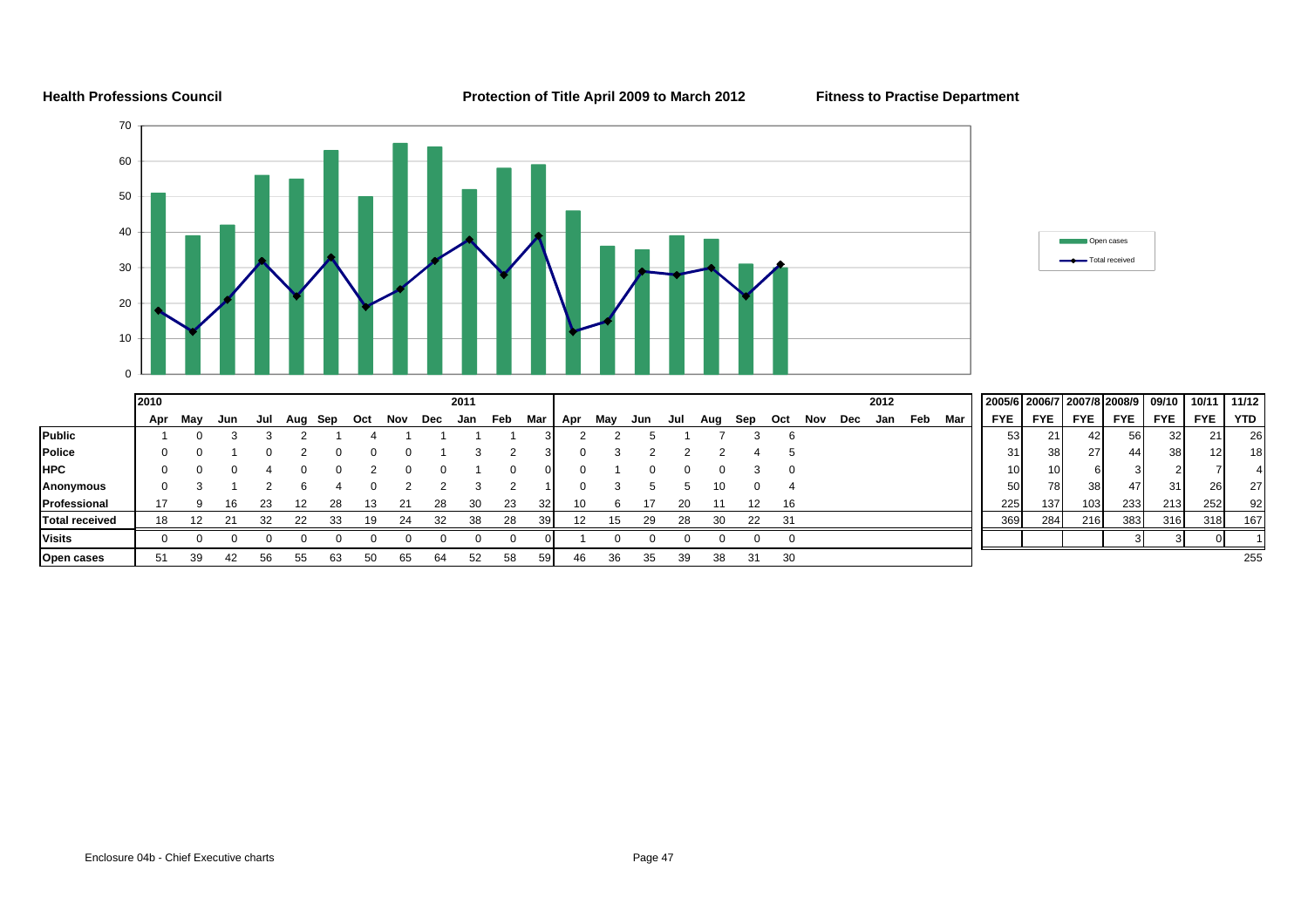

|                                   | 2010     |             |    |    |     |    |     |    |          | 2011 |    |          |           |     |          |     |          |     |                |     |     | 2012        |                                                                                     |            |            | 2005/6 2006/7 2007/8 2008/9 |            | 09/10           | 10/11      | 11/12           |
|-----------------------------------|----------|-------------|----|----|-----|----|-----|----|----------|------|----|----------|-----------|-----|----------|-----|----------|-----|----------------|-----|-----|-------------|-------------------------------------------------------------------------------------|------------|------------|-----------------------------|------------|-----------------|------------|-----------------|
|                                   |          | Apr May Jun |    |    |     |    |     |    |          |      |    |          |           |     |          |     |          |     |                |     |     |             | Jul Aug Sep Oct Nov Dec Jan Feb Mar Apr May Jun Jul Aug Sep Oct Nov Dec Jan Feb Mar | <b>FYE</b> | <b>FYE</b> | <b>FYE</b>                  | <b>FYE</b> | <b>FYE</b>      | <b>FYE</b> | <b>YTD</b>      |
| Renewal                           |          |             |    |    |     |    |     |    |          |      | 0  |          |           |     |          |     |          |     | 0              |     |     |             |                                                                                     | 36         | 27         | 81                          | 43         | 154             |            | 8               |
| Readmission                       |          |             |    |    |     |    |     |    |          |      |    |          |           |     |          |     |          |     |                |     |     |             |                                                                                     | 33         | 40         | 34                          | 94         | 53              | 74         | 25              |
| Admission                         | 22       |             |    |    |     |    |     |    | 25       | 26   |    | 13       | 13        |     | 25       |     | 54       | 39  | 31             |     |     |             |                                                                                     | 165        | 150        | 158                         | 248        | 282             | 334        | 216             |
| Self referral                     | 10       | 20          |    |    |     |    |     |    |          |      | ∩  |          | $0 \ln/a$ | n/a | n/a      | n/a | n/a      | n/a | n/a            | n/a | n/a | n/a n/a n/a |                                                                                     | 54         | 86         | 158                         | 192        | 209             | 149        | $\overline{0}$  |
| <b>Total received</b>             | 36       | 40          | 34 | 57 | 93  | 64 | 73  | 51 | 41       | 32   | 24 | 16       | 18        | 16  | 30       | 46  | 59       | 44  | 36             |     |     |             |                                                                                     | 288        | 303        | 431                         | 577        | 698             | 561        | 249             |
| Considered by<br>panel            | 32       | 28          | 33 | 38 |     | 61 |     | 52 | 25       | 35   | 37 | 25       | 16        | 17  | 16       | 30  | 30       |     | 30             |     |     |             |                                                                                     | n/a        | n/a        | 256                         | 399        | 387             | 461        | 188             |
| Referred to FTP                   |          |             |    |    |     |    |     |    |          |      | 3  |          | 6         |     |          |     |          |     | 0              |     |     |             |                                                                                     | n/al       | n/a        | 37                          | 41         | 61              | 60         | 14              |
| Admisison rejected<br>Readmission |          |             |    |    |     |    |     |    | $\Omega$ |      |    | $\Omega$ |           |     |          |     | 0        |     | $\Omega$       |     |     |             |                                                                                     | n/a        | n/a        |                             |            |                 |            |                 |
| rejected                          |          |             |    |    |     |    |     |    |          |      |    |          |           |     |          |     |          |     |                |     |     |             |                                                                                     | n/a        | n/a        |                             |            |                 | 141        |                 |
| Renewal rejected                  |          |             |    |    |     |    |     |    |          |      |    |          |           |     |          |     |          |     |                |     |     |             |                                                                                     | n/a        | n/a        |                             |            |                 |            |                 |
| Not referred to FTP<br>Admission  | 9        |             |    |    |     |    |     | 8  | 10       | 6    |    |          | 5         | U   |          |     | 0        |     | $\overline{2}$ |     |     |             |                                                                                     | n/a        | n/a        | 34                          | 82         | 66              | 87         | 10 <sup>1</sup> |
| accepted<br>Readmission           | 13       | 14          |    | 15 | 27  | 36 | 30  | 41 | 9        | 17   | 21 | 16       | 4         | 12  | 15       | 21  | 27       | 42  | 28             |     |     |             |                                                                                     | n/a        | n/a        | 150                         | 204        | 204             | 247        | 149             |
| accepted                          |          |             | 3  | 5  |     |    |     |    |          |      |    |          |           | 0   | $\Omega$ | 5   | $\Omega$ |     | $\mathbf 0$    |     |     |             |                                                                                     | n/al       | n/a        | 19                          | 51         | 32 <sub>l</sub> | 45         |                 |
| Renewal accepted                  | $\Omega$ |             |    |    |     |    |     |    |          |      | ∩  |          |           |     |          |     |          |     | $\Omega$       |     |     |             |                                                                                     | n/a        | n/a        |                             |            | 12 <sup>1</sup> |            |                 |
| Closed before panel               | 3        |             | 8  |    | 21  | 28 | 16  | 22 | 25       |      | 6  |          |           | 5   | 8        | 13  | 16       | 12  | 10             |     |     |             |                                                                                     |            |            |                             |            | 143             | 153        | 65              |
| Open cases                        | 87       | 96          | 89 | 99 | 118 | 95 | 105 | 83 | 91       | 81   | 61 | 41       | 41        | 34  | 38       | 41  | 51       | 34  | 29             |     |     |             |                                                                                     | n/a        | n/a        | 75                          | 75         | 87              | 35         | 268             |